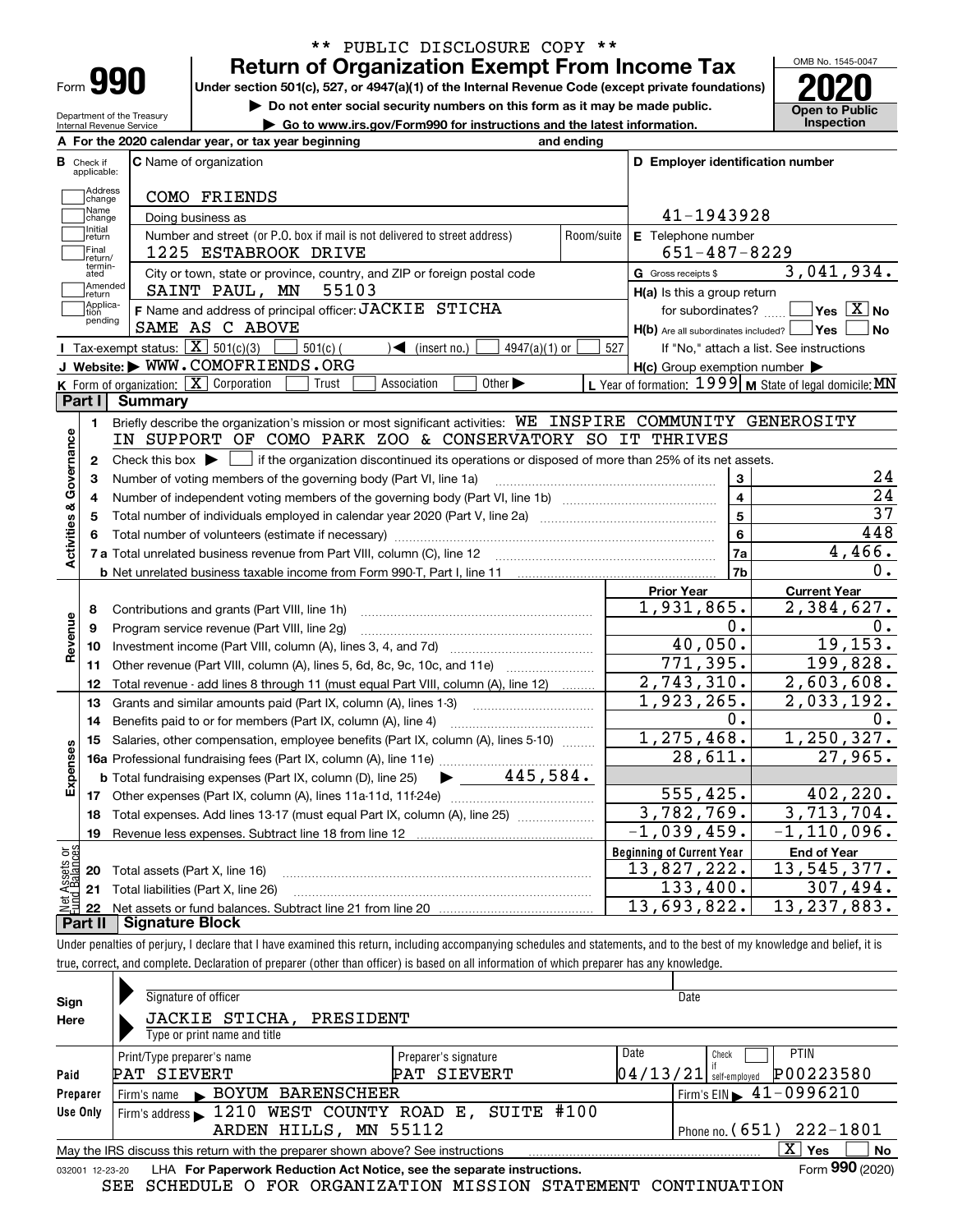| $\mathbf{1}$ | Briefly describe the organization's mission:                                                                                                 |                                                        |                                                                 |
|--------------|----------------------------------------------------------------------------------------------------------------------------------------------|--------------------------------------------------------|-----------------------------------------------------------------|
|              | WE INSPIRE COMMUNITY GENEROSITY IN SUPPORT OF COMO PARK ZOO &                                                                                |                                                        |                                                                 |
|              | CONSERVATORY SO IT THRIVES FOR GENERATIONS TO COME.                                                                                          |                                                        |                                                                 |
|              |                                                                                                                                              |                                                        |                                                                 |
|              |                                                                                                                                              |                                                        |                                                                 |
| $\mathbf{2}$ | Did the organization undertake any significant program services during the year which were not listed on the                                 |                                                        |                                                                 |
|              |                                                                                                                                              |                                                        | $\sqrt{}$ Yes $\sqrt{}$ $\overline{\text{X}}$ No                |
|              | If "Yes," describe these new services on Schedule O.                                                                                         |                                                        |                                                                 |
| 3            | Did the organization cease conducting, or make significant changes in how it conducts, any program services?                                 |                                                        | $\overline{\mathsf{Yes} \mathrel{\hspace{0.5pt}\mathsf{X}}}$ No |
|              | If "Yes," describe these changes on Schedule O.                                                                                              |                                                        |                                                                 |
| 4            | Describe the organization's program service accomplishments for each of its three largest program services, as measured by expenses.         |                                                        |                                                                 |
|              | Section 501(c)(3) and 501(c)(4) organizations are required to report the amount of grants and allocations to others, the total expenses, and |                                                        |                                                                 |
|              | revenue, if any, for each program service reported.                                                                                          |                                                        |                                                                 |
| 4a           | 1,618,423.<br>including grants of \$<br>(Expenses \$<br>(Code:                                                                               | $1,533,192.$ (Revenue \$                               | 17,369.                                                         |
|              | COMO FRIENDS SECURES PRIVATE SUPPORT TO INVEST IN NEW CAPITAL PROJECTS                                                                       |                                                        |                                                                 |
|              | SUCH AS POLAR BEAR ODYSSEY AND THE ORDWAY GARDENS, ANNUAL IMPROVEMENTS                                                                       |                                                        |                                                                 |
|              | TO ANIMAL EXHIBITS AND GARDENS, CONSERVATION PARTNERSHIPS AROUND THE                                                                         |                                                        |                                                                 |
|              | WORLD, AND PROGRESSIVE EDUCATION PROGRAMS THAT REACH AN AVERAGE OF                                                                           |                                                        |                                                                 |
|              | 500,000 CHILDREN AND ADULTS EACH YEAR. THE PAST DECADE OF                                                                                    |                                                        |                                                                 |
|              | TRANSFORMATIVE IMPROVEMENTS CHAMPIONED BY COMO FRIENDS HAVE MADE IT                                                                          |                                                        |                                                                 |
|              | POSSIBLE FOR COMO TO MEET AND EXCEED BEST PRACTICE STANDARDS FOR ANIMAL                                                                      |                                                        |                                                                 |
|              | CARE, GROW AND CURATE WORLD-CLASS HORTICULTURAL COLLECTIONS, AND TO                                                                          |                                                        |                                                                 |
|              | PROVIDE FREE ADMISSION TO NEARLY 2 MILLION CHILDREN AND ADULTS                                                                               |                                                        |                                                                 |
|              | ANNUALLY.                                                                                                                                    |                                                        |                                                                 |
|              |                                                                                                                                              |                                                        |                                                                 |
|              |                                                                                                                                              |                                                        |                                                                 |
|              |                                                                                                                                              |                                                        |                                                                 |
|              |                                                                                                                                              |                                                        |                                                                 |
|              | 444,300.<br>including grants of \$<br>(Expenses \$<br>(Code:                                                                                 | ) (Revenue \$                                          | 316,727.                                                        |
|              | COMO FRIENDS OPERATES GARDEN SAFARI GIFTS IN THE VISITOR CENTER.                                                                             |                                                        | TWO                                                             |
|              | SATELLITE LOCATIONS ARE OPEN DURING THE SPRING, SUMMER AND FALL MONTHS.                                                                      |                                                        |                                                                 |
|              | PROCEEDS ARE INVESTED AT COMO PARK ZOO & CONSERVATORY TO HELP THE                                                                            |                                                        |                                                                 |
|              | PLANTS AND ANIMALS THRIVE.                                                                                                                   |                                                        |                                                                 |
| 4b           |                                                                                                                                              |                                                        |                                                                 |
|              |                                                                                                                                              |                                                        |                                                                 |
|              |                                                                                                                                              |                                                        |                                                                 |
|              |                                                                                                                                              |                                                        |                                                                 |
|              |                                                                                                                                              |                                                        |                                                                 |
|              |                                                                                                                                              |                                                        |                                                                 |
|              |                                                                                                                                              |                                                        |                                                                 |
|              |                                                                                                                                              |                                                        |                                                                 |
| 4с           | 500,000. including grants of \$<br>(Expenses \$<br>(Code:                                                                                    | 500,000. ) (Revenue \$                                 | $\overline{0}$ .                                                |
|              | COMO HARBOR, A NEW WORLD-CLASS HABITAT FOR SEALS AND SEA LIONS, WILL                                                                         |                                                        |                                                                 |
|              | IN MAY 2021 AT COMO ZOO. THE SUCCESSFUL PUBLIC-PRIVATE PARTNERSHIP<br>OPEN                                                                   |                                                        |                                                                 |
|              | COMO FRIENDS AND<br><b>BETWEEN</b>                                                                                                           | THE \$20.3<br>THE CITY OF SAINT PAUL SECURED           |                                                                 |
|              | PROJECT THROUGH ADVOCACY WORK AT THE MN<br>MILLION FOR THE                                                                                   | <b>STATE</b>                                           |                                                                 |
|              | IN SUPPORT OF THE PROJECTS'<br>LEGISLATURE                                                                                                   | BONDING REQUEST AND A CAPITAL                          |                                                                 |
|              | CAMPAIGN THAT SECURED FUNDS FROM INDIVIDUALS, FOUNDATIONS AND                                                                                |                                                        |                                                                 |
|              | CORPORATIONS.                                                                                                                                | COMO HARBOR WILL PROVIDE A NEW YEAR-ROUND HOME FOR THE |                                                                 |
|              | SEALS AND SEA LIONS AND AN UPGRADED                                                                                                          | AMPHITHEATER FOR COMO'S                                |                                                                 |
|              | "SPARKY THE SEA LION"<br>LONG-STANDING                                                                                                       | SHOW.<br>IN NET ASSETS WILL<br>THE<br>CHANGE           |                                                                 |
|              |                                                                                                                                              |                                                        |                                                                 |
|              | VARY FROM YEAR TO YEAR BASED ON THE TIMING OF                                                                                                | THE RELATED CAPITAL                                    |                                                                 |
|              | CAMPAIGN REVENUES AND EXPENSES.                                                                                                              |                                                        |                                                                 |
|              |                                                                                                                                              |                                                        |                                                                 |
|              | 4d Other program services (Describe on Schedule O.)                                                                                          |                                                        |                                                                 |
|              | (Expenses \$<br>including grants of \$                                                                                                       | (Revenue \$                                            |                                                                 |
| 4е           | 2,562,723.<br>Total program service expenses                                                                                                 |                                                        | Form 990 (2020)                                                 |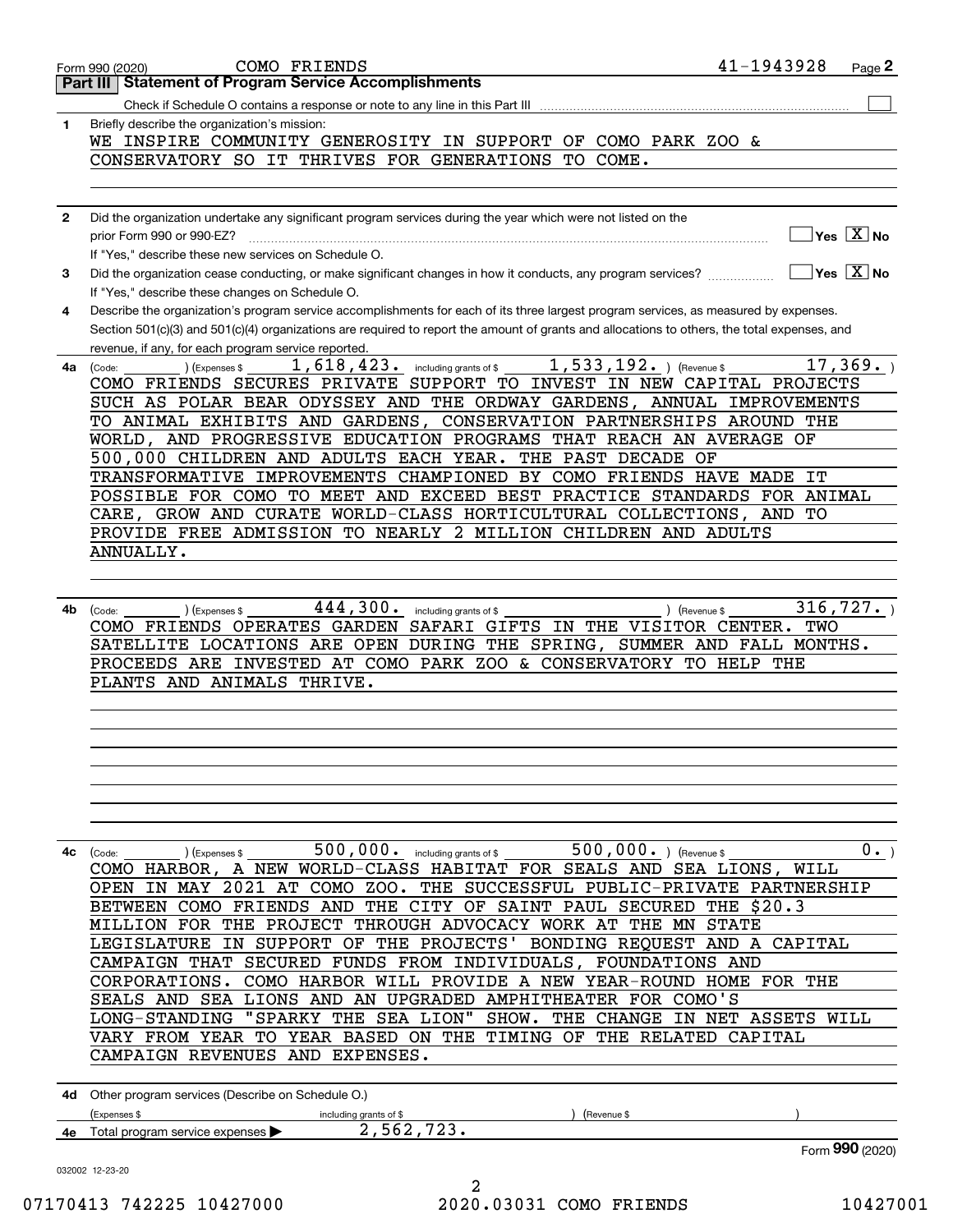|  | Form 990 (2020) |
|--|-----------------|

Form 990 (2020) Page **3Part IV Checklist of Required Schedules** COMO FRIENDS 41-1943928

|     |                                                                                                                                                 |                 | Yes | No              |
|-----|-------------------------------------------------------------------------------------------------------------------------------------------------|-----------------|-----|-----------------|
| 1   | Is the organization described in section $501(c)(3)$ or $4947(a)(1)$ (other than a private foundation)?                                         |                 |     |                 |
|     |                                                                                                                                                 | 1               | X   |                 |
| 2   |                                                                                                                                                 | $\mathbf{2}$    | x   |                 |
| 3   | Did the organization engage in direct or indirect political campaign activities on behalf of or in opposition to candidates for                 |                 |     |                 |
|     |                                                                                                                                                 | 3               |     | x               |
| 4   | Section 501(c)(3) organizations. Did the organization engage in lobbying activities, or have a section 501(h) election in effect                |                 |     |                 |
|     |                                                                                                                                                 | 4               | х   |                 |
| 5   | Is the organization a section 501(c)(4), 501(c)(5), or 501(c)(6) organization that receives membership dues, assessments, or                    |                 |     |                 |
|     |                                                                                                                                                 | 5               |     | x               |
| 6   | Did the organization maintain any donor advised funds or any similar funds or accounts for which donors have the right to                       |                 |     |                 |
|     | provide advice on the distribution or investment of amounts in such funds or accounts? If "Yes," complete Schedule D, Part I                    | 6               |     | x               |
| 7   | Did the organization receive or hold a conservation easement, including easements to preserve open space,                                       |                 |     |                 |
|     |                                                                                                                                                 | $\overline{7}$  |     | x               |
| 8   | Did the organization maintain collections of works of art, historical treasures, or other similar assets? If "Yes," complete                    |                 |     |                 |
|     |                                                                                                                                                 | 8               |     | x               |
| 9   | Did the organization report an amount in Part X, line 21, for escrow or custodial account liability, serve as a custodian for                   |                 |     |                 |
|     | amounts not listed in Part X; or provide credit counseling, debt management, credit repair, or debt negotiation services?                       |                 |     | x               |
|     |                                                                                                                                                 | 9               |     |                 |
| 10  | Did the organization, directly or through a related organization, hold assets in donor-restricted endowments                                    |                 | х   |                 |
|     |                                                                                                                                                 | 10              |     |                 |
| 11  | If the organization's answer to any of the following questions is "Yes," then complete Schedule D, Parts VI, VII, VIII, IX, or X                |                 |     |                 |
|     | as applicable.<br>a Did the organization report an amount for land, buildings, and equipment in Part X, line 10? If "Yes," complete Schedule D, |                 |     |                 |
|     |                                                                                                                                                 | 11a             | X   |                 |
|     | <b>b</b> Did the organization report an amount for investments - other securities in Part X, line 12, that is 5% or more of its total           |                 |     |                 |
|     |                                                                                                                                                 | 11 <sub>b</sub> |     | x               |
|     | c Did the organization report an amount for investments - program related in Part X, line 13, that is 5% or more of its total                   |                 |     |                 |
|     |                                                                                                                                                 | 11c             |     | x               |
|     | d Did the organization report an amount for other assets in Part X, line 15, that is 5% or more of its total assets reported in                 |                 |     |                 |
|     |                                                                                                                                                 | 11d             | х   |                 |
| е   | Did the organization report an amount for other liabilities in Part X, line 25? If "Yes," complete Schedule D, Part X                           | 11e             |     | x               |
| f   | Did the organization's separate or consolidated financial statements for the tax year include a footnote that addresses                         |                 |     |                 |
|     | the organization's liability for uncertain tax positions under FIN 48 (ASC 740)? If "Yes," complete Schedule D, Part X                          | 11f             |     | x.              |
|     | 12a Did the organization obtain separate, independent audited financial statements for the tax year? If "Yes," complete                         |                 |     |                 |
|     |                                                                                                                                                 | 12a             | х   |                 |
|     | <b>b</b> Was the organization included in consolidated, independent audited financial statements for the tax year?                              |                 |     |                 |
|     | If "Yes," and if the organization answered "No" to line 12a, then completing Schedule D, Parts XI and XII is optional                           | 12 <sub>b</sub> |     | X               |
| 13  | Is the organization a school described in section 170(b)(1)(A)(ii)? If "Yes," complete Schedule E                                               | 13              |     | X               |
| 14a | Did the organization maintain an office, employees, or agents outside of the United States?                                                     | 14a             |     | X.              |
|     | <b>b</b> Did the organization have aggregate revenues or expenses of more than \$10,000 from grantmaking, fundraising, business,                |                 |     |                 |
|     | investment, and program service activities outside the United States, or aggregate foreign investments valued at \$100,000                      |                 |     |                 |
|     |                                                                                                                                                 | 14b             |     | X.              |
| 15  | Did the organization report on Part IX, column (A), line 3, more than \$5,000 of grants or other assistance to or for any                       |                 |     |                 |
|     |                                                                                                                                                 | 15              |     | X.              |
| 16  | Did the organization report on Part IX, column (A), line 3, more than \$5,000 of aggregate grants or other assistance to                        |                 |     |                 |
|     |                                                                                                                                                 | 16              |     | X.              |
| 17  | Did the organization report a total of more than \$15,000 of expenses for professional fundraising services on Part IX,                         |                 |     |                 |
|     |                                                                                                                                                 | 17              | x   |                 |
| 18  | Did the organization report more than \$15,000 total of fundraising event gross income and contributions on Part VIII, lines                    |                 |     |                 |
|     |                                                                                                                                                 | 18              | x   |                 |
| 19  | Did the organization report more than \$15,000 of gross income from gaming activities on Part VIII, line 9a? If "Yes."                          |                 |     |                 |
|     |                                                                                                                                                 | 19              |     | x               |
|     |                                                                                                                                                 | 20a             |     | X.              |
|     | b If "Yes" to line 20a, did the organization attach a copy of its audited financial statements to this return?                                  | 20 <sub>b</sub> |     |                 |
| 21  | Did the organization report more than \$5,000 of grants or other assistance to any domestic organization or                                     |                 |     |                 |
|     |                                                                                                                                                 | 21              | х   |                 |
|     | 032003 12-23-20                                                                                                                                 |                 |     | Form 990 (2020) |

032003 12-23-20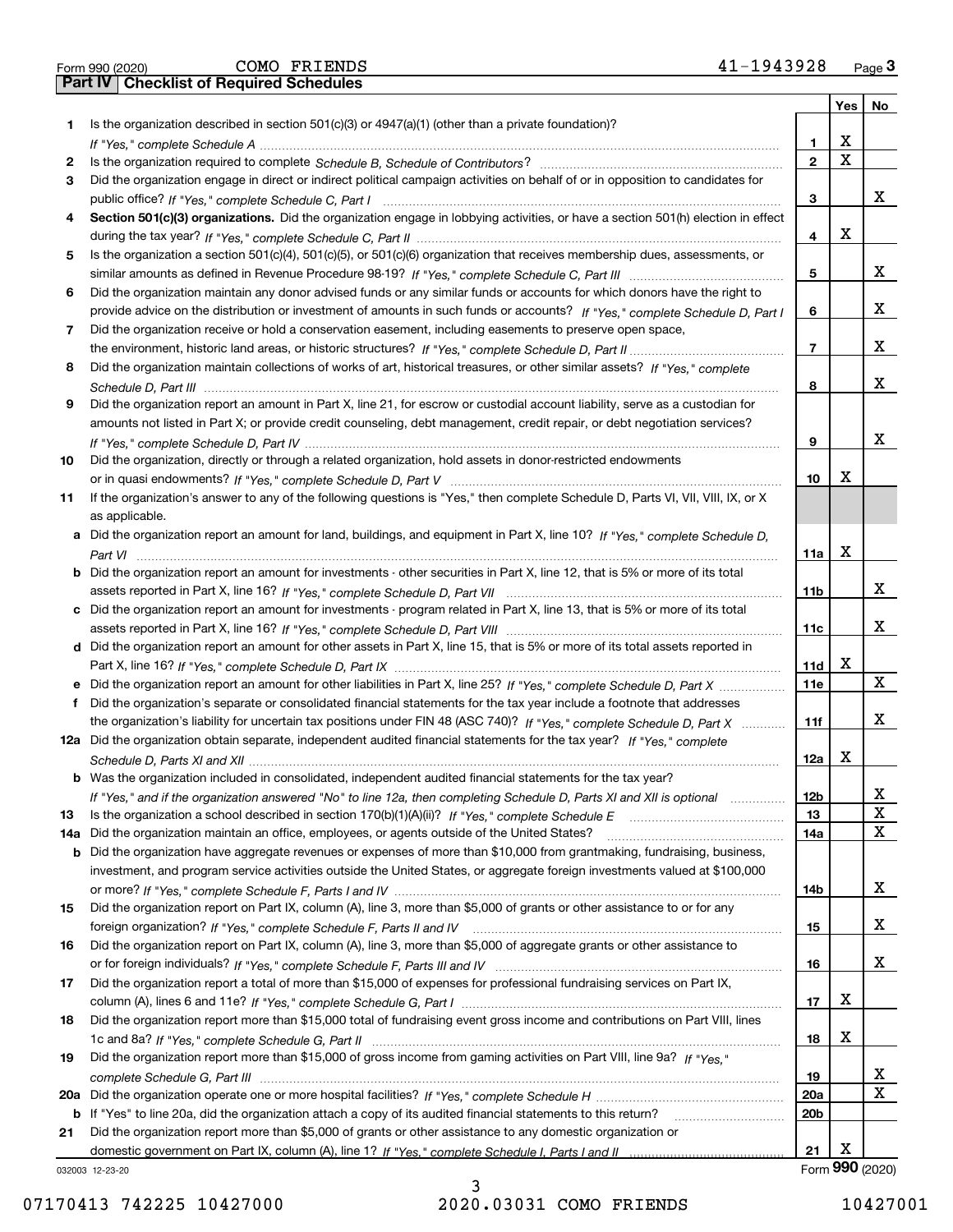|  | Form 990 (2020) |
|--|-----------------|
|  |                 |

*(continued)*

|               |                                                                                                                                    |                 | Yes        | No              |
|---------------|------------------------------------------------------------------------------------------------------------------------------------|-----------------|------------|-----------------|
| 22            | Did the organization report more than \$5,000 of grants or other assistance to or for domestic individuals on                      |                 |            |                 |
|               |                                                                                                                                    | 22              |            | х               |
| 23            | Did the organization answer "Yes" to Part VII, Section A, line 3, 4, or 5 about compensation of the organization's current         |                 |            |                 |
|               | and former officers, directors, trustees, key employees, and highest compensated employees? If "Yes," complete                     |                 |            |                 |
|               |                                                                                                                                    | 23              | X          |                 |
|               | 24a Did the organization have a tax-exempt bond issue with an outstanding principal amount of more than \$100,000 as of the        |                 |            |                 |
|               | last day of the year, that was issued after December 31, 2002? If "Yes," answer lines 24b through 24d and complete                 |                 |            |                 |
|               |                                                                                                                                    | 24a             |            | x               |
|               | <b>b</b> Did the organization invest any proceeds of tax-exempt bonds beyond a temporary period exception?                         | 24 <sub>b</sub> |            |                 |
|               | c Did the organization maintain an escrow account other than a refunding escrow at any time during the year to defease             |                 |            |                 |
|               |                                                                                                                                    | 24c             |            |                 |
|               |                                                                                                                                    | 24d             |            |                 |
|               | 25a Section 501(c)(3), 501(c)(4), and 501(c)(29) organizations. Did the organization engage in an excess benefit                   |                 |            |                 |
|               |                                                                                                                                    | 25a             |            | x               |
|               | b Is the organization aware that it engaged in an excess benefit transaction with a disqualified person in a prior year, and       |                 |            |                 |
|               | that the transaction has not been reported on any of the organization's prior Forms 990 or 990-EZ? If "Yes," complete              |                 |            |                 |
|               | Schedule L, Part I                                                                                                                 | 25b             |            | x               |
| 26            | Did the organization report any amount on Part X, line 5 or 22, for receivables from or payables to any current                    |                 |            |                 |
|               | or former officer, director, trustee, key employee, creator or founder, substantial contributor, or 35%                            |                 |            |                 |
|               |                                                                                                                                    | 26              |            | х               |
| 27            | Did the organization provide a grant or other assistance to any current or former officer, director, trustee, key employee,        |                 |            |                 |
|               | creator or founder, substantial contributor or employee thereof, a grant selection committee member, or to a 35% controlled        |                 |            |                 |
|               | entity (including an employee thereof) or family member of any of these persons? If "Yes," complete Schedule L, Part III           | 27              |            | x               |
| 28            | Was the organization a party to a business transaction with one of the following parties (see Schedule L, Part IV                  |                 |            |                 |
|               | instructions, for applicable filing thresholds, conditions, and exceptions):                                                       |                 |            |                 |
|               | a A current or former officer, director, trustee, key employee, creator or founder, or substantial contributor? If                 |                 |            |                 |
|               |                                                                                                                                    | 28a             |            | х               |
|               |                                                                                                                                    | 28 <sub>b</sub> |            | х               |
|               | c A 35% controlled entity of one or more individuals and/or organizations described in lines 28a or 28b? If                        |                 |            |                 |
|               |                                                                                                                                    | 28c             |            | х               |
| 29            |                                                                                                                                    | 29              | Χ          |                 |
| 30            | Did the organization receive contributions of art, historical treasures, or other similar assets, or qualified conservation        |                 |            |                 |
|               |                                                                                                                                    | 30              | X          |                 |
| 31            | Did the organization liquidate, terminate, or dissolve and cease operations? If "Yes," complete Schedule N, Part I                 | 31              |            | х               |
| 32            | Did the organization sell, exchange, dispose of, or transfer more than 25% of its net assets? If "Yes," complete                   |                 |            |                 |
|               |                                                                                                                                    | 32              |            | х               |
| 33            | Did the organization own 100% of an entity disregarded as separate from the organization under Regulations                         |                 |            |                 |
|               |                                                                                                                                    | 33              |            | х               |
| 34            |                                                                                                                                    |                 |            |                 |
|               | Was the organization related to any tax-exempt or taxable entity? If "Yes," complete Schedule R, Part II, III, or IV, and          | 34              |            | х               |
|               | 35a Did the organization have a controlled entity within the meaning of section 512(b)(13)?                                        | 35a             |            | X               |
|               | <b>b</b> If "Yes" to line 35a, did the organization receive any payment from or engage in any transaction with a controlled entity |                 |            |                 |
|               |                                                                                                                                    |                 |            |                 |
| 36            | Section 501(c)(3) organizations. Did the organization make any transfers to an exempt non-charitable related organization?         | 35b             |            |                 |
|               |                                                                                                                                    |                 |            | x               |
|               | Did the organization conduct more than 5% of its activities through an entity that is not a related organization                   | 36              |            |                 |
| 37            |                                                                                                                                    |                 |            | х               |
|               |                                                                                                                                    | 37              |            |                 |
| 38            | Did the organization complete Schedule O and provide explanations in Schedule O for Part VI, lines 11b and 19?                     |                 | X          |                 |
| <b>Part V</b> | Note: All Form 990 filers are required to complete Schedule O<br><b>Statements Regarding Other IRS Filings and Tax Compliance</b>  | 38              |            |                 |
|               |                                                                                                                                    |                 |            |                 |
|               | Check if Schedule O contains a response or note to any line in this Part V                                                         |                 |            |                 |
|               |                                                                                                                                    |                 | <b>Yes</b> | No              |
|               | 1a<br>0                                                                                                                            |                 |            |                 |
|               | <b>b</b> Enter the number of Forms W-2G included in line 1a. Enter -0- if not applicable<br>1b                                     |                 |            |                 |
| c             | Did the organization comply with backup withholding rules for reportable payments to vendors and reportable gaming                 |                 | X          |                 |
|               | (gambling) winnings to prize winners?                                                                                              | 1c              |            |                 |
|               | 032004 12-23-20                                                                                                                    |                 |            | Form 990 (2020) |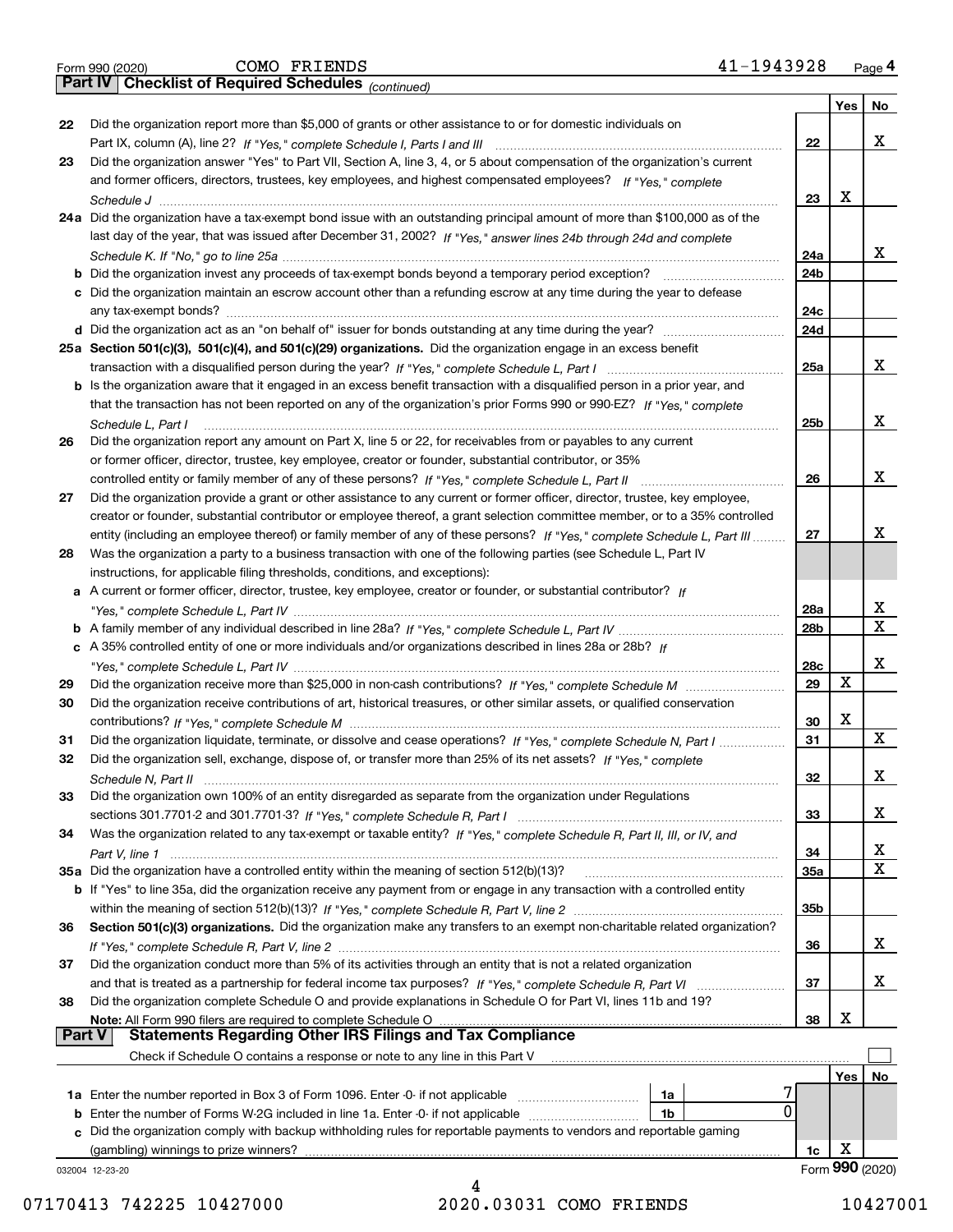| Part V | 41-1943928<br>COMO FRIENDS<br>Form 990 (2020)<br>Statements Regarding Other IRS Filings and Tax Compliance (continued)                                                                                                                                                                      |                |     | Page 5 |
|--------|---------------------------------------------------------------------------------------------------------------------------------------------------------------------------------------------------------------------------------------------------------------------------------------------|----------------|-----|--------|
|        |                                                                                                                                                                                                                                                                                             |                | Yes | No     |
|        | 2a Enter the number of employees reported on Form W-3, Transmittal of Wage and Tax Statements,<br>37<br>filed for the calendar year ending with or within the year covered by this return [11] [11] filed for the calendar year ending with or within the year covered by this return<br>2a |                |     |        |
|        | <b>b</b> If at least one is reported on line 2a, did the organization file all required federal employment tax returns?                                                                                                                                                                     | 2 <sub>b</sub> | х   |        |
|        |                                                                                                                                                                                                                                                                                             |                |     |        |
|        | 3a Did the organization have unrelated business gross income of \$1,000 or more during the year?                                                                                                                                                                                            | 3a             | х   |        |
|        |                                                                                                                                                                                                                                                                                             | 3 <sub>b</sub> | X   |        |
|        | 4a At any time during the calendar year, did the organization have an interest in, or a signature or other authority over, a                                                                                                                                                                |                |     |        |
|        |                                                                                                                                                                                                                                                                                             | 4a             |     | х      |
|        | <b>b</b> If "Yes," enter the name of the foreign country $\blacktriangleright$                                                                                                                                                                                                              |                |     |        |
|        | See instructions for filing requirements for FinCEN Form 114, Report of Foreign Bank and Financial Accounts (FBAR).                                                                                                                                                                         |                |     |        |
|        | 5a Was the organization a party to a prohibited tax shelter transaction at any time during the tax year?                                                                                                                                                                                    | 5a             |     | X      |
|        |                                                                                                                                                                                                                                                                                             | 5 <sub>b</sub> |     | Χ      |
|        |                                                                                                                                                                                                                                                                                             | 5c             |     |        |
|        | 6a Does the organization have annual gross receipts that are normally greater than \$100,000, and did the organization solicit                                                                                                                                                              |                |     |        |
|        | any contributions that were not tax deductible as charitable contributions?                                                                                                                                                                                                                 | 6a             |     | х      |
|        | b If "Yes," did the organization include with every solicitation an express statement that such contributions or gifts                                                                                                                                                                      |                |     |        |
|        | were not tax deductible?                                                                                                                                                                                                                                                                    | 6b             |     |        |
| 7      | Organizations that may receive deductible contributions under section 170(c).                                                                                                                                                                                                               |                |     |        |
| a      | Did the organization receive a payment in excess of \$75 made partly as a contribution and partly for goods and services provided to the payor?                                                                                                                                             | 7a             | х   |        |
|        | <b>b</b> If "Yes," did the organization notify the donor of the value of the goods or services provided?                                                                                                                                                                                    | 7b             | X   |        |
|        | c Did the organization sell, exchange, or otherwise dispose of tangible personal property for which it was required                                                                                                                                                                         |                |     |        |
|        | to file Form 8282?                                                                                                                                                                                                                                                                          | 7c             |     | х      |
|        | 7d<br>d If "Yes," indicate the number of Forms 8282 filed during the year                                                                                                                                                                                                                   |                |     |        |
| е      | Did the organization receive any funds, directly or indirectly, to pay premiums on a personal benefit contract?                                                                                                                                                                             | 7е             |     | х      |
| f      | Did the organization, during the year, pay premiums, directly or indirectly, on a personal benefit contract?                                                                                                                                                                                | 7f             |     | X      |
| g      | If the organization received a contribution of qualified intellectual property, did the organization file Form 8899 as required?                                                                                                                                                            | 7g             |     |        |
|        | h If the organization received a contribution of cars, boats, airplanes, or other vehicles, did the organization file a Form 1098-C?                                                                                                                                                        | 7h             |     |        |
| 8      | Sponsoring organizations maintaining donor advised funds. Did a donor advised fund maintained by the                                                                                                                                                                                        |                |     |        |
|        | sponsoring organization have excess business holdings at any time during the year?                                                                                                                                                                                                          | 8              |     |        |
| 9      | Sponsoring organizations maintaining donor advised funds.                                                                                                                                                                                                                                   |                |     |        |
| a      | Did the sponsoring organization make any taxable distributions under section 4966?                                                                                                                                                                                                          | 9а             |     |        |
|        | <b>b</b> Did the sponsoring organization make a distribution to a donor, donor advisor, or related person?                                                                                                                                                                                  | 9b             |     |        |
| 10     | Section 501(c)(7) organizations. Enter:                                                                                                                                                                                                                                                     |                |     |        |
|        | 10a                                                                                                                                                                                                                                                                                         |                |     |        |
|        | <b>b</b> Gross receipts, included on Form 990, Part VIII, line 12, for public use of club facilities<br>10b                                                                                                                                                                                 |                |     |        |
| 11     | Section 501(c)(12) organizations. Enter:                                                                                                                                                                                                                                                    |                |     |        |
| а      | 11a                                                                                                                                                                                                                                                                                         |                |     |        |
|        | <b>b</b> Gross income from other sources (Do not net amounts due or paid to other sources against                                                                                                                                                                                           |                |     |        |
|        | 11 <sub>b</sub>                                                                                                                                                                                                                                                                             |                |     |        |
|        | 12a Section 4947(a)(1) non-exempt charitable trusts. Is the organization filing Form 990 in lieu of Form 1041?                                                                                                                                                                              | 12a            |     |        |
|        | <b>b</b> If "Yes," enter the amount of tax-exempt interest received or accrued during the year<br>12b                                                                                                                                                                                       |                |     |        |
| 13     | Section 501(c)(29) qualified nonprofit health insurance issuers.                                                                                                                                                                                                                            |                |     |        |
|        |                                                                                                                                                                                                                                                                                             | 13a            |     |        |
|        | Note: See the instructions for additional information the organization must report on Schedule O.                                                                                                                                                                                           |                |     |        |
|        | <b>b</b> Enter the amount of reserves the organization is required to maintain by the states in which the                                                                                                                                                                                   |                |     |        |
|        | 13 <sub>b</sub>                                                                                                                                                                                                                                                                             |                |     |        |
|        | 13с                                                                                                                                                                                                                                                                                         |                |     | х      |
| 14a    | Did the organization receive any payments for indoor tanning services during the tax year?                                                                                                                                                                                                  | 14a            |     |        |
|        |                                                                                                                                                                                                                                                                                             | 14b            |     |        |
| 15     | Is the organization subject to the section 4960 tax on payment(s) of more than \$1,000,000 in remuneration or                                                                                                                                                                               |                |     | х      |
|        |                                                                                                                                                                                                                                                                                             | 15             |     |        |
|        | If "Yes," see instructions and file Form 4720, Schedule N.                                                                                                                                                                                                                                  |                |     | х      |
| 16     | Is the organization an educational institution subject to the section 4968 excise tax on net investment income?<br>.                                                                                                                                                                        | 16             |     |        |
|        | If "Yes," complete Form 4720, Schedule O.                                                                                                                                                                                                                                                   |                |     |        |

032005 12-23-20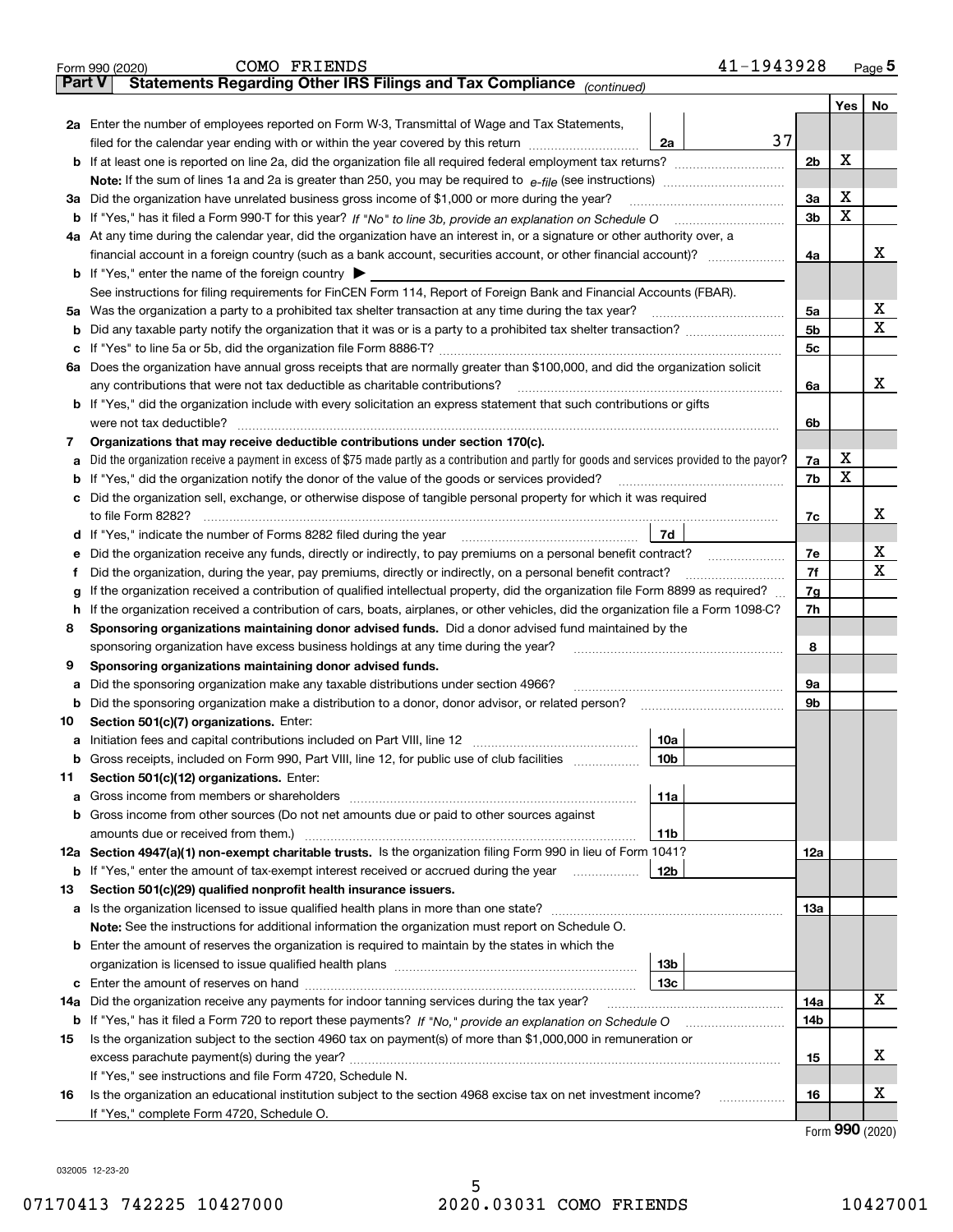|    | to line 8a, 8b, or 10b below, describe the circumstances, processes, or changes on Schedule O. See instructions.                                                                                                               |    |                 |             | $\overline{\mathbf{x}}$      |
|----|--------------------------------------------------------------------------------------------------------------------------------------------------------------------------------------------------------------------------------|----|-----------------|-------------|------------------------------|
|    | <b>Section A. Governing Body and Management</b>                                                                                                                                                                                |    |                 |             |                              |
|    |                                                                                                                                                                                                                                |    |                 |             |                              |
|    | 1a Enter the number of voting members of the governing body at the end of the tax year<br>1a                                                                                                                                   | 24 |                 | Yes         | No                           |
|    | If there are material differences in voting rights among members of the governing body, or if the governing                                                                                                                    |    |                 |             |                              |
|    |                                                                                                                                                                                                                                |    |                 |             |                              |
|    | body delegated broad authority to an executive committee or similar committee, explain on Schedule O.                                                                                                                          | 24 |                 |             |                              |
|    | 1b                                                                                                                                                                                                                             |    |                 |             |                              |
| 2  | Did any officer, director, trustee, or key employee have a family relationship or a business relationship with any other                                                                                                       |    |                 |             |                              |
|    | officer, director, trustee, or key employee?                                                                                                                                                                                   |    | $\mathbf{2}$    |             | х                            |
| 3  | Did the organization delegate control over management duties customarily performed by or under the direct supervision                                                                                                          |    |                 |             |                              |
|    | of officers, directors, trustees, or key employees to a management company or other person?                                                                                                                                    |    | 3               |             | X<br>$\overline{\mathbf{x}}$ |
| 4  | Did the organization make any significant changes to its governing documents since the prior Form 990 was filed?                                                                                                               |    | 4               |             |                              |
| 5  |                                                                                                                                                                                                                                |    | 5               |             | $\mathbf X$                  |
| 6  | Did the organization have members or stockholders?                                                                                                                                                                             |    | 6               |             | X                            |
|    | 7a Did the organization have members, stockholders, or other persons who had the power to elect or appoint one or                                                                                                              |    |                 |             |                              |
|    | more members of the governing body?                                                                                                                                                                                            |    | 7a              |             | X                            |
|    | <b>b</b> Are any governance decisions of the organization reserved to (or subject to approval by) members, stockholders, or                                                                                                    |    |                 |             |                              |
|    | persons other than the governing body?                                                                                                                                                                                         |    | 7b              |             | X                            |
| 8  | Did the organization contemporaneously document the meetings held or written actions undertaken during the year by the following:                                                                                              |    |                 |             |                              |
| a  |                                                                                                                                                                                                                                |    | 8а              | X           |                              |
|    |                                                                                                                                                                                                                                |    | 8b              | $\mathbf X$ |                              |
| 9  | Is there any officer, director, trustee, or key employee listed in Part VII, Section A, who cannot be reached at the                                                                                                           |    |                 |             |                              |
|    |                                                                                                                                                                                                                                |    | 9               |             | X                            |
|    | Section B. Policies (This Section B requests information about policies not required by the Internal Revenue Code.)                                                                                                            |    |                 |             |                              |
|    |                                                                                                                                                                                                                                |    |                 | Yes         | No                           |
|    |                                                                                                                                                                                                                                |    | 10a             |             | X                            |
|    | <b>b</b> If "Yes," did the organization have written policies and procedures governing the activities of such chapters, affiliates,                                                                                            |    |                 |             |                              |
|    | and branches to ensure their operations are consistent with the organization's exempt purposes?                                                                                                                                |    | 10 <sub>b</sub> |             |                              |
|    | 11a Has the organization provided a complete copy of this Form 990 to all members of its governing body before filing the form?                                                                                                |    | 11a             | X           |                              |
|    | <b>b</b> Describe in Schedule O the process, if any, used by the organization to review this Form 990.                                                                                                                         |    |                 |             |                              |
|    |                                                                                                                                                                                                                                |    | 12a             | X           |                              |
|    | <b>b</b> Were officers, directors, or trustees, and key employees required to disclose annually interests that could give rise to conflicts?                                                                                   |    | 12 <sub>b</sub> | $\mathbf X$ |                              |
|    | c Did the organization regularly and consistently monitor and enforce compliance with the policy? If "Yes," describe                                                                                                           |    |                 |             |                              |
|    | in Schedule O how this was done manufactured and continuum control of the state of the state of the state of t                                                                                                                 |    | 12c             | X           |                              |
| 13 | Did the organization have a written whistleblower policy?                                                                                                                                                                      |    | 13              | X           |                              |
| 14 | Did the organization have a written document retention and destruction policy? [11] manufaction policy? [11] manufaction policy? [11] manufaction policy? [11] manufaction policy? [11] manufaction policy? [11] manufaction p |    | 14              | X           |                              |
| 15 | Did the process for determining compensation of the following persons include a review and approval by independent                                                                                                             |    |                 |             |                              |
|    | persons, comparability data, and contemporaneous substantiation of the deliberation and decision?                                                                                                                              |    |                 |             |                              |
|    | a The organization's CEO, Executive Director, or top management official [111] [11] manument material manument                                                                                                                 |    | 15a             | X           |                              |
|    |                                                                                                                                                                                                                                |    | 15 <sub>b</sub> | X           |                              |
|    | If "Yes" to line 15a or 15b, describe the process in Schedule O (see instructions).                                                                                                                                            |    |                 |             |                              |
|    |                                                                                                                                                                                                                                |    |                 |             |                              |
|    | 16a Did the organization invest in, contribute assets to, or participate in a joint venture or similar arrangement with a                                                                                                      |    |                 |             | X                            |
|    | taxable entity during the year?                                                                                                                                                                                                |    | 16a             |             |                              |
|    | b If "Yes," did the organization follow a written policy or procedure requiring the organization to evaluate its participation                                                                                                 |    |                 |             |                              |
|    | in joint venture arrangements under applicable federal tax law, and take steps to safeguard the organization's                                                                                                                 |    |                 |             |                              |
|    |                                                                                                                                                                                                                                |    | 16b             |             |                              |
|    | <b>Section C. Disclosure</b>                                                                                                                                                                                                   |    |                 |             |                              |
| 17 | List the states with which a copy of this Form 990 is required to be filed $\blacktriangleright MN$                                                                                                                            |    |                 |             |                              |
| 18 | Section 6104 requires an organization to make its Forms 1023 (1024 or 1024-A, if applicable), 990, and 990-T (Section 501(c)(3)s only) available                                                                               |    |                 |             |                              |
|    | for public inspection. Indicate how you made these available. Check all that apply.                                                                                                                                            |    |                 |             |                              |
|    | $\lfloor x \rfloor$ Upon request<br>$\mid$ $\rm X\mid$ Own website<br>$X$ Another's website<br>Other (explain on Schedule O)                                                                                                   |    |                 |             |                              |
| 19 | Describe on Schedule O whether (and if so, how) the organization made its governing documents, conflict of interest policy, and financial                                                                                      |    |                 |             |                              |
|    | statements available to the public during the tax year.                                                                                                                                                                        |    |                 |             |                              |
| 20 | State the name, address, and telephone number of the person who possesses the organization's books and records                                                                                                                 |    |                 |             |                              |
|    | MARY JENSEN - 651-487-8230                                                                                                                                                                                                     |    |                 |             |                              |
|    |                                                                                                                                                                                                                                |    |                 |             |                              |
|    | 55103<br>1225 ESTABROOK DRIVE, SAINT PAUL, MN                                                                                                                                                                                  |    |                 |             |                              |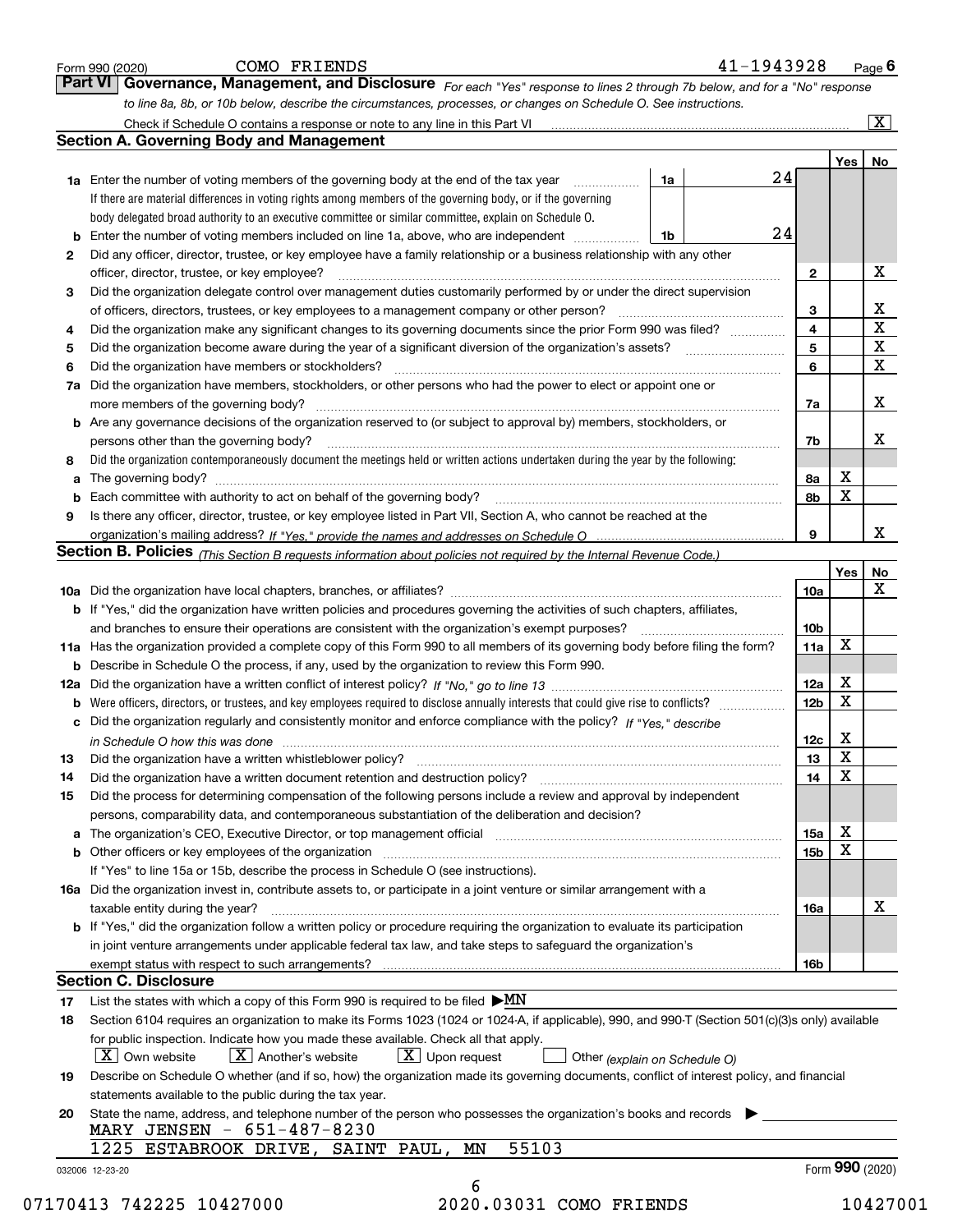### 07170413 742225 10427000 2020.03031 COMO FRIENDS 10427001

7

### Form (2020) **990**

| Form 990 (2020) |                                               | COMO FRIENDS | 41-1943928                                                                                 | Page 7 |
|-----------------|-----------------------------------------------|--------------|--------------------------------------------------------------------------------------------|--------|
|                 |                                               |              | Part VII Compensation of Officers, Directors, Trustees, Key Employees, Highest Compensated |        |
|                 | <b>Employees, and Independent Contractors</b> |              |                                                                                            |        |

Check if Schedule O contains a response or note to any line in this Part VII

**Section A. Officers, Directors, Trustees, Key Employees, and Highest Compensated Employees**

**1a**  Complete this table for all persons required to be listed. Report compensation for the calendar year ending with or within the organization's tax year. **•** List all of the organization's current officers, directors, trustees (whether individuals or organizations), regardless of amount of compensation.

Enter -0- in columns (D), (E), and (F) if no compensation was paid.

 $\bullet$  List all of the organization's  $\,$ current key employees, if any. See instructions for definition of "key employee."

**•** List the organization's five current highest compensated employees (other than an officer, director, trustee, or key employee) who received reportable compensation (Box 5 of Form W-2 and/or Box 7 of Form 1099-MISC) of more than \$100,000 from the organization and any related organizations.

**•** List all of the organization's former officers, key employees, and highest compensated employees who received more than \$100,000 of reportable compensation from the organization and any related organizations.

**former directors or trustees**  ¥ List all of the organization's that received, in the capacity as a former director or trustee of the organization, more than \$10,000 of reportable compensation from the organization and any related organizations.

See instructions for the order in which to list the persons above.

Check this box if neither the organization nor any related organization compensated any current officer, director, or trustee.

| (A)                         | (B)                  |                               |                                 |             | (C)          |                                  |        | (D)             | (E)             | (F)                         |
|-----------------------------|----------------------|-------------------------------|---------------------------------|-------------|--------------|----------------------------------|--------|-----------------|-----------------|-----------------------------|
| Name and title              | Average              |                               | (do not check more than one     | Position    |              |                                  |        | Reportable      | Reportable      | Estimated                   |
|                             | hours per            |                               | box, unless person is both an   |             |              |                                  |        | compensation    | compensation    | amount of                   |
|                             | week                 |                               | officer and a director/trustee) |             |              |                                  |        | from            | from related    | other                       |
|                             | (list any            | ndividual trustee or director |                                 |             |              |                                  |        | the             | organizations   | compensation                |
|                             | hours for<br>related |                               |                                 |             |              |                                  |        | organization    | (W-2/1099-MISC) | from the                    |
|                             | organizations        |                               |                                 |             |              |                                  |        | (W-2/1099-MISC) |                 | organization<br>and related |
|                             | below                |                               |                                 |             |              |                                  |        |                 |                 | organizations               |
|                             | line)                |                               | nstitutional trustee            | Officer     | Key employee | Highest compensated<br> employee | Former |                 |                 |                             |
| <b>JACKIE STICHA</b><br>(1) | 45.00                |                               |                                 |             |              |                                  |        |                 |                 |                             |
| BOARD SECRETARY/PRESIDENT   |                      |                               |                                 | $\rm X$     |              |                                  |        | 161,385.        | 0.              | 8,099.                      |
| PATRICK MCINTYRE<br>(2)     | 4.00                 |                               |                                 |             |              |                                  |        |                 |                 |                             |
| <b>BOARD CHAIR</b>          |                      | $\overline{\textbf{X}}$       |                                 | $\rm X$     |              |                                  |        | 0.              | 0.              | $0_{.}$                     |
| LIZ SMITH<br>(3)            | 4.00                 |                               |                                 |             |              |                                  |        |                 |                 |                             |
| <b>BOARD VICE CHAIR</b>     |                      | $\overline{\textbf{X}}$       |                                 | $\mathbf X$ |              |                                  |        | $\mathbf 0$ .   | $\mathbf 0$ .   | $0$ .                       |
| WENDY HARDEN<br>(4)         | 4.00                 |                               |                                 |             |              |                                  |        |                 |                 |                             |
| <b>BOARD TREASURER</b>      |                      | $\mathbf X$                   |                                 | $\mathbf X$ |              |                                  |        | 0.              | 0.              | $\mathbf 0$ .               |
| (5)<br><b>JOHN BAUER</b>    | 1.00                 |                               |                                 |             |              |                                  |        |                 |                 |                             |
| <b>DIRECTOR</b>             |                      | $\mathbf X$                   |                                 |             |              |                                  |        | 0.              | 0.              | $0_{.}$                     |
| (6)<br>SHEILA BROWN         | 1.00                 |                               |                                 |             |              |                                  |        |                 |                 |                             |
| <b>DIRECTOR</b>             |                      | $\overline{\textbf{X}}$       |                                 |             |              |                                  |        | 0.              | 0.              | 0.                          |
| PATRICIA COOK<br>(7)        | 1.00                 |                               |                                 |             |              |                                  |        |                 |                 |                             |
| <b>DIRECTOR</b>             |                      | $\mathbf X$                   |                                 |             |              |                                  |        | 0.              | $\mathbf 0$ .   | $0_{.}$                     |
| (8)<br>ANDY DAVIS           | 1.00                 |                               |                                 |             |              |                                  |        |                 |                 |                             |
| <b>DIRECTOR</b>             |                      | $\mathbf X$                   |                                 |             |              |                                  |        | 0.              | 0.              | $0_{\cdot}$                 |
| STEPHEN FOSS<br>(9)         | 1.00                 |                               |                                 |             |              |                                  |        |                 |                 |                             |
| <b>DIRECTOR</b>             |                      | $\mathbf X$                   |                                 |             |              |                                  |        | 0.              | $\mathbf 0$ .   | $\mathbf 0$ .               |
| (10) PATRICK HARRIS         | 1.00                 |                               |                                 |             |              |                                  |        |                 |                 |                             |
| <b>DIRECTOR</b>             |                      | $\overline{\textbf{X}}$       |                                 |             |              |                                  |        | 0.              | 0.              | $0$ .                       |
| (11) RENEE LEE              | 1.00                 |                               |                                 |             |              |                                  |        |                 |                 |                             |
| <b>DIRECTOR</b>             |                      | $\overline{\textbf{X}}$       |                                 |             |              |                                  |        | 0.              | $\mathbf 0$ .   | $\mathbf 0$ .               |
| (12) GREG MCNEELY           | 1.00                 |                               |                                 |             |              |                                  |        |                 |                 |                             |
| <b>DIRECTOR</b>             |                      | $\overline{\textbf{X}}$       |                                 |             |              |                                  |        | 0.              | $\mathbf 0$ .   | 0.                          |
| (13) NICKY NAGLE            | 1.00                 |                               |                                 |             |              |                                  |        |                 |                 |                             |
| <b>DIRECTOR</b>             |                      | $\mathbf X$                   |                                 |             |              |                                  |        | 0.              | 0.              | $\mathbf 0$ .               |
| (14) THERESA NEAL           | 1.00                 |                               |                                 |             |              |                                  |        |                 |                 |                             |
| <b>DIRECTOR</b>             |                      | $\mathbf X$                   |                                 |             |              |                                  |        | 0.              | 0.              | $\mathbf 0$ .               |
| (15) MARTHA NELSON          | 1.00                 |                               |                                 |             |              |                                  |        |                 |                 |                             |
| <b>DIRECTOR</b>             |                      | $\mathbf X$                   |                                 |             |              |                                  |        | 0.              | 0.              | $\mathbf 0$ .               |
| (16) FORD NICHOLSON         | 1.00                 |                               |                                 |             |              |                                  |        |                 |                 |                             |
| <b>DIRECTOR</b>             |                      | $\overline{\textbf{X}}$       |                                 |             |              |                                  |        | 0.              | $\mathbf 0$ .   | $\mathbf 0$ .               |
| (17) ERIK ORDWAY            | 1.00                 |                               |                                 |             |              |                                  |        |                 |                 |                             |
| <b>DIRECTOR</b>             |                      | $\overline{\textbf{X}}$       |                                 |             |              |                                  |        | 0.              | 0.              | 0.                          |
|                             |                      |                               |                                 |             |              |                                  |        |                 |                 | $000 \text{ (0000)}$        |

 $\mathcal{L}^{\text{max}}$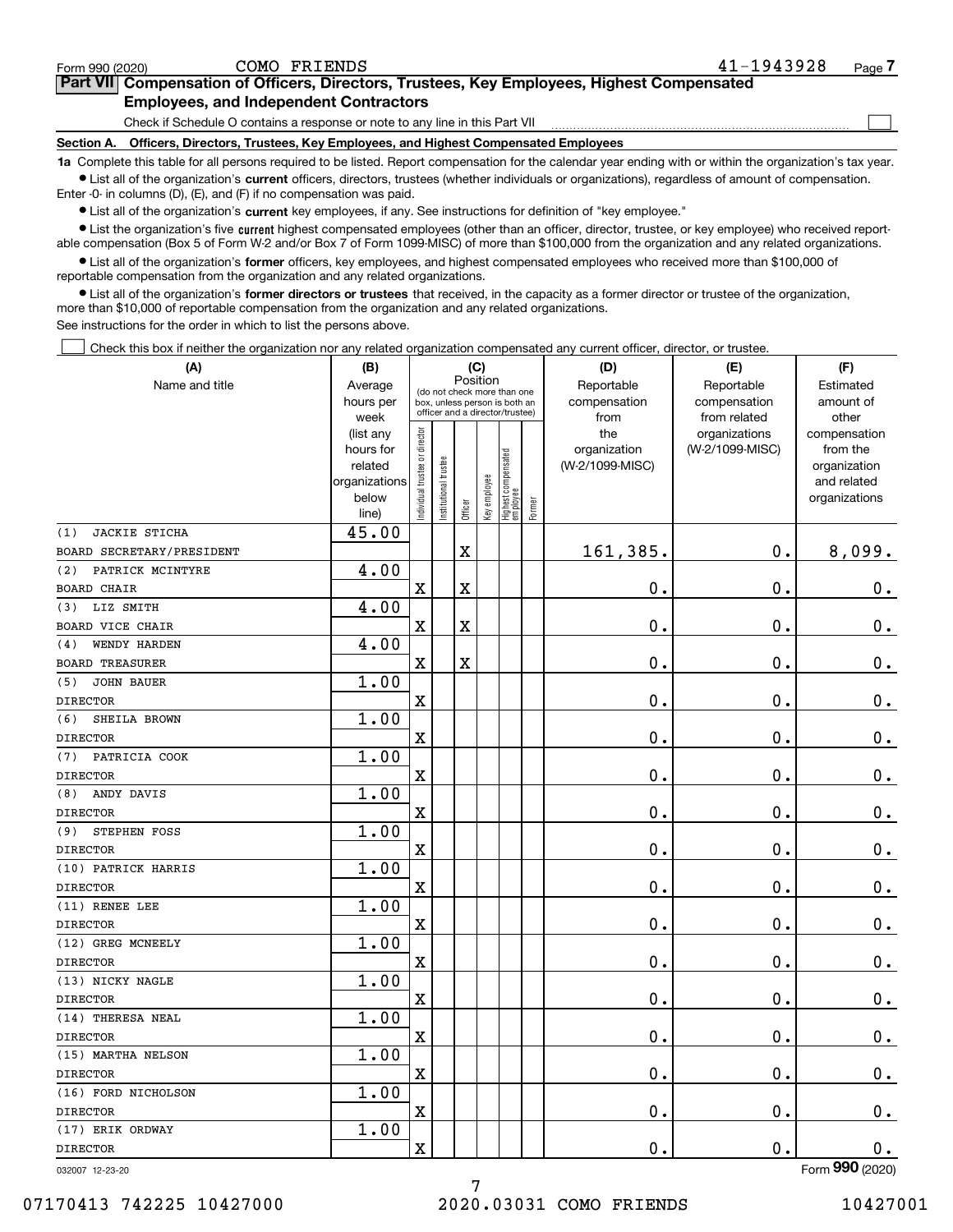| COMO FRIENDS<br>Form 990 (2020)                                                                                                                  |                      |                                |                                 |          |              |                                 |        |                         | 41-1943928      |       |              |                             | Page 8          |
|--------------------------------------------------------------------------------------------------------------------------------------------------|----------------------|--------------------------------|---------------------------------|----------|--------------|---------------------------------|--------|-------------------------|-----------------|-------|--------------|-----------------------------|-----------------|
| Part VII<br>Section A. Officers, Directors, Trustees, Key Employees, and Highest Compensated Employees (continued)                               |                      |                                |                                 |          |              |                                 |        |                         |                 |       |              |                             |                 |
| (A)                                                                                                                                              | (B)                  |                                |                                 | (C)      |              |                                 |        | (D)                     | (E)             |       |              | (F)                         |                 |
| Name and title                                                                                                                                   | Average              |                                | (do not check more than one     | Position |              |                                 |        | Reportable              | Reportable      |       |              | Estimated                   |                 |
|                                                                                                                                                  | hours per            |                                | box, unless person is both an   |          |              |                                 |        | compensation            | compensation    |       |              | amount of                   |                 |
|                                                                                                                                                  | week                 |                                | officer and a director/trustee) |          |              |                                 |        | from                    | from related    |       |              | other                       |                 |
|                                                                                                                                                  | (list any            |                                |                                 |          |              |                                 |        | the                     | organizations   |       |              | compensation                |                 |
|                                                                                                                                                  | hours for<br>related |                                |                                 |          |              |                                 |        | organization            | (W-2/1099-MISC) |       |              | from the                    |                 |
|                                                                                                                                                  | organizations        |                                |                                 |          |              |                                 |        | (W-2/1099-MISC)         |                 |       |              | organization<br>and related |                 |
|                                                                                                                                                  | below                |                                |                                 |          |              |                                 |        |                         |                 |       |              | organizations               |                 |
|                                                                                                                                                  | line)                | Individual trustee or director | Institutional trustee           | Officer  | Key employee | Highest compensated<br>employee | Former |                         |                 |       |              |                             |                 |
| (18) LYNETTE PALMGREN                                                                                                                            | 1.00                 |                                |                                 |          |              |                                 |        |                         |                 |       |              |                             |                 |
| <b>DIRECTOR</b>                                                                                                                                  |                      | X                              |                                 |          |              |                                 |        | Ο.                      |                 | 0.    |              |                             | 0.              |
| (19) GREG PEELMAN                                                                                                                                | 1.00                 |                                |                                 |          |              |                                 |        |                         |                 |       |              |                             |                 |
| <b>DIRECTOR</b>                                                                                                                                  |                      | X                              |                                 |          |              |                                 |        | Ο.                      |                 | 0.    |              |                             | 0.              |
| (20) STEVE PROESCHEL                                                                                                                             | 1.00                 |                                |                                 |          |              |                                 |        |                         |                 |       |              |                             |                 |
| <b>DIRECTOR</b>                                                                                                                                  |                      | X                              |                                 |          |              |                                 |        | Ο.                      |                 | 0.    |              |                             | 0.              |
| (21) DAN REARDON                                                                                                                                 | 1.00                 |                                |                                 |          |              |                                 |        |                         |                 |       |              |                             |                 |
| <b>DIRECTOR</b>                                                                                                                                  |                      | X                              |                                 |          |              |                                 |        | Ο.                      |                 | 0.    |              |                             | 0.              |
| (22) KELLY SAM                                                                                                                                   | 1.00                 |                                |                                 |          |              |                                 |        |                         |                 |       |              |                             |                 |
| <b>DIRECTOR</b>                                                                                                                                  |                      | X                              |                                 |          |              |                                 |        | Ο.                      |                 | 0.    |              |                             | 0.              |
| (23) ARVIND SHARMA                                                                                                                               | 1.00                 |                                |                                 |          |              |                                 |        |                         |                 |       |              |                             |                 |
| <b>DIRECTOR</b>                                                                                                                                  |                      | X                              |                                 |          |              |                                 |        | Ο.                      |                 | 0.    |              |                             | 0.              |
| (24) EDWIN VAN DER HOEK                                                                                                                          | 1.00                 |                                |                                 |          |              |                                 |        |                         |                 |       |              |                             |                 |
| <b>DIRECTOR</b>                                                                                                                                  |                      | X                              |                                 |          |              |                                 |        | Ο.                      |                 | 0.    |              |                             | 0.              |
| (25) SHERYL ZAWORSKI                                                                                                                             | 1.00                 |                                |                                 |          |              |                                 |        |                         |                 |       |              |                             |                 |
| <b>DIRECTOR</b>                                                                                                                                  |                      | X                              |                                 |          |              |                                 |        | Ο.                      |                 | 0.    |              |                             | 0.              |
| (26) ARTA CHENEY                                                                                                                                 | 1.00                 |                                |                                 |          |              |                                 |        |                         |                 |       |              |                             |                 |
| FORMER DIRECTOR                                                                                                                                  |                      | $\overline{\text{X}}$          |                                 |          |              |                                 |        | 0.                      |                 | 0.    |              |                             | $0$ .           |
|                                                                                                                                                  |                      |                                |                                 |          |              |                                 |        | 161, 385.               |                 | 0.    |              |                             | 8,099.          |
| 1b Subtotal                                                                                                                                      |                      |                                |                                 |          |              |                                 |        | 0.                      |                 | $0$ . |              |                             | 0.              |
| c Total from continuation sheets to Part VII, Section A manufactor continuum                                                                     |                      |                                |                                 |          |              |                                 |        | 161,385.                |                 | 0.    |              |                             | 8,099.          |
| d Total (add lines 1b and 1c)                                                                                                                    |                      |                                |                                 |          |              |                                 |        |                         |                 |       |              |                             |                 |
| Total number of individuals (including but not limited to those listed above) who received more than \$100,000 of reportable<br>$\mathbf{2}$     |                      |                                |                                 |          |              |                                 |        |                         |                 |       |              |                             | 1               |
| compensation from the organization $\blacktriangleright$                                                                                         |                      |                                |                                 |          |              |                                 |        |                         |                 |       |              | Yes                         | No              |
|                                                                                                                                                  |                      |                                |                                 |          |              |                                 |        |                         |                 |       |              |                             |                 |
| Did the organization list any former officer, director, trustee, key employee, or highest compensated employee on<br>3                           |                      |                                |                                 |          |              |                                 |        |                         |                 |       |              |                             | X               |
| line 1a? If "Yes," complete Schedule J for such individual material content content to the 1a? If "Yes," complete Schedule J for such individual |                      |                                |                                 |          |              |                                 |        |                         |                 |       | 3            |                             |                 |
| 4<br>For any individual listed on line 1a, is the sum of reportable compensation and other compensation from the organization                    |                      |                                |                                 |          |              |                                 |        |                         |                 |       |              | X                           |                 |
| Did any person listed on line 1a receive or accrue compensation from any unrelated organization or individual for services                       |                      |                                |                                 |          |              |                                 |        |                         |                 |       | 4            |                             |                 |
| 5                                                                                                                                                |                      |                                |                                 |          |              |                                 |        |                         |                 |       |              |                             | x               |
| <b>Section B. Independent Contractors</b>                                                                                                        |                      |                                |                                 |          |              |                                 |        |                         |                 |       | 5            |                             |                 |
| Complete this table for your five highest compensated independent contractors that received more than \$100,000 of compensation from<br>1        |                      |                                |                                 |          |              |                                 |        |                         |                 |       |              |                             |                 |
|                                                                                                                                                  |                      |                                |                                 |          |              |                                 |        |                         |                 |       |              |                             |                 |
| the organization. Report compensation for the calendar year ending with or within the organization's tax year.<br>(A)                            |                      |                                |                                 |          |              |                                 |        | (B)                     |                 |       | (C)          |                             |                 |
| Name and business address                                                                                                                        |                      |                                | <b>NONE</b>                     |          |              |                                 |        | Description of services |                 |       | Compensation |                             |                 |
|                                                                                                                                                  |                      |                                |                                 |          |              |                                 |        |                         |                 |       |              |                             |                 |
|                                                                                                                                                  |                      |                                |                                 |          |              |                                 |        |                         |                 |       |              |                             |                 |
|                                                                                                                                                  |                      |                                |                                 |          |              |                                 |        |                         |                 |       |              |                             |                 |
|                                                                                                                                                  |                      |                                |                                 |          |              |                                 |        |                         |                 |       |              |                             |                 |
|                                                                                                                                                  |                      |                                |                                 |          |              |                                 |        |                         |                 |       |              |                             |                 |
|                                                                                                                                                  |                      |                                |                                 |          |              |                                 |        |                         |                 |       |              |                             |                 |
|                                                                                                                                                  |                      |                                |                                 |          |              |                                 |        |                         |                 |       |              |                             |                 |
|                                                                                                                                                  |                      |                                |                                 |          |              |                                 |        |                         |                 |       |              |                             |                 |
|                                                                                                                                                  |                      |                                |                                 |          |              |                                 |        |                         |                 |       |              |                             |                 |
|                                                                                                                                                  |                      |                                |                                 |          |              |                                 |        |                         |                 |       |              |                             |                 |
| Total number of independent contractors (including but not limited to those listed above) who received more than<br>$\mathbf{2}$                 |                      |                                |                                 |          |              |                                 |        |                         |                 |       |              |                             |                 |
| \$100,000 of compensation from the organization                                                                                                  |                      |                                |                                 |          | 0            |                                 |        |                         |                 |       |              |                             |                 |
| SEE PART VII, SECTION A CONTINUATION SHEETS                                                                                                      |                      |                                |                                 |          |              |                                 |        |                         |                 |       |              |                             | Form 990 (2020) |
|                                                                                                                                                  |                      |                                |                                 |          |              |                                 |        |                         |                 |       |              |                             |                 |

032008 12-23-20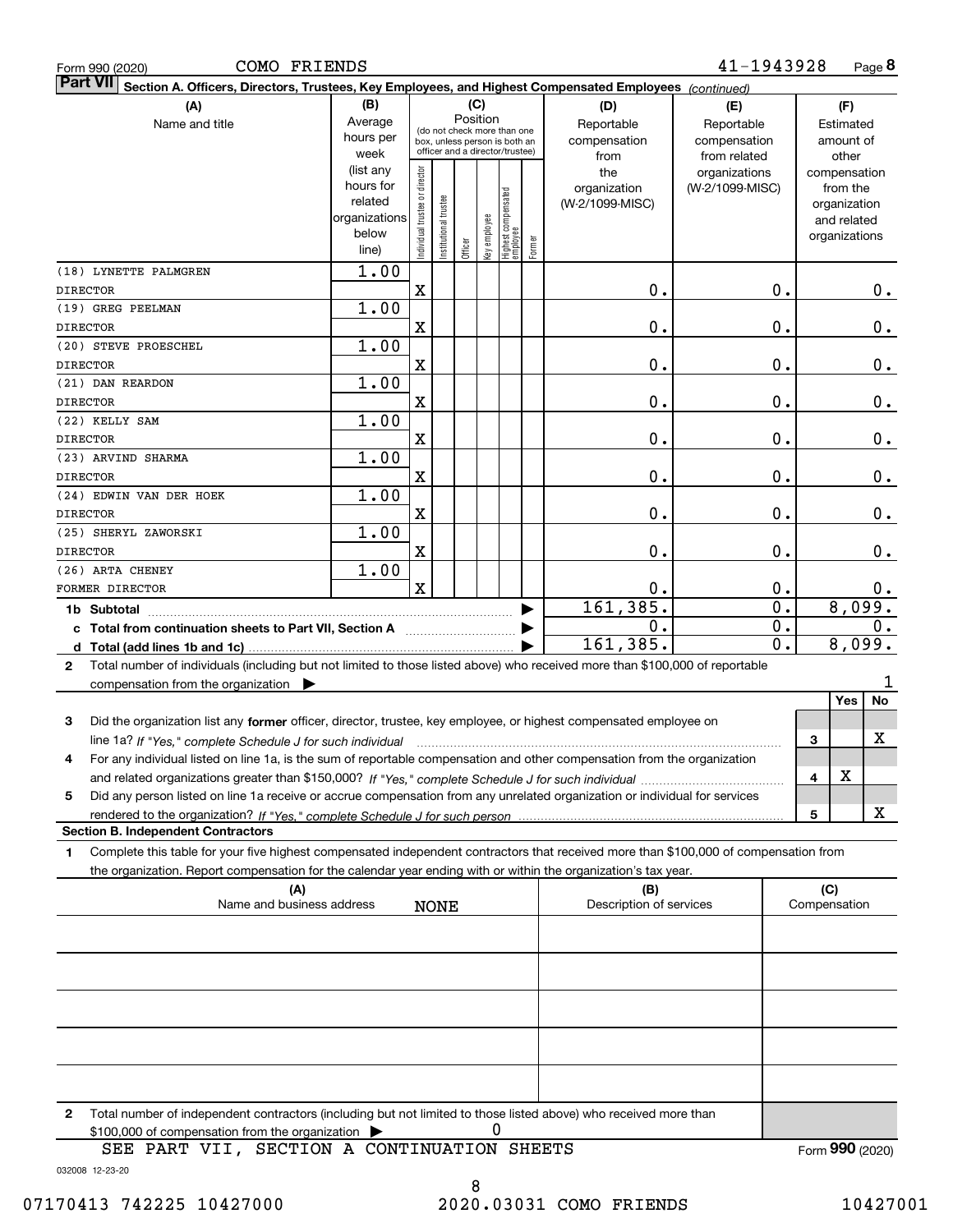| COMO FRIENDS<br>Form 990                                                                                                  |                                                                                              |                                |                       |         |                                        |                              |        |                                                                | 41-1943928                                                       |                                                                                                |
|---------------------------------------------------------------------------------------------------------------------------|----------------------------------------------------------------------------------------------|--------------------------------|-----------------------|---------|----------------------------------------|------------------------------|--------|----------------------------------------------------------------|------------------------------------------------------------------|------------------------------------------------------------------------------------------------|
| <b>Part VII</b><br>Section A. Officers, Directors, Trustees, Key Employees, and Highest Compensated Employees (continued) |                                                                                              |                                |                       |         |                                        |                              |        |                                                                |                                                                  |                                                                                                |
| (A)                                                                                                                       | (B)                                                                                          |                                |                       |         | (C)                                    |                              |        | (D)                                                            | (E)                                                              | (F)                                                                                            |
| Name and title                                                                                                            | Average                                                                                      |                                |                       |         | Position                               |                              |        | Reportable                                                     | Reportable                                                       | Estimated                                                                                      |
|                                                                                                                           | hours<br>per<br>week<br>(list any<br>hours for<br>related<br>organizations<br>below<br>line) | Individual trustee or director | Institutional trustee | Officer | (check all that apply)<br>Key employee | Highest compensated employee | Former | compensation<br>from<br>the<br>organization<br>(W-2/1099-MISC) | compensation<br>from related<br>organizations<br>(W-2/1099-MISC) | amount of<br>other<br>compensation<br>from the<br>organization<br>and related<br>organizations |
| (27) SCOTT DONGOSKE                                                                                                       | 1.00                                                                                         |                                |                       |         |                                        |                              |        |                                                                |                                                                  |                                                                                                |
| FORMER DIRECTOR                                                                                                           |                                                                                              | X                              |                       |         |                                        |                              |        | $0$ .                                                          | $\mathbf 0$ .                                                    | 0.                                                                                             |
| (28) MATT KRAMER                                                                                                          | 1.00                                                                                         |                                |                       |         |                                        |                              |        |                                                                |                                                                  |                                                                                                |
| FORMER DIRECTOR                                                                                                           |                                                                                              | $\mathbf X$                    |                       |         |                                        |                              |        | 0.                                                             | 0.                                                               | 0.                                                                                             |
| (29) SUSAN ROEDER                                                                                                         | 1.00                                                                                         |                                |                       |         |                                        |                              |        |                                                                |                                                                  |                                                                                                |
| FORMER DIRECTOR                                                                                                           |                                                                                              | $\mathbf X$                    |                       |         |                                        |                              |        | 0.                                                             | 0.                                                               | $0_{.}$                                                                                        |
|                                                                                                                           |                                                                                              |                                |                       |         |                                        |                              |        |                                                                |                                                                  |                                                                                                |
|                                                                                                                           |                                                                                              |                                |                       |         |                                        |                              |        |                                                                |                                                                  |                                                                                                |
|                                                                                                                           |                                                                                              |                                |                       |         |                                        |                              |        |                                                                |                                                                  |                                                                                                |
|                                                                                                                           |                                                                                              |                                |                       |         |                                        |                              |        |                                                                |                                                                  |                                                                                                |
|                                                                                                                           |                                                                                              |                                |                       |         |                                        |                              |        |                                                                |                                                                  |                                                                                                |
|                                                                                                                           |                                                                                              |                                |                       |         |                                        |                              |        |                                                                |                                                                  |                                                                                                |
|                                                                                                                           |                                                                                              |                                |                       |         |                                        |                              |        |                                                                |                                                                  |                                                                                                |
|                                                                                                                           |                                                                                              |                                |                       |         |                                        |                              |        |                                                                |                                                                  |                                                                                                |
|                                                                                                                           |                                                                                              |                                |                       |         |                                        |                              |        |                                                                |                                                                  |                                                                                                |
|                                                                                                                           |                                                                                              |                                |                       |         |                                        |                              |        |                                                                |                                                                  |                                                                                                |
|                                                                                                                           |                                                                                              |                                |                       |         |                                        |                              |        |                                                                |                                                                  |                                                                                                |
|                                                                                                                           |                                                                                              |                                |                       |         |                                        |                              |        |                                                                |                                                                  |                                                                                                |
|                                                                                                                           |                                                                                              |                                |                       |         |                                        |                              |        |                                                                |                                                                  |                                                                                                |
|                                                                                                                           |                                                                                              |                                |                       |         |                                        |                              |        |                                                                |                                                                  |                                                                                                |
|                                                                                                                           |                                                                                              |                                |                       |         |                                        |                              |        |                                                                |                                                                  |                                                                                                |
|                                                                                                                           |                                                                                              |                                |                       |         |                                        |                              |        |                                                                |                                                                  |                                                                                                |
|                                                                                                                           |                                                                                              |                                |                       |         |                                        |                              |        |                                                                |                                                                  |                                                                                                |
|                                                                                                                           |                                                                                              |                                |                       |         |                                        |                              |        |                                                                |                                                                  |                                                                                                |
|                                                                                                                           |                                                                                              |                                |                       |         |                                        |                              |        |                                                                |                                                                  |                                                                                                |
|                                                                                                                           |                                                                                              |                                |                       |         |                                        |                              |        |                                                                |                                                                  |                                                                                                |
|                                                                                                                           |                                                                                              |                                |                       |         |                                        |                              |        |                                                                |                                                                  |                                                                                                |
|                                                                                                                           |                                                                                              |                                |                       |         |                                        |                              |        |                                                                |                                                                  |                                                                                                |
|                                                                                                                           |                                                                                              |                                |                       |         |                                        |                              |        |                                                                |                                                                  |                                                                                                |
|                                                                                                                           |                                                                                              |                                |                       |         |                                        |                              |        |                                                                |                                                                  |                                                                                                |
|                                                                                                                           |                                                                                              |                                |                       |         |                                        |                              |        |                                                                |                                                                  |                                                                                                |
|                                                                                                                           |                                                                                              |                                |                       |         |                                        |                              |        |                                                                |                                                                  |                                                                                                |
|                                                                                                                           |                                                                                              |                                |                       |         |                                        |                              |        |                                                                |                                                                  |                                                                                                |

032201 04-01-20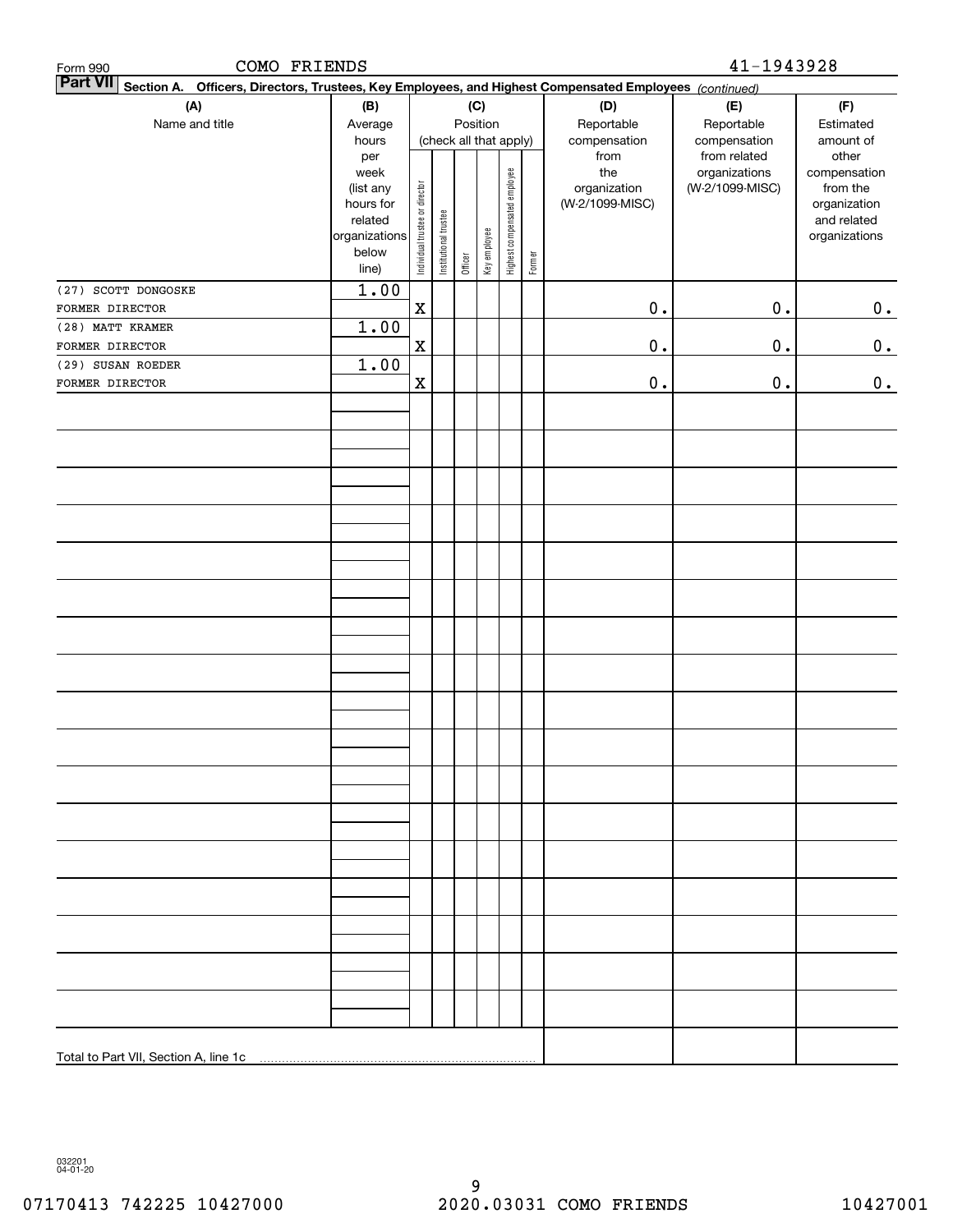| <b>Part VIII</b><br><b>Statement of Revenue</b><br>Check if Schedule O contains a response or note to any line in this Part VIII<br>$\overline{(B)}$<br>$\overline{(C)}$<br>(D)<br>(A)<br>Related or exempt<br>Unrelated<br>Total revenue<br>function revenue business revenue<br>1a<br>1 a Federated campaigns<br>Contributions, Gifts, Grants<br>and Other Similar Amounts<br>1 <sub>b</sub><br>298,994.<br>Membership dues<br>b<br>1 <sub>c</sub><br>289,352.<br>Fundraising events<br>c<br>1 <sub>d</sub><br>d Related organizations<br>$\overline{\phantom{a}}$<br>1e<br>Government grants (contributions)<br>е<br>All other contributions, gifts, grants, and<br>1,796,281.<br>similar amounts not included above<br>1f<br>63,318.<br>$1g$ \$<br>Noncash contributions included in lines 1a-1f<br>2,384,627.<br><b>Business Code</b><br>Program Service<br>2 a<br><u> 1980 - Johann Barn, fransk politik fotograf (</u><br>b<br><u>and the contract of the contract of the contract of the contract of the contract of the contract of the contract of the contract of the contract of the contract of the contract of the contract of the contract of the contr</u><br>Revenue<br>c<br><u> 1999 - Johann Barbara, martin amerikan basar da</u><br>d<br>е<br>f All other program service revenue<br>a<br>3<br>Investment income (including dividends, interest, and<br>19,153.<br>Income from investment of tax-exempt bond proceeds<br>4<br>5<br>(i) Real<br>(ii) Personal<br>Gross rents<br>l 6a<br>6а<br>6 <sub>b</sub><br>Less: rental expenses<br>b<br>6c<br>Rental income or (loss)<br>c<br>Net rental income or (loss)<br>d<br>(i) Securities<br>(ii) Other<br>7 a Gross amount from sales of<br>assets other than inventory<br>7a<br><b>b</b> Less: cost or other basis<br>venue<br>and sales expenses<br>7b<br>7c<br>c Gain or (loss)<br>Other R<br>8 a Gross income from fundraising events (not<br>including \$<br>$289,352.$ of<br>contributions reported on line 1c). See<br>60,990.<br>8а<br>8b<br>199,724.<br>b Less: direct expenses<br>$-138,734.$<br>c Net income or (loss) from fundraising events<br>▶<br>9 a Gross income from gaming activities. See<br>9а<br>9 <sub>b</sub><br>c Net income or (loss) from gaming activities<br>10 a Gross sales of inventory, less returns<br>559,795.<br> 10a<br>238,602.<br>10b<br><b>b</b> Less: cost of goods sold<br>321, 193.<br>316,727.<br>4,466.<br>c Net income or (loss) from sales of inventory<br><b>Business Code</b><br>Miscellaneous<br>713990<br>17,369.<br>17,369.<br>OTHER INCOME<br>11 a<br>Revenue<br>b<br>c<br>17,369.<br>▶<br>2,603,608.<br>334,096.<br>4,466.<br>12<br>Total revenue. See instructions |  | COMO FRIENDS<br>Form 990 (2020) |  | 41-1943928 | Page 9                                                   |
|----------------------------------------------------------------------------------------------------------------------------------------------------------------------------------------------------------------------------------------------------------------------------------------------------------------------------------------------------------------------------------------------------------------------------------------------------------------------------------------------------------------------------------------------------------------------------------------------------------------------------------------------------------------------------------------------------------------------------------------------------------------------------------------------------------------------------------------------------------------------------------------------------------------------------------------------------------------------------------------------------------------------------------------------------------------------------------------------------------------------------------------------------------------------------------------------------------------------------------------------------------------------------------------------------------------------------------------------------------------------------------------------------------------------------------------------------------------------------------------------------------------------------------------------------------------------------------------------------------------------------------------------------------------------------------------------------------------------------------------------------------------------------------------------------------------------------------------------------------------------------------------------------------------------------------------------------------------------------------------------------------------------------------------------------------------------------------------------------------------------------------------------------------------------------------------------------------------------------------------------------------------------------------------------------------------------------------------------------------------------------------------------------------------------------------------------------------------------------------------------------------------------------------------------------------------------------------------------------------------------------------------------------------------------------------------------|--|---------------------------------|--|------------|----------------------------------------------------------|
|                                                                                                                                                                                                                                                                                                                                                                                                                                                                                                                                                                                                                                                                                                                                                                                                                                                                                                                                                                                                                                                                                                                                                                                                                                                                                                                                                                                                                                                                                                                                                                                                                                                                                                                                                                                                                                                                                                                                                                                                                                                                                                                                                                                                                                                                                                                                                                                                                                                                                                                                                                                                                                                                                              |  |                                 |  |            |                                                          |
|                                                                                                                                                                                                                                                                                                                                                                                                                                                                                                                                                                                                                                                                                                                                                                                                                                                                                                                                                                                                                                                                                                                                                                                                                                                                                                                                                                                                                                                                                                                                                                                                                                                                                                                                                                                                                                                                                                                                                                                                                                                                                                                                                                                                                                                                                                                                                                                                                                                                                                                                                                                                                                                                                              |  |                                 |  |            |                                                          |
|                                                                                                                                                                                                                                                                                                                                                                                                                                                                                                                                                                                                                                                                                                                                                                                                                                                                                                                                                                                                                                                                                                                                                                                                                                                                                                                                                                                                                                                                                                                                                                                                                                                                                                                                                                                                                                                                                                                                                                                                                                                                                                                                                                                                                                                                                                                                                                                                                                                                                                                                                                                                                                                                                              |  |                                 |  |            | Revenue excluded<br>from tax under<br>sections 512 - 514 |
|                                                                                                                                                                                                                                                                                                                                                                                                                                                                                                                                                                                                                                                                                                                                                                                                                                                                                                                                                                                                                                                                                                                                                                                                                                                                                                                                                                                                                                                                                                                                                                                                                                                                                                                                                                                                                                                                                                                                                                                                                                                                                                                                                                                                                                                                                                                                                                                                                                                                                                                                                                                                                                                                                              |  |                                 |  |            |                                                          |
|                                                                                                                                                                                                                                                                                                                                                                                                                                                                                                                                                                                                                                                                                                                                                                                                                                                                                                                                                                                                                                                                                                                                                                                                                                                                                                                                                                                                                                                                                                                                                                                                                                                                                                                                                                                                                                                                                                                                                                                                                                                                                                                                                                                                                                                                                                                                                                                                                                                                                                                                                                                                                                                                                              |  |                                 |  |            |                                                          |
|                                                                                                                                                                                                                                                                                                                                                                                                                                                                                                                                                                                                                                                                                                                                                                                                                                                                                                                                                                                                                                                                                                                                                                                                                                                                                                                                                                                                                                                                                                                                                                                                                                                                                                                                                                                                                                                                                                                                                                                                                                                                                                                                                                                                                                                                                                                                                                                                                                                                                                                                                                                                                                                                                              |  |                                 |  |            |                                                          |
|                                                                                                                                                                                                                                                                                                                                                                                                                                                                                                                                                                                                                                                                                                                                                                                                                                                                                                                                                                                                                                                                                                                                                                                                                                                                                                                                                                                                                                                                                                                                                                                                                                                                                                                                                                                                                                                                                                                                                                                                                                                                                                                                                                                                                                                                                                                                                                                                                                                                                                                                                                                                                                                                                              |  |                                 |  |            |                                                          |
|                                                                                                                                                                                                                                                                                                                                                                                                                                                                                                                                                                                                                                                                                                                                                                                                                                                                                                                                                                                                                                                                                                                                                                                                                                                                                                                                                                                                                                                                                                                                                                                                                                                                                                                                                                                                                                                                                                                                                                                                                                                                                                                                                                                                                                                                                                                                                                                                                                                                                                                                                                                                                                                                                              |  |                                 |  |            |                                                          |
|                                                                                                                                                                                                                                                                                                                                                                                                                                                                                                                                                                                                                                                                                                                                                                                                                                                                                                                                                                                                                                                                                                                                                                                                                                                                                                                                                                                                                                                                                                                                                                                                                                                                                                                                                                                                                                                                                                                                                                                                                                                                                                                                                                                                                                                                                                                                                                                                                                                                                                                                                                                                                                                                                              |  |                                 |  |            |                                                          |
|                                                                                                                                                                                                                                                                                                                                                                                                                                                                                                                                                                                                                                                                                                                                                                                                                                                                                                                                                                                                                                                                                                                                                                                                                                                                                                                                                                                                                                                                                                                                                                                                                                                                                                                                                                                                                                                                                                                                                                                                                                                                                                                                                                                                                                                                                                                                                                                                                                                                                                                                                                                                                                                                                              |  |                                 |  |            |                                                          |
|                                                                                                                                                                                                                                                                                                                                                                                                                                                                                                                                                                                                                                                                                                                                                                                                                                                                                                                                                                                                                                                                                                                                                                                                                                                                                                                                                                                                                                                                                                                                                                                                                                                                                                                                                                                                                                                                                                                                                                                                                                                                                                                                                                                                                                                                                                                                                                                                                                                                                                                                                                                                                                                                                              |  |                                 |  |            |                                                          |
|                                                                                                                                                                                                                                                                                                                                                                                                                                                                                                                                                                                                                                                                                                                                                                                                                                                                                                                                                                                                                                                                                                                                                                                                                                                                                                                                                                                                                                                                                                                                                                                                                                                                                                                                                                                                                                                                                                                                                                                                                                                                                                                                                                                                                                                                                                                                                                                                                                                                                                                                                                                                                                                                                              |  |                                 |  |            |                                                          |
|                                                                                                                                                                                                                                                                                                                                                                                                                                                                                                                                                                                                                                                                                                                                                                                                                                                                                                                                                                                                                                                                                                                                                                                                                                                                                                                                                                                                                                                                                                                                                                                                                                                                                                                                                                                                                                                                                                                                                                                                                                                                                                                                                                                                                                                                                                                                                                                                                                                                                                                                                                                                                                                                                              |  |                                 |  |            |                                                          |
|                                                                                                                                                                                                                                                                                                                                                                                                                                                                                                                                                                                                                                                                                                                                                                                                                                                                                                                                                                                                                                                                                                                                                                                                                                                                                                                                                                                                                                                                                                                                                                                                                                                                                                                                                                                                                                                                                                                                                                                                                                                                                                                                                                                                                                                                                                                                                                                                                                                                                                                                                                                                                                                                                              |  |                                 |  |            |                                                          |
|                                                                                                                                                                                                                                                                                                                                                                                                                                                                                                                                                                                                                                                                                                                                                                                                                                                                                                                                                                                                                                                                                                                                                                                                                                                                                                                                                                                                                                                                                                                                                                                                                                                                                                                                                                                                                                                                                                                                                                                                                                                                                                                                                                                                                                                                                                                                                                                                                                                                                                                                                                                                                                                                                              |  |                                 |  |            |                                                          |
|                                                                                                                                                                                                                                                                                                                                                                                                                                                                                                                                                                                                                                                                                                                                                                                                                                                                                                                                                                                                                                                                                                                                                                                                                                                                                                                                                                                                                                                                                                                                                                                                                                                                                                                                                                                                                                                                                                                                                                                                                                                                                                                                                                                                                                                                                                                                                                                                                                                                                                                                                                                                                                                                                              |  |                                 |  |            |                                                          |
|                                                                                                                                                                                                                                                                                                                                                                                                                                                                                                                                                                                                                                                                                                                                                                                                                                                                                                                                                                                                                                                                                                                                                                                                                                                                                                                                                                                                                                                                                                                                                                                                                                                                                                                                                                                                                                                                                                                                                                                                                                                                                                                                                                                                                                                                                                                                                                                                                                                                                                                                                                                                                                                                                              |  |                                 |  |            |                                                          |
|                                                                                                                                                                                                                                                                                                                                                                                                                                                                                                                                                                                                                                                                                                                                                                                                                                                                                                                                                                                                                                                                                                                                                                                                                                                                                                                                                                                                                                                                                                                                                                                                                                                                                                                                                                                                                                                                                                                                                                                                                                                                                                                                                                                                                                                                                                                                                                                                                                                                                                                                                                                                                                                                                              |  |                                 |  |            |                                                          |
|                                                                                                                                                                                                                                                                                                                                                                                                                                                                                                                                                                                                                                                                                                                                                                                                                                                                                                                                                                                                                                                                                                                                                                                                                                                                                                                                                                                                                                                                                                                                                                                                                                                                                                                                                                                                                                                                                                                                                                                                                                                                                                                                                                                                                                                                                                                                                                                                                                                                                                                                                                                                                                                                                              |  |                                 |  |            |                                                          |
|                                                                                                                                                                                                                                                                                                                                                                                                                                                                                                                                                                                                                                                                                                                                                                                                                                                                                                                                                                                                                                                                                                                                                                                                                                                                                                                                                                                                                                                                                                                                                                                                                                                                                                                                                                                                                                                                                                                                                                                                                                                                                                                                                                                                                                                                                                                                                                                                                                                                                                                                                                                                                                                                                              |  |                                 |  |            |                                                          |
|                                                                                                                                                                                                                                                                                                                                                                                                                                                                                                                                                                                                                                                                                                                                                                                                                                                                                                                                                                                                                                                                                                                                                                                                                                                                                                                                                                                                                                                                                                                                                                                                                                                                                                                                                                                                                                                                                                                                                                                                                                                                                                                                                                                                                                                                                                                                                                                                                                                                                                                                                                                                                                                                                              |  |                                 |  |            | 19, 153.                                                 |
|                                                                                                                                                                                                                                                                                                                                                                                                                                                                                                                                                                                                                                                                                                                                                                                                                                                                                                                                                                                                                                                                                                                                                                                                                                                                                                                                                                                                                                                                                                                                                                                                                                                                                                                                                                                                                                                                                                                                                                                                                                                                                                                                                                                                                                                                                                                                                                                                                                                                                                                                                                                                                                                                                              |  |                                 |  |            |                                                          |
|                                                                                                                                                                                                                                                                                                                                                                                                                                                                                                                                                                                                                                                                                                                                                                                                                                                                                                                                                                                                                                                                                                                                                                                                                                                                                                                                                                                                                                                                                                                                                                                                                                                                                                                                                                                                                                                                                                                                                                                                                                                                                                                                                                                                                                                                                                                                                                                                                                                                                                                                                                                                                                                                                              |  |                                 |  |            |                                                          |
|                                                                                                                                                                                                                                                                                                                                                                                                                                                                                                                                                                                                                                                                                                                                                                                                                                                                                                                                                                                                                                                                                                                                                                                                                                                                                                                                                                                                                                                                                                                                                                                                                                                                                                                                                                                                                                                                                                                                                                                                                                                                                                                                                                                                                                                                                                                                                                                                                                                                                                                                                                                                                                                                                              |  |                                 |  |            |                                                          |
|                                                                                                                                                                                                                                                                                                                                                                                                                                                                                                                                                                                                                                                                                                                                                                                                                                                                                                                                                                                                                                                                                                                                                                                                                                                                                                                                                                                                                                                                                                                                                                                                                                                                                                                                                                                                                                                                                                                                                                                                                                                                                                                                                                                                                                                                                                                                                                                                                                                                                                                                                                                                                                                                                              |  |                                 |  |            |                                                          |
|                                                                                                                                                                                                                                                                                                                                                                                                                                                                                                                                                                                                                                                                                                                                                                                                                                                                                                                                                                                                                                                                                                                                                                                                                                                                                                                                                                                                                                                                                                                                                                                                                                                                                                                                                                                                                                                                                                                                                                                                                                                                                                                                                                                                                                                                                                                                                                                                                                                                                                                                                                                                                                                                                              |  |                                 |  |            |                                                          |
|                                                                                                                                                                                                                                                                                                                                                                                                                                                                                                                                                                                                                                                                                                                                                                                                                                                                                                                                                                                                                                                                                                                                                                                                                                                                                                                                                                                                                                                                                                                                                                                                                                                                                                                                                                                                                                                                                                                                                                                                                                                                                                                                                                                                                                                                                                                                                                                                                                                                                                                                                                                                                                                                                              |  |                                 |  |            |                                                          |
|                                                                                                                                                                                                                                                                                                                                                                                                                                                                                                                                                                                                                                                                                                                                                                                                                                                                                                                                                                                                                                                                                                                                                                                                                                                                                                                                                                                                                                                                                                                                                                                                                                                                                                                                                                                                                                                                                                                                                                                                                                                                                                                                                                                                                                                                                                                                                                                                                                                                                                                                                                                                                                                                                              |  |                                 |  |            |                                                          |
|                                                                                                                                                                                                                                                                                                                                                                                                                                                                                                                                                                                                                                                                                                                                                                                                                                                                                                                                                                                                                                                                                                                                                                                                                                                                                                                                                                                                                                                                                                                                                                                                                                                                                                                                                                                                                                                                                                                                                                                                                                                                                                                                                                                                                                                                                                                                                                                                                                                                                                                                                                                                                                                                                              |  |                                 |  |            |                                                          |
|                                                                                                                                                                                                                                                                                                                                                                                                                                                                                                                                                                                                                                                                                                                                                                                                                                                                                                                                                                                                                                                                                                                                                                                                                                                                                                                                                                                                                                                                                                                                                                                                                                                                                                                                                                                                                                                                                                                                                                                                                                                                                                                                                                                                                                                                                                                                                                                                                                                                                                                                                                                                                                                                                              |  |                                 |  |            |                                                          |
|                                                                                                                                                                                                                                                                                                                                                                                                                                                                                                                                                                                                                                                                                                                                                                                                                                                                                                                                                                                                                                                                                                                                                                                                                                                                                                                                                                                                                                                                                                                                                                                                                                                                                                                                                                                                                                                                                                                                                                                                                                                                                                                                                                                                                                                                                                                                                                                                                                                                                                                                                                                                                                                                                              |  |                                 |  |            |                                                          |
|                                                                                                                                                                                                                                                                                                                                                                                                                                                                                                                                                                                                                                                                                                                                                                                                                                                                                                                                                                                                                                                                                                                                                                                                                                                                                                                                                                                                                                                                                                                                                                                                                                                                                                                                                                                                                                                                                                                                                                                                                                                                                                                                                                                                                                                                                                                                                                                                                                                                                                                                                                                                                                                                                              |  |                                 |  |            |                                                          |
|                                                                                                                                                                                                                                                                                                                                                                                                                                                                                                                                                                                                                                                                                                                                                                                                                                                                                                                                                                                                                                                                                                                                                                                                                                                                                                                                                                                                                                                                                                                                                                                                                                                                                                                                                                                                                                                                                                                                                                                                                                                                                                                                                                                                                                                                                                                                                                                                                                                                                                                                                                                                                                                                                              |  |                                 |  |            |                                                          |
|                                                                                                                                                                                                                                                                                                                                                                                                                                                                                                                                                                                                                                                                                                                                                                                                                                                                                                                                                                                                                                                                                                                                                                                                                                                                                                                                                                                                                                                                                                                                                                                                                                                                                                                                                                                                                                                                                                                                                                                                                                                                                                                                                                                                                                                                                                                                                                                                                                                                                                                                                                                                                                                                                              |  |                                 |  |            |                                                          |
|                                                                                                                                                                                                                                                                                                                                                                                                                                                                                                                                                                                                                                                                                                                                                                                                                                                                                                                                                                                                                                                                                                                                                                                                                                                                                                                                                                                                                                                                                                                                                                                                                                                                                                                                                                                                                                                                                                                                                                                                                                                                                                                                                                                                                                                                                                                                                                                                                                                                                                                                                                                                                                                                                              |  |                                 |  |            |                                                          |
|                                                                                                                                                                                                                                                                                                                                                                                                                                                                                                                                                                                                                                                                                                                                                                                                                                                                                                                                                                                                                                                                                                                                                                                                                                                                                                                                                                                                                                                                                                                                                                                                                                                                                                                                                                                                                                                                                                                                                                                                                                                                                                                                                                                                                                                                                                                                                                                                                                                                                                                                                                                                                                                                                              |  |                                 |  |            |                                                          |
|                                                                                                                                                                                                                                                                                                                                                                                                                                                                                                                                                                                                                                                                                                                                                                                                                                                                                                                                                                                                                                                                                                                                                                                                                                                                                                                                                                                                                                                                                                                                                                                                                                                                                                                                                                                                                                                                                                                                                                                                                                                                                                                                                                                                                                                                                                                                                                                                                                                                                                                                                                                                                                                                                              |  |                                 |  |            |                                                          |
|                                                                                                                                                                                                                                                                                                                                                                                                                                                                                                                                                                                                                                                                                                                                                                                                                                                                                                                                                                                                                                                                                                                                                                                                                                                                                                                                                                                                                                                                                                                                                                                                                                                                                                                                                                                                                                                                                                                                                                                                                                                                                                                                                                                                                                                                                                                                                                                                                                                                                                                                                                                                                                                                                              |  |                                 |  |            | $-138,734.$                                              |
|                                                                                                                                                                                                                                                                                                                                                                                                                                                                                                                                                                                                                                                                                                                                                                                                                                                                                                                                                                                                                                                                                                                                                                                                                                                                                                                                                                                                                                                                                                                                                                                                                                                                                                                                                                                                                                                                                                                                                                                                                                                                                                                                                                                                                                                                                                                                                                                                                                                                                                                                                                                                                                                                                              |  |                                 |  |            |                                                          |
|                                                                                                                                                                                                                                                                                                                                                                                                                                                                                                                                                                                                                                                                                                                                                                                                                                                                                                                                                                                                                                                                                                                                                                                                                                                                                                                                                                                                                                                                                                                                                                                                                                                                                                                                                                                                                                                                                                                                                                                                                                                                                                                                                                                                                                                                                                                                                                                                                                                                                                                                                                                                                                                                                              |  |                                 |  |            |                                                          |
|                                                                                                                                                                                                                                                                                                                                                                                                                                                                                                                                                                                                                                                                                                                                                                                                                                                                                                                                                                                                                                                                                                                                                                                                                                                                                                                                                                                                                                                                                                                                                                                                                                                                                                                                                                                                                                                                                                                                                                                                                                                                                                                                                                                                                                                                                                                                                                                                                                                                                                                                                                                                                                                                                              |  |                                 |  |            |                                                          |
|                                                                                                                                                                                                                                                                                                                                                                                                                                                                                                                                                                                                                                                                                                                                                                                                                                                                                                                                                                                                                                                                                                                                                                                                                                                                                                                                                                                                                                                                                                                                                                                                                                                                                                                                                                                                                                                                                                                                                                                                                                                                                                                                                                                                                                                                                                                                                                                                                                                                                                                                                                                                                                                                                              |  |                                 |  |            |                                                          |
|                                                                                                                                                                                                                                                                                                                                                                                                                                                                                                                                                                                                                                                                                                                                                                                                                                                                                                                                                                                                                                                                                                                                                                                                                                                                                                                                                                                                                                                                                                                                                                                                                                                                                                                                                                                                                                                                                                                                                                                                                                                                                                                                                                                                                                                                                                                                                                                                                                                                                                                                                                                                                                                                                              |  |                                 |  |            |                                                          |
|                                                                                                                                                                                                                                                                                                                                                                                                                                                                                                                                                                                                                                                                                                                                                                                                                                                                                                                                                                                                                                                                                                                                                                                                                                                                                                                                                                                                                                                                                                                                                                                                                                                                                                                                                                                                                                                                                                                                                                                                                                                                                                                                                                                                                                                                                                                                                                                                                                                                                                                                                                                                                                                                                              |  |                                 |  |            |                                                          |
|                                                                                                                                                                                                                                                                                                                                                                                                                                                                                                                                                                                                                                                                                                                                                                                                                                                                                                                                                                                                                                                                                                                                                                                                                                                                                                                                                                                                                                                                                                                                                                                                                                                                                                                                                                                                                                                                                                                                                                                                                                                                                                                                                                                                                                                                                                                                                                                                                                                                                                                                                                                                                                                                                              |  |                                 |  |            |                                                          |
|                                                                                                                                                                                                                                                                                                                                                                                                                                                                                                                                                                                                                                                                                                                                                                                                                                                                                                                                                                                                                                                                                                                                                                                                                                                                                                                                                                                                                                                                                                                                                                                                                                                                                                                                                                                                                                                                                                                                                                                                                                                                                                                                                                                                                                                                                                                                                                                                                                                                                                                                                                                                                                                                                              |  |                                 |  |            |                                                          |
|                                                                                                                                                                                                                                                                                                                                                                                                                                                                                                                                                                                                                                                                                                                                                                                                                                                                                                                                                                                                                                                                                                                                                                                                                                                                                                                                                                                                                                                                                                                                                                                                                                                                                                                                                                                                                                                                                                                                                                                                                                                                                                                                                                                                                                                                                                                                                                                                                                                                                                                                                                                                                                                                                              |  |                                 |  |            |                                                          |
|                                                                                                                                                                                                                                                                                                                                                                                                                                                                                                                                                                                                                                                                                                                                                                                                                                                                                                                                                                                                                                                                                                                                                                                                                                                                                                                                                                                                                                                                                                                                                                                                                                                                                                                                                                                                                                                                                                                                                                                                                                                                                                                                                                                                                                                                                                                                                                                                                                                                                                                                                                                                                                                                                              |  |                                 |  |            |                                                          |
|                                                                                                                                                                                                                                                                                                                                                                                                                                                                                                                                                                                                                                                                                                                                                                                                                                                                                                                                                                                                                                                                                                                                                                                                                                                                                                                                                                                                                                                                                                                                                                                                                                                                                                                                                                                                                                                                                                                                                                                                                                                                                                                                                                                                                                                                                                                                                                                                                                                                                                                                                                                                                                                                                              |  |                                 |  |            |                                                          |
|                                                                                                                                                                                                                                                                                                                                                                                                                                                                                                                                                                                                                                                                                                                                                                                                                                                                                                                                                                                                                                                                                                                                                                                                                                                                                                                                                                                                                                                                                                                                                                                                                                                                                                                                                                                                                                                                                                                                                                                                                                                                                                                                                                                                                                                                                                                                                                                                                                                                                                                                                                                                                                                                                              |  |                                 |  |            |                                                          |
|                                                                                                                                                                                                                                                                                                                                                                                                                                                                                                                                                                                                                                                                                                                                                                                                                                                                                                                                                                                                                                                                                                                                                                                                                                                                                                                                                                                                                                                                                                                                                                                                                                                                                                                                                                                                                                                                                                                                                                                                                                                                                                                                                                                                                                                                                                                                                                                                                                                                                                                                                                                                                                                                                              |  |                                 |  |            |                                                          |
| 032009 12-23-20                                                                                                                                                                                                                                                                                                                                                                                                                                                                                                                                                                                                                                                                                                                                                                                                                                                                                                                                                                                                                                                                                                                                                                                                                                                                                                                                                                                                                                                                                                                                                                                                                                                                                                                                                                                                                                                                                                                                                                                                                                                                                                                                                                                                                                                                                                                                                                                                                                                                                                                                                                                                                                                                              |  |                                 |  |            | $-119,581.$<br>Form 990 (2020)                           |

032009 12-23-20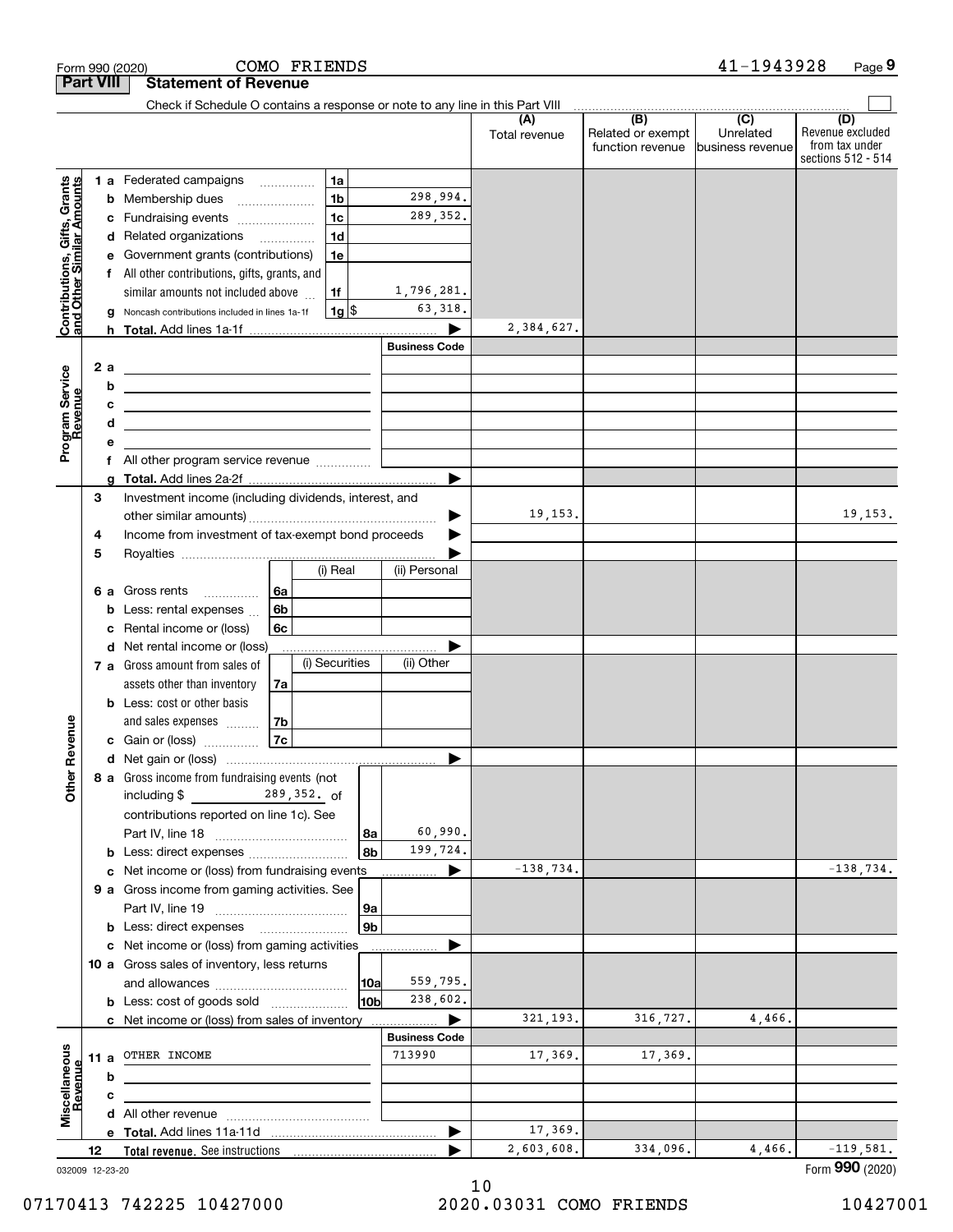**Part IX Statement of Functional Expenses** COMO FRIENDS

|                | Section 501(c)(3) and 501(c)(4) organizations must complete all columns. All other organizations must complete column (A).<br>Check if Schedule O contains a response or note to any line in this Part IX  |                        |                             |                                    |                           |  |  |  |  |  |  |  |
|----------------|------------------------------------------------------------------------------------------------------------------------------------------------------------------------------------------------------------|------------------------|-----------------------------|------------------------------------|---------------------------|--|--|--|--|--|--|--|
|                |                                                                                                                                                                                                            | (A)                    | (B)                         | (C)                                | (D)                       |  |  |  |  |  |  |  |
|                | Do not include amounts reported on lines 6b,<br>7b, 8b, 9b, and 10b of Part VIII.                                                                                                                          | Total expenses         | Program service<br>expenses | Management and<br>general expenses | Fundraising<br>expenses   |  |  |  |  |  |  |  |
| $\mathbf 1$    | Grants and other assistance to domestic organizations                                                                                                                                                      |                        |                             |                                    |                           |  |  |  |  |  |  |  |
|                | and domestic governments. See Part IV, line 21                                                                                                                                                             | 2,033,192.             | 2,033,192.                  |                                    |                           |  |  |  |  |  |  |  |
| $\mathbf{2}$   | Grants and other assistance to domestic                                                                                                                                                                    |                        |                             |                                    |                           |  |  |  |  |  |  |  |
|                | individuals. See Part IV, line 22                                                                                                                                                                          |                        |                             |                                    |                           |  |  |  |  |  |  |  |
| 3              | Grants and other assistance to foreign                                                                                                                                                                     |                        |                             |                                    |                           |  |  |  |  |  |  |  |
|                | organizations, foreign governments, and foreign                                                                                                                                                            |                        |                             |                                    |                           |  |  |  |  |  |  |  |
|                | individuals. See Part IV, lines 15 and 16                                                                                                                                                                  |                        |                             |                                    |                           |  |  |  |  |  |  |  |
| 4              | Benefits paid to or for members                                                                                                                                                                            |                        |                             |                                    |                           |  |  |  |  |  |  |  |
| 5              | Compensation of current officers, directors,                                                                                                                                                               |                        |                             |                                    |                           |  |  |  |  |  |  |  |
|                |                                                                                                                                                                                                            | 169,484.               | 19,135.                     | 72,522.                            | 77,827.                   |  |  |  |  |  |  |  |
| 6              | Compensation not included above to disqualified                                                                                                                                                            |                        |                             |                                    |                           |  |  |  |  |  |  |  |
|                | persons (as defined under section 4958(f)(1)) and                                                                                                                                                          |                        |                             |                                    |                           |  |  |  |  |  |  |  |
|                | persons described in section 4958(c)(3)(B)                                                                                                                                                                 |                        |                             |                                    |                           |  |  |  |  |  |  |  |
| $\overline{7}$ |                                                                                                                                                                                                            | 870,057.               | 316, 710.                   | 352,580.                           | 200, 767.                 |  |  |  |  |  |  |  |
| 8              | Pension plan accruals and contributions (include                                                                                                                                                           |                        |                             |                                    |                           |  |  |  |  |  |  |  |
|                | section 401(k) and 403(b) employer contributions)                                                                                                                                                          | 41,906.<br>100, 593.   | 8,908.<br>41,120.           | 32,998.<br>40,123.                 |                           |  |  |  |  |  |  |  |
| 9              |                                                                                                                                                                                                            | 68,287.                | $\overline{22,968}$ .       | $\overline{25,422}$ .              | $\frac{19,350.}{19,897.}$ |  |  |  |  |  |  |  |
| 10             |                                                                                                                                                                                                            |                        |                             |                                    |                           |  |  |  |  |  |  |  |
| 11             | Fees for services (nonemployees):                                                                                                                                                                          |                        |                             |                                    |                           |  |  |  |  |  |  |  |
| a              |                                                                                                                                                                                                            |                        |                             |                                    |                           |  |  |  |  |  |  |  |
| b              |                                                                                                                                                                                                            | 25,847.                | 4,000.                      | 21,847.                            |                           |  |  |  |  |  |  |  |
| c              |                                                                                                                                                                                                            | 57,200.                | 57,200.                     |                                    |                           |  |  |  |  |  |  |  |
| d              |                                                                                                                                                                                                            | 27,965.                |                             |                                    | 27,965.                   |  |  |  |  |  |  |  |
| е<br>f         | Professional fundraising services. See Part IV, line 17<br>Investment management fees                                                                                                                      |                        |                             |                                    |                           |  |  |  |  |  |  |  |
| g              | Other. (If line 11g amount exceeds 10% of line 25,                                                                                                                                                         |                        |                             |                                    |                           |  |  |  |  |  |  |  |
|                | column (A) amount, list line 11g expenses on Sch O.)                                                                                                                                                       |                        | <u>4,150.</u>               | 52, 290.                           |                           |  |  |  |  |  |  |  |
| 12             |                                                                                                                                                                                                            | $\frac{56,440.}{111.}$ | $\overline{111}$ .          |                                    |                           |  |  |  |  |  |  |  |
| 13             |                                                                                                                                                                                                            | 169,073.               | 28,568.                     | 68,799.                            | 71,706.                   |  |  |  |  |  |  |  |
| 14             |                                                                                                                                                                                                            |                        |                             |                                    |                           |  |  |  |  |  |  |  |
| 15             |                                                                                                                                                                                                            |                        |                             |                                    |                           |  |  |  |  |  |  |  |
| 16             |                                                                                                                                                                                                            | 19,543.                |                             | 9,099.                             | 10,444.                   |  |  |  |  |  |  |  |
| 17             |                                                                                                                                                                                                            |                        |                             |                                    |                           |  |  |  |  |  |  |  |
| 18             | Payments of travel or entertainment expenses                                                                                                                                                               |                        |                             |                                    |                           |  |  |  |  |  |  |  |
|                | for any federal, state, or local public officials                                                                                                                                                          |                        |                             |                                    |                           |  |  |  |  |  |  |  |
| 19             | Conferences, conventions, and meetings                                                                                                                                                                     |                        |                             |                                    |                           |  |  |  |  |  |  |  |
| 20             | Interest                                                                                                                                                                                                   |                        |                             |                                    |                           |  |  |  |  |  |  |  |
| 21             |                                                                                                                                                                                                            |                        |                             |                                    |                           |  |  |  |  |  |  |  |
| 22             | Depreciation, depletion, and amortization                                                                                                                                                                  | $\overline{23,249}$ .  | 18,815.                     | 4,434.                             |                           |  |  |  |  |  |  |  |
| 23             | Insurance                                                                                                                                                                                                  | 7,927.                 | 2,643.                      | 5, 284.                            |                           |  |  |  |  |  |  |  |
| 24             | Other expenses. Itemize expenses not covered<br>above (List miscellaneous expenses on line 24e. If<br>line 24e amount exceeds 10% of line 25, column (A)<br>amount, list line 24e expenses on Schedule 0.) |                        |                             |                                    |                           |  |  |  |  |  |  |  |
| a              | OTHER EXPENSES                                                                                                                                                                                             | 31,903.                | 5,053.                      | 17,920.                            | 8,930.                    |  |  |  |  |  |  |  |
| b              | EVENT AND PROGRAM COSTS                                                                                                                                                                                    | 9,927.                 | 150.                        | 1,599.                             | 8,178.                    |  |  |  |  |  |  |  |
| C              | STAFF DEVELOPMENT                                                                                                                                                                                          | 1,000.                 | 0.                          | 480.                               | 520.                      |  |  |  |  |  |  |  |
| d              |                                                                                                                                                                                                            |                        |                             |                                    |                           |  |  |  |  |  |  |  |
| е              | All other expenses                                                                                                                                                                                         |                        |                             |                                    |                           |  |  |  |  |  |  |  |
| 25             | Total functional expenses. Add lines 1 through 24e                                                                                                                                                         | 3,713,704.             | 2,562,723.                  | 705,397.                           | 445,584.                  |  |  |  |  |  |  |  |
| 26             | Joint costs. Complete this line only if the organization                                                                                                                                                   |                        |                             |                                    |                           |  |  |  |  |  |  |  |
|                | reported in column (B) joint costs from a combined                                                                                                                                                         |                        |                             |                                    |                           |  |  |  |  |  |  |  |
|                | educational campaign and fundraising solicitation.                                                                                                                                                         |                        |                             |                                    |                           |  |  |  |  |  |  |  |
|                | Check here $\blacktriangleright \begin{bmatrix} \mathbf{X} \end{bmatrix}$ if following SOP 98-2 (ASC 958-720)                                                                                              | 21,476.                | 17,089.                     | $\mathbf 0$ .                      | 4,387.                    |  |  |  |  |  |  |  |

032010 12-23-20

Form (2020) **990**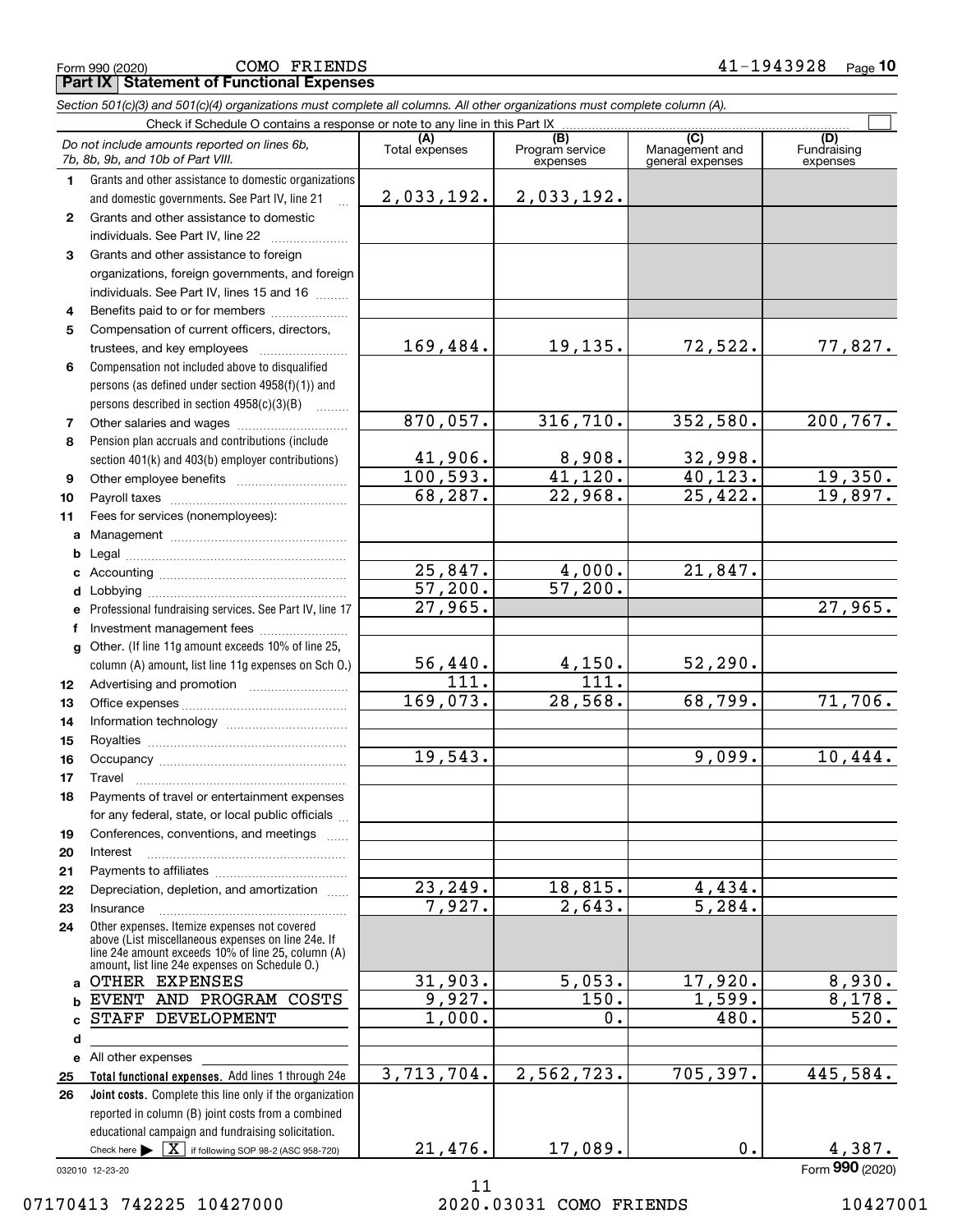Form 990 (2020) COMO F'RILENDS 4 I -I 9 4 3 9 2 8 Page **11**

|                             |          |                                                                                                                              |  |                 | (A)                     |                          | (B)                            |
|-----------------------------|----------|------------------------------------------------------------------------------------------------------------------------------|--|-----------------|-------------------------|--------------------------|--------------------------------|
|                             |          |                                                                                                                              |  |                 | Beginning of year       |                          | End of year                    |
|                             | 1        |                                                                                                                              |  |                 | $\overline{2,890}$ .    | $\mathbf{1}$             | 2,890.                         |
|                             | 2        |                                                                                                                              |  |                 | 2,944,324.              | $\mathbf{2}$             | 2,834,917.                     |
|                             | з        |                                                                                                                              |  |                 | 1,645,907.              | 3                        | 905, 772.                      |
|                             | 4        |                                                                                                                              |  |                 | 41,400.                 | 4                        | 56,600.                        |
|                             | 5        | Loans and other receivables from any current or former officer, director,                                                    |  |                 |                         |                          |                                |
|                             |          | trustee, key employee, creator or founder, substantial contributor, or 35%                                                   |  |                 |                         |                          |                                |
|                             |          | controlled entity or family member of any of these persons                                                                   |  |                 |                         | 5                        |                                |
|                             | 6        | Loans and other receivables from other disqualified persons (as defined                                                      |  |                 |                         |                          |                                |
|                             |          | under section $4958(f)(1)$ , and persons described in section $4958(c)(3)(B)$                                                |  | $\ldots$        |                         | 6                        |                                |
|                             | 7        |                                                                                                                              |  |                 |                         | $\overline{\phantom{a}}$ |                                |
| Assets                      | 8        |                                                                                                                              |  |                 | $\overline{272}$ , 305. | 8                        | 283,333.                       |
|                             | 9        | Prepaid expenses and deferred charges                                                                                        |  |                 | 45,836.                 | 9                        | 44,765.                        |
|                             |          | <b>10a</b> Land, buildings, and equipment: cost or other                                                                     |  |                 |                         |                          |                                |
|                             |          | basis. Complete Part VI of Schedule D  10a                                                                                   |  | <u>203,201.</u> |                         |                          |                                |
|                             |          | $\boxed{10b}$<br><b>b</b> Less: accumulated depreciation                                                                     |  | 94,406.         | 131,249.                | 10 <sub>c</sub>          | 108,795.                       |
|                             | 11       |                                                                                                                              |  |                 |                         | 11                       |                                |
|                             | 12       |                                                                                                                              |  |                 |                         | 12                       |                                |
|                             | 13       | Investments - program-related. See Part IV, line 11                                                                          |  |                 |                         | 13                       |                                |
|                             | 14       |                                                                                                                              |  |                 |                         | 14                       |                                |
|                             | 15       |                                                                                                                              |  |                 | 8,743,311.              | 15                       | 9,308,305.                     |
|                             | 16       |                                                                                                                              |  |                 | 13,827,222.             | 16                       | 13,545,377.                    |
|                             | 17       |                                                                                                                              |  |                 | 133,400.                | 17                       | 94,494.                        |
|                             | 18       |                                                                                                                              |  |                 | 18                      |                          |                                |
|                             | 19       |                                                                                                                              |  | 19              |                         |                          |                                |
|                             | 20       |                                                                                                                              |  |                 | 20                      |                          |                                |
|                             | 21       | Escrow or custodial account liability. Complete Part IV of Schedule D                                                        |  |                 |                         | 21                       |                                |
|                             | 22       | Loans and other payables to any current or former officer, director,                                                         |  |                 |                         |                          |                                |
| Liabilities                 |          | trustee, key employee, creator or founder, substantial contributor, or 35%                                                   |  |                 |                         |                          |                                |
|                             |          | controlled entity or family member of any of these persons<br>Secured mortgages and notes payable to unrelated third parties |  |                 |                         | 22<br>23                 |                                |
|                             | 23<br>24 |                                                                                                                              |  |                 |                         | 24                       | 213,000.                       |
|                             | 25       | Other liabilities (including federal income tax, payables to related third                                                   |  |                 |                         |                          |                                |
|                             |          | parties, and other liabilities not included on lines 17-24). Complete Part X                                                 |  |                 |                         |                          |                                |
|                             |          | of Schedule D                                                                                                                |  |                 |                         | 25                       |                                |
|                             | 26       | Total liabilities. Add lines 17 through 25                                                                                   |  |                 | 133,400.                | 26                       | 307,494.                       |
|                             |          | Organizations that follow FASB ASC 958, check here $\blacktriangleright \boxed{X}$                                           |  |                 |                         |                          |                                |
|                             |          | and complete lines 27, 28, 32, and 33.                                                                                       |  |                 |                         |                          |                                |
|                             | 27       | Net assets without donor restrictions                                                                                        |  |                 | 2,656,104.              | 27                       |                                |
|                             | 28       |                                                                                                                              |  |                 | 11,037,718.             | 28                       | $2,343,165$ .<br>10,894,718.   |
|                             |          | Organizations that do not follow FASB ASC 958, check here $\blacktriangleright$                                              |  |                 |                         |                          |                                |
|                             |          | and complete lines 29 through 33.                                                                                            |  |                 |                         |                          |                                |
|                             | 29       |                                                                                                                              |  |                 |                         | 29                       |                                |
|                             | 30       | Paid-in or capital surplus, or land, building, or equipment fund                                                             |  |                 |                         | 30                       |                                |
| Net Assets or Fund Balances | 31       | Retained earnings, endowment, accumulated income, or other funds                                                             |  |                 |                         | 31                       |                                |
|                             | 32       |                                                                                                                              |  |                 | 13,693,822.             | 32                       | 13, 237, 883.                  |
|                             | 33       |                                                                                                                              |  |                 | 13,827,222.             | 33                       | 13,545,377.<br>$000 \times 00$ |

Form (2020) **990**

#### **Part X Balance Sheet** COMO FRIENDS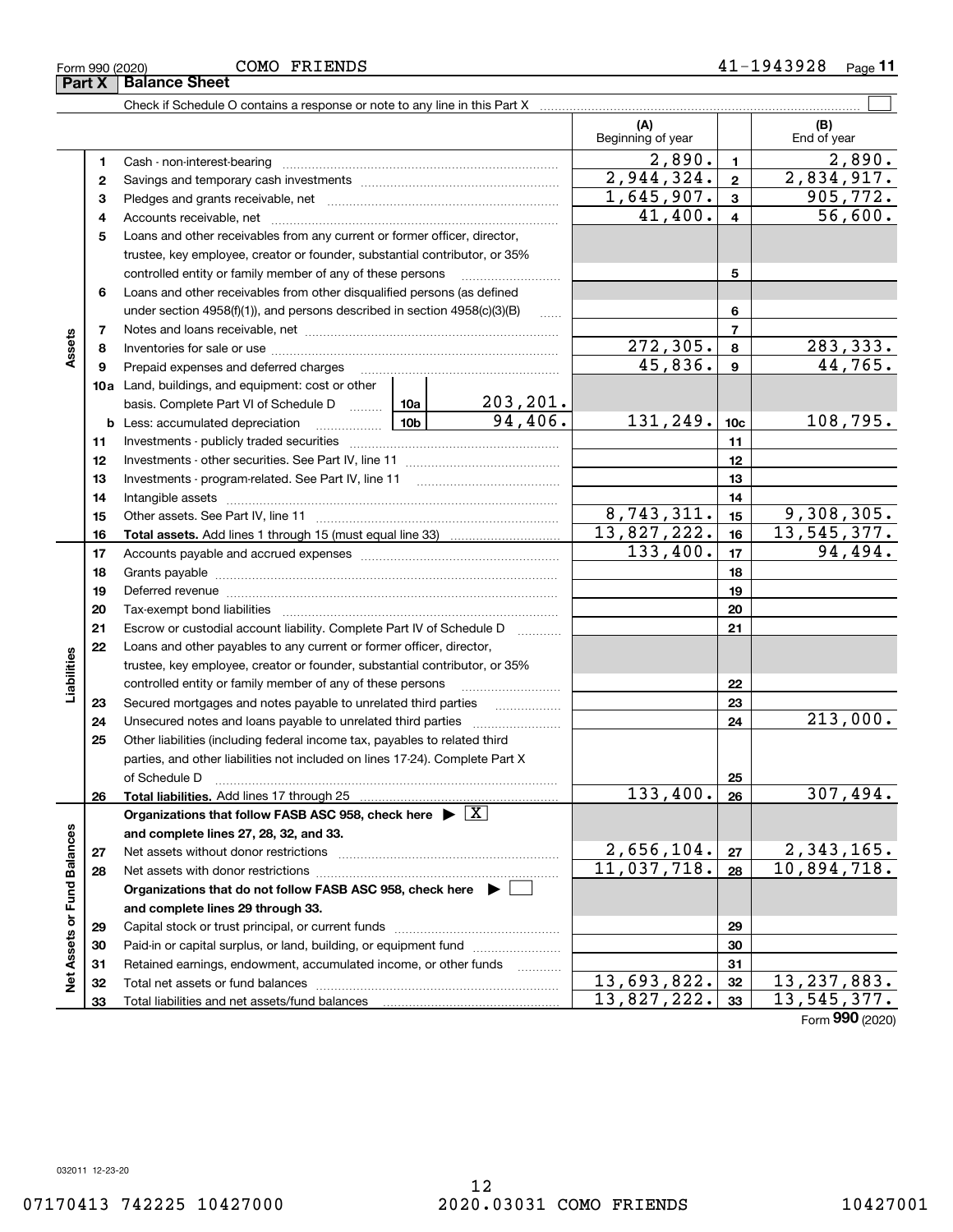|    | COMO FRIENDS<br>Form 990 (2020)                                                                                                                                                                                                |                         | 41-1943928              |             | Page 12                 |
|----|--------------------------------------------------------------------------------------------------------------------------------------------------------------------------------------------------------------------------------|-------------------------|-------------------------|-------------|-------------------------|
|    | <b>Reconciliation of Net Assets</b><br>Part XI                                                                                                                                                                                 |                         |                         |             |                         |
|    |                                                                                                                                                                                                                                |                         |                         |             | $\overline{\mathbf{x}}$ |
|    |                                                                                                                                                                                                                                |                         |                         |             |                         |
| 1  |                                                                                                                                                                                                                                | $\mathbf{1}$            | 2,603,608.              |             |                         |
| 2  |                                                                                                                                                                                                                                | $\mathbf{2}$            | $\overline{3,713},704.$ |             |                         |
| з  | Revenue less expenses. Subtract line 2 from line 1                                                                                                                                                                             | 3                       | $-1, 110, 096.$         |             |                         |
| 4  |                                                                                                                                                                                                                                | $\overline{\mathbf{4}}$ | 13,693,822.             |             |                         |
| 5  | Net unrealized gains (losses) on investments [11] matter contracts and the state of the state of the state of the state of the state of the state of the state of the state of the state of the state of the state of the stat | 5                       |                         |             |                         |
| 6  | Donated services and use of facilities [111] processes and the service of facilities [11] processes and use of facilities [11] processes and the service of facilities [11] processes and the service of the service of the se | 6                       |                         |             |                         |
| 7  |                                                                                                                                                                                                                                | $\overline{7}$          |                         |             |                         |
| 8  |                                                                                                                                                                                                                                | 8                       |                         |             |                         |
| 9  | Other changes in net assets or fund balances (explain on Schedule O)                                                                                                                                                           | 9                       |                         |             | 654, 157.               |
| 10 | Net assets or fund balances at end of year. Combine lines 3 through 9 (must equal Part X, line 32,                                                                                                                             |                         |                         |             |                         |
|    |                                                                                                                                                                                                                                | 10                      | 13, 237, 883.           |             |                         |
|    | Part XII Financial Statements and Reporting                                                                                                                                                                                    |                         |                         |             |                         |
|    |                                                                                                                                                                                                                                |                         |                         |             |                         |
|    |                                                                                                                                                                                                                                |                         |                         | <b>Yes</b>  | <b>No</b>               |
| 1  | $\boxed{\mathbf{X}}$ Accrual<br>Accounting method used to prepare the Form 990: [139] Cash<br>Other                                                                                                                            |                         |                         |             |                         |
|    | If the organization changed its method of accounting from a prior year or checked "Other," explain in Schedule O.                                                                                                              |                         |                         |             |                         |
|    | 2a Were the organization's financial statements compiled or reviewed by an independent accountant?                                                                                                                             |                         | 2a                      |             | х                       |
|    | If "Yes," check a box below to indicate whether the financial statements for the year were compiled or reviewed on a                                                                                                           |                         |                         |             |                         |
|    | separate basis, consolidated basis, or both:                                                                                                                                                                                   |                         |                         |             |                         |
|    | Separate basis<br>Consolidated basis<br>Both consolidated and separate basis                                                                                                                                                   |                         |                         |             |                         |
|    | <b>b</b> Were the organization's financial statements audited by an independent accountant?                                                                                                                                    |                         | 2 <sub>b</sub>          | $\mathbf X$ |                         |
|    | If "Yes," check a box below to indicate whether the financial statements for the year were audited on a separate basis,                                                                                                        |                         |                         |             |                         |
|    | consolidated basis, or both:                                                                                                                                                                                                   |                         |                         |             |                         |
|    | $ \mathbf{X} $ Separate basis<br><b>Consolidated basis</b><br>Both consolidated and separate basis                                                                                                                             |                         |                         |             |                         |
|    | c If "Yes" to line 2a or 2b, does the organization have a committee that assumes responsibility for oversight of the audit,                                                                                                    |                         |                         |             |                         |
|    |                                                                                                                                                                                                                                |                         | 2c                      | х           |                         |
|    | If the organization changed either its oversight process or selection process during the tax year, explain on Schedule O.                                                                                                      |                         |                         |             |                         |
|    | 3a As a result of a federal award, was the organization required to undergo an audit or audits as set forth in the Single Audit                                                                                                |                         |                         |             |                         |
|    |                                                                                                                                                                                                                                |                         | За                      |             | x                       |
|    | b If "Yes," did the organization undergo the required audit or audits? If the organization did not undergo the required audit                                                                                                  |                         |                         |             |                         |
|    |                                                                                                                                                                                                                                |                         | 3b                      | nnn         |                         |

Form (2020) **990**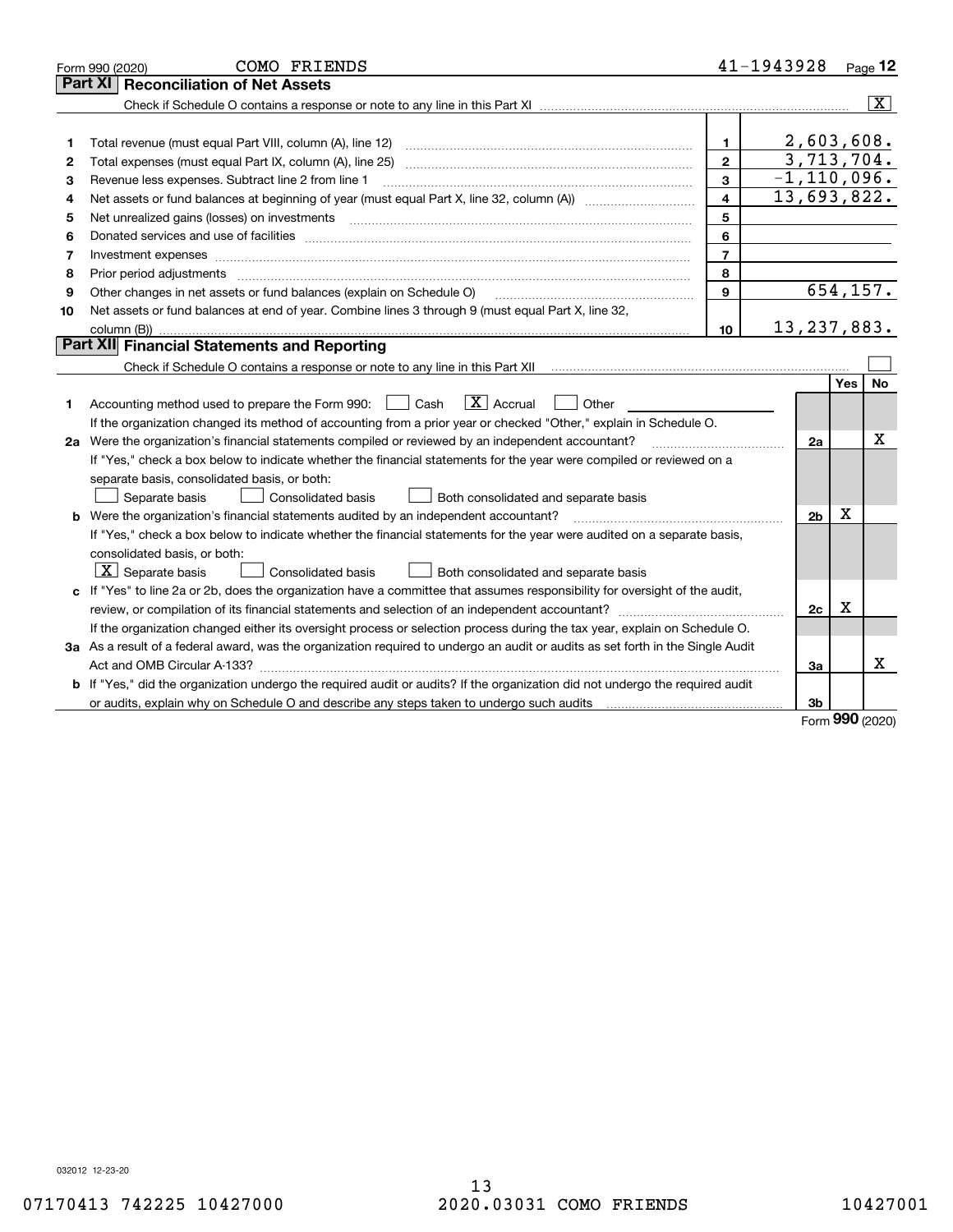| <b>SCHEDULE A</b> |  |
|-------------------|--|
|-------------------|--|

Department of the Treasury

**(Form 990 or 990-EZ)**

### **Public Charity Status and Public Support**

**Complete if the organization is a section 501(c)(3) organization or a section 4947(a)(1) nonexempt charitable trust. | Attach to Form 990 or Form 990-EZ.** 

| OMB No. 1545-0047                   |
|-------------------------------------|
| 02                                  |
| <b>Open to Public</b><br>Inspection |

|                 |       | Internal Revenue Service                                                                                                                                                                   |                                               |                                                                        | Go to www.irs.gov/Form990 for instructions and the latest information.                                                                                                                                        |     |                                                                |                            |  |  | Inspection                            |
|-----------------|-------|--------------------------------------------------------------------------------------------------------------------------------------------------------------------------------------------|-----------------------------------------------|------------------------------------------------------------------------|---------------------------------------------------------------------------------------------------------------------------------------------------------------------------------------------------------------|-----|----------------------------------------------------------------|----------------------------|--|--|---------------------------------------|
|                 |       | Name of the organization                                                                                                                                                                   |                                               |                                                                        |                                                                                                                                                                                                               |     |                                                                |                            |  |  | <b>Employer identification number</b> |
|                 |       |                                                                                                                                                                                            |                                               | COMO FRIENDS                                                           |                                                                                                                                                                                                               |     |                                                                |                            |  |  | 41-1943928                            |
| Part I          |       |                                                                                                                                                                                            |                                               |                                                                        | Reason for Public Charity Status. (All organizations must complete this part.) See instructions.                                                                                                              |     |                                                                |                            |  |  |                                       |
|                 |       |                                                                                                                                                                                            |                                               |                                                                        | The organization is not a private foundation because it is: (For lines 1 through 12, check only one box.)                                                                                                     |     |                                                                |                            |  |  |                                       |
| 1               |       |                                                                                                                                                                                            |                                               |                                                                        | A church, convention of churches, or association of churches described in section $170(b)(1)(A)(i)$ .                                                                                                         |     |                                                                |                            |  |  |                                       |
| 2               |       |                                                                                                                                                                                            |                                               |                                                                        | A school described in section 170(b)(1)(A)(ii). (Attach Schedule E (Form 990 or 990-EZ).)                                                                                                                     |     |                                                                |                            |  |  |                                       |
| з               |       |                                                                                                                                                                                            |                                               |                                                                        | A hospital or a cooperative hospital service organization described in section 170(b)(1)(A)(iii).                                                                                                             |     |                                                                |                            |  |  |                                       |
| 4               |       |                                                                                                                                                                                            |                                               |                                                                        | A medical research organization operated in conjunction with a hospital described in section 170(b)(1)(A)(iii). Enter the hospital's name,                                                                    |     |                                                                |                            |  |  |                                       |
|                 |       | city, and state:                                                                                                                                                                           |                                               |                                                                        |                                                                                                                                                                                                               |     |                                                                |                            |  |  |                                       |
| 5               |       |                                                                                                                                                                                            |                                               |                                                                        | An organization operated for the benefit of a college or university owned or operated by a governmental unit described in                                                                                     |     |                                                                |                            |  |  |                                       |
|                 |       |                                                                                                                                                                                            |                                               | section 170(b)(1)(A)(iv). (Complete Part II.)                          |                                                                                                                                                                                                               |     |                                                                |                            |  |  |                                       |
| 6               |       | A federal, state, or local government or governmental unit described in section 170(b)(1)(A)(v).                                                                                           |                                               |                                                                        |                                                                                                                                                                                                               |     |                                                                |                            |  |  |                                       |
|                 | 7   X | An organization that normally receives a substantial part of its support from a governmental unit or from the general public described in<br>section 170(b)(1)(A)(vi). (Complete Part II.) |                                               |                                                                        |                                                                                                                                                                                                               |     |                                                                |                            |  |  |                                       |
|                 |       |                                                                                                                                                                                            |                                               |                                                                        |                                                                                                                                                                                                               |     |                                                                |                            |  |  |                                       |
| 8<br>9          |       |                                                                                                                                                                                            |                                               |                                                                        | A community trust described in section 170(b)(1)(A)(vi). (Complete Part II.)<br>An agricultural research organization described in section 170(b)(1)(A)(ix) operated in conjunction with a land-grant college |     |                                                                |                            |  |  |                                       |
|                 |       |                                                                                                                                                                                            |                                               |                                                                        |                                                                                                                                                                                                               |     |                                                                |                            |  |  |                                       |
|                 |       | university:                                                                                                                                                                                |                                               |                                                                        | or university or a non-land-grant college of agriculture (see instructions). Enter the name, city, and state of the college or                                                                                |     |                                                                |                            |  |  |                                       |
| 10              |       |                                                                                                                                                                                            |                                               |                                                                        | An organization that normally receives (1) more than 33 1/3% of its support from contributions, membership fees, and gross receipts from                                                                      |     |                                                                |                            |  |  |                                       |
|                 |       |                                                                                                                                                                                            |                                               |                                                                        | activities related to its exempt functions, subject to certain exceptions; and (2) no more than 33 1/3% of its support from gross investment                                                                  |     |                                                                |                            |  |  |                                       |
|                 |       |                                                                                                                                                                                            |                                               |                                                                        | income and unrelated business taxable income (less section 511 tax) from businesses acquired by the organization after June 30, 1975.                                                                         |     |                                                                |                            |  |  |                                       |
|                 |       |                                                                                                                                                                                            |                                               | See section 509(a)(2). (Complete Part III.)                            |                                                                                                                                                                                                               |     |                                                                |                            |  |  |                                       |
| 11              |       |                                                                                                                                                                                            |                                               |                                                                        | An organization organized and operated exclusively to test for public safety. See section 509(a)(4).                                                                                                          |     |                                                                |                            |  |  |                                       |
| 12 <sub>2</sub> |       |                                                                                                                                                                                            |                                               |                                                                        | An organization organized and operated exclusively for the benefit of, to perform the functions of, or to carry out the purposes of one or                                                                    |     |                                                                |                            |  |  |                                       |
|                 |       |                                                                                                                                                                                            |                                               |                                                                        | more publicly supported organizations described in section 509(a)(1) or section 509(a)(2). See section 509(a)(3). Check the box in                                                                            |     |                                                                |                            |  |  |                                       |
|                 |       |                                                                                                                                                                                            |                                               |                                                                        | lines 12a through 12d that describes the type of supporting organization and complete lines 12e, 12f, and 12g.                                                                                                |     |                                                                |                            |  |  |                                       |
| а               |       |                                                                                                                                                                                            |                                               |                                                                        | Type I. A supporting organization operated, supervised, or controlled by its supported organization(s), typically by giving                                                                                   |     |                                                                |                            |  |  |                                       |
|                 |       |                                                                                                                                                                                            |                                               |                                                                        | the supported organization(s) the power to regularly appoint or elect a majority of the directors or trustees of the supporting                                                                               |     |                                                                |                            |  |  |                                       |
|                 |       |                                                                                                                                                                                            |                                               | organization. You must complete Part IV, Sections A and B.             |                                                                                                                                                                                                               |     |                                                                |                            |  |  |                                       |
| b               |       |                                                                                                                                                                                            |                                               |                                                                        | Type II. A supporting organization supervised or controlled in connection with its supported organization(s), by having                                                                                       |     |                                                                |                            |  |  |                                       |
|                 |       |                                                                                                                                                                                            |                                               |                                                                        | control or management of the supporting organization vested in the same persons that control or manage the supported                                                                                          |     |                                                                |                            |  |  |                                       |
|                 |       |                                                                                                                                                                                            |                                               |                                                                        | organization(s). You must complete Part IV, Sections A and C.                                                                                                                                                 |     |                                                                |                            |  |  |                                       |
| с               |       |                                                                                                                                                                                            |                                               |                                                                        | Type III functionally integrated. A supporting organization operated in connection with, and functionally integrated with,                                                                                    |     |                                                                |                            |  |  |                                       |
|                 |       |                                                                                                                                                                                            |                                               |                                                                        | its supported organization(s) (see instructions). You must complete Part IV, Sections A, D, and E.                                                                                                            |     |                                                                |                            |  |  |                                       |
| d               |       |                                                                                                                                                                                            |                                               |                                                                        | Type III non-functionally integrated. A supporting organization operated in connection with its supported organization(s)                                                                                     |     |                                                                |                            |  |  |                                       |
|                 |       |                                                                                                                                                                                            |                                               |                                                                        | that is not functionally integrated. The organization generally must satisfy a distribution requirement and an attentiveness                                                                                  |     |                                                                |                            |  |  |                                       |
|                 |       |                                                                                                                                                                                            |                                               |                                                                        | requirement (see instructions). You must complete Part IV, Sections A and D, and Part V.                                                                                                                      |     |                                                                |                            |  |  |                                       |
| е               |       |                                                                                                                                                                                            |                                               |                                                                        | Check this box if the organization received a written determination from the IRS that it is a Type I, Type II, Type III                                                                                       |     |                                                                |                            |  |  |                                       |
|                 |       |                                                                                                                                                                                            |                                               |                                                                        | functionally integrated, or Type III non-functionally integrated supporting organization.                                                                                                                     |     |                                                                |                            |  |  |                                       |
|                 |       |                                                                                                                                                                                            | f Enter the number of supported organizations |                                                                        |                                                                                                                                                                                                               |     |                                                                |                            |  |  |                                       |
|                 |       |                                                                                                                                                                                            |                                               | Provide the following information about the supported organization(s). |                                                                                                                                                                                                               |     |                                                                |                            |  |  |                                       |
|                 |       | (i) Name of supported                                                                                                                                                                      |                                               | (ii) EIN                                                               | (iii) Type of organization                                                                                                                                                                                    |     | (iv) Is the organization listed<br>in your governing document? | (v) Amount of monetary     |  |  | (vi) Amount of other                  |
|                 |       | organization                                                                                                                                                                               |                                               |                                                                        | (described on lines 1-10<br>above (see instructions))                                                                                                                                                         | Yes | No                                                             | support (see instructions) |  |  | support (see instructions)            |
|                 |       |                                                                                                                                                                                            |                                               |                                                                        |                                                                                                                                                                                                               |     |                                                                |                            |  |  |                                       |
|                 |       |                                                                                                                                                                                            |                                               |                                                                        |                                                                                                                                                                                                               |     |                                                                |                            |  |  |                                       |
|                 |       |                                                                                                                                                                                            |                                               |                                                                        |                                                                                                                                                                                                               |     |                                                                |                            |  |  |                                       |
|                 |       |                                                                                                                                                                                            |                                               |                                                                        |                                                                                                                                                                                                               |     |                                                                |                            |  |  |                                       |
|                 |       |                                                                                                                                                                                            |                                               |                                                                        |                                                                                                                                                                                                               |     |                                                                |                            |  |  |                                       |
|                 |       |                                                                                                                                                                                            |                                               |                                                                        |                                                                                                                                                                                                               |     |                                                                |                            |  |  |                                       |
|                 |       |                                                                                                                                                                                            |                                               |                                                                        |                                                                                                                                                                                                               |     |                                                                |                            |  |  |                                       |
|                 |       |                                                                                                                                                                                            |                                               |                                                                        |                                                                                                                                                                                                               |     |                                                                |                            |  |  |                                       |
|                 |       |                                                                                                                                                                                            |                                               |                                                                        |                                                                                                                                                                                                               |     |                                                                |                            |  |  |                                       |
|                 |       |                                                                                                                                                                                            |                                               |                                                                        |                                                                                                                                                                                                               |     |                                                                |                            |  |  |                                       |
| Total           |       |                                                                                                                                                                                            |                                               |                                                                        |                                                                                                                                                                                                               |     |                                                                |                            |  |  |                                       |

LHA For Paperwork Reduction Act Notice, see the Instructions for Form 990 or 990-EZ. <sub>032021</sub> o1-25-21 Schedule A (Form 990 or 990-EZ) 2020 14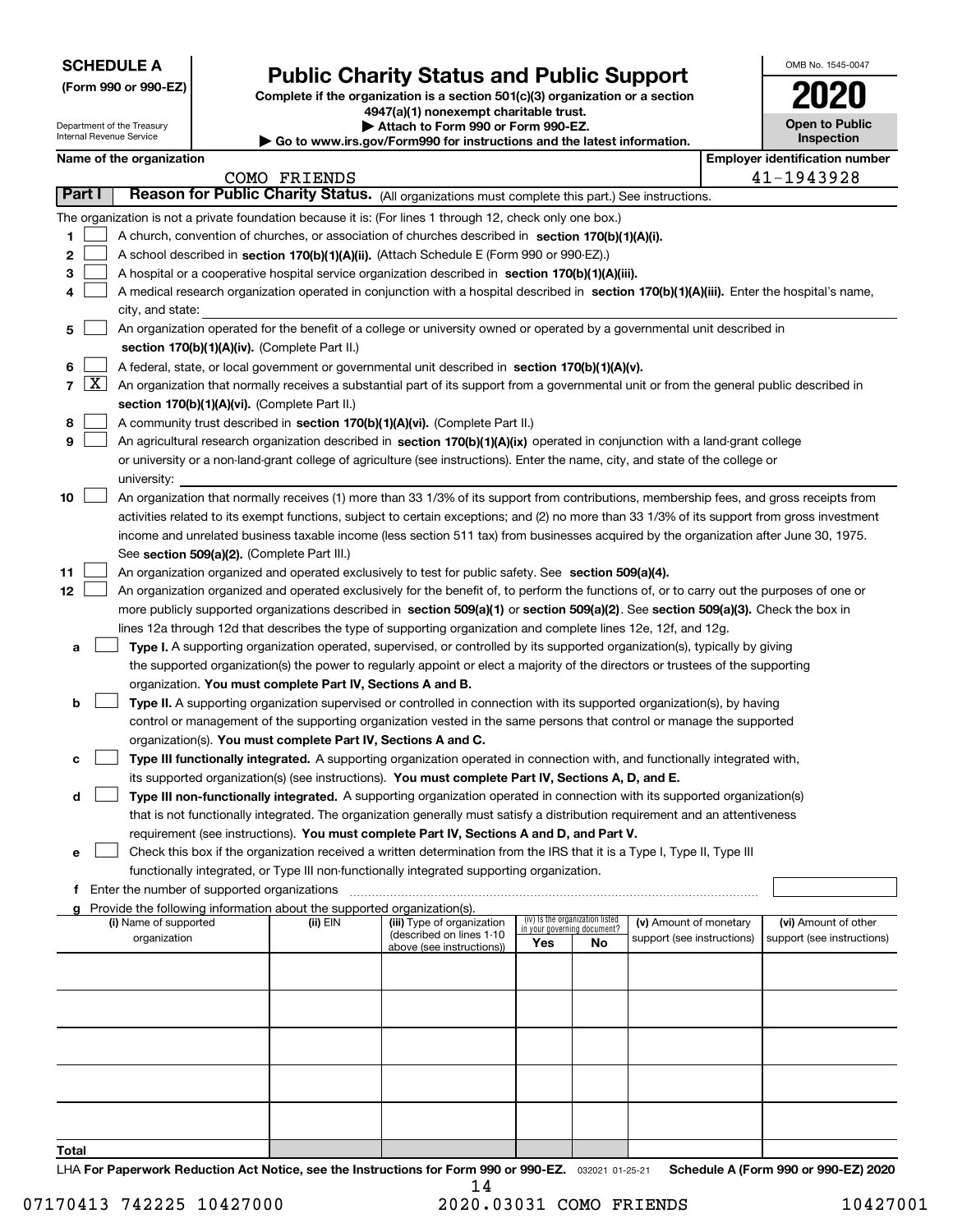#### Schedule A (Form 990 or 990-EZ) 2020 Page COMO FRIENDS 41-1943928

**2**

**Part II Support Schedule for Organizations Described in Sections 170(b)(1)(A)(iv) and 170(b)(1)(A)(vi)**

(Complete only if you checked the box on line 5, 7, or 8 of Part I or if the organization failed to qualify under Part III. If the organization fails to qualify under the tests listed below, please complete Part III.)

| <b>Section A. Public Support</b>                                                                                                                                                                                               |          |          |            |            |                                      |                                          |
|--------------------------------------------------------------------------------------------------------------------------------------------------------------------------------------------------------------------------------|----------|----------|------------|------------|--------------------------------------|------------------------------------------|
| Calendar year (or fiscal year beginning in)                                                                                                                                                                                    | (a) 2016 | (b) 2017 | $(c)$ 2018 | $(d)$ 2019 | (e) 2020                             | (f) Total                                |
| 1 Gifts, grants, contributions, and                                                                                                                                                                                            |          |          |            |            |                                      |                                          |
| membership fees received. (Do not                                                                                                                                                                                              |          |          |            |            |                                      |                                          |
| include any "unusual grants.")                                                                                                                                                                                                 | 1649617. | 3469962. | 4143192.   | 1931865.   |                                      | 2384627.13579263.                        |
| 2 Tax revenues levied for the organ-                                                                                                                                                                                           |          |          |            |            |                                      |                                          |
| ization's benefit and either paid to                                                                                                                                                                                           |          |          |            |            |                                      |                                          |
| or expended on its behalf                                                                                                                                                                                                      |          |          |            |            |                                      |                                          |
| 3 The value of services or facilities                                                                                                                                                                                          |          |          |            |            |                                      |                                          |
| furnished by a governmental unit to                                                                                                                                                                                            |          |          |            |            |                                      |                                          |
| the organization without charge                                                                                                                                                                                                |          |          |            |            |                                      |                                          |
| 4 Total. Add lines 1 through 3                                                                                                                                                                                                 | 1649617. | 3469962. | 4143192.   | 1931865.   |                                      | 2384627.13579263.                        |
| 5 The portion of total contributions                                                                                                                                                                                           |          |          |            |            |                                      |                                          |
| by each person (other than a                                                                                                                                                                                                   |          |          |            |            |                                      |                                          |
| governmental unit or publicly                                                                                                                                                                                                  |          |          |            |            |                                      |                                          |
| supported organization) included                                                                                                                                                                                               |          |          |            |            |                                      |                                          |
| on line 1 that exceeds 2% of the                                                                                                                                                                                               |          |          |            |            |                                      |                                          |
| amount shown on line 11,                                                                                                                                                                                                       |          |          |            |            |                                      |                                          |
| column (f)                                                                                                                                                                                                                     |          |          |            |            |                                      | 1810350.                                 |
| 6 Public support. Subtract line 5 from line 4.                                                                                                                                                                                 |          |          |            |            |                                      | 11768913.                                |
| <b>Section B. Total Support</b>                                                                                                                                                                                                |          |          |            |            |                                      |                                          |
| Calendar year (or fiscal year beginning in)                                                                                                                                                                                    | (a) 2016 | (b) 2017 | $(c)$ 2018 | $(d)$ 2019 | (e) 2020                             | (f) Total                                |
| <b>7</b> Amounts from line 4                                                                                                                                                                                                   | 1649617. | 3469962. | 4143192.   | 1931865.   |                                      | 2384627.13579263.                        |
| 8 Gross income from interest,                                                                                                                                                                                                  |          |          |            |            |                                      |                                          |
| dividends, payments received on                                                                                                                                                                                                |          |          |            |            |                                      |                                          |
| securities loans, rents, royalties,                                                                                                                                                                                            |          |          |            |            |                                      |                                          |
| and income from similar sources                                                                                                                                                                                                | 3,819.   | 3,389.   | 21, 219.   | 40,050.    | 19, 153.                             | 87,630.                                  |
| 9 Net income from unrelated business                                                                                                                                                                                           |          |          |            |            |                                      |                                          |
| activities, whether or not the                                                                                                                                                                                                 |          |          |            |            |                                      |                                          |
| business is regularly carried on                                                                                                                                                                                               | 9,081.   | 15,918.  | 10,486.    | 3,452.     | 0.                                   | 38,937.                                  |
| 10 Other income. Do not include gain                                                                                                                                                                                           |          |          |            |            |                                      |                                          |
| or loss from the sale of capital                                                                                                                                                                                               |          |          |            |            |                                      |                                          |
| assets (Explain in Part VI.)                                                                                                                                                                                                   |          |          |            |            |                                      |                                          |
| 11 Total support. Add lines 7 through 10                                                                                                                                                                                       |          |          |            |            |                                      | 13705830.                                |
| 12 Gross receipts from related activities, etc. (see instructions)                                                                                                                                                             |          |          |            |            | 12                                   |                                          |
| 13 First 5 years. If the Form 990 is for the organization's first, second, third, fourth, or fifth tax year as a section 501(c)(3)                                                                                             |          |          |            |            |                                      |                                          |
| organization, check this box and stop here manufactured and according to the state of the state of the state of the state of the state of the state of the state of the state of the state of the state of the state of the st |          |          |            |            |                                      |                                          |
| <b>Section C. Computation of Public Support Percentage</b>                                                                                                                                                                     |          |          |            |            |                                      |                                          |
| 14 Public support percentage for 2020 (line 6, column (f), divided by line 11, column (f) <i>mummumumum</i>                                                                                                                    |          |          |            |            | 14                                   | 85.87<br>%                               |
|                                                                                                                                                                                                                                |          |          |            |            | 15                                   | 87.50<br>%                               |
| 16a 33 1/3% support test - 2020. If the organization did not check the box on line 13, and line 14 is 33 1/3% or more, check this box and                                                                                      |          |          |            |            |                                      |                                          |
| stop here. The organization qualifies as a publicly supported organization                                                                                                                                                     |          |          |            |            |                                      | $\blacktriangleright$ $\boxed{\text{X}}$ |
| b 33 1/3% support test - 2019. If the organization did not check a box on line 13 or 16a, and line 15 is 33 1/3% or more, check this box                                                                                       |          |          |            |            |                                      |                                          |
| and stop here. The organization qualifies as a publicly supported organization                                                                                                                                                 |          |          |            |            |                                      |                                          |
| 17a 10% -facts-and-circumstances test - 2020. If the organization did not check a box on line 13, 16a, or 16b, and line 14 is 10% or more,                                                                                     |          |          |            |            |                                      |                                          |
| and if the organization meets the facts-and-circumstances test, check this box and stop here. Explain in Part VI how the organization                                                                                          |          |          |            |            |                                      |                                          |
| meets the facts-and-circumstances test. The organization qualifies as a publicly supported organization                                                                                                                        |          |          |            |            |                                      |                                          |
| <b>b 10% -facts-and-circumstances test - 2019.</b> If the organization did not check a box on line 13, 16a, 16b, or 17a, and line 15 is 10% or                                                                                 |          |          |            |            |                                      |                                          |
| more, and if the organization meets the facts-and-circumstances test, check this box and stop here. Explain in Part VI how the                                                                                                 |          |          |            |            |                                      |                                          |
| organization meets the facts-and-circumstances test. The organization qualifies as a publicly supported organization                                                                                                           |          |          |            |            |                                      |                                          |
| 18 Private foundation. If the organization did not check a box on line 13, 16a, 16b, 17a, or 17b, check this box and see instructions                                                                                          |          |          |            |            |                                      |                                          |
|                                                                                                                                                                                                                                |          |          |            |            | Schodule A (Form 000 or 000 EZ) 2020 |                                          |

**Schedule A (Form 990 or 990-EZ) 2020**

032022 01-25-21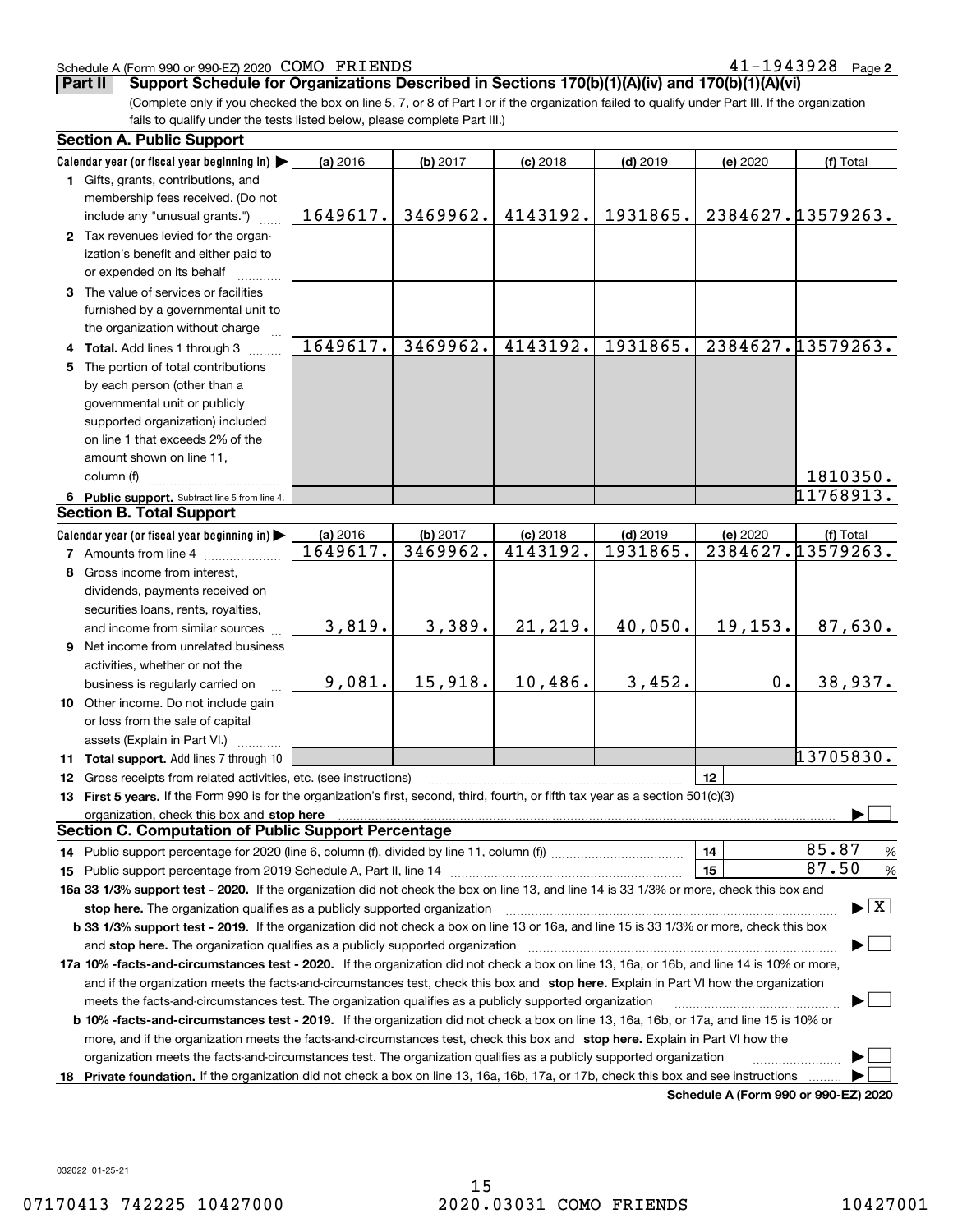#### Schedule A (Form 990 or 990-EZ) 2020 Page COMO FRIENDS 41-1943928

### **Part III Support Schedule for Organizations Described in Section 509(a)(2)**

(Complete only if you checked the box on line 10 of Part I or if the organization failed to qualify under Part II. If the organization fails to qualify under the tests listed below, please complete Part II.)

|    | <b>Section A. Public Support</b>                                                                                                                                                                |          |          |            |            |          |                                      |
|----|-------------------------------------------------------------------------------------------------------------------------------------------------------------------------------------------------|----------|----------|------------|------------|----------|--------------------------------------|
|    | Calendar year (or fiscal year beginning in) $\blacktriangleright$                                                                                                                               | (a) 2016 | (b) 2017 | $(c)$ 2018 | $(d)$ 2019 | (e) 2020 | (f) Total                            |
|    | 1 Gifts, grants, contributions, and                                                                                                                                                             |          |          |            |            |          |                                      |
|    | membership fees received. (Do not                                                                                                                                                               |          |          |            |            |          |                                      |
|    | include any "unusual grants.")                                                                                                                                                                  |          |          |            |            |          |                                      |
|    | <b>2</b> Gross receipts from admissions,<br>merchandise sold or services per-<br>formed, or facilities furnished in<br>any activity that is related to the<br>organization's tax-exempt purpose |          |          |            |            |          |                                      |
|    | 3 Gross receipts from activities that<br>are not an unrelated trade or bus-                                                                                                                     |          |          |            |            |          |                                      |
|    | iness under section 513                                                                                                                                                                         |          |          |            |            |          |                                      |
|    | 4 Tax revenues levied for the organ-<br>ization's benefit and either paid to                                                                                                                    |          |          |            |            |          |                                      |
|    | or expended on its behalf<br>.                                                                                                                                                                  |          |          |            |            |          |                                      |
|    | 5 The value of services or facilities<br>furnished by a governmental unit to<br>the organization without charge                                                                                 |          |          |            |            |          |                                      |
|    |                                                                                                                                                                                                 |          |          |            |            |          |                                      |
|    | <b>6 Total.</b> Add lines 1 through 5<br>7a Amounts included on lines 1, 2, and<br>3 received from disqualified persons                                                                         |          |          |            |            |          |                                      |
|    | <b>b</b> Amounts included on lines 2 and 3 received<br>from other than disqualified persons that<br>exceed the greater of \$5,000 or 1% of the<br>amount on line 13 for the year                |          |          |            |            |          |                                      |
|    | c Add lines 7a and 7b                                                                                                                                                                           |          |          |            |            |          |                                      |
|    | 8 Public support. (Subtract line 7c from line 6.)                                                                                                                                               |          |          |            |            |          |                                      |
|    | <b>Section B. Total Support</b>                                                                                                                                                                 |          |          |            |            |          |                                      |
|    | Calendar year (or fiscal year beginning in)                                                                                                                                                     | (a) 2016 | (b) 2017 | $(c)$ 2018 | $(d)$ 2019 | (e) 2020 | (f) Total                            |
|    | 9 Amounts from line 6<br>10a Gross income from interest,                                                                                                                                        |          |          |            |            |          |                                      |
|    | dividends, payments received on<br>securities loans, rents, royalties,<br>and income from similar sources                                                                                       |          |          |            |            |          |                                      |
|    | <b>b</b> Unrelated business taxable income<br>(less section 511 taxes) from businesses<br>acquired after June 30, 1975                                                                          |          |          |            |            |          |                                      |
|    | c Add lines 10a and 10b                                                                                                                                                                         |          |          |            |            |          |                                      |
|    | 11 Net income from unrelated business<br>activities not included in line 10b,<br>whether or not the business is<br>regularly carried on                                                         |          |          |            |            |          |                                      |
|    | <b>12</b> Other income. Do not include gain<br>or loss from the sale of capital<br>assets (Explain in Part VI.)                                                                                 |          |          |            |            |          |                                      |
|    | <b>13</b> Total support. (Add lines 9, 10c, 11, and 12.)                                                                                                                                        |          |          |            |            |          |                                      |
|    | 14 First 5 years. If the Form 990 is for the organization's first, second, third, fourth, or fifth tax year as a section 501(c)(3) organization,                                                |          |          |            |            |          |                                      |
|    | check this box and stop here measurements are constructed as the state of the state of the state of the state o                                                                                 |          |          |            |            |          |                                      |
|    | Section C. Computation of Public Support Percentage                                                                                                                                             |          |          |            |            |          |                                      |
|    |                                                                                                                                                                                                 |          |          |            |            | 15       | %                                    |
|    | 16 Public support percentage from 2019 Schedule A, Part III, line 15                                                                                                                            |          |          |            |            | 16       | %                                    |
|    | <b>Section D. Computation of Investment Income Percentage</b>                                                                                                                                   |          |          |            |            |          |                                      |
|    | 17 Investment income percentage for 2020 (line 10c, column (f), divided by line 13, column (f))<br>18 Investment income percentage from 2019 Schedule A, Part III, line 17                      |          |          |            |            | 17<br>18 | %<br>%                               |
|    | 19a 33 1/3% support tests - 2020. If the organization did not check the box on line 14, and line 15 is more than 33 1/3%, and line 17 is not                                                    |          |          |            |            |          |                                      |
|    | more than 33 1/3%, check this box and stop here. The organization qualifies as a publicly supported organization                                                                                |          |          |            |            |          | $\sim$ 1                             |
|    | b 33 1/3% support tests - 2019. If the organization did not check a box on line 14 or line 19a, and line 16 is more than 33 1/3%, and                                                           |          |          |            |            |          |                                      |
|    | line 18 is not more than 33 1/3%, check this box and stop here. The organization qualifies as a publicly supported organization                                                                 |          |          |            |            |          |                                      |
| 20 | <b>Private foundation.</b> If the organization did not check a box on line 14, 19a, or 19b, check this box and see instructions                                                                 |          |          |            |            |          |                                      |
|    | 032023 01-25-21                                                                                                                                                                                 |          |          |            |            |          | Schedule A (Form 990 or 990-EZ) 2020 |
|    |                                                                                                                                                                                                 |          | 16       |            |            |          |                                      |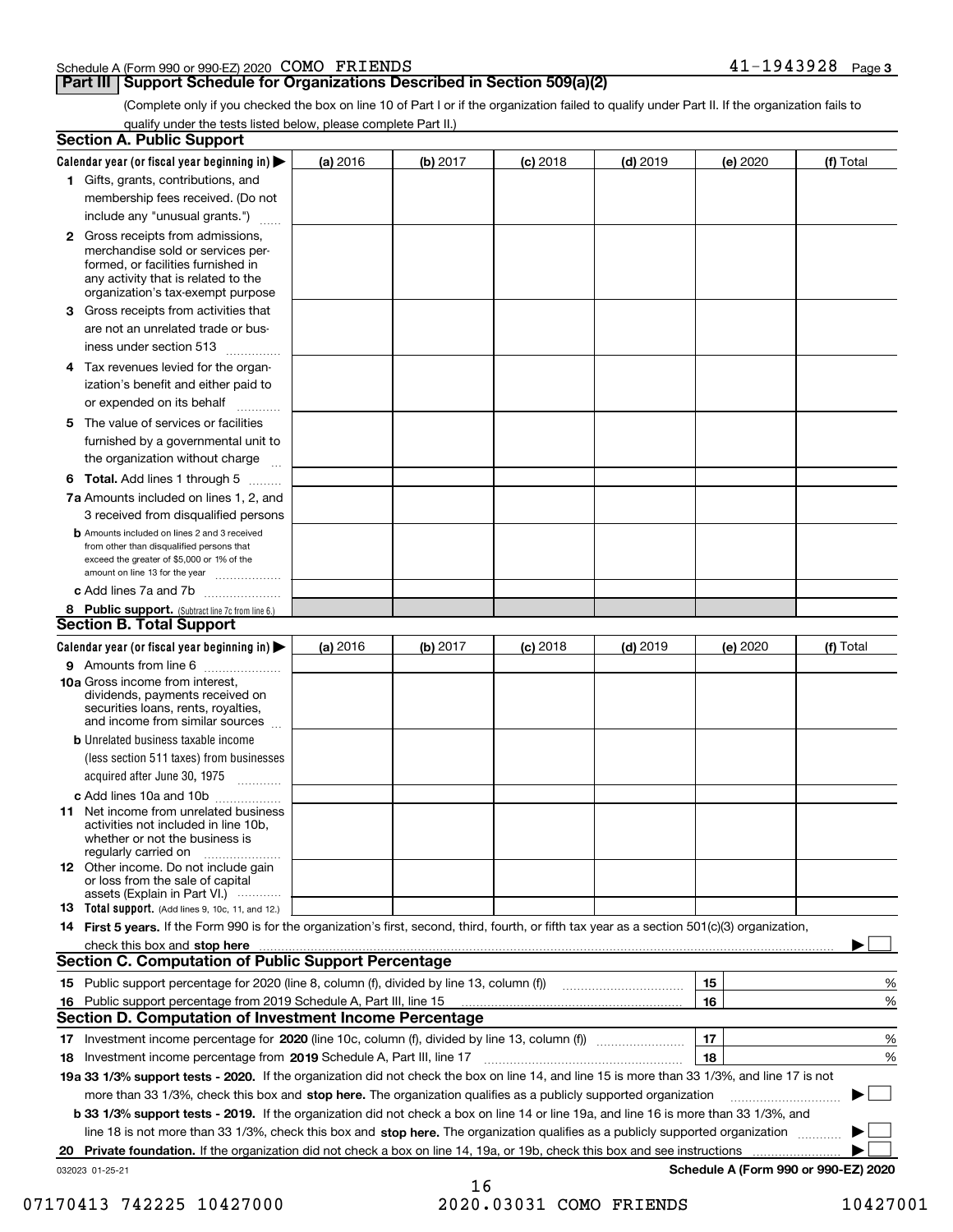**1**

**2**

**3a**

**3b**

**3c**

**4a**

**4b**

**4c**

**5a**

**5b5c**

**6**

**7**

**8**

**9a**

**9b**

**9c**

**10a**

**10b**

**YesNo**

### **Part IV Supporting Organizations**

(Complete only if you checked a box in line 12 on Part I. If you checked box 12a, Part I, complete Sections A and B. If you checked box 12b, Part I, complete Sections A and C. If you checked box 12c, Part I, complete Sections A, D, and E. If you checked box 12d, Part I, complete Sections A and D, and complete Part V.)

### **Section A. All Supporting Organizations**

- **1** Are all of the organization's supported organizations listed by name in the organization's governing documents? If "No," describe in **Part VI** how the supported organizations are designated. If designated by *class or purpose, describe the designation. If historic and continuing relationship, explain.*
- **2** Did the organization have any supported organization that does not have an IRS determination of status under section 509(a)(1) or (2)? If "Yes," explain in Part VI how the organization determined that the supported *organization was described in section 509(a)(1) or (2).*
- **3a** Did the organization have a supported organization described in section 501(c)(4), (5), or (6)? If "Yes," answer *lines 3b and 3c below.*
- **b** Did the organization confirm that each supported organization qualified under section 501(c)(4), (5), or (6) and satisfied the public support tests under section 509(a)(2)? If "Yes," describe in **Part VI** when and how the *organization made the determination.*
- **c**Did the organization ensure that all support to such organizations was used exclusively for section 170(c)(2)(B) purposes? If "Yes," explain in **Part VI** what controls the organization put in place to ensure such use.
- **4a***If* Was any supported organization not organized in the United States ("foreign supported organization")? *"Yes," and if you checked box 12a or 12b in Part I, answer lines 4b and 4c below.*
- **b** Did the organization have ultimate control and discretion in deciding whether to make grants to the foreign supported organization? If "Yes," describe in **Part VI** how the organization had such control and discretion *despite being controlled or supervised by or in connection with its supported organizations.*
- **c** Did the organization support any foreign supported organization that does not have an IRS determination under sections 501(c)(3) and 509(a)(1) or (2)? If "Yes," explain in **Part VI** what controls the organization used *to ensure that all support to the foreign supported organization was used exclusively for section 170(c)(2)(B) purposes.*
- **5a** Did the organization add, substitute, or remove any supported organizations during the tax year? If "Yes," answer lines 5b and 5c below (if applicable). Also, provide detail in **Part VI,** including (i) the names and EIN *numbers of the supported organizations added, substituted, or removed; (ii) the reasons for each such action; (iii) the authority under the organization's organizing document authorizing such action; and (iv) how the action was accomplished (such as by amendment to the organizing document).*
- **b** Type I or Type II only. Was any added or substituted supported organization part of a class already designated in the organization's organizing document?
- **cSubstitutions only.**  Was the substitution the result of an event beyond the organization's control?
- **6** Did the organization provide support (whether in the form of grants or the provision of services or facilities) to **Part VI.** *If "Yes," provide detail in* support or benefit one or more of the filing organization's supported organizations? anyone other than (i) its supported organizations, (ii) individuals that are part of the charitable class benefited by one or more of its supported organizations, or (iii) other supporting organizations that also
- **7**Did the organization provide a grant, loan, compensation, or other similar payment to a substantial contributor *If "Yes," complete Part I of Schedule L (Form 990 or 990-EZ).* regard to a substantial contributor? (as defined in section 4958(c)(3)(C)), a family member of a substantial contributor, or a 35% controlled entity with
- **8** Did the organization make a loan to a disqualified person (as defined in section 4958) not described in line 7? *If "Yes," complete Part I of Schedule L (Form 990 or 990-EZ).*
- **9a** Was the organization controlled directly or indirectly at any time during the tax year by one or more in section 509(a)(1) or (2))? If "Yes," *provide detail in* <code>Part VI.</code> disqualified persons, as defined in section 4946 (other than foundation managers and organizations described
- **b** Did one or more disqualified persons (as defined in line 9a) hold a controlling interest in any entity in which the supporting organization had an interest? If "Yes," provide detail in P**art VI**.
- **c**Did a disqualified person (as defined in line 9a) have an ownership interest in, or derive any personal benefit from, assets in which the supporting organization also had an interest? If "Yes," provide detail in P**art VI.**
- **10a** Was the organization subject to the excess business holdings rules of section 4943 because of section supporting organizations)? If "Yes," answer line 10b below. 4943(f) (regarding certain Type II supporting organizations, and all Type III non-functionally integrated
- **b** Did the organization have any excess business holdings in the tax year? (Use Schedule C, Form 4720, to *determine whether the organization had excess business holdings.)*

032024 01-25-21

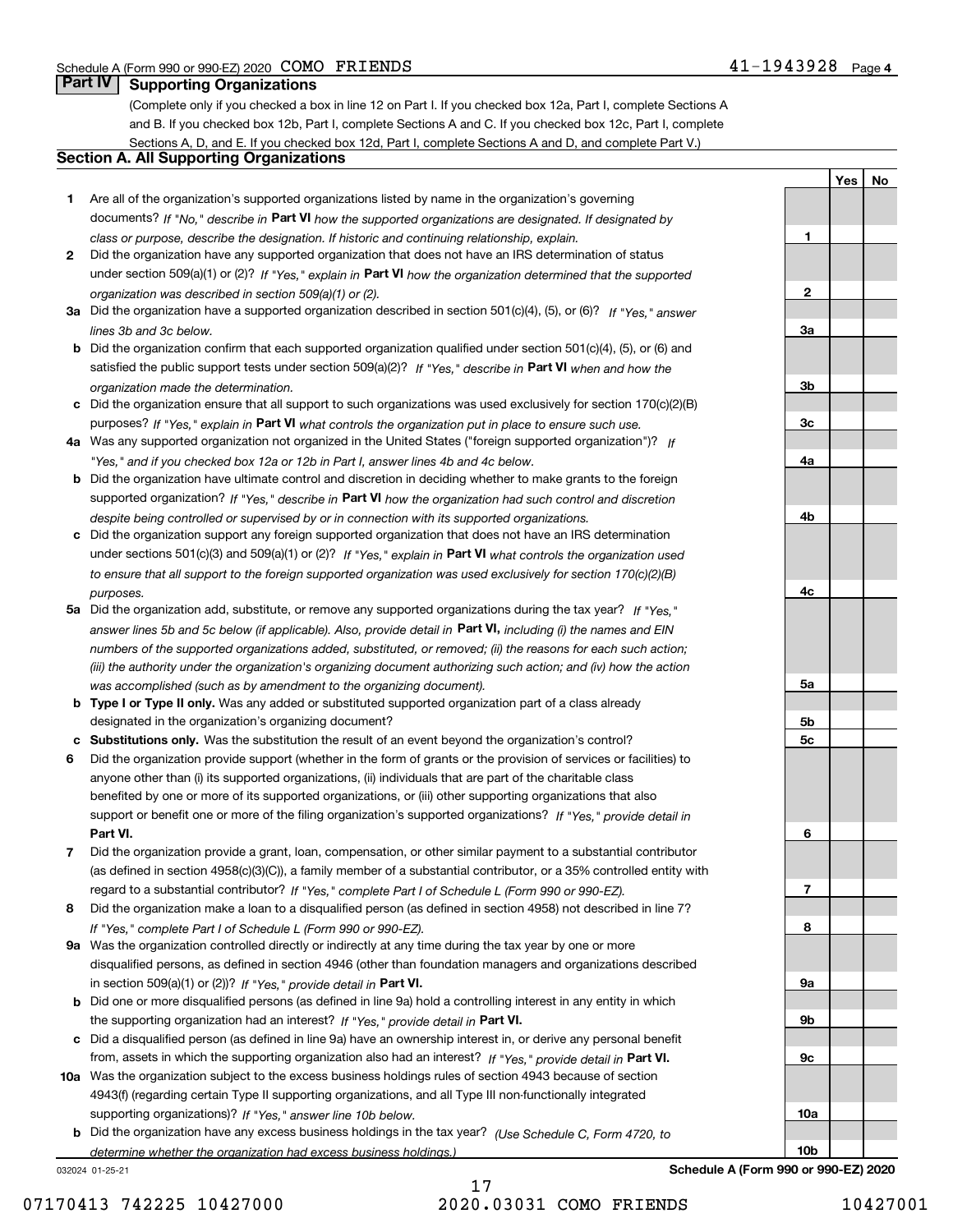|              |                                                                                                                                                                                                                                                            |              | Yes | No  |
|--------------|------------------------------------------------------------------------------------------------------------------------------------------------------------------------------------------------------------------------------------------------------------|--------------|-----|-----|
| 11           | Has the organization accepted a gift or contribution from any of the following persons?                                                                                                                                                                    |              |     |     |
|              | a A person who directly or indirectly controls, either alone or together with persons described in lines 11b and                                                                                                                                           |              |     |     |
|              | 11c below, the governing body of a supported organization?                                                                                                                                                                                                 | 11a          |     |     |
|              | <b>b</b> A family member of a person described in line 11a above?                                                                                                                                                                                          | 11b          |     |     |
|              | c A 35% controlled entity of a person described in line 11a or 11b above? If "Yes" to line 11a, 11b, or 11c, provide                                                                                                                                       |              |     |     |
|              | detail in <b>Part VI.</b>                                                                                                                                                                                                                                  | 11c          |     |     |
|              | <b>Section B. Type I Supporting Organizations</b>                                                                                                                                                                                                          |              |     |     |
|              |                                                                                                                                                                                                                                                            |              | Yes | No. |
| 1            | Did the governing body, members of the governing body, officers acting in their official capacity, or membership of one or                                                                                                                                 |              |     |     |
|              | more supported organizations have the power to regularly appoint or elect at least a majority of the organization's officers,                                                                                                                              |              |     |     |
|              | directors, or trustees at all times during the tax year? If "No," describe in Part VI how the supported organization(s)                                                                                                                                    |              |     |     |
|              | effectively operated, supervised, or controlled the organization's activities. If the organization had more than one supported<br>organization, describe how the powers to appoint and/or remove officers, directors, or trustees were allocated among the |              |     |     |
|              | supported organizations and what conditions or restrictions, if any, applied to such powers during the tax year.                                                                                                                                           | 1            |     |     |
| $\mathbf{2}$ | Did the organization operate for the benefit of any supported organization other than the supported                                                                                                                                                        |              |     |     |
|              | organization(s) that operated, supervised, or controlled the supporting organization? If "Yes," explain in                                                                                                                                                 |              |     |     |
|              | Part VI how providing such benefit carried out the purposes of the supported organization(s) that operated,                                                                                                                                                |              |     |     |
|              | supervised, or controlled the supporting organization.                                                                                                                                                                                                     | $\mathbf{2}$ |     |     |
|              | <b>Section C. Type II Supporting Organizations</b>                                                                                                                                                                                                         |              |     |     |
|              |                                                                                                                                                                                                                                                            |              | Yes | No. |
| 1.           | Were a majority of the organization's directors or trustees during the tax year also a majority of the directors                                                                                                                                           |              |     |     |
|              | or trustees of each of the organization's supported organization(s)? If "No," describe in Part VI how control                                                                                                                                              |              |     |     |
|              | or management of the supporting organization was vested in the same persons that controlled or managed                                                                                                                                                     |              |     |     |
|              | the supported organization(s).                                                                                                                                                                                                                             | 1            |     |     |
|              | Section D. All Type III Supporting Organizations                                                                                                                                                                                                           |              |     |     |
|              |                                                                                                                                                                                                                                                            |              | Yes | No  |
| 1            | Did the organization provide to each of its supported organizations, by the last day of the fifth month of the                                                                                                                                             |              |     |     |
|              | organization's tax year, (i) a written notice describing the type and amount of support provided during the prior tax                                                                                                                                      |              |     |     |
|              | year, (ii) a copy of the Form 990 that was most recently filed as of the date of notification, and (iii) copies of the                                                                                                                                     |              |     |     |
|              | organization's governing documents in effect on the date of notification, to the extent not previously provided?                                                                                                                                           | 1            |     |     |
| 2            | Were any of the organization's officers, directors, or trustees either (i) appointed or elected by the supported                                                                                                                                           |              |     |     |
|              | organization(s) or (ii) serving on the governing body of a supported organization? If "No," explain in Part VI how                                                                                                                                         |              |     |     |
|              | the organization maintained a close and continuous working relationship with the supported organization(s).                                                                                                                                                | 2            |     |     |
| 3            | By reason of the relationship described in line 2, above, did the organization's supported organizations have a                                                                                                                                            |              |     |     |
|              | significant voice in the organization's investment policies and in directing the use of the organization's                                                                                                                                                 |              |     |     |
|              | income or assets at all times during the tax year? If "Yes," describe in Part VI the role the organization's                                                                                                                                               | з            |     |     |
|              | supported organizations played in this regard.<br>Section E. Type III Functionally Integrated Supporting Organizations                                                                                                                                     |              |     |     |
|              |                                                                                                                                                                                                                                                            |              |     |     |
| 1<br>а       | Check the box next to the method that the organization used to satisfy the Integral Part Test during the year (see instructions).<br>The organization satisfied the Activities Test. Complete line 2 below.                                                |              |     |     |
| b            | The organization is the parent of each of its supported organizations. Complete line 3 below.                                                                                                                                                              |              |     |     |
| с            | The organization supported a governmental entity. Describe in Part VI how you supported a governmental entity (see instructions)                                                                                                                           |              |     |     |
| 2            | Activities Test. Answer lines 2a and 2b below.                                                                                                                                                                                                             |              | Yes | No  |
| а            | Did substantially all of the organization's activities during the tax year directly further the exempt purposes of                                                                                                                                         |              |     |     |
|              | the supported organization(s) to which the organization was responsive? If "Yes," then in Part VI identify                                                                                                                                                 |              |     |     |
|              | those supported organizations and explain how these activities directly furthered their exempt purposes,                                                                                                                                                   |              |     |     |
|              | how the organization was responsive to those supported organizations, and how the organization determined                                                                                                                                                  |              |     |     |
|              | that these activities constituted substantially all of its activities.                                                                                                                                                                                     | 2a           |     |     |
| b            | Did the activities described in line 2a, above, constitute activities that, but for the organization's involvement,                                                                                                                                        |              |     |     |
|              | one or more of the organization's supported organization(s) would have been engaged in? If "Yes," explain in                                                                                                                                               |              |     |     |
|              | Part VI the reasons for the organization's position that its supported organization(s) would have engaged in                                                                                                                                               |              |     |     |
|              | these activities but for the organization's involvement.                                                                                                                                                                                                   | 2b           |     |     |
| 3            | Parent of Supported Organizations. Answer lines 3a and 3b below.                                                                                                                                                                                           |              |     |     |

**a** Did the organization have the power to regularly appoint or elect a majority of the officers, directors, or trustees of each of the supported organizations? If "Yes" or "No" provide details in P**art VI.** 

**b** Did the organization exercise a substantial degree of direction over the policies, programs, and activities of each of its supported organizations? If "Yes," describe in Part VI the role played by the organization in this regard.

032025 01-25-21

**Schedule A (Form 990 or 990-EZ) 2020**

**3a**

**3b**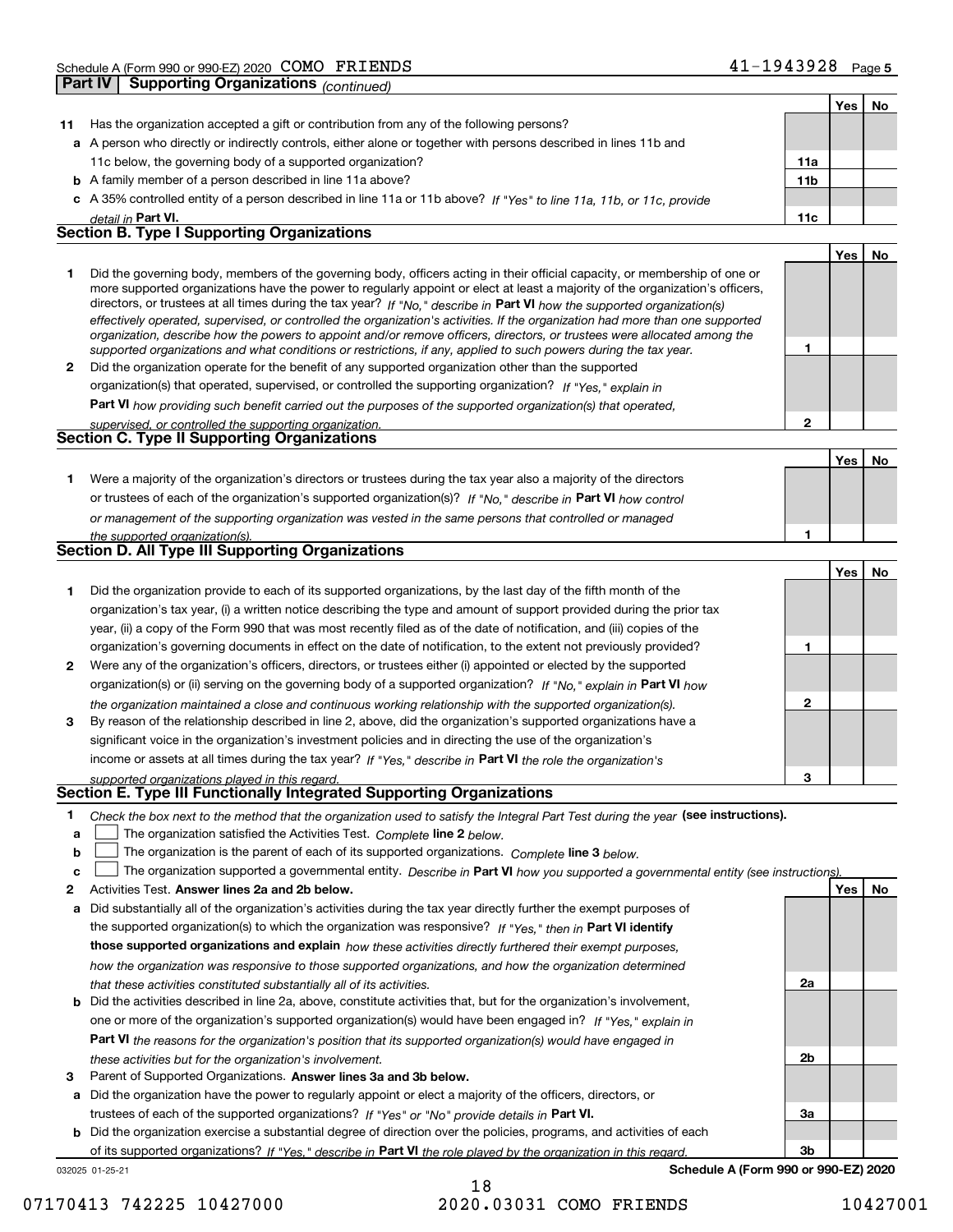| 4 (Form 990 or 990-EZ) 2020 COMO<br>FRIENDS<br>41<br>1943928<br>Page<br>Schedule A<br>- |
|-----------------------------------------------------------------------------------------|
|-----------------------------------------------------------------------------------------|

| 1 Check here if the organization satisfied the Integral Part Test as a qualifying trust on Nov. 20, 1970 (explain in Part VI). See instructions. |
|--------------------------------------------------------------------------------------------------------------------------------------------------|
| All other Type III non-functionally integrated supporting organizations must complete Sections A through E.                                      |

**Part V Type III Non-Functionally Integrated 509(a)(3) Supporting Organizations** 

| Section A - Adjusted Net Income         |                                                                             |                | (A) Prior Year | (B) Current Year<br>(optional) |
|-----------------------------------------|-----------------------------------------------------------------------------|----------------|----------------|--------------------------------|
| 1                                       | Net short-term capital gain                                                 | 1              |                |                                |
| 2                                       | Recoveries of prior-year distributions                                      | $\overline{2}$ |                |                                |
| 3                                       | Other gross income (see instructions)                                       | 3              |                |                                |
| 4                                       | Add lines 1 through 3.                                                      | 4              |                |                                |
| 5                                       | Depreciation and depletion                                                  | 5              |                |                                |
| 6                                       | Portion of operating expenses paid or incurred for production or            |                |                |                                |
|                                         | collection of gross income or for management, conservation, or              |                |                |                                |
|                                         | maintenance of property held for production of income (see instructions)    | 6              |                |                                |
| 7                                       | Other expenses (see instructions)                                           | $\overline{7}$ |                |                                |
| 8                                       | <b>Adjusted Net Income</b> (subtract lines 5, 6, and 7 from line 4)         | 8              |                |                                |
|                                         | <b>Section B - Minimum Asset Amount</b>                                     |                | (A) Prior Year | (B) Current Year<br>(optional) |
| 1                                       | Aggregate fair market value of all non-exempt-use assets (see               |                |                |                                |
|                                         | instructions for short tax year or assets held for part of year):           |                |                |                                |
|                                         | <b>a</b> Average monthly value of securities                                | 1a             |                |                                |
|                                         | <b>b</b> Average monthly cash balances                                      | 1b             |                |                                |
|                                         | <b>c</b> Fair market value of other non-exempt-use assets                   | 1c             |                |                                |
|                                         | d Total (add lines 1a, 1b, and 1c)                                          | 1d             |                |                                |
|                                         | <b>e</b> Discount claimed for blockage or other factors                     |                |                |                                |
|                                         | (explain in detail in Part VI):                                             |                |                |                                |
| 2                                       | Acquisition indebtedness applicable to non-exempt-use assets                | $\mathbf{2}$   |                |                                |
| 3                                       | Subtract line 2 from line 1d.                                               | 3              |                |                                |
| 4                                       | Cash deemed held for exempt use. Enter 0.015 of line 3 (for greater amount, |                |                |                                |
|                                         | see instructions)                                                           | 4              |                |                                |
| 5                                       | Net value of non-exempt-use assets (subtract line 4 from line 3)            | 5              |                |                                |
| 6                                       | Multiply line 5 by 0.035.                                                   | 6              |                |                                |
| 7                                       | Recoveries of prior-year distributions                                      | 7              |                |                                |
| 8                                       | Minimum Asset Amount (add line 7 to line 6)                                 | 8              |                |                                |
| <b>Section C - Distributable Amount</b> |                                                                             |                |                | <b>Current Year</b>            |
| 1                                       | Adjusted net income for prior year (from Section A, line 8, column A)       | 1              |                |                                |
| $\mathbf{2}$                            | Enter 0.85 of line 1.                                                       | $\overline{2}$ |                |                                |
| З                                       | Minimum asset amount for prior year (from Section B, line 8, column A)      | 3              |                |                                |
| 4                                       | Enter greater of line 2 or line 3.                                          | 4              |                |                                |
| 5                                       | Income tax imposed in prior year                                            | 5              |                |                                |
| 6                                       | Distributable Amount. Subtract line 5 from line 4, unless subject to        |                |                |                                |
|                                         | emergency temporary reduction (see instructions).                           | 6              |                |                                |
|                                         |                                                                             |                |                |                                |

**7** Check here if the current year is the organization's first as a non-functionally integrated Type III supporting organization (see instructions).

**Schedule A (Form 990 or 990-EZ) 2020**

032026 01-25-21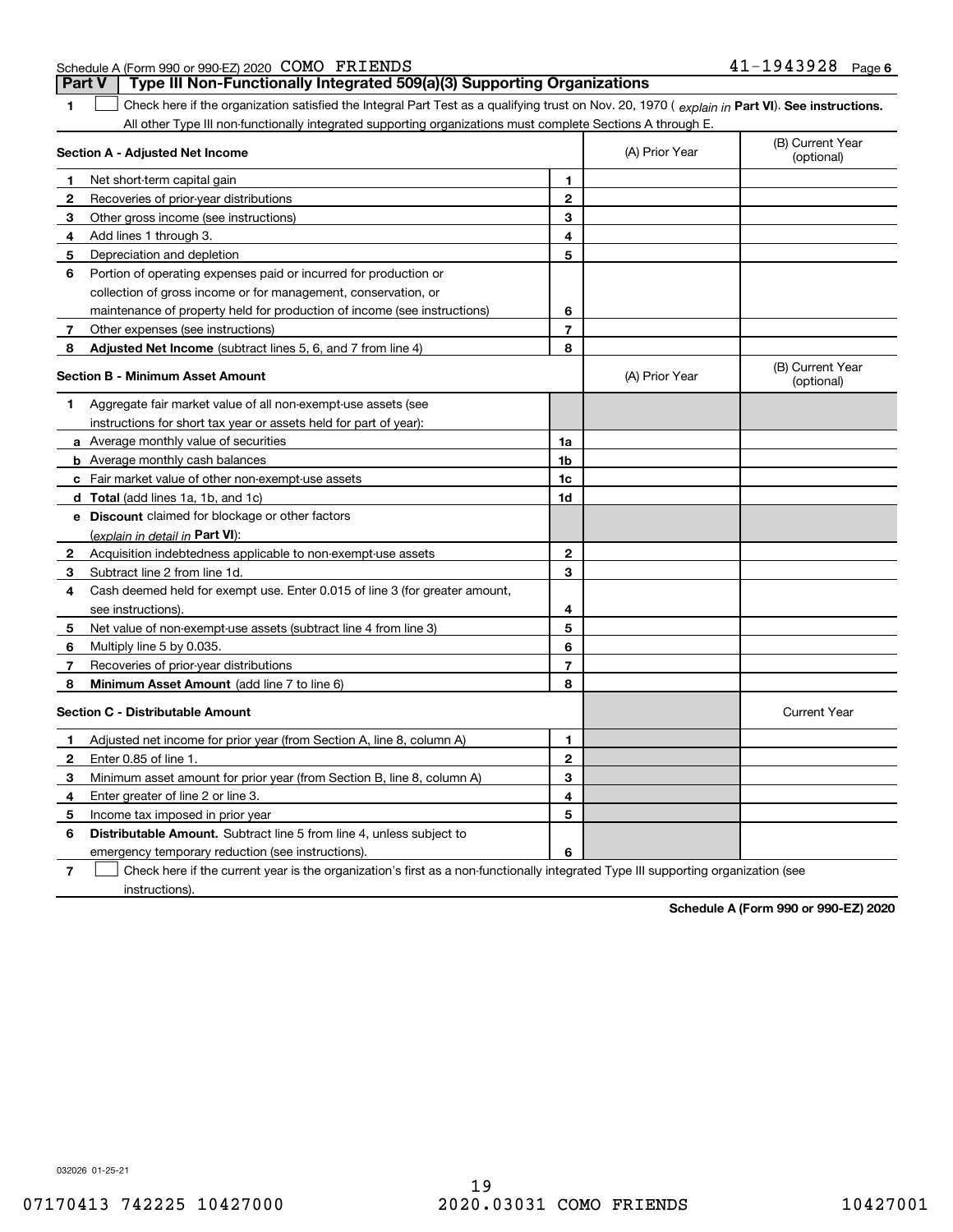| Schedule A (Form 990 or 990-EZ) 2020 $\,$ COMO $\,$ FRIENDS |  | 41-1943928 | Page, |
|-------------------------------------------------------------|--|------------|-------|
|                                                             |  |            |       |

| <b>Part V</b> | Type III Non-Functionally Integrated 509(a)(3) Supporting Organizations                    |                             | (continued)                           |                                         |
|---------------|--------------------------------------------------------------------------------------------|-----------------------------|---------------------------------------|-----------------------------------------|
|               | <b>Section D - Distributions</b>                                                           |                             |                                       | <b>Current Year</b>                     |
| 1             | Amounts paid to supported organizations to accomplish exempt purposes                      |                             | 1                                     |                                         |
| 2             | Amounts paid to perform activity that directly furthers exempt purposes of supported       |                             |                                       |                                         |
|               | organizations, in excess of income from activity                                           | $\mathbf{2}$                |                                       |                                         |
| 3             | Administrative expenses paid to accomplish exempt purposes of supported organizations      |                             | 3                                     |                                         |
| 4             | Amounts paid to acquire exempt-use assets                                                  |                             | 4                                     |                                         |
| 5             | Qualified set-aside amounts (prior IRS approval required - provide details in Part VI)     |                             | 5                                     |                                         |
| 6             | Other distributions ( <i>describe in</i> Part VI). See instructions.                       |                             | 6                                     |                                         |
| 7             | Total annual distributions. Add lines 1 through 6.                                         |                             | $\overline{7}$                        |                                         |
| 8             | Distributions to attentive supported organizations to which the organization is responsive |                             |                                       |                                         |
|               | (provide details in Part VI). See instructions.                                            |                             | 8                                     |                                         |
| 9             | Distributable amount for 2020 from Section C, line 6                                       |                             | 9                                     |                                         |
| 10            | Line 8 amount divided by line 9 amount                                                     |                             | 10                                    |                                         |
|               |                                                                                            | (i)                         | (ii)                                  | (iii)                                   |
|               | <b>Section E - Distribution Allocations</b> (see instructions)                             | <b>Excess Distributions</b> | <b>Underdistributions</b><br>Pre-2020 | <b>Distributable</b><br>Amount for 2020 |
| 1             | Distributable amount for 2020 from Section C, line 6                                       |                             |                                       |                                         |
| 2             | Underdistributions, if any, for years prior to 2020 (reason-                               |                             |                                       |                                         |
|               | able cause required - explain in Part VI). See instructions.                               |                             |                                       |                                         |
| 3             | Excess distributions carryover, if any, to 2020                                            |                             |                                       |                                         |
|               | a From 2015                                                                                |                             |                                       |                                         |
|               | <b>b</b> From 2016                                                                         |                             |                                       |                                         |
|               | $c$ From 2017                                                                              |                             |                                       |                                         |
|               | d From 2018                                                                                |                             |                                       |                                         |
|               | e From 2019                                                                                |                             |                                       |                                         |
|               | f Total of lines 3a through 3e                                                             |                             |                                       |                                         |
|               | g Applied to underdistributions of prior years                                             |                             |                                       |                                         |
|               | <b>h</b> Applied to 2020 distributable amount                                              |                             |                                       |                                         |
|               | Carryover from 2015 not applied (see instructions)                                         |                             |                                       |                                         |
|               | Remainder. Subtract lines 3g, 3h, and 3i from line 3f.                                     |                             |                                       |                                         |
| 4             | Distributions for 2020 from Section D,                                                     |                             |                                       |                                         |
|               | line $7:$                                                                                  |                             |                                       |                                         |
|               | a Applied to underdistributions of prior years                                             |                             |                                       |                                         |
|               | <b>b</b> Applied to 2020 distributable amount                                              |                             |                                       |                                         |
|               | c Remainder. Subtract lines 4a and 4b from line 4.                                         |                             |                                       |                                         |
| 5.            | Remaining underdistributions for years prior to 2020, if                                   |                             |                                       |                                         |
|               | any. Subtract lines 3g and 4a from line 2. For result greater                              |                             |                                       |                                         |
|               | than zero, explain in Part VI. See instructions.                                           |                             |                                       |                                         |
| 6             | Remaining underdistributions for 2020. Subtract lines 3h                                   |                             |                                       |                                         |
|               | and 4b from line 1. For result greater than zero, explain in                               |                             |                                       |                                         |
|               | Part VI. See instructions.                                                                 |                             |                                       |                                         |
| 7             | Excess distributions carryover to 2021. Add lines 3j                                       |                             |                                       |                                         |
|               | and 4c.                                                                                    |                             |                                       |                                         |
| 8             | Breakdown of line 7:                                                                       |                             |                                       |                                         |
|               | a Excess from 2016                                                                         |                             |                                       |                                         |
|               | <b>b</b> Excess from 2017                                                                  |                             |                                       |                                         |
|               | c Excess from 2018                                                                         |                             |                                       |                                         |
|               | d Excess from 2019                                                                         |                             |                                       |                                         |
|               | e Excess from 2020                                                                         |                             |                                       |                                         |

**Schedule A (Form 990 or 990-EZ) 2020**

032027 01-25-21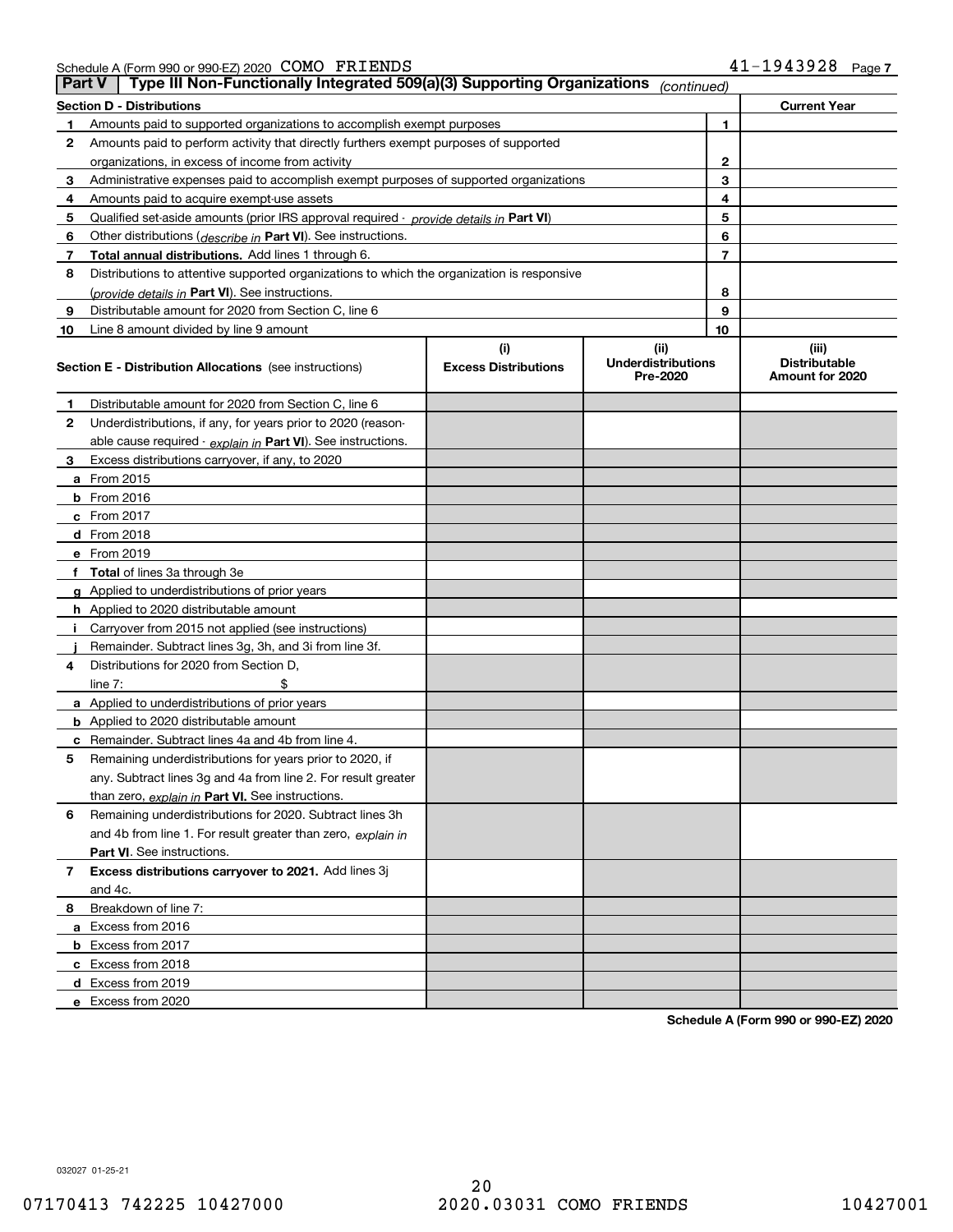#### Schedule A (Form 990 or 990-EZ) 2020 Page COMO FRIENDS 41-1943928

| Part VI         | Supplemental Information. Provide the explanations required by Part II, line 10; Part II, line 17a or 17b; Part III, line 12;<br>Part IV, Section A, lines 1, 2, 3b, 3c, 4b, 4c, 5a, 6, 9a, 9b, 9c, 11a, 11b, and 11c; Part IV, Section B, lines 1 and 2; Part IV, Section C,<br>line 1; Part IV, Section D, lines 2 and 3; Part IV, Section E, lines 1c, 2a, 2b, 3a, and 3b; Part V, line 1; Part V, Section B, line 1e; Part V,<br>Section D, lines 5, 6, and 8; and Part V, Section E, lines 2, 5, and 6. Also complete this part for any additional information.<br>(See instructions.) |
|-----------------|---------------------------------------------------------------------------------------------------------------------------------------------------------------------------------------------------------------------------------------------------------------------------------------------------------------------------------------------------------------------------------------------------------------------------------------------------------------------------------------------------------------------------------------------------------------------------------------------|
|                 |                                                                                                                                                                                                                                                                                                                                                                                                                                                                                                                                                                                             |
|                 |                                                                                                                                                                                                                                                                                                                                                                                                                                                                                                                                                                                             |
|                 |                                                                                                                                                                                                                                                                                                                                                                                                                                                                                                                                                                                             |
|                 |                                                                                                                                                                                                                                                                                                                                                                                                                                                                                                                                                                                             |
|                 |                                                                                                                                                                                                                                                                                                                                                                                                                                                                                                                                                                                             |
|                 |                                                                                                                                                                                                                                                                                                                                                                                                                                                                                                                                                                                             |
|                 |                                                                                                                                                                                                                                                                                                                                                                                                                                                                                                                                                                                             |
|                 |                                                                                                                                                                                                                                                                                                                                                                                                                                                                                                                                                                                             |
|                 |                                                                                                                                                                                                                                                                                                                                                                                                                                                                                                                                                                                             |
|                 |                                                                                                                                                                                                                                                                                                                                                                                                                                                                                                                                                                                             |
|                 |                                                                                                                                                                                                                                                                                                                                                                                                                                                                                                                                                                                             |
|                 |                                                                                                                                                                                                                                                                                                                                                                                                                                                                                                                                                                                             |
|                 |                                                                                                                                                                                                                                                                                                                                                                                                                                                                                                                                                                                             |
|                 |                                                                                                                                                                                                                                                                                                                                                                                                                                                                                                                                                                                             |
|                 |                                                                                                                                                                                                                                                                                                                                                                                                                                                                                                                                                                                             |
|                 |                                                                                                                                                                                                                                                                                                                                                                                                                                                                                                                                                                                             |
|                 |                                                                                                                                                                                                                                                                                                                                                                                                                                                                                                                                                                                             |
|                 |                                                                                                                                                                                                                                                                                                                                                                                                                                                                                                                                                                                             |
|                 |                                                                                                                                                                                                                                                                                                                                                                                                                                                                                                                                                                                             |
|                 |                                                                                                                                                                                                                                                                                                                                                                                                                                                                                                                                                                                             |
|                 |                                                                                                                                                                                                                                                                                                                                                                                                                                                                                                                                                                                             |
|                 |                                                                                                                                                                                                                                                                                                                                                                                                                                                                                                                                                                                             |
|                 |                                                                                                                                                                                                                                                                                                                                                                                                                                                                                                                                                                                             |
|                 |                                                                                                                                                                                                                                                                                                                                                                                                                                                                                                                                                                                             |
|                 |                                                                                                                                                                                                                                                                                                                                                                                                                                                                                                                                                                                             |
|                 |                                                                                                                                                                                                                                                                                                                                                                                                                                                                                                                                                                                             |
|                 |                                                                                                                                                                                                                                                                                                                                                                                                                                                                                                                                                                                             |
|                 |                                                                                                                                                                                                                                                                                                                                                                                                                                                                                                                                                                                             |
|                 |                                                                                                                                                                                                                                                                                                                                                                                                                                                                                                                                                                                             |
|                 |                                                                                                                                                                                                                                                                                                                                                                                                                                                                                                                                                                                             |
|                 |                                                                                                                                                                                                                                                                                                                                                                                                                                                                                                                                                                                             |
|                 |                                                                                                                                                                                                                                                                                                                                                                                                                                                                                                                                                                                             |
|                 |                                                                                                                                                                                                                                                                                                                                                                                                                                                                                                                                                                                             |
|                 |                                                                                                                                                                                                                                                                                                                                                                                                                                                                                                                                                                                             |
|                 |                                                                                                                                                                                                                                                                                                                                                                                                                                                                                                                                                                                             |
|                 |                                                                                                                                                                                                                                                                                                                                                                                                                                                                                                                                                                                             |
| 032028 01-25-21 | Schedule A (Form 990 or 990-EZ) 2020                                                                                                                                                                                                                                                                                                                                                                                                                                                                                                                                                        |
|                 | 21                                                                                                                                                                                                                                                                                                                                                                                                                                                                                                                                                                                          |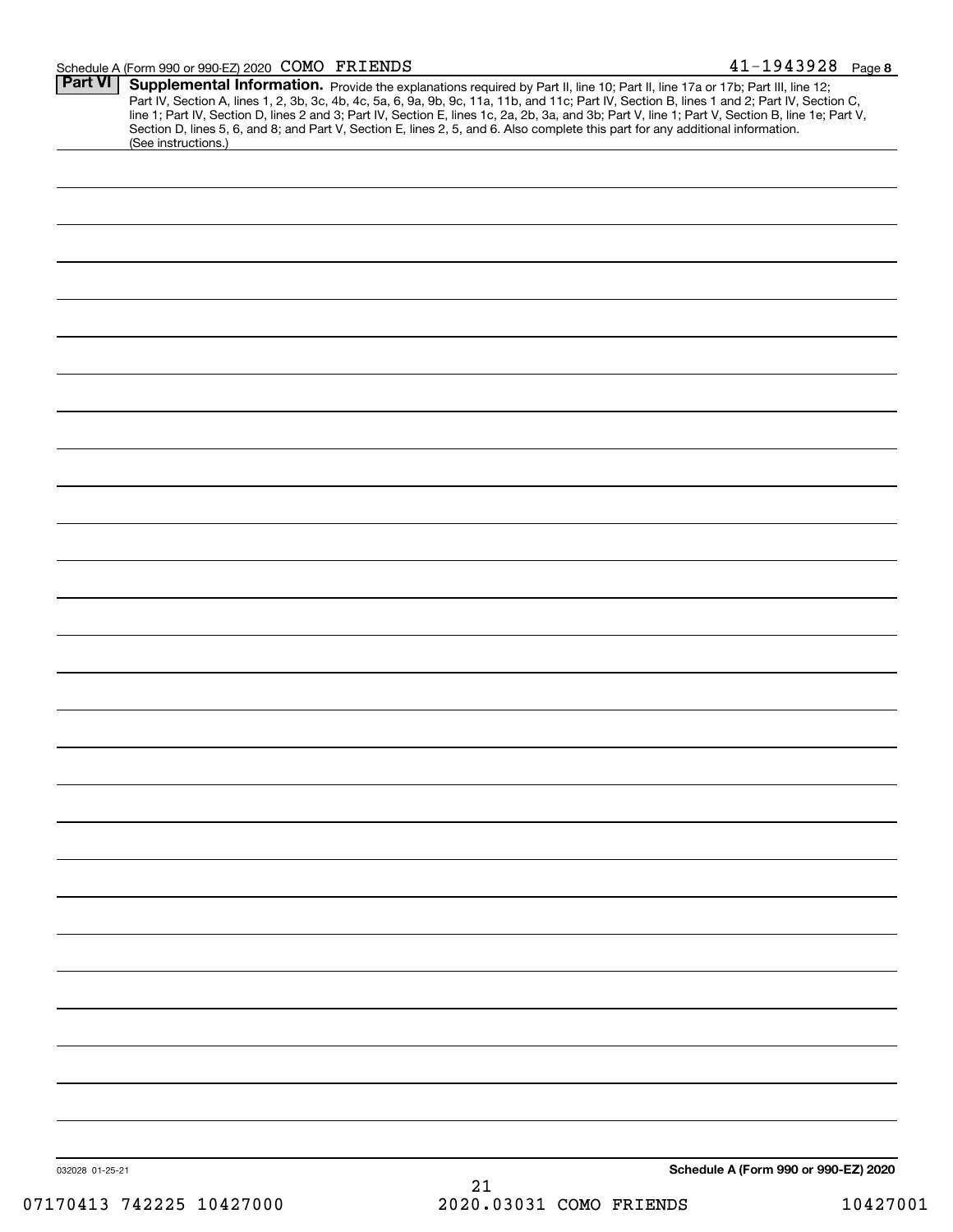Department of the Treasury Internal Revenue Service **(Form 990, 990-EZ, or 990-PF)**

Name of the organization

## **Schedule B Schedule of Contributors**

**| Attach to Form 990, Form 990-EZ, or Form 990-PF. | Go to www.irs.gov/Form990 for the latest information.** OMB No. 1545-0047

# **2020**

**Employer identification number**

### COMO FRIENDS 2004

| <b>Organization type (check one):</b> |                                                                                    |  |  |  |  |
|---------------------------------------|------------------------------------------------------------------------------------|--|--|--|--|
| Filers of:                            | Section:                                                                           |  |  |  |  |
| Form 990 or 990-EZ                    | $\lfloor x \rfloor$ 501(c)( 3) (enter number) organization                         |  |  |  |  |
|                                       | $4947(a)(1)$ nonexempt charitable trust <b>not</b> treated as a private foundation |  |  |  |  |
|                                       | 527 political organization                                                         |  |  |  |  |
| Form 990-PF                           | 501(c)(3) exempt private foundation                                                |  |  |  |  |
|                                       | 4947(a)(1) nonexempt charitable trust treated as a private foundation              |  |  |  |  |
|                                       | 501(c)(3) taxable private foundation                                               |  |  |  |  |
|                                       |                                                                                    |  |  |  |  |

Check if your organization is covered by the **General Rule** or a **Special Rule. Note:**  Only a section 501(c)(7), (8), or (10) organization can check boxes for both the General Rule and a Special Rule. See instructions.

### **General Rule**

 $\mathcal{L}^{\text{max}}$ 

For an organization filing Form 990, 990-EZ, or 990-PF that received, during the year, contributions totaling \$5,000 or more (in money or property) from any one contributor. Complete Parts I and II. See instructions for determining a contributor's total contributions.

### **Special Rules**

any one contributor, during the year, total contributions of the greater of  $\,$  (1) \$5,000; or **(2)** 2% of the amount on (i) Form 990, Part VIII, line 1h;  $\boxed{\textbf{X}}$  For an organization described in section 501(c)(3) filing Form 990 or 990-EZ that met the 33 1/3% support test of the regulations under sections 509(a)(1) and 170(b)(1)(A)(vi), that checked Schedule A (Form 990 or 990-EZ), Part II, line 13, 16a, or 16b, and that received from or (ii) Form 990-EZ, line 1. Complete Parts I and II.

For an organization described in section 501(c)(7), (8), or (10) filing Form 990 or 990-EZ that received from any one contributor, during the year, total contributions of more than \$1,000 exclusively for religious, charitable, scientific, literary, or educational purposes, or for the prevention of cruelty to children or animals. Complete Parts I (entering "N/A" in column (b) instead of the contributor name and address), II, and III.  $\mathcal{L}^{\text{max}}$ 

purpose. Don't complete any of the parts unless the **General Rule** applies to this organization because it received *nonexclusively* year, contributions <sub>exclusively</sub> for religious, charitable, etc., purposes, but no such contributions totaled more than \$1,000. If this box is checked, enter here the total contributions that were received during the year for an  $\;$ exclusively religious, charitable, etc., For an organization described in section 501(c)(7), (8), or (10) filing Form 990 or 990-EZ that received from any one contributor, during the religious, charitable, etc., contributions totaling \$5,000 or more during the year  $\Box$ — $\Box$   $\Box$   $\Box$  $\mathcal{L}^{\text{max}}$ 

**Caution:**  An organization that isn't covered by the General Rule and/or the Special Rules doesn't file Schedule B (Form 990, 990-EZ, or 990-PF),  **must** but it answer "No" on Part IV, line 2, of its Form 990; or check the box on line H of its Form 990-EZ or on its Form 990-PF, Part I, line 2, to certify that it doesn't meet the filing requirements of Schedule B (Form 990, 990-EZ, or 990-PF).

**For Paperwork Reduction Act Notice, see the instructions for Form 990, 990-EZ, or 990-PF. Schedule B (Form 990, 990-EZ, or 990-PF) (2020)** LHA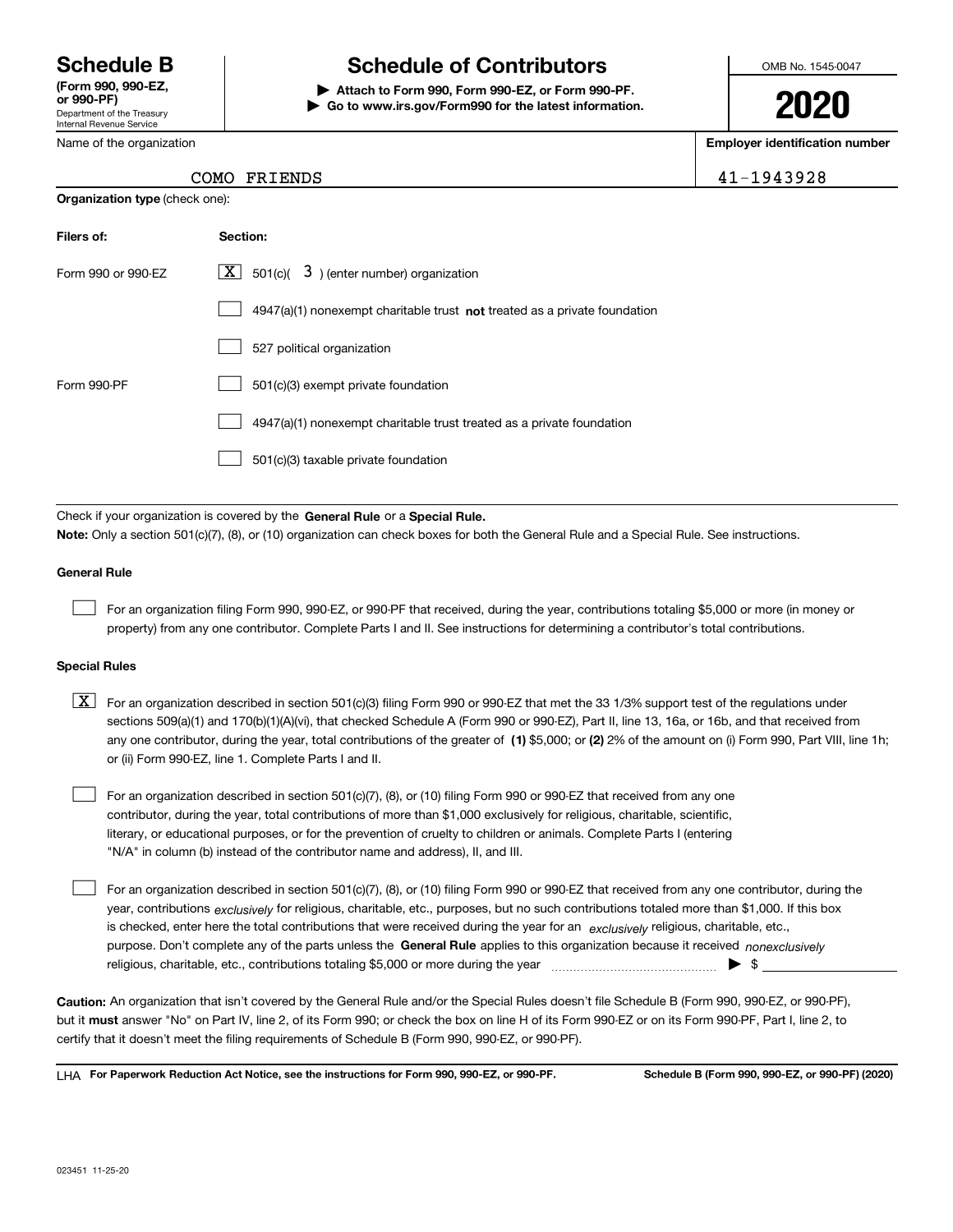### Schedule B (Form 990, 990-EZ, or 990-PF) (2020) Page 2

|              | Schedule B (Form 990, 990-EZ, or 990-PF) (2020)                                                       |                                   |                                       | Page 2                                                                                                      |
|--------------|-------------------------------------------------------------------------------------------------------|-----------------------------------|---------------------------------------|-------------------------------------------------------------------------------------------------------------|
|              | Name of organization                                                                                  |                                   | <b>Employer identification number</b> |                                                                                                             |
| COMO FRIENDS | 41-1943928                                                                                            |                                   |                                       |                                                                                                             |
| Part I       | <b>Contributors</b> (see instructions). Use duplicate copies of Part I if additional space is needed. |                                   |                                       |                                                                                                             |
| (a)<br>No.   | (b)<br>Name, address, and ZIP + 4                                                                     | (c)<br><b>Total contributions</b> |                                       | (d)<br>Type of contribution                                                                                 |
| 1            |                                                                                                       | 80,000.<br>\$                     |                                       | $\overline{\mathbf{X}}$<br>Person<br>Payroll<br>Noncash<br>(Complete Part II for<br>noncash contributions.) |
| (a)<br>No.   | (b)<br>Name, address, and ZIP + 4                                                                     | (c)<br><b>Total contributions</b> |                                       | (d)<br>Type of contribution                                                                                 |
| 2            |                                                                                                       | 254,043.<br>\$                    |                                       | $\overline{\mathbf{X}}$<br>Person<br>Payroll<br>Noncash<br>(Complete Part II for<br>noncash contributions.) |
| (a)<br>No.   | (b)<br>Name, address, and ZIP + 4                                                                     | (c)<br><b>Total contributions</b> |                                       | (d)<br>Type of contribution                                                                                 |
| 3            |                                                                                                       | 179,769.<br>\$                    |                                       | $\overline{\mathbf{X}}$<br>Person<br>Payroll<br>Noncash<br>(Complete Part II for<br>noncash contributions.) |
| (a)<br>No.   | (b)<br>Name, address, and ZIP + 4                                                                     | (c)<br><b>Total contributions</b> |                                       | (d)<br>Type of contribution                                                                                 |
| 4            |                                                                                                       | 100,000.<br>\$                    |                                       | $\mathbf{X}$<br>Person<br>Payroll<br>Noncash<br>(Complete Part II for<br>noncash contributions.)            |
| (a)<br>No.   | (b)<br>Name, address, and ZIP + 4                                                                     | (c)<br><b>Total contributions</b> |                                       | (d)<br>Type of contribution                                                                                 |
| 5            |                                                                                                       | 72,066.<br>\$                     |                                       | $\overline{\mathbf{X}}$<br>Person<br>Payroll<br>Noncash<br>(Complete Part II for<br>noncash contributions.) |
| (a)<br>No.   | (b)<br>Name, address, and ZIP + 4                                                                     | (c)<br><b>Total contributions</b> |                                       | (d)<br>Type of contribution                                                                                 |
| 6            |                                                                                                       | 53,000.<br>\$                     |                                       | $\boxed{\text{X}}$<br>Person<br>Payroll<br>Noncash<br>(Complete Part II for<br>noncash contributions.)      |

023452 11-25-20 **Schedule B (Form 990, 990-EZ, or 990-PF) (2020)**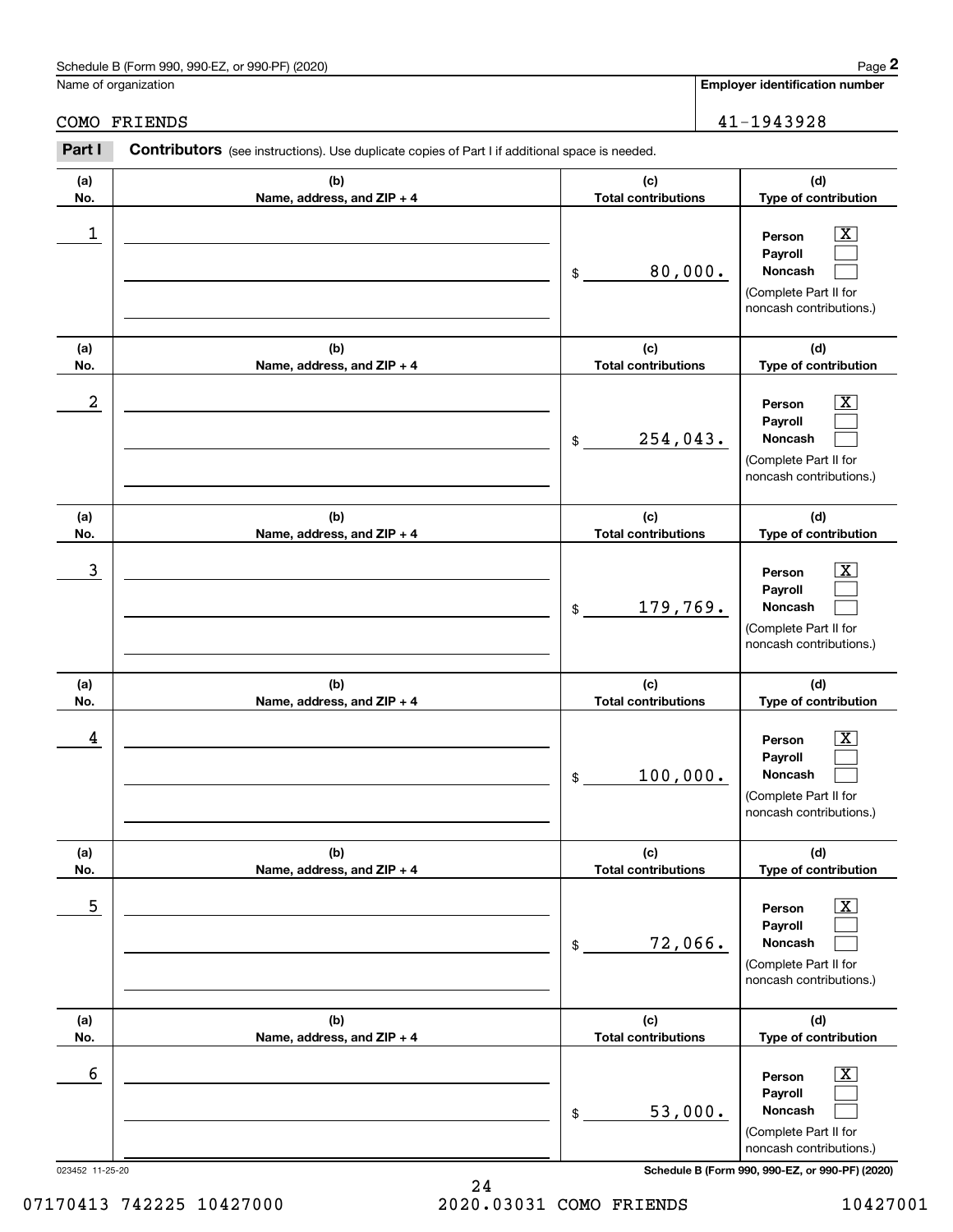### Schedule B (Form 990, 990-EZ, or 990-PF) (2020) Page 2

|            | Schedule B (Form 990, 990-EZ, or 990-PF) (2020)                                                |                                   | Page 2                                                                                                    |
|------------|------------------------------------------------------------------------------------------------|-----------------------------------|-----------------------------------------------------------------------------------------------------------|
|            | Name of organization                                                                           |                                   | <b>Employer identification number</b>                                                                     |
| COMO       | FRIENDS                                                                                        | 41-1943928                        |                                                                                                           |
| Part I     | Contributors (see instructions). Use duplicate copies of Part I if additional space is needed. |                                   |                                                                                                           |
| (a)<br>No. | (b)<br>Name, address, and ZIP + 4                                                              | (c)<br><b>Total contributions</b> | (d)<br>Type of contribution                                                                               |
| 7          |                                                                                                | 334,000.<br>\$                    | $\overline{\text{X}}$<br>Person<br>Payroll<br>Noncash<br>(Complete Part II for<br>noncash contributions.) |
| (a)<br>No. | (b)<br>Name, address, and ZIP + 4                                                              | (c)<br><b>Total contributions</b> | (d)<br>Type of contribution                                                                               |
|            |                                                                                                | \$                                | Person<br>Payroll<br>Noncash<br>(Complete Part II for<br>noncash contributions.)                          |
| (a)<br>No. | (b)<br>Name, address, and ZIP + 4                                                              | (c)<br><b>Total contributions</b> | (d)<br>Type of contribution                                                                               |
|            |                                                                                                | \$                                | Person<br>Payroll<br>Noncash<br>(Complete Part II for<br>noncash contributions.)                          |
| (a)<br>No. | (b)<br>Name, address, and ZIP + 4                                                              | (c)<br><b>Total contributions</b> | (d)<br>Type of contribution                                                                               |
|            |                                                                                                | \$                                | Person<br>Payroll<br>Noncash<br>(Complete Part II for<br>noncash contributions.)                          |
| (a)<br>No. | (b)<br>Name, address, and ZIP + 4                                                              | (c)<br><b>Total contributions</b> | (d)<br>Type of contribution                                                                               |
|            |                                                                                                | \$                                | Person<br>Payroll<br>Noncash<br>(Complete Part II for<br>noncash contributions.)                          |
| (a)<br>No. | (b)<br>Name, address, and ZIP + 4                                                              | (c)<br><b>Total contributions</b> | (d)<br>Type of contribution                                                                               |
|            |                                                                                                | \$                                | Person<br>Payroll<br>Noncash<br>(Complete Part II for<br>noncash contributions.)                          |

023452 11-25-20 **Schedule B (Form 990, 990-EZ, or 990-PF) (2020)**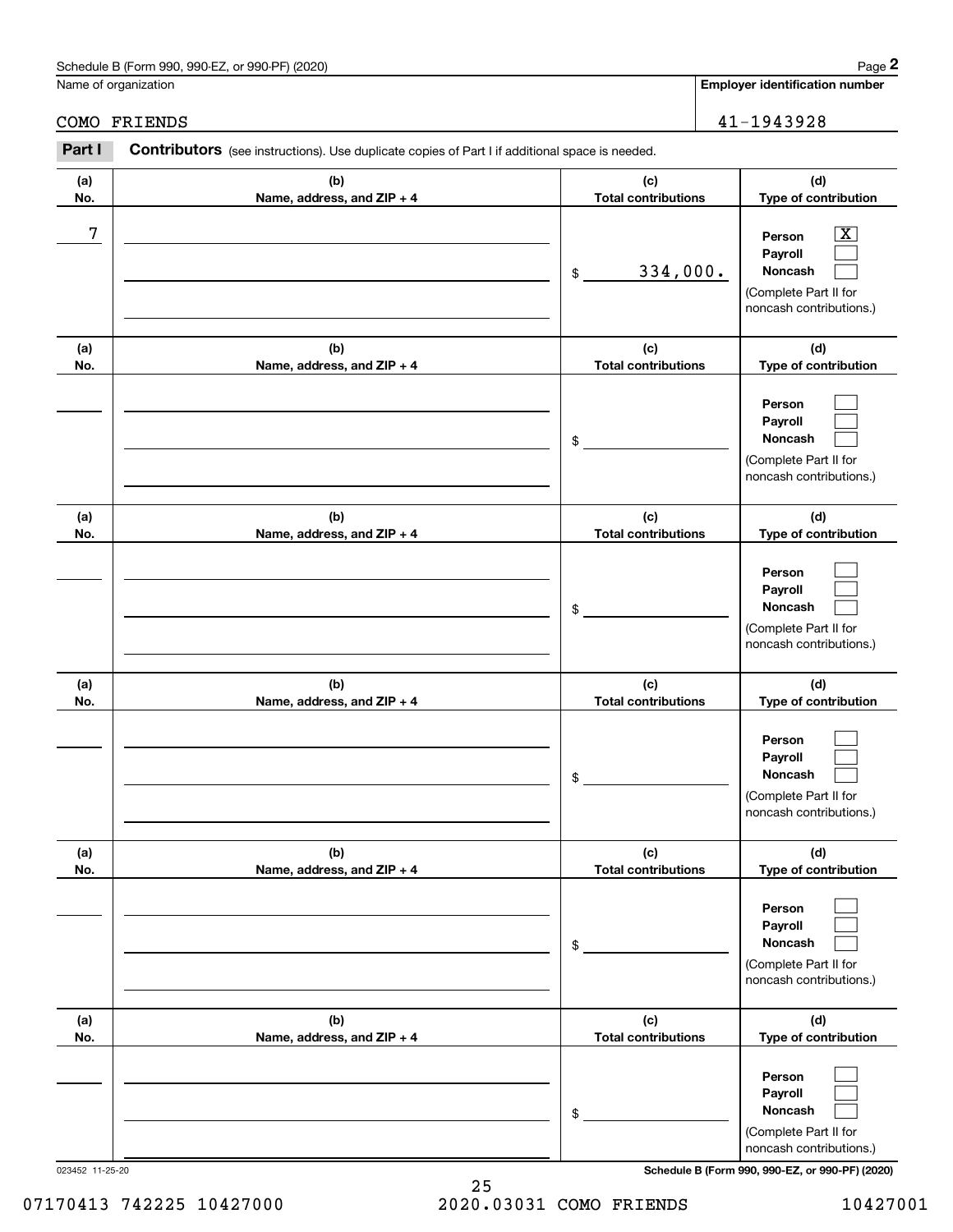| Schedule<br>or 990-PF<br>(2020)<br>990-EZ<br>: B (Form<br>990. | Page |
|----------------------------------------------------------------|------|
|                                                                |      |

Name of organization

**Employer identification number**

### COMO FRIENDS 41-1943928

Employer identification Page 3<br>
lame of organization<br> **3Part II Noncash Property** (see instructions). Use duplicate copies of Part II if additional space is needed.<br> **3Part II Noncash Property** (see instructions). Use

| (a)<br>No.<br>from<br>Part I | (b)<br>Description of noncash property given | (c)<br>FMV (or estimate)<br>(See instructions.) | (d)<br>Date received                            |
|------------------------------|----------------------------------------------|-------------------------------------------------|-------------------------------------------------|
|                              |                                              |                                                 |                                                 |
|                              |                                              | \$                                              |                                                 |
| (a)<br>No.<br>from<br>Part I | (b)<br>Description of noncash property given | (c)<br>FMV (or estimate)<br>(See instructions.) | (d)<br>Date received                            |
|                              |                                              |                                                 |                                                 |
|                              |                                              | \$                                              |                                                 |
| (a)<br>No.<br>from<br>Part I | (b)<br>Description of noncash property given | (c)<br>FMV (or estimate)<br>(See instructions.) | (d)<br>Date received                            |
|                              |                                              |                                                 |                                                 |
|                              |                                              | \$                                              |                                                 |
| (a)<br>No.<br>from<br>Part I | (b)<br>Description of noncash property given | (c)<br>FMV (or estimate)<br>(See instructions.) | (d)<br>Date received                            |
|                              |                                              |                                                 |                                                 |
|                              |                                              | \$                                              |                                                 |
| (a)<br>No.<br>from<br>Part I | (b)<br>Description of noncash property given | (c)<br>FMV (or estimate)<br>(See instructions.) | (d)<br>Date received                            |
|                              |                                              |                                                 |                                                 |
|                              |                                              | \$                                              |                                                 |
| (a)<br>No.<br>from<br>Part I | (b)<br>Description of noncash property given | (c)<br>FMV (or estimate)<br>(See instructions.) | (d)<br>Date received                            |
|                              |                                              |                                                 |                                                 |
|                              |                                              | \$                                              |                                                 |
| 023453 11-25-20              |                                              |                                                 | Schedule B (Form 990, 990-EZ, or 990-PF) (2020) |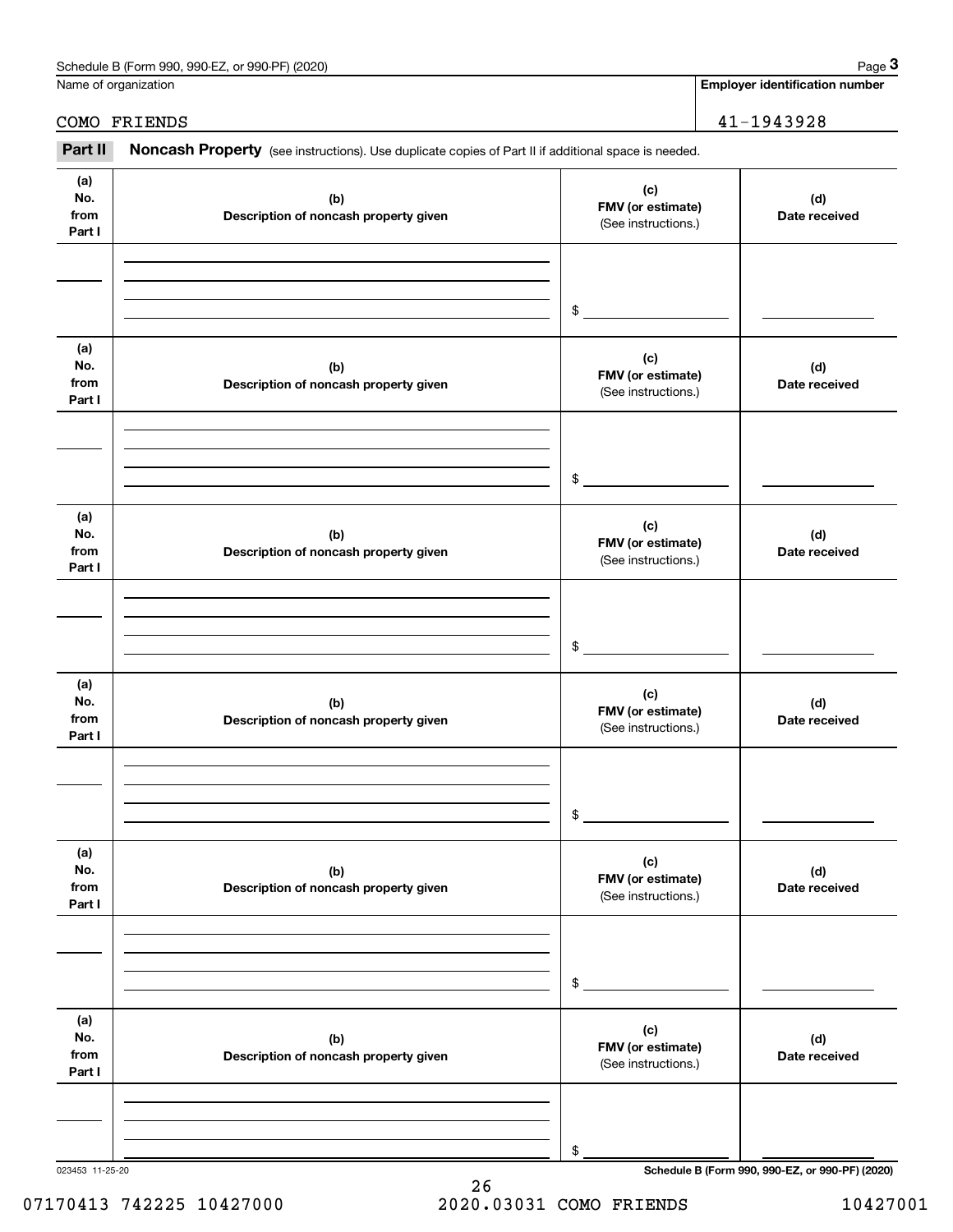|                           | Schedule B (Form 990, 990-EZ, or 990-PF) (2020)                                                                                                                                                                                                                            |                                                                  |  | Page 4                                          |  |  |  |  |
|---------------------------|----------------------------------------------------------------------------------------------------------------------------------------------------------------------------------------------------------------------------------------------------------------------------|------------------------------------------------------------------|--|-------------------------------------------------|--|--|--|--|
|                           | Name of organization                                                                                                                                                                                                                                                       |                                                                  |  | <b>Employer identification number</b>           |  |  |  |  |
|                           | COMO FRIENDS                                                                                                                                                                                                                                                               |                                                                  |  | 41-1943928                                      |  |  |  |  |
| Part III                  | Exclusively religious, charitable, etc., contributions to organizations described in section 501(c)(7), (8), or (10) that total more than \$1,000 for the year                                                                                                             |                                                                  |  |                                                 |  |  |  |  |
|                           | from any one contributor. Complete columns (a) through (e) and the following line entry. For organizations<br>completing Part III, enter the total of exclusively religious, charitable, etc., contributions of \$1,000 or less for the year. (Enter this info. once.) \\$ |                                                                  |  |                                                 |  |  |  |  |
|                           | Use duplicate copies of Part III if additional space is needed.                                                                                                                                                                                                            |                                                                  |  |                                                 |  |  |  |  |
| (a) No.<br>from<br>Part I | (b) Purpose of gift                                                                                                                                                                                                                                                        | (c) Use of gift                                                  |  | (d) Description of how gift is held             |  |  |  |  |
|                           |                                                                                                                                                                                                                                                                            |                                                                  |  |                                                 |  |  |  |  |
|                           |                                                                                                                                                                                                                                                                            |                                                                  |  |                                                 |  |  |  |  |
|                           |                                                                                                                                                                                                                                                                            | (e) Transfer of gift                                             |  |                                                 |  |  |  |  |
|                           | Transferee's name, address, and ZIP + 4                                                                                                                                                                                                                                    |                                                                  |  | Relationship of transferor to transferee        |  |  |  |  |
|                           |                                                                                                                                                                                                                                                                            |                                                                  |  |                                                 |  |  |  |  |
| (a) No.<br>from<br>Part I | (b) Purpose of gift                                                                                                                                                                                                                                                        | (c) Use of gift                                                  |  | (d) Description of how gift is held             |  |  |  |  |
|                           |                                                                                                                                                                                                                                                                            |                                                                  |  |                                                 |  |  |  |  |
|                           |                                                                                                                                                                                                                                                                            |                                                                  |  |                                                 |  |  |  |  |
|                           | Transferee's name, address, and ZIP + 4                                                                                                                                                                                                                                    | (e) Transfer of gift<br>Relationship of transferor to transferee |  |                                                 |  |  |  |  |
|                           |                                                                                                                                                                                                                                                                            |                                                                  |  |                                                 |  |  |  |  |
|                           |                                                                                                                                                                                                                                                                            |                                                                  |  |                                                 |  |  |  |  |
| (a) No.<br>from<br>Part I | (b) Purpose of gift                                                                                                                                                                                                                                                        | (c) Use of gift                                                  |  | (d) Description of how gift is held             |  |  |  |  |
|                           |                                                                                                                                                                                                                                                                            |                                                                  |  |                                                 |  |  |  |  |
|                           |                                                                                                                                                                                                                                                                            | (e) Transfer of gift                                             |  |                                                 |  |  |  |  |
|                           | Transferee's name, address, and ZIP + 4                                                                                                                                                                                                                                    |                                                                  |  | Relationship of transferor to transferee        |  |  |  |  |
|                           |                                                                                                                                                                                                                                                                            |                                                                  |  |                                                 |  |  |  |  |
|                           |                                                                                                                                                                                                                                                                            |                                                                  |  |                                                 |  |  |  |  |
| (a) No.<br>from<br>Part I | (b) Purpose of gift                                                                                                                                                                                                                                                        | (c) Use of gift                                                  |  | (d) Description of how gift is held             |  |  |  |  |
|                           |                                                                                                                                                                                                                                                                            |                                                                  |  |                                                 |  |  |  |  |
|                           |                                                                                                                                                                                                                                                                            | (e) Transfer of gift                                             |  |                                                 |  |  |  |  |
|                           | Transferee's name, address, and ZIP + 4                                                                                                                                                                                                                                    |                                                                  |  | Relationship of transferor to transferee        |  |  |  |  |
|                           |                                                                                                                                                                                                                                                                            |                                                                  |  |                                                 |  |  |  |  |
|                           |                                                                                                                                                                                                                                                                            |                                                                  |  |                                                 |  |  |  |  |
| 023454 11-25-20           |                                                                                                                                                                                                                                                                            |                                                                  |  | Schedule B (Form 990, 990-EZ, or 990-PF) (2020) |  |  |  |  |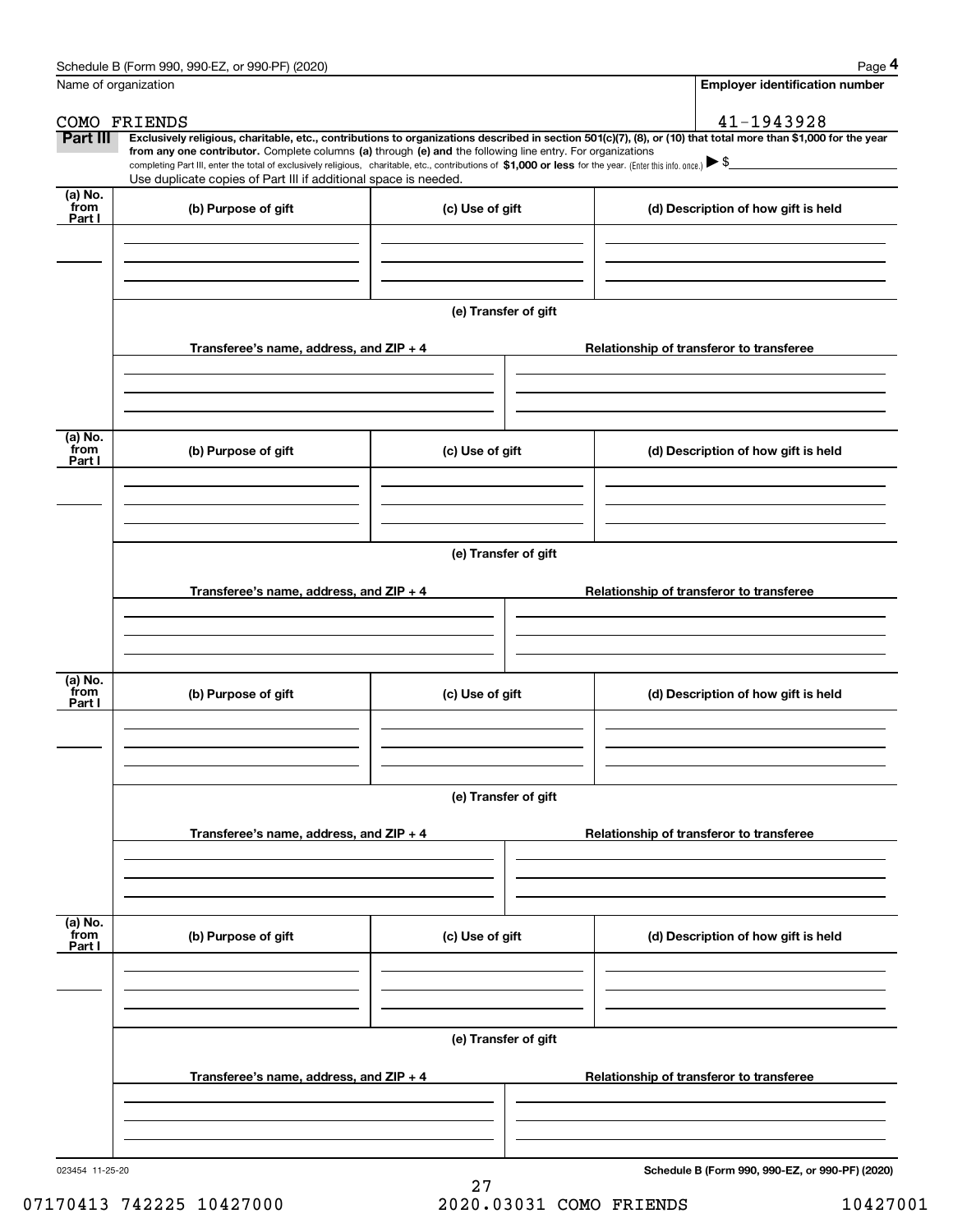| <b>SCHEDULE C</b>                                      |                                                                                                                                                                                                                | OMB No. 1545-0047       |                                       |
|--------------------------------------------------------|----------------------------------------------------------------------------------------------------------------------------------------------------------------------------------------------------------------|-------------------------|---------------------------------------|
| (Form 990 or 990-EZ)                                   | <b>Political Campaign and Lobbying Activities</b><br>For Organizations Exempt From Income Tax Under section 501(c) and section 527                                                                             | 2020                    |                                       |
| Department of the Treasury<br>Internal Revenue Service | ► Complete if the organization is described below. ► Attach to Form 990 or Form 990-EZ.<br>$\triangleright$ Go to www.irs.gov/Form990 for instructions and the latest information.                             |                         | <b>Open to Public</b><br>Inspection   |
|                                                        | If the organization answered "Yes," on Form 990, Part IV, line 3, or Form 990-EZ, Part V, line 46 (Political Campaign Activities), then                                                                        |                         |                                       |
|                                                        | • Section 501(c)(3) organizations: Complete Parts I-A and B. Do not complete Part I-C.                                                                                                                         |                         |                                       |
|                                                        | • Section 501(c) (other than section 501(c)(3)) organizations: Complete Parts I-A and C below. Do not complete Part I-B.                                                                                       |                         |                                       |
|                                                        | • Section 527 organizations: Complete Part I-A only.                                                                                                                                                           |                         |                                       |
|                                                        | lf the organization answered "Yes," on Form 990, Part IV, line 4, or Form 990-EZ, Part VI, line 47 (Lobbying Activities), then                                                                                 |                         |                                       |
|                                                        | • Section 501(c)(3) organizations that have filed Form 5768 (election under section 501(h)): Complete Part II-A. Do not complete Part II-B.                                                                    |                         |                                       |
|                                                        | • Section 501(c)(3) organizations that have NOT filed Form 5768 (election under section 501(h)): Complete Part II-B. Do not complete Part II-A.                                                                |                         |                                       |
|                                                        | If the organization answered "Yes," on Form 990, Part IV, line 5 (Proxy Tax) (See separate instructions) or Form 990-EZ, Part V, line 35c (Proxy                                                               |                         |                                       |
| Tax) (See separate instructions), then                 |                                                                                                                                                                                                                |                         |                                       |
|                                                        | • Section 501(c)(4), (5), or (6) organizations: Complete Part III.                                                                                                                                             |                         |                                       |
| Name of organization                                   |                                                                                                                                                                                                                |                         | <b>Employer identification number</b> |
|                                                        | FRIENDS<br>COMO.                                                                                                                                                                                               |                         | 41-1943928                            |
| Part I-A                                               | Complete if the organization is exempt under section 501(c) or is a section 527 organization.                                                                                                                  |                         |                                       |
| $\mathbf{2}$                                           | 1 Provide a description of the organization's direct and indirect political campaign activities in Part IV.<br>Political campaign activity expenditures<br>3 Volunteer hours for political campaign activities | $\blacktriangleright$ s |                                       |

| <b>Part I-B</b> | Complete if the organization is exempt under section 501(c)(3).                                                              |     |    |
|-----------------|------------------------------------------------------------------------------------------------------------------------------|-----|----|
|                 | Enter the amount of any excise tax incurred by the organization under section 4955                                           |     |    |
|                 | 2 Enter the amount of any excise tax incurred by organization managers under section 4955                                    |     |    |
| 3.              | If the organization incurred a section 4955 tax, did it file Form 4720 for this year?                                        | Yes | No |
|                 | 4a Was a correction made?                                                                                                    | Yes | No |
|                 | <b>b</b> If "Yes." describe in Part IV.                                                                                      |     |    |
|                 | Part I-C   Complete if the organization is exempt under section 501(c), except section 501(c)(3).                            |     |    |
|                 | Enter the amount directly expended by the filing organization for section 527 exempt function activities $\triangleright$ \$ |     |    |
| 2               | Enter the amount of the filing organization's funds contributed to other organizations for section 527                       |     |    |
|                 | exempt function activities                                                                                                   |     |    |
| з               | Total exempt function expenditures. Add lines 1 and 2. Enter here and on Form 1120-POL,                                      |     |    |
|                 |                                                                                                                              |     |    |

| ıını<br>the contract of the contract of |  |
|-----------------------------------------|--|
| 11<br>.                                 |  |

| 5 Enter the names, addresses and employer identification number (EIN) of all section 527 political organizations to which the filing organization |
|---------------------------------------------------------------------------------------------------------------------------------------------------|
| made payments. For each organization listed, enter the amount paid from the filing organization's funds. Also enter the amount of political       |
| contributions received that were promptly and directly delivered to a separate political organization, such as a separate segregated fund or a    |
| political action committee (PAC). If additional space is needed, provide information in Part IV.                                                  |

| (a) Name | (b) Address | $(c)$ EIN | (d) Amount paid from<br>filing organization's<br>funds. If none, enter -0-. | (e) Amount of political<br>contributions received and<br>promptly and directly<br>delivered to a separate<br>political organization.<br>If none, enter -0-. |
|----------|-------------|-----------|-----------------------------------------------------------------------------|-------------------------------------------------------------------------------------------------------------------------------------------------------------|
|          |             |           |                                                                             |                                                                                                                                                             |
|          |             |           |                                                                             |                                                                                                                                                             |
|          |             |           |                                                                             |                                                                                                                                                             |
|          |             |           |                                                                             |                                                                                                                                                             |
|          |             |           |                                                                             |                                                                                                                                                             |
|          |             |           |                                                                             |                                                                                                                                                             |

**For Paperwork Reduction Act Notice, see the Instructions for Form 990 or 990-EZ. Schedule C (Form 990 or 990-EZ) 2020** LHA

032041 12-02-20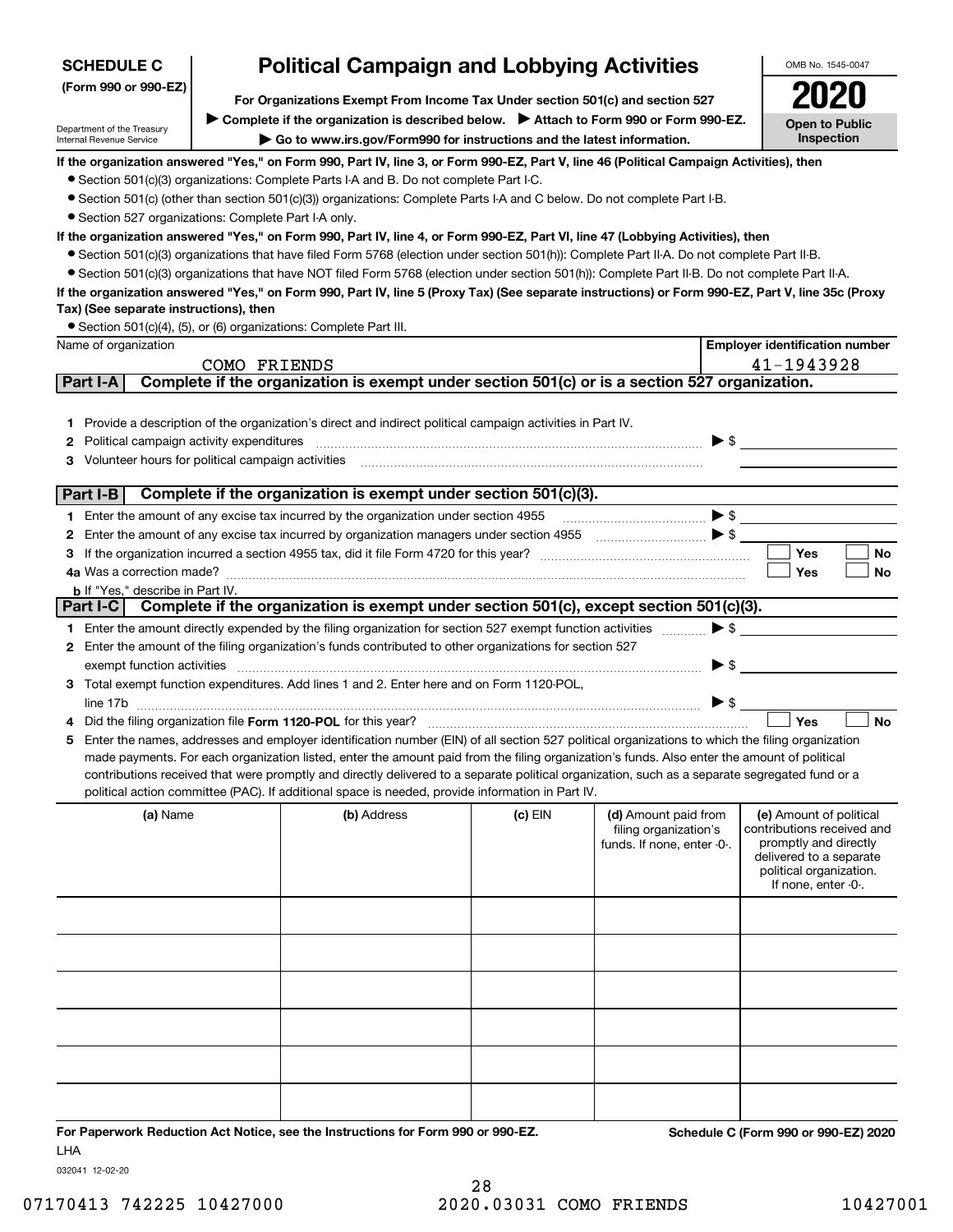| 41-1943928 Page 2<br>Schedule C (Form 990 or 990-EZ) 2020 COMO FRIENDS                                                                                 |                                        |              |                                                                                                                                   |            |                                        |                                |
|--------------------------------------------------------------------------------------------------------------------------------------------------------|----------------------------------------|--------------|-----------------------------------------------------------------------------------------------------------------------------------|------------|----------------------------------------|--------------------------------|
| Complete if the organization is exempt under section 501(c)(3) and filed Form 5768 (election under<br>Part II-A                                        |                                        |              |                                                                                                                                   |            |                                        |                                |
| section 501(h)).                                                                                                                                       |                                        |              |                                                                                                                                   |            |                                        |                                |
| A Check $\blacktriangleright$                                                                                                                          |                                        |              | if the filing organization belongs to an affiliated group (and list in Part IV each affiliated group member's name, address, EIN, |            |                                        |                                |
| expenses, and share of excess lobbying expenditures).                                                                                                  |                                        |              |                                                                                                                                   |            |                                        |                                |
| <b>B</b> Check $\blacktriangleright$                                                                                                                   |                                        |              | if the filing organization checked box A and "limited control" provisions apply.                                                  |            |                                        |                                |
|                                                                                                                                                        | <b>Limits on Lobbying Expenditures</b> |              | (The term "expenditures" means amounts paid or incurred.)                                                                         |            | (a) Filing<br>organization's<br>totals | (b) Affiliated group<br>totals |
| 1a Total lobbying expenditures to influence public opinion (grassroots lobbying)                                                                       |                                        |              |                                                                                                                                   |            |                                        |                                |
| <b>b</b> Total lobbying expenditures to influence a legislative body (direct lobbying)                                                                 |                                        |              |                                                                                                                                   |            | 59,475.                                |                                |
| c Total lobbying expenditures (add lines 1a and 1b) manufactured contains an intervention contains an intervention of                                  |                                        |              |                                                                                                                                   |            | 59,475.                                |                                |
| d Other exempt purpose expenditures                                                                                                                    |                                        |              |                                                                                                                                   |            | 4, 185, 499.                           |                                |
| e Total exempt purpose expenditures (add lines 1c and 1d)                                                                                              |                                        |              |                                                                                                                                   |            | 4, 244, 974.                           |                                |
| f Lobbying nontaxable amount. Enter the amount from the following table in both columns.                                                               |                                        |              |                                                                                                                                   |            | 362,249.                               |                                |
| If the amount on line 1e, column $(a)$ or $(b)$ is:                                                                                                    |                                        |              | The lobbying nontaxable amount is:                                                                                                |            |                                        |                                |
| Not over \$500,000                                                                                                                                     |                                        |              | 20% of the amount on line 1e.                                                                                                     |            |                                        |                                |
| Over \$500,000 but not over \$1,000,000                                                                                                                |                                        |              | \$100,000 plus 15% of the excess over \$500,000.                                                                                  |            |                                        |                                |
| Over \$1,000,000 but not over \$1,500,000                                                                                                              |                                        |              | \$175,000 plus 10% of the excess over \$1,000,000.                                                                                |            |                                        |                                |
| Over \$1,500,000 but not over \$17,000,000                                                                                                             |                                        |              | \$225,000 plus 5% of the excess over \$1,500,000.                                                                                 |            |                                        |                                |
| Over \$17,000,000                                                                                                                                      |                                        | \$1,000,000. |                                                                                                                                   |            |                                        |                                |
|                                                                                                                                                        |                                        |              |                                                                                                                                   |            |                                        |                                |
| g Grassroots nontaxable amount (enter 25% of line 1f)                                                                                                  |                                        |              |                                                                                                                                   |            | 90,562.                                |                                |
| h Subtract line 1g from line 1a. If zero or less, enter -0-                                                                                            |                                        |              |                                                                                                                                   |            | 0.<br>$\overline{0}$ .                 |                                |
| i Subtract line 1f from line 1c. If zero or less, enter -0-                                                                                            |                                        |              |                                                                                                                                   |            |                                        |                                |
| j If there is an amount other than zero on either line 1h or line 1i, did the organization file Form 4720<br>reporting section 4911 tax for this year? |                                        |              |                                                                                                                                   |            |                                        | Yes<br>No                      |
| (Some organizations that made a section 501(h) election do not have to complete all of the five columns below.                                         |                                        |              | 4-Year Averaging Period Under Section 501(h)<br>See the separate instructions for lines 2a through 2f.)                           |            |                                        |                                |
|                                                                                                                                                        |                                        |              | Lobbying Expenditures During 4-Year Averaging Period                                                                              |            |                                        |                                |
|                                                                                                                                                        |                                        |              |                                                                                                                                   |            |                                        |                                |
| Calendar year<br>(or fiscal year beginning in)                                                                                                         | (a) $2017$                             |              | $(b)$ 2018                                                                                                                        | $(c)$ 2019 | $(d)$ 2020                             | (e) Total                      |
| 2a Lobbying nontaxable amount                                                                                                                          |                                        | 359,241.     | 389,169.                                                                                                                          | 392,877.   |                                        | $362, 249.$ 1, 503, 536.       |
| <b>b</b> Lobbying ceiling amount<br>$(150\% \text{ of line } 2a, \text{ column}(e))$                                                                   |                                        |              |                                                                                                                                   |            |                                        | 2, 255, 304.                   |
| c Total lobbying expenditures                                                                                                                          |                                        | 61,316.      | 58,396.                                                                                                                           | 61,519.    | 59,475.                                | 240,706.                       |
| d Grassroots nontaxable amount                                                                                                                         |                                        | 89,810.      | 97,292.                                                                                                                           | 98,219.    | 90, 562.                               | 375,883.                       |
| e Grassroots ceiling amount                                                                                                                            |                                        |              |                                                                                                                                   |            |                                        |                                |
| (150% of line 2d, column (e))                                                                                                                          |                                        |              |                                                                                                                                   |            |                                        | 563,825.                       |
|                                                                                                                                                        |                                        |              |                                                                                                                                   |            |                                        |                                |
| f Grassroots lobbying expenditures                                                                                                                     |                                        |              |                                                                                                                                   |            |                                        |                                |

**Schedule C (Form 990 or 990-EZ) 2020**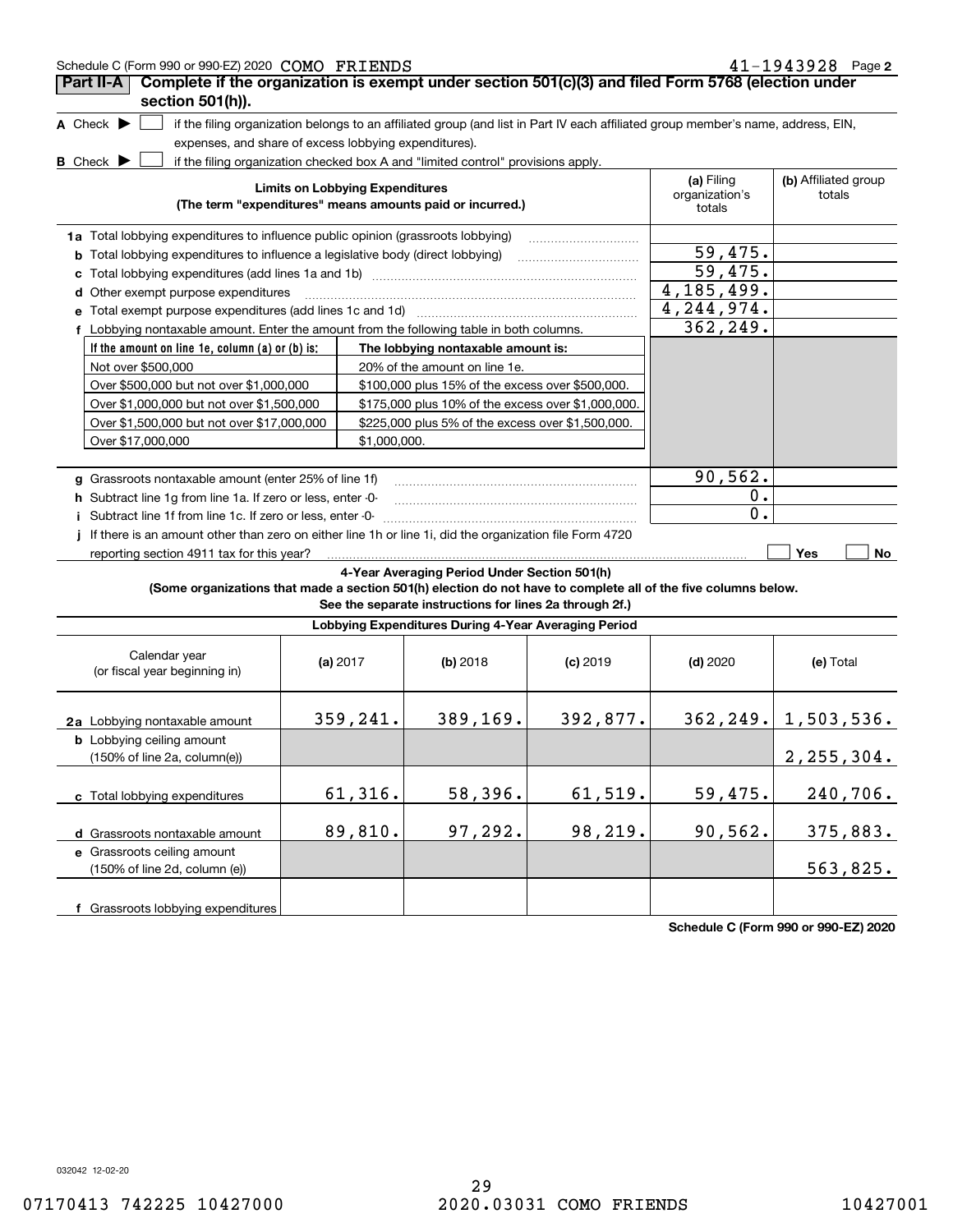### **Part II-B** Complete if the organization is exempt under section 501(c)(3) and has NOT filed Form 5768 **(election under section 501(h)).**

|                                  | For each "Yes" response on lines 1a through 1i below, provide in Part IV a detailed description                                                                                                                                                |  | (a)          |        | (b) |  |
|----------------------------------|------------------------------------------------------------------------------------------------------------------------------------------------------------------------------------------------------------------------------------------------|--|--------------|--------|-----|--|
| of the lobbying activity.<br>Yes |                                                                                                                                                                                                                                                |  |              | Amount |     |  |
| 1.                               | During the year, did the filing organization attempt to influence foreign, national, state, or<br>local legislation, including any attempt to influence public opinion on a legislative matter<br>or referendum, through the use of:           |  |              |        |     |  |
|                                  | <b>b</b> Paid staff or management (include compensation in expenses reported on lines 1c through 1i)?<br>$\sim$                                                                                                                                |  |              |        |     |  |
|                                  | e Publications, or published or broadcast statements?                                                                                                                                                                                          |  |              |        |     |  |
| g                                | Direct contact with legislators, their staffs, government officials, or a legislative body?                                                                                                                                                    |  |              |        |     |  |
|                                  | h Rallies, demonstrations, seminars, conventions, speeches, lectures, or any similar means?<br>i Other activities?                                                                                                                             |  |              |        |     |  |
|                                  |                                                                                                                                                                                                                                                |  |              |        |     |  |
|                                  | 2a Did the activities in line 1 cause the organization to be not described in section 501(c)(3)?                                                                                                                                               |  |              |        |     |  |
|                                  | c If "Yes," enter the amount of any tax incurred by organization managers under section 4912                                                                                                                                                   |  |              |        |     |  |
|                                  | d If the filing organization incurred a section 4912 tax, did it file Form 4720 for this year?<br>Complete if the organization is exempt under section 501(c)(4), section 501(c)(5), or section<br> Part III-A <br>$501(c)(6)$ .               |  |              | Yes    | No  |  |
| 1.                               | Were substantially all (90% or more) dues received nondeductible by members?                                                                                                                                                                   |  | $\mathbf{1}$ |        |     |  |
| $\mathbf{2}$                     | Did the organization make only in house lobbying expenditures of \$2,000 or less?                                                                                                                                                              |  | $\mathbf{2}$ |        |     |  |
| 3                                | Did the organization agree to carry over lobbying and political campaign activity expenditures from the prior year?                                                                                                                            |  | 3            |        |     |  |
|                                  | Part III-B <br>Complete if the organization is exempt under section 501(c)(4), section 501(c)(5), or section<br>501(c)(6) and if either (a) BOTH Part III-A, lines 1 and 2, are answered "No" OR (b) Part III-A, line 3, is<br>answered "Yes." |  |              |        |     |  |
| 1                                |                                                                                                                                                                                                                                                |  | $\mathbf{1}$ |        |     |  |
| 2                                | Section 162(e) nondeductible lobbying and political expenditures (do not include amounts of political<br>expenses for which the section 527(f) tax was paid).                                                                                  |  |              |        |     |  |
|                                  | <b>a</b> Current year                                                                                                                                                                                                                          |  | 2a           |        |     |  |
|                                  | b Carryover from last year manufactured and contain an account of the control of the control of the control of                                                                                                                                 |  | 2b           |        |     |  |
|                                  |                                                                                                                                                                                                                                                |  | 2c           |        |     |  |
| 3                                |                                                                                                                                                                                                                                                |  | 3            |        |     |  |
| 4                                | If notices were sent and the amount on line 2c exceeds the amount on line 3, what portion of the excess                                                                                                                                        |  |              |        |     |  |
|                                  | does the organization agree to carryover to the reasonable estimate of nondeductible lobbying and political                                                                                                                                    |  |              |        |     |  |
|                                  | expenditure next year?                                                                                                                                                                                                                         |  | 4            |        |     |  |
| 5<br><b>Part IV</b>              | <b>Supplemental Information</b>                                                                                                                                                                                                                |  | 5            |        |     |  |
|                                  | Provide the descriptions required for Part I-A, line 1; Part I-B, line 4; Part I-C, line 5; Part II-A (affiliated group list); Part II-A, lines 1 and 2 (See                                                                                   |  |              |        |     |  |

instructions); and Part II-B, line 1. Also, complete this part for any additional information.

**Schedule C (Form 990 or 990-EZ) 2020**

032043 12-02-20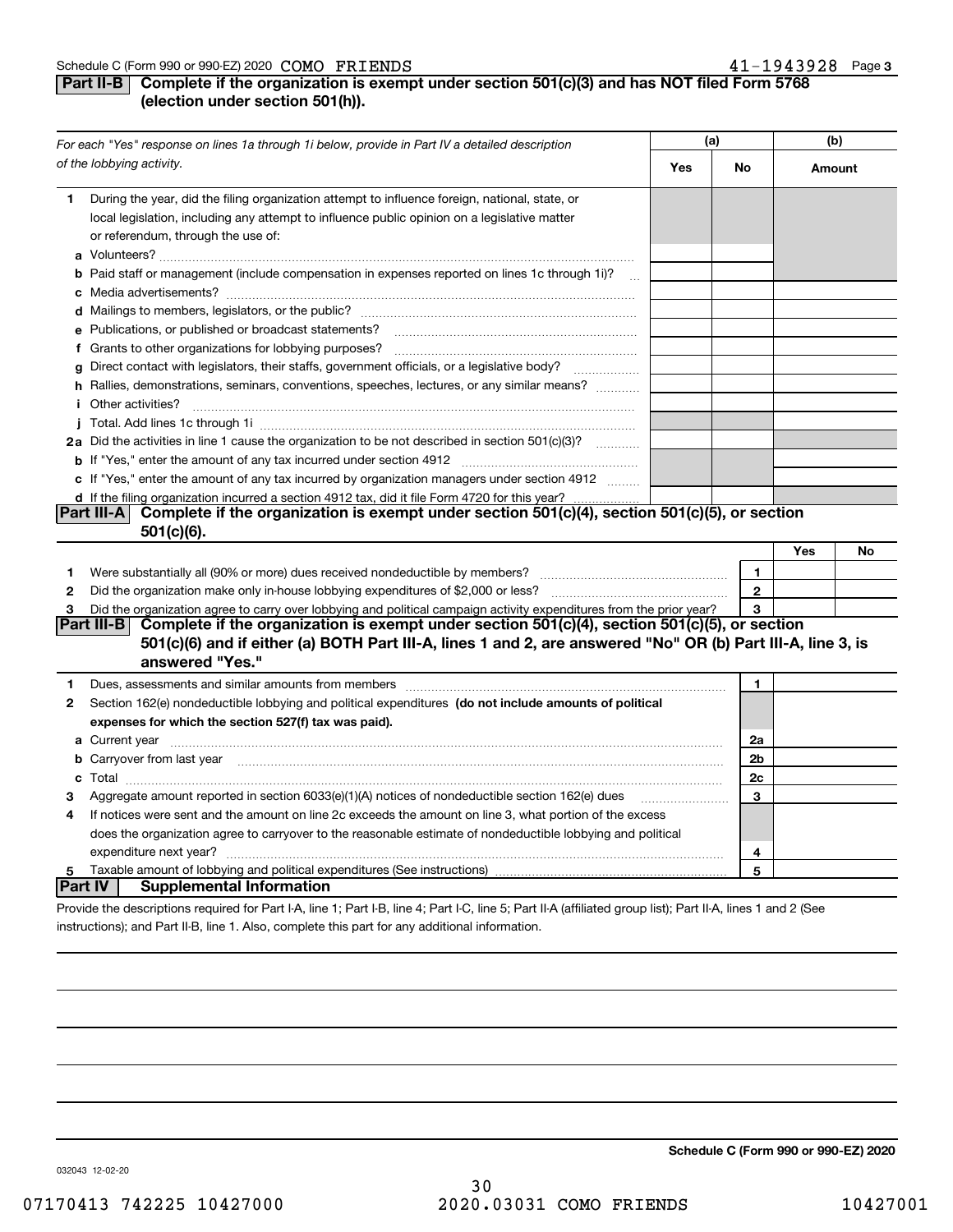| <b>SCHEDULE D</b> |  |
|-------------------|--|
|-------------------|--|

### **SCHEDULE D Supplemental Financial Statements**

(Form 990)<br>
Pepartment of the Treasury<br>
Department of the Treasury<br>
Department of the Treasury<br>
Department of the Treasury<br> **Co to www.irs.gov/Form990 for instructions and the latest information.**<br> **Co to www.irs.gov/Form9** 



Department of the Treasury Internal Revenue Service

| lame of the organization |  |  |  |
|--------------------------|--|--|--|
|--------------------------|--|--|--|

Name of the organization<br>
COMO FRIENDS **Employer identification number**<br>  $A1 - 19A3928$ COMO FRIENDS

| organization answered "Yes" on Form 990, Part IV, line 6.<br>(a) Donor advised funds<br>(b) Funds and other accounts                                                                                                                |                                 |
|-------------------------------------------------------------------------------------------------------------------------------------------------------------------------------------------------------------------------------------|---------------------------------|
|                                                                                                                                                                                                                                     |                                 |
|                                                                                                                                                                                                                                     |                                 |
| 1.                                                                                                                                                                                                                                  |                                 |
| Aggregate value of contributions to (during year)<br>2                                                                                                                                                                              |                                 |
| з<br>Aggregate value of grants from (during year)                                                                                                                                                                                   |                                 |
| 4                                                                                                                                                                                                                                   |                                 |
| Did the organization inform all donors and donor advisors in writing that the assets held in donor advised funds<br>5                                                                                                               |                                 |
|                                                                                                                                                                                                                                     | Yes<br>No                       |
| Did the organization inform all grantees, donors, and donor advisors in writing that grant funds can be used only<br>6                                                                                                              |                                 |
| for charitable purposes and not for the benefit of the donor or donor advisor, or for any other purpose conferring                                                                                                                  |                                 |
| impermissible private benefit?                                                                                                                                                                                                      | Yes<br>No                       |
| Part II<br>Conservation Easements. Complete if the organization answered "Yes" on Form 990, Part IV, line 7.                                                                                                                        |                                 |
| Purpose(s) of conservation easements held by the organization (check all that apply).<br>1.                                                                                                                                         |                                 |
| Preservation of land for public use (for example, recreation or education)<br>Preservation of a historically important land area                                                                                                    |                                 |
| Protection of natural habitat<br>Preservation of a certified historic structure                                                                                                                                                     |                                 |
| Preservation of open space                                                                                                                                                                                                          |                                 |
| Complete lines 2a through 2d if the organization held a qualified conservation contribution in the form of a conservation easement on the last<br>2                                                                                 |                                 |
| day of the tax year.                                                                                                                                                                                                                | Held at the End of the Tax Year |
| 2a<br>а                                                                                                                                                                                                                             |                                 |
| 2b<br>Total acreage restricted by conservation easements<br>b                                                                                                                                                                       |                                 |
| 2c<br>Number of conservation easements on a certified historic structure included in (a) manufacture of conservation<br>с                                                                                                           |                                 |
| Number of conservation easements included in (c) acquired after 7/25/06, and not on a historic structure<br>d                                                                                                                       |                                 |
| 2d<br>listed in the National Register [111] Marshall Register [11] Marshall Register [11] Marshall Register [11] Marshall Register [11] Marshall Register [11] Marshall Register [11] Marshall Register [11] Marshall Register [11] |                                 |
| Number of conservation easements modified, transferred, released, extinguished, or terminated by the organization during the tax<br>3.                                                                                              |                                 |
| $year \blacktriangleright$                                                                                                                                                                                                          |                                 |
| Number of states where property subject to conservation easement is located<br>4                                                                                                                                                    |                                 |
| Does the organization have a written policy regarding the periodic monitoring, inspection, handling of<br>5                                                                                                                         |                                 |
| violations, and enforcement of the conservation easements it holds?<br>Staff and volunteer hours devoted to monitoring, inspecting, handling of violations, and enforcing conservation easements during the year                    | Yes<br>No                       |
| 6                                                                                                                                                                                                                                   |                                 |
| Amount of expenses incurred in monitoring, inspecting, handling of violations, and enforcing conservation easements during the year<br>7                                                                                            |                                 |
| $\blacktriangleright$ \$                                                                                                                                                                                                            |                                 |
| Does each conservation easement reported on line 2(d) above satisfy the requirements of section 170(h)(4)(B)(i)<br>8                                                                                                                |                                 |
| and section $170(h)(4)(B)(ii)?$                                                                                                                                                                                                     | Yes<br>No                       |
| In Part XIII, describe how the organization reports conservation easements in its revenue and expense statement and<br>9                                                                                                            |                                 |
| balance sheet, and include, if applicable, the text of the footnote to the organization's financial statements that describes the                                                                                                   |                                 |
| organization's accounting for conservation easements.                                                                                                                                                                               |                                 |
| Organizations Maintaining Collections of Art, Historical Treasures, or Other Similar Assets.<br>Part II                                                                                                                             |                                 |
| Complete if the organization answered "Yes" on Form 990, Part IV, line 8.                                                                                                                                                           |                                 |
| 1a If the organization elected, as permitted under FASB ASC 958, not to report in its revenue statement and balance sheet works                                                                                                     |                                 |
| of art, historical treasures, or other similar assets held for public exhibition, education, or research in furtherance of public                                                                                                   |                                 |
| service, provide in Part XIII the text of the footnote to its financial statements that describes these items.                                                                                                                      |                                 |
| If the organization elected, as permitted under FASB ASC 958, to report in its revenue statement and balance sheet works of<br>b                                                                                                    |                                 |
| art, historical treasures, or other similar assets held for public exhibition, education, or research in furtherance of public service,                                                                                             |                                 |
| provide the following amounts relating to these items:                                                                                                                                                                              |                                 |
|                                                                                                                                                                                                                                     | $\frac{1}{2}$                   |
| $\bullet$ \$<br>(ii) Assets included in Form 990, Part X                                                                                                                                                                            |                                 |
| If the organization received or held works of art, historical treasures, or other similar assets for financial gain, provide<br>2                                                                                                   |                                 |
| the following amounts required to be reported under FASB ASC 958 relating to these items:                                                                                                                                           |                                 |
| $\triangleright$ \$<br>Revenue included on Form 990, Part VIII, line 1 [2000] [2000] [2000] [2000] [3000] [3000] [3000] [3000] [3000<br>a                                                                                           |                                 |
| $\blacktriangleright$ \$                                                                                                                                                                                                            |                                 |

032051 12-01-20 **For Paperwork Reduction Act Notice, see the Instructions for Form 990. Schedule D (Form 990) 2020** LHA

31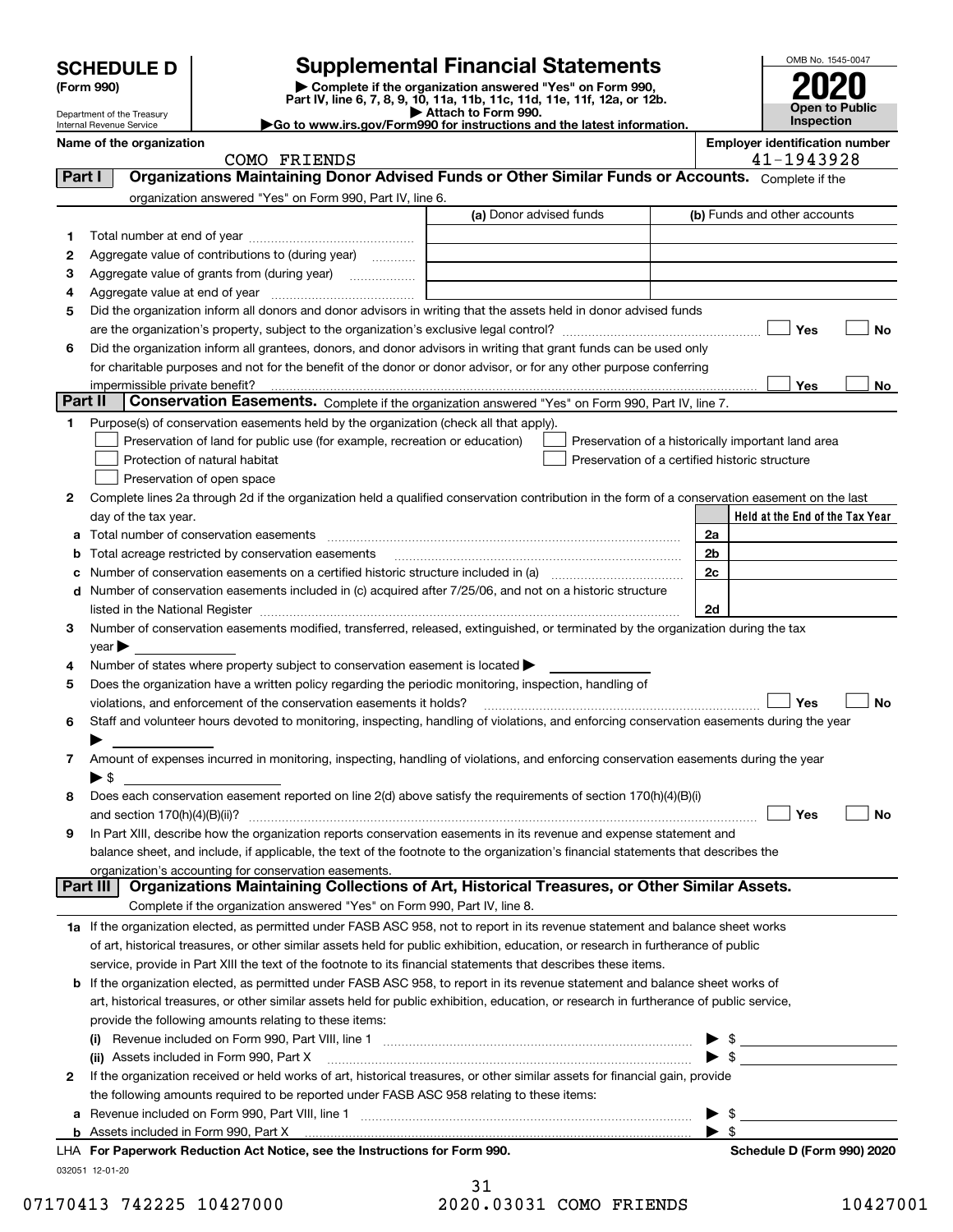|          | $41 - 1943928$ Page 2<br>COMO FRIENDS<br>Schedule D (Form 990) 2020                                                                                                                                                            |                                         |                |                                    |                                 |                            |                     |            |           |
|----------|--------------------------------------------------------------------------------------------------------------------------------------------------------------------------------------------------------------------------------|-----------------------------------------|----------------|------------------------------------|---------------------------------|----------------------------|---------------------|------------|-----------|
| Part III | Organizations Maintaining Collections of Art, Historical Treasures, or Other Similar Assets (continued)                                                                                                                        |                                         |                |                                    |                                 |                            |                     |            |           |
| З        | Using the organization's acquisition, accession, and other records, check any of the following that make significant use of its                                                                                                |                                         |                |                                    |                                 |                            |                     |            |           |
|          | collection items (check all that apply):                                                                                                                                                                                       |                                         |                |                                    |                                 |                            |                     |            |           |
| a        | Public exhibition                                                                                                                                                                                                              | d                                       |                | Loan or exchange program           |                                 |                            |                     |            |           |
| b        | Scholarly research                                                                                                                                                                                                             | e                                       |                |                                    |                                 |                            |                     |            |           |
| c        | Preservation for future generations                                                                                                                                                                                            |                                         |                |                                    |                                 |                            |                     |            |           |
| 4        | Provide a description of the organization's collections and explain how they further the organization's exempt purpose in Part XIII.                                                                                           |                                         |                |                                    |                                 |                            |                     |            |           |
| 5        | During the year, did the organization solicit or receive donations of art, historical treasures, or other similar assets                                                                                                       |                                         |                |                                    |                                 |                            |                     |            |           |
|          | to be sold to raise funds rather than to be maintained as part of the organization's collection?                                                                                                                               |                                         |                |                                    |                                 |                            | Yes                 |            | No        |
|          | <b>Part IV</b><br>Escrow and Custodial Arrangements. Complete if the organization answered "Yes" on Form 990, Part IV, line 9, or                                                                                              |                                         |                |                                    |                                 |                            |                     |            |           |
|          | reported an amount on Form 990, Part X, line 21.                                                                                                                                                                               |                                         |                |                                    |                                 |                            |                     |            |           |
|          | 1a Is the organization an agent, trustee, custodian or other intermediary for contributions or other assets not included                                                                                                       |                                         |                |                                    |                                 |                            |                     |            |           |
|          | on Form 990, Part X? [11] matter contracts and contracts and contracts are contracted as a form 990, Part X?                                                                                                                   |                                         |                |                                    |                                 |                            | Yes                 |            | <b>No</b> |
|          | If "Yes," explain the arrangement in Part XIII and complete the following table:                                                                                                                                               |                                         |                |                                    |                                 |                            |                     |            |           |
|          |                                                                                                                                                                                                                                |                                         |                |                                    |                                 |                            | Amount              |            |           |
| c        | Beginning balance                                                                                                                                                                                                              |                                         |                |                                    | 1c                              |                            |                     |            |           |
| d        | Additions during the year manufactured and an account of the state of the state of the state of the state of the state of the state of the state of the state of the state of the state of the state of the state of the state |                                         |                |                                    | 1d                              |                            |                     |            |           |
| е        | Distributions during the year manufactured and continuum and continuum and the year manufactured and continuum                                                                                                                 |                                         |                |                                    | 1e<br>1f                        |                            |                     |            |           |
|          | 2a Did the organization include an amount on Form 990, Part X, line 21, for escrow or custodial account liability?                                                                                                             |                                         |                |                                    |                                 |                            | Yes                 |            | No        |
|          | b If "Yes," explain the arrangement in Part XIII. Check here if the explanation has been provided on Part XIII                                                                                                                 |                                         |                |                                    |                                 |                            |                     |            |           |
| Part V   | Endowment Funds. Complete if the organization answered "Yes" on Form 990, Part IV, line 10.                                                                                                                                    |                                         |                |                                    |                                 |                            |                     |            |           |
|          |                                                                                                                                                                                                                                | (a) Current year                        | (b) Prior year | (c) Two years back                 |                                 | (d) Three years back       | (e) Four years back |            |           |
| 1a       | Beginning of year balance                                                                                                                                                                                                      | 8,750,091.                              | 7,736,635.     | 8,492,908.                         |                                 | 7,427,296.                 |                     | 6,436,793. |           |
| b        | 279,769.<br>273,479.<br>263,754.<br>890,020.                                                                                                                                                                                   |                                         |                |                                    |                                 |                            |                     |            |           |
|          | Net investment earnings, gains, and losses                                                                                                                                                                                     | 724,120.                                | 1, 168, 186.   | $-342,659$ .                       |                                 | 1,151,026.                 |                     | 455,494.   |           |
| d        |                                                                                                                                                                                                                                | 253,448.                                | 238,701.       | 233, 267.                          |                                 | 212,604.                   |                     | 224,988.   |           |
|          | e Other expenditures for facilities                                                                                                                                                                                            |                                         |                |                                    |                                 |                            |                     |            |           |
|          | and programs                                                                                                                                                                                                                   | 115,484.                                | 112,362.       | 106,507.                           |                                 | 72,502.                    |                     |            | 76,626.   |
|          |                                                                                                                                                                                                                                | 69,963.                                 | 77,146.        | 73,840.                            |                                 | 64,062.                    |                     |            | 53,397.   |
| g        | End of year balance                                                                                                                                                                                                            | 9, 315, 085.                            | 8,750,091.     | 7,736,635.                         |                                 | 8,492,908.                 |                     | 7,427,296. |           |
| 2        | Provide the estimated percentage of the current year end balance (line 1g, column (a)) held as:                                                                                                                                |                                         |                |                                    |                                 |                            |                     |            |           |
| а        | Board designated or quasi-endowment                                                                                                                                                                                            | 1.53                                    | %              |                                    |                                 |                            |                     |            |           |
|          | Permanent endowment > 75.51                                                                                                                                                                                                    | $\%$                                    |                |                                    |                                 |                            |                     |            |           |
| c        | 22.96<br>Term endowment >                                                                                                                                                                                                      | - %                                     |                |                                    |                                 |                            |                     |            |           |
|          | The percentages on lines 2a, 2b, and 2c should equal 100%.                                                                                                                                                                     |                                         |                |                                    |                                 |                            |                     |            |           |
|          | 3a Are there endowment funds not in the possession of the organization that are held and administered for the organization                                                                                                     |                                         |                |                                    |                                 |                            |                     |            |           |
|          | by:                                                                                                                                                                                                                            |                                         |                |                                    |                                 |                            |                     | Yes        | No        |
|          | (i)                                                                                                                                                                                                                            |                                         |                |                                    |                                 |                            | 3a(i)               | Х          |           |
|          | x<br>3a(ii)                                                                                                                                                                                                                    |                                         |                |                                    |                                 |                            |                     |            |           |
| b        | 3b                                                                                                                                                                                                                             |                                         |                |                                    |                                 |                            |                     |            |           |
|          | Describe in Part XIII the intended uses of the organization's endowment funds.                                                                                                                                                 |                                         |                |                                    |                                 |                            |                     |            |           |
|          | Land, Buildings, and Equipment.<br>Part VI                                                                                                                                                                                     |                                         |                |                                    |                                 |                            |                     |            |           |
|          | Complete if the organization answered "Yes" on Form 990, Part IV, line 11a. See Form 990, Part X, line 10.                                                                                                                     |                                         |                |                                    |                                 |                            |                     |            |           |
|          | Description of property                                                                                                                                                                                                        | (a) Cost or other<br>basis (investment) |                | (b) Cost or other<br>basis (other) | (c) Accumulated<br>depreciation |                            | (d) Book value      |            |           |
|          |                                                                                                                                                                                                                                |                                         |                |                                    |                                 |                            |                     |            |           |
| b        |                                                                                                                                                                                                                                |                                         |                |                                    |                                 |                            |                     |            |           |
|          |                                                                                                                                                                                                                                |                                         |                | 124,177.                           | 46,586.                         |                            |                     | 77,591.    |           |
| d        |                                                                                                                                                                                                                                |                                         |                | 57,063.                            | 38,548.                         |                            |                     | 18,515.    |           |
|          | e Other                                                                                                                                                                                                                        |                                         |                | 21,961.                            | 9,272.                          |                            |                     | 12,689.    |           |
|          |                                                                                                                                                                                                                                |                                         |                |                                    |                                 |                            |                     | 108,795.   |           |
|          |                                                                                                                                                                                                                                |                                         |                |                                    |                                 | Schedule D (Form 990) 2020 |                     |            |           |

**Schedule D (Form 990) 2020**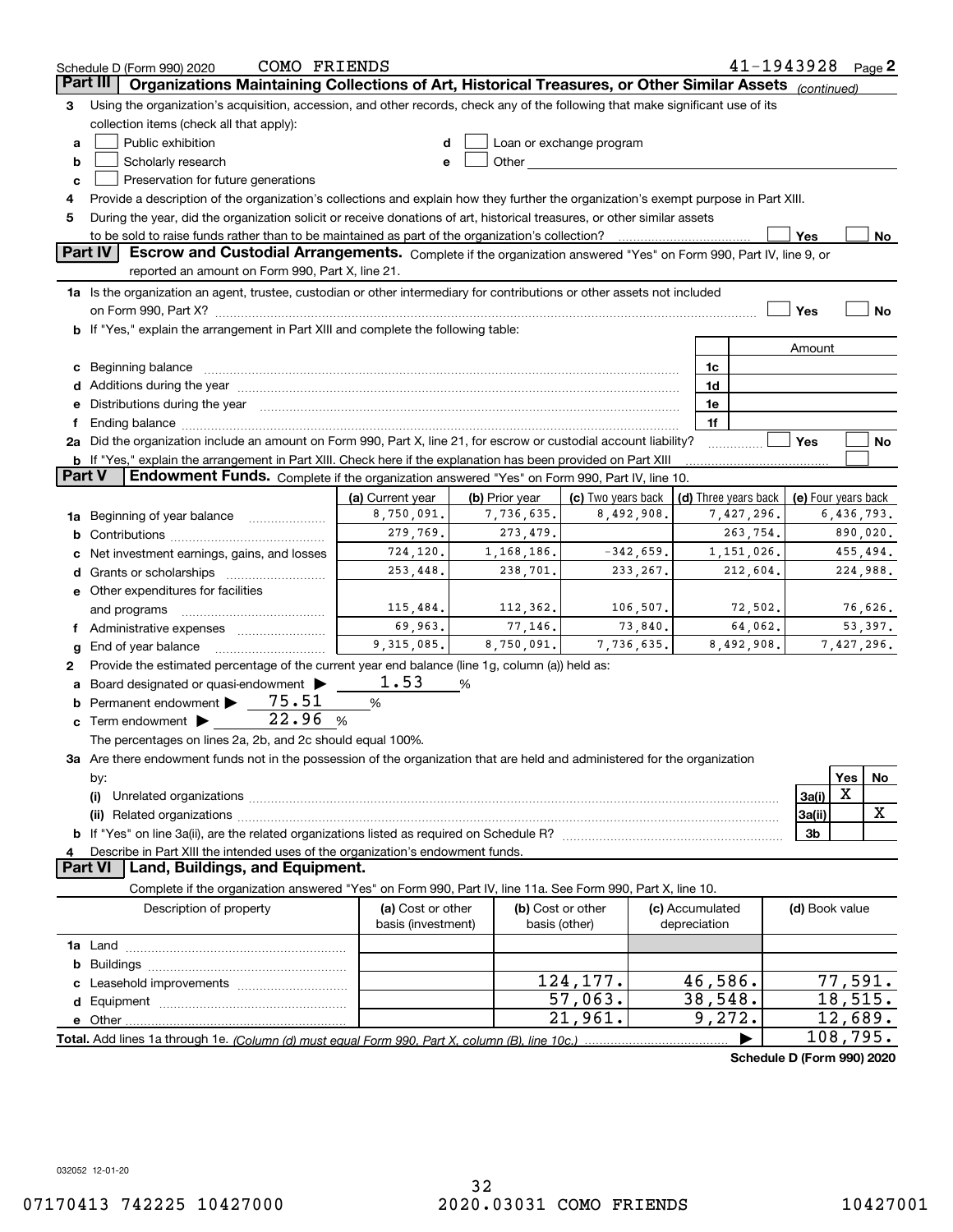|           | COMO FRIENDS<br>Schedule D (Form 990) 2020                                                                        |                          |                                                           | 41-1943928<br>Page $3$ |
|-----------|-------------------------------------------------------------------------------------------------------------------|--------------------------|-----------------------------------------------------------|------------------------|
|           | <b>Part VII</b> Investments - Other Securities.                                                                   |                          |                                                           |                        |
|           | Complete if the organization answered "Yes" on Form 990, Part IV, line 11b. See Form 990, Part X, line 12.        |                          |                                                           |                        |
|           | (a) Description of security or category (including name of security)                                              | (b) Book value           | (c) Method of valuation: Cost or end-of-year market value |                        |
|           |                                                                                                                   |                          |                                                           |                        |
|           |                                                                                                                   |                          |                                                           |                        |
| (3) Other |                                                                                                                   |                          |                                                           |                        |
| (A)       |                                                                                                                   |                          |                                                           |                        |
| (B)       |                                                                                                                   |                          |                                                           |                        |
| (C)       |                                                                                                                   |                          |                                                           |                        |
| (D)       |                                                                                                                   |                          |                                                           |                        |
| (E)       |                                                                                                                   |                          |                                                           |                        |
| (F)       |                                                                                                                   |                          |                                                           |                        |
| (G)       |                                                                                                                   |                          |                                                           |                        |
| (H)       |                                                                                                                   |                          |                                                           |                        |
|           | Total. (Col. (b) must equal Form 990, Part X, col. (B) line 12.)                                                  |                          |                                                           |                        |
|           | Part VIII Investments - Program Related.                                                                          |                          |                                                           |                        |
|           | Complete if the organization answered "Yes" on Form 990, Part IV, line 11c. See Form 990, Part X, line 13.        |                          |                                                           |                        |
|           | (a) Description of investment                                                                                     | (b) Book value           | (c) Method of valuation: Cost or end-of-year market value |                        |
| (1)       |                                                                                                                   |                          |                                                           |                        |
| (2)       |                                                                                                                   |                          |                                                           |                        |
| (3)       |                                                                                                                   |                          |                                                           |                        |
| (4)       |                                                                                                                   |                          |                                                           |                        |
| (5)       |                                                                                                                   |                          |                                                           |                        |
| (6)       |                                                                                                                   |                          |                                                           |                        |
| (7)       |                                                                                                                   |                          |                                                           |                        |
| (8)       |                                                                                                                   |                          |                                                           |                        |
| (9)       |                                                                                                                   |                          |                                                           |                        |
|           | Total. (Col. (b) must equal Form 990, Part X, col. (B) line 13.)                                                  |                          |                                                           |                        |
| Part IX   | <b>Other Assets.</b>                                                                                              |                          |                                                           |                        |
|           | Complete if the organization answered "Yes" on Form 990, Part IV, line 11d. See Form 990, Part X, line 15.        |                          |                                                           |                        |
|           |                                                                                                                   | (a) Description          |                                                           | (b) Book value         |
| (1)       | BENEFICIAL INTEREST                                                                                               | IN ASSETS HELD BY OTHERS |                                                           | 9,308,305.             |
| (2)       |                                                                                                                   |                          |                                                           |                        |
| (3)       |                                                                                                                   |                          |                                                           |                        |
| (4)       |                                                                                                                   |                          |                                                           |                        |
| (5)       |                                                                                                                   |                          |                                                           |                        |
| (6)       |                                                                                                                   |                          |                                                           |                        |
| (7)       |                                                                                                                   |                          |                                                           |                        |
| (8)       |                                                                                                                   |                          |                                                           |                        |
| (9)       |                                                                                                                   |                          |                                                           |                        |
|           | Total. (Column (b) must equal Form 990. Part X. col. (B) line 15.)                                                |                          |                                                           | 9,308,305.             |
| Part X    | <b>Other Liabilities.</b>                                                                                         |                          |                                                           |                        |
|           | Complete if the organization answered "Yes" on Form 990, Part IV, line 11e or 11f. See Form 990, Part X, line 25. |                          |                                                           |                        |
| 1.        | (a) Description of liability                                                                                      |                          |                                                           | (b) Book value         |
| (1)       | Federal income taxes                                                                                              |                          |                                                           |                        |
| (2)       |                                                                                                                   |                          |                                                           |                        |
| (3)       |                                                                                                                   |                          |                                                           |                        |
| (4)       |                                                                                                                   |                          |                                                           |                        |
| (5)       |                                                                                                                   |                          |                                                           |                        |
| (6)       |                                                                                                                   |                          |                                                           |                        |
| (7)       |                                                                                                                   |                          |                                                           |                        |
| (8)       |                                                                                                                   |                          |                                                           |                        |
| (9)       |                                                                                                                   |                          |                                                           |                        |
|           | T <b>otal.</b> (Column (b) must equal Form 990. Part X, col. (B) line 25.)                                        |                          |                                                           |                        |
|           |                                                                                                                   |                          |                                                           |                        |

**2.** Liability for uncertain tax positions. In Part XIII, provide the text of the footnote to the organization's financial statements that reports the organization's liability for uncertain tax positions under FASB ASC 740. Check here if the text of the footnote has been provided in Part XIII

**Schedule D (Form 990) 2020**

032053 12-01-20

 $\mathcal{L}^{\text{max}}$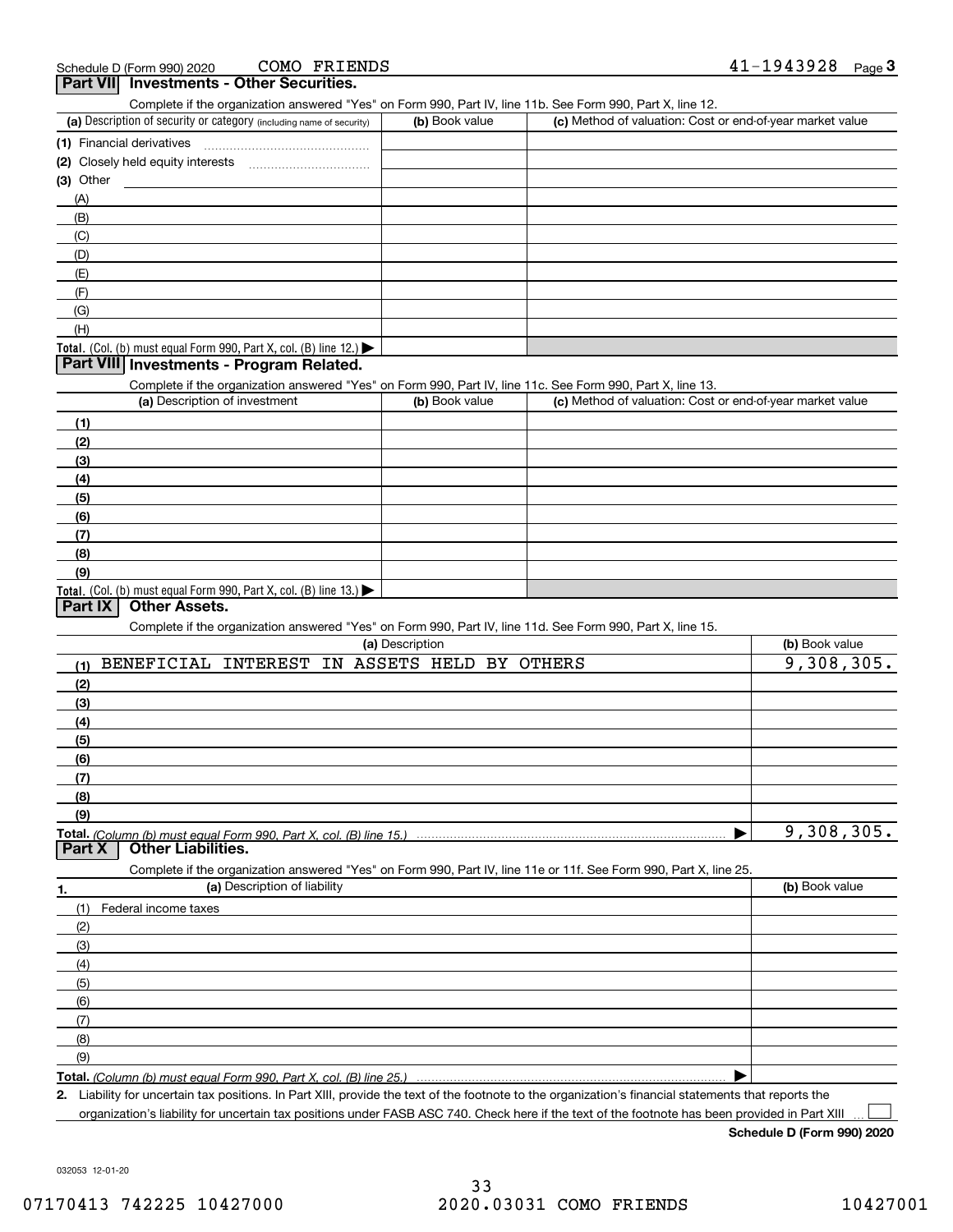|    | COMO FRIENDS<br>Schedule D (Form 990) 2020                                                                                                                     |                | $41 - 1943928$ Page 4      |  |  |  |
|----|----------------------------------------------------------------------------------------------------------------------------------------------------------------|----------------|----------------------------|--|--|--|
|    | Reconciliation of Revenue per Audited Financial Statements With Revenue per Return.<br>Part XI                                                                 |                |                            |  |  |  |
|    | Complete if the organization answered "Yes" on Form 990, Part IV, line 12a.                                                                                    |                |                            |  |  |  |
| 1  | Total revenue, gains, and other support per audited financial statements                                                                                       | $\mathbf{1}$   | 4,002,035.                 |  |  |  |
| 2  | Amounts included on line 1 but not on Form 990, Part VIII, line 12:                                                                                            |                |                            |  |  |  |
| a  | 2a<br>Net unrealized gains (losses) on investments [11] matter contracts and the unrealized gains (losses) on investments                                      |                |                            |  |  |  |
| b  | 92,944.<br>2 <sub>b</sub>                                                                                                                                      |                |                            |  |  |  |
| c  | 2 <sub>c</sub>                                                                                                                                                 |                |                            |  |  |  |
| d  | 892,759.<br>2d                                                                                                                                                 |                |                            |  |  |  |
| е  | Add lines 2a through 2d                                                                                                                                        | <b>2e</b>      | 985,703.                   |  |  |  |
| 3  |                                                                                                                                                                | 3              | $\overline{3,016,332.}$    |  |  |  |
| 4  | Amounts included on Form 990, Part VIII, line 12, but not on line 1:                                                                                           |                |                            |  |  |  |
| a  | Investment expenses not included on Form 990, Part VIII, line 7b [11, 111, 111, 111]<br>4a                                                                     |                |                            |  |  |  |
|    | $-412,724.$<br>4 <sub>b</sub>                                                                                                                                  |                |                            |  |  |  |
|    | c Add lines 4a and 4b                                                                                                                                          | 4с             | $-412,724.$                |  |  |  |
| 5  | 2,603,608.<br>5                                                                                                                                                |                |                            |  |  |  |
|    | Part XII   Reconciliation of Expenses per Audited Financial Statements With Expenses per Return.                                                               |                |                            |  |  |  |
|    | Complete if the organization answered "Yes" on Form 990, Part IV, line 12a.                                                                                    |                |                            |  |  |  |
| 1  | Total expenses and losses per audited financial statements                                                                                                     | $\blacksquare$ | $\overline{4}$ , 244, 974. |  |  |  |
| 2  | Amounts included on line 1 but not on Form 990, Part IX, line 25:                                                                                              |                |                            |  |  |  |
|    | 92,944.<br>2a                                                                                                                                                  |                |                            |  |  |  |
| b  | 2 <sub>b</sub><br>Prior year adjustments <i>www.www.www.www.www.www.www.www.www.</i> ww.                                                                       |                |                            |  |  |  |
| C. | 2c                                                                                                                                                             |                |                            |  |  |  |
| d  | 238,602.<br>2d                                                                                                                                                 |                |                            |  |  |  |
| е  | Add lines 2a through 2d <b>contract and a contract and a contract a</b> contract a contract and a contract a contract a                                        | 2e             | 331,546.                   |  |  |  |
| з  |                                                                                                                                                                | 3              | 3,913,428.                 |  |  |  |
| 4  | Amounts included on Form 990, Part IX, line 25, but not on line 1:                                                                                             |                |                            |  |  |  |
|    | 4a                                                                                                                                                             |                |                            |  |  |  |
|    | $-199,724.$<br>4 <sub>b</sub><br><b>b</b> Other (Describe in Part XIII.)                                                                                       |                |                            |  |  |  |
|    | c Add lines 4a and 4b                                                                                                                                          | 4c             | $-199,724.$                |  |  |  |
|    | 3,713,704.<br>5                                                                                                                                                |                |                            |  |  |  |
|    | Part XIII Supplemental Information.                                                                                                                            |                |                            |  |  |  |
|    | Provide the descriptions required for Part II, lines 3, 5, and 0: Part III, lines 1a and 4: Part IV, lines 1h and 2h: Part V, line 4: Part X, line 2: Part XI. |                |                            |  |  |  |

iscriptions required for Part II, lines 3, 5, and 9; Part III, lines 1a and 4; Part IV, lines 1b and 2b; Part V, line 4; Part X, line 2; Part XI, lines 2d and 4b; and Part XII, lines 2d and 4b. Also complete this part to provide any additional information.

### PART V, LINE 4:

| THE ENDOWMENT FUNDS ARE USED FOR THE FOLLOWING PURPOSES: (1) TO INVEST IN  |          |  |  |  |
|----------------------------------------------------------------------------|----------|--|--|--|
| THE STAFFING, PROGRAMS, GARDENS AND FACILITY MAINTENANCE OF THE MARJORIE   |          |  |  |  |
| MCNEELY CONSERVATORY; AND (2) TO INVEST IN IMPROVED ANIMAL HABITATS,       |          |  |  |  |
| GARDENS, FLOWER COLLECTIONS, EDUCATIONAL PROGRAMS AND VISITOR AMENITIES AT |          |  |  |  |
| COMO PARK ZOO AND CONSERVATORY; AND (3) TO INVEST IN A DEDICATED ENDOWMENT |          |  |  |  |
| FUND FOR THE CHARLOTTE PARTRIDGE ORDWAY JAPANESE GARDEN FOR IMPROVEMENTS   |          |  |  |  |
| AND RESTORATION.                                                           |          |  |  |  |
|                                                                            |          |  |  |  |
| PART XI, LINE 2D - OTHER ADJUSTMENTS:                                      |          |  |  |  |
| COST OF GOODS SOLD INCLUDED IN REVENUE                                     | 238,602. |  |  |  |

032054 12-01-20 **Schedule D (Form 990) 2020** INCREASE IN BENEFICIAL INTEREST IN ASSETS HELD BY OTHERS 654,157. 34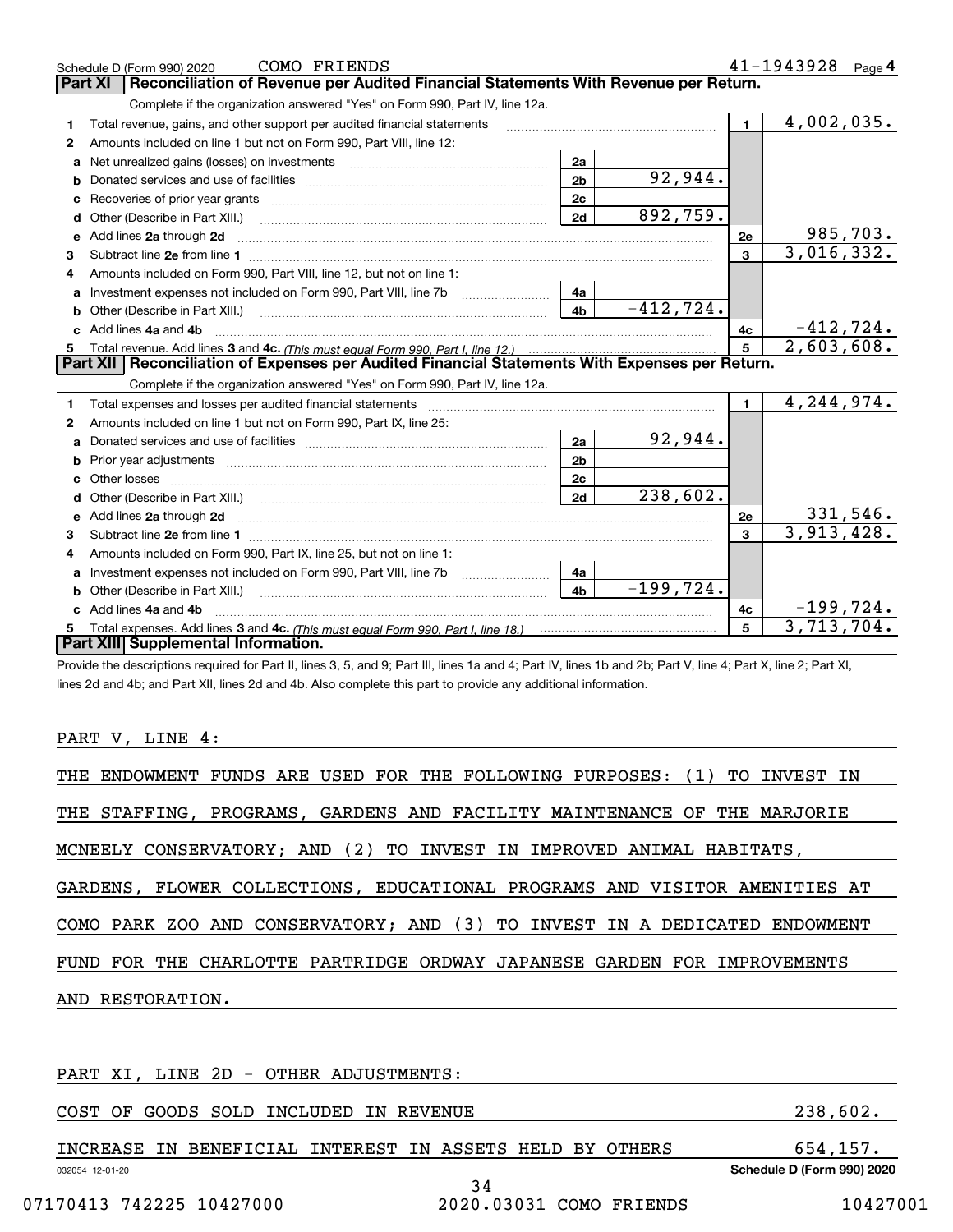| COMO FRIENDS<br>Schedule D (Form 990) 2020<br><u> 1980 - Johann Barn, mars an t-Amerikaansk politiker (</u>    | $41 - 1943928$ Page 5                                                       |
|----------------------------------------------------------------------------------------------------------------|-----------------------------------------------------------------------------|
| <b>Part XIII Supplemental Information</b> (continued)<br><u> 1989 - Johann Stoff, fransk politik (d. 1989)</u> |                                                                             |
| TOTAL TO SCHEDULE D, PART XI, LINE 2D                                                                          | 892,759.<br><u> 1989 - Johann Barn, fransk politik amerikansk politik (</u> |
|                                                                                                                |                                                                             |
| PART XI, LINE 4B - OTHER ADJUSTMENTS:                                                                          |                                                                             |
| EVENT EXPENSES INCLUDED IN REVENUES                                                                            | $-199,724.$                                                                 |
| PPP LOAN<br><u> 1989 - Johann Stein, mars ar breithinn ar chuid ann an t-</u>                                  | $-213,000$ .                                                                |
| TOTAL TO SCHEDULE D, PART XI, LINE 4B                                                                          | $-412,724.$                                                                 |
|                                                                                                                |                                                                             |
| PART XII, LINE 2D - OTHER ADJUSTMENTS:                                                                         |                                                                             |
| COST OF GOODS SOLD INCLUDED IN REVENUE                                                                         | 238,602.                                                                    |
|                                                                                                                |                                                                             |
| PART XII, LINE 4B - OTHER ADJUSTMENTS:                                                                         |                                                                             |
| EVENT EXPENSES INCLUDED IN REVENUES                                                                            |                                                                             |
|                                                                                                                |                                                                             |
|                                                                                                                |                                                                             |
|                                                                                                                |                                                                             |
|                                                                                                                |                                                                             |
|                                                                                                                |                                                                             |
|                                                                                                                |                                                                             |
|                                                                                                                |                                                                             |
|                                                                                                                |                                                                             |
|                                                                                                                |                                                                             |
|                                                                                                                |                                                                             |
|                                                                                                                |                                                                             |
|                                                                                                                |                                                                             |
|                                                                                                                |                                                                             |
|                                                                                                                |                                                                             |
|                                                                                                                |                                                                             |
|                                                                                                                |                                                                             |
|                                                                                                                |                                                                             |

**Schedule D (Form 990) 2020**

032055 12-01-20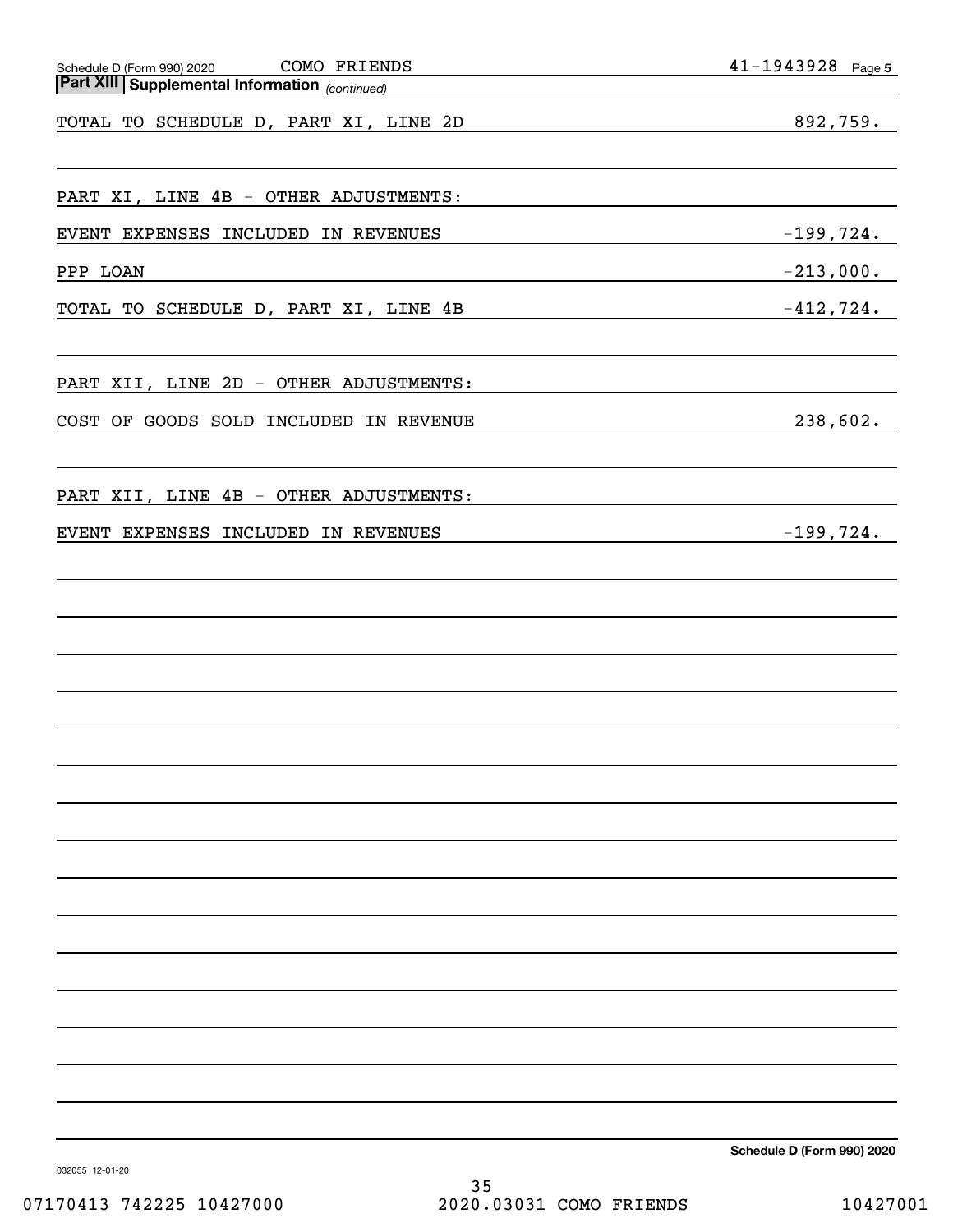| <b>SCHEDULE G</b>                                            |                                                                                                                                                                     | <b>Supplemental Information Regarding Fundraising or Gaming Activities</b>                                                                         |                                             |    |                                                              |  |                                   | OMB No. 1545-0047                     |
|--------------------------------------------------------------|---------------------------------------------------------------------------------------------------------------------------------------------------------------------|----------------------------------------------------------------------------------------------------------------------------------------------------|---------------------------------------------|----|--------------------------------------------------------------|--|-----------------------------------|---------------------------------------|
| (Form 990 or 990-EZ)                                         | Complete if the organization answered "Yes" on Form 990, Part IV, line 17, 18, or 19, or if the<br>organization entered more than \$15,000 on Form 990-EZ, line 6a. |                                                                                                                                                    |                                             |    |                                                              |  |                                   |                                       |
|                                                              | Attach to Form 990 or Form 990-EZ.<br><b>Open to Public</b>                                                                                                         |                                                                                                                                                    |                                             |    |                                                              |  |                                   |                                       |
| Department of the Treasury<br>Internal Revenue Service       |                                                                                                                                                                     | Go to www.irs.gov/Form990 for instructions and the latest information.                                                                             |                                             |    |                                                              |  |                                   | Inspection                            |
| Name of the organization                                     |                                                                                                                                                                     |                                                                                                                                                    |                                             |    |                                                              |  | 41-1943928                        | <b>Employer identification number</b> |
| Part I                                                       | COMO FRIENDS                                                                                                                                                        | Fundraising Activities. Complete if the organization answered "Yes" on Form 990, Part IV, line 17. Form 990-EZ filers are not                      |                                             |    |                                                              |  |                                   |                                       |
|                                                              | required to complete this part.                                                                                                                                     |                                                                                                                                                    |                                             |    |                                                              |  |                                   |                                       |
|                                                              |                                                                                                                                                                     | 1 Indicate whether the organization raised funds through any of the following activities. Check all that apply.                                    |                                             |    |                                                              |  |                                   |                                       |
| $ \mathbf{X} $ Mail solicitations<br>a<br>X                  |                                                                                                                                                                     |                                                                                                                                                    |                                             |    | $e$ $\boxed{\text{X}}$ Solicitation of non-government grants |  |                                   |                                       |
| b<br>Phone solicitations<br>c                                | Internet and email solicitations                                                                                                                                    | f<br>$g\mid X$ Special fundraising events                                                                                                          |                                             |    | Solicitation of government grants                            |  |                                   |                                       |
| $\boxed{\textbf{X}}$ In-person solicitations<br>d            |                                                                                                                                                                     |                                                                                                                                                    |                                             |    |                                                              |  |                                   |                                       |
|                                                              |                                                                                                                                                                     | 2 a Did the organization have a written or oral agreement with any individual (including officers, directors, trustees, or                         |                                             |    |                                                              |  |                                   |                                       |
|                                                              |                                                                                                                                                                     | key employees listed in Form 990, Part VII) or entity in connection with professional fundraising services?                                        |                                             |    |                                                              |  | $\overline{X}$ Yes                | No                                    |
| compensated at least \$5,000 by the organization.            |                                                                                                                                                                     | b If "Yes," list the 10 highest paid individuals or entities (fundraisers) pursuant to agreements under which the fundraiser is to be              |                                             |    |                                                              |  |                                   |                                       |
|                                                              |                                                                                                                                                                     |                                                                                                                                                    | (iii) Did                                   |    |                                                              |  | (v) Amount paid                   | (vi) Amount paid                      |
| (i) Name and address of individual<br>or entity (fundraiser) |                                                                                                                                                                     | (ii) Activity                                                                                                                                      | fundraiser<br>have custody<br>or control of |    | (iv) Gross receipts<br>from activity                         |  | to (or retained by)<br>fundraiser | to (or retained by)                   |
|                                                              |                                                                                                                                                                     |                                                                                                                                                    | contributions?                              |    |                                                              |  | listed in col. (i)                | organization                          |
| PINNACLE DIRECT, INC. - 15260                                |                                                                                                                                                                     |                                                                                                                                                    | Yes                                         | No |                                                              |  |                                   |                                       |
| 113TH ST N, STILLWATER, MN                                   |                                                                                                                                                                     | DIRECT MAIL SERVICES                                                                                                                               |                                             | x  | 233,381.                                                     |  | 51,337.                           | 182,044.                              |
|                                                              |                                                                                                                                                                     |                                                                                                                                                    |                                             |    |                                                              |  |                                   |                                       |
|                                                              |                                                                                                                                                                     |                                                                                                                                                    |                                             |    |                                                              |  |                                   |                                       |
|                                                              |                                                                                                                                                                     |                                                                                                                                                    |                                             |    |                                                              |  |                                   |                                       |
|                                                              |                                                                                                                                                                     |                                                                                                                                                    |                                             |    |                                                              |  |                                   |                                       |
|                                                              |                                                                                                                                                                     |                                                                                                                                                    |                                             |    |                                                              |  |                                   |                                       |
|                                                              |                                                                                                                                                                     |                                                                                                                                                    |                                             |    |                                                              |  |                                   |                                       |
|                                                              |                                                                                                                                                                     |                                                                                                                                                    |                                             |    |                                                              |  |                                   |                                       |
|                                                              |                                                                                                                                                                     |                                                                                                                                                    |                                             |    |                                                              |  |                                   |                                       |
|                                                              |                                                                                                                                                                     |                                                                                                                                                    |                                             |    |                                                              |  |                                   |                                       |
|                                                              |                                                                                                                                                                     |                                                                                                                                                    |                                             |    |                                                              |  |                                   |                                       |
|                                                              |                                                                                                                                                                     |                                                                                                                                                    |                                             |    |                                                              |  |                                   |                                       |
|                                                              |                                                                                                                                                                     |                                                                                                                                                    |                                             |    |                                                              |  |                                   |                                       |
|                                                              |                                                                                                                                                                     |                                                                                                                                                    |                                             |    |                                                              |  |                                   |                                       |
|                                                              |                                                                                                                                                                     |                                                                                                                                                    |                                             |    |                                                              |  |                                   |                                       |
|                                                              |                                                                                                                                                                     |                                                                                                                                                    |                                             |    |                                                              |  |                                   |                                       |
| Total                                                        |                                                                                                                                                                     |                                                                                                                                                    |                                             |    | 233,381.                                                     |  | 51,337.                           | 182,044.                              |
|                                                              |                                                                                                                                                                     | 3 List all states in which the organization is registered or licensed to solicit contributions or has been notified it is exempt from registration |                                             |    |                                                              |  |                                   |                                       |
| or licensing.                                                |                                                                                                                                                                     |                                                                                                                                                    |                                             |    |                                                              |  |                                   |                                       |
| ΜN                                                           |                                                                                                                                                                     |                                                                                                                                                    |                                             |    |                                                              |  |                                   |                                       |
|                                                              |                                                                                                                                                                     |                                                                                                                                                    |                                             |    |                                                              |  |                                   |                                       |
|                                                              |                                                                                                                                                                     |                                                                                                                                                    |                                             |    |                                                              |  |                                   |                                       |
|                                                              |                                                                                                                                                                     |                                                                                                                                                    |                                             |    |                                                              |  |                                   |                                       |
|                                                              |                                                                                                                                                                     |                                                                                                                                                    |                                             |    |                                                              |  |                                   |                                       |
|                                                              |                                                                                                                                                                     |                                                                                                                                                    |                                             |    |                                                              |  |                                   |                                       |
|                                                              |                                                                                                                                                                     |                                                                                                                                                    |                                             |    |                                                              |  |                                   |                                       |
|                                                              |                                                                                                                                                                     |                                                                                                                                                    |                                             |    |                                                              |  |                                   |                                       |
|                                                              |                                                                                                                                                                     |                                                                                                                                                    |                                             |    |                                                              |  |                                   |                                       |
|                                                              |                                                                                                                                                                     | LHA For Paperwork Reduction Act Notice, see the Instructions for Form 990 or 990-EZ.<br>SEE PART IV FOR CONTINUATIONS                              |                                             |    |                                                              |  |                                   | Schedule G (Form 990 or 990-EZ) 2020  |

032081 11-25-20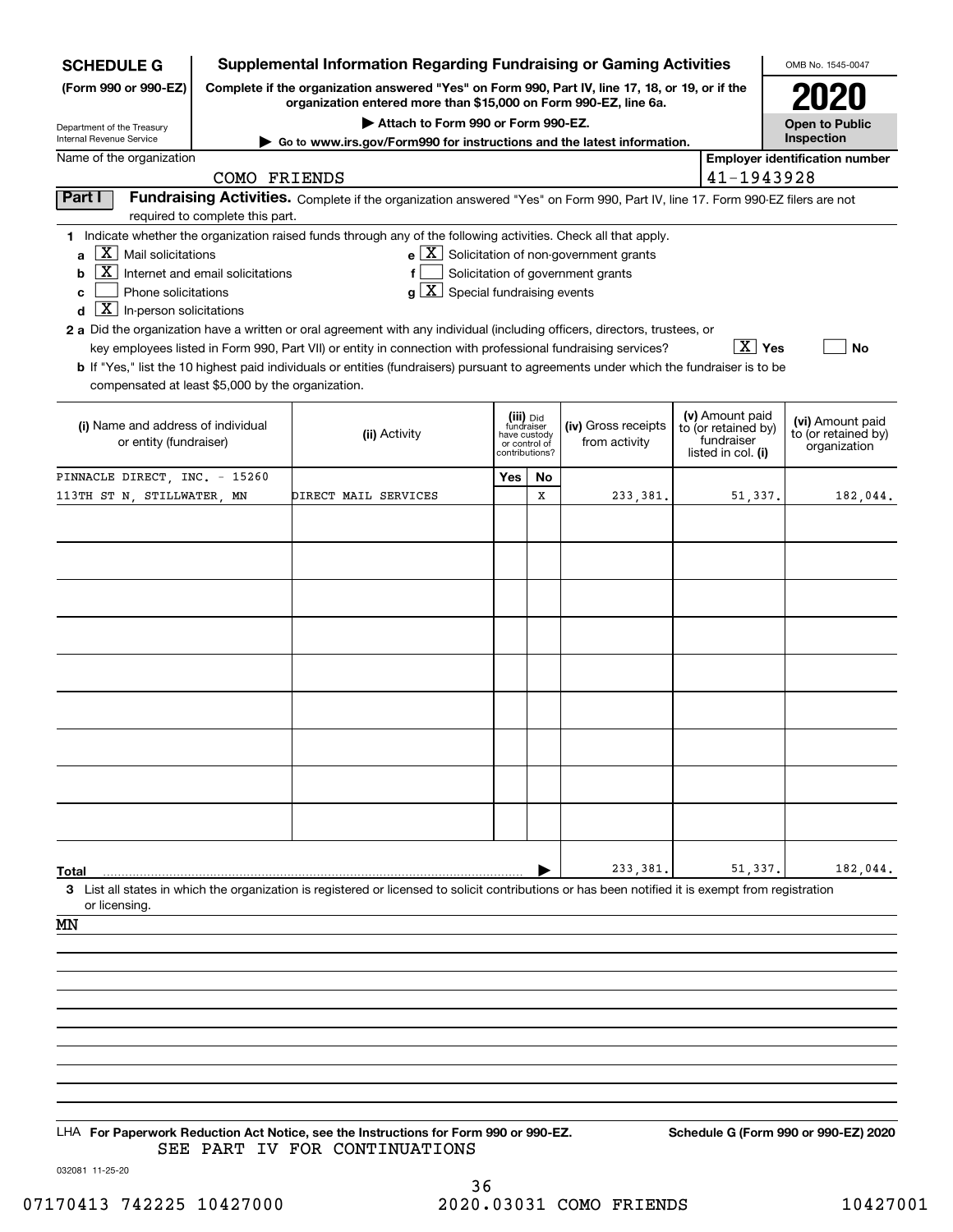#### Schedule G (Form 990 or 990-EZ) 2020 Page COMO FRIENDS 41-1943928

**Part II** | Fundraising Events. Complete if the organization answered "Yes" on Form 990, Part IV, line 18, or reported more than \$15,000

|                 |          | of fundraising event contributions and gross income on Form 990-EZ, lines 1 and 6b. List events with gross receipts greater than \$5,000. |                          |                                                  |                                 |                                                     |
|-----------------|----------|-------------------------------------------------------------------------------------------------------------------------------------------|--------------------------|--------------------------------------------------|---------------------------------|-----------------------------------------------------|
|                 |          |                                                                                                                                           | (a) Event $#1$<br>SUNSET | (b) Event #2                                     | (c) Other events<br><b>NONE</b> | (d) Total events                                    |
|                 |          |                                                                                                                                           | AFFAIR                   | <b>BOUQUETS</b>                                  |                                 | (add col. (a) through                               |
|                 |          |                                                                                                                                           | (event type)             | (event type)                                     | (total number)                  | col. (c)                                            |
| Revenue         |          |                                                                                                                                           |                          |                                                  |                                 |                                                     |
|                 |          |                                                                                                                                           | 267,839.                 | 82,503.                                          |                                 | 350, 342.                                           |
|                 |          |                                                                                                                                           | 228,915.                 | 60,437.                                          |                                 | 289, 352.                                           |
|                 |          |                                                                                                                                           |                          |                                                  |                                 |                                                     |
|                 | 3        | Gross income (line 1 minus line 2)                                                                                                        | 38,924.                  | 22,066.                                          |                                 | 60,990.                                             |
|                 |          | 4 Cash prizes                                                                                                                             |                          |                                                  |                                 |                                                     |
|                 | 5.       |                                                                                                                                           | 44,674.                  | 5,518.                                           |                                 | 50, 192.                                            |
| Direct Expenses |          |                                                                                                                                           |                          |                                                  |                                 |                                                     |
|                 |          |                                                                                                                                           | 304.                     | 691.                                             |                                 | 995.                                                |
|                 | 8        |                                                                                                                                           |                          | 375.                                             |                                 | 375.                                                |
|                 | 9        |                                                                                                                                           | 77,606.                  | 70,556.                                          |                                 | 148, 162.                                           |
|                 | 10       | Direct expense summary. Add lines 4 through 9 in column (d)                                                                               |                          |                                                  | ▶                               | 199,724.                                            |
|                 | 11       | Net income summary. Subtract line 10 from line 3, column (d)                                                                              |                          |                                                  |                                 | $-138,734.$                                         |
|                 | Part III | Gaming. Complete if the organization answered "Yes" on Form 990, Part IV, line 19, or reported more than                                  |                          |                                                  |                                 |                                                     |
|                 |          | \$15,000 on Form 990-EZ, line 6a.                                                                                                         |                          |                                                  |                                 |                                                     |
| Revenue         |          |                                                                                                                                           | (a) Bingo                | (b) Pull tabs/instant<br>bingo/progressive bingo | (c) Other gaming                | (d) Total gaming (add<br>col. (a) through col. (c)) |
|                 | 1        |                                                                                                                                           |                          |                                                  |                                 |                                                     |
|                 |          |                                                                                                                                           |                          |                                                  |                                 |                                                     |
|                 |          |                                                                                                                                           |                          |                                                  |                                 |                                                     |
| Expenses        |          |                                                                                                                                           |                          |                                                  |                                 |                                                     |
| Direct          |          |                                                                                                                                           |                          |                                                  |                                 |                                                     |
|                 |          |                                                                                                                                           |                          |                                                  |                                 |                                                     |
|                 |          |                                                                                                                                           | Yes<br>%                 | Yes<br>$\%$                                      | Yes<br>%                        |                                                     |
|                 |          | 6 Volunteer labor                                                                                                                         | No                       | No                                               | No                              |                                                     |
|                 |          | 7 Direct expense summary. Add lines 2 through 5 in column (d)                                                                             |                          |                                                  |                                 |                                                     |
|                 |          |                                                                                                                                           |                          |                                                  |                                 |                                                     |
|                 | 8        |                                                                                                                                           |                          |                                                  |                                 |                                                     |
|                 |          |                                                                                                                                           |                          |                                                  |                                 |                                                     |
|                 |          |                                                                                                                                           |                          |                                                  |                                 | Yes<br>No                                           |
|                 |          |                                                                                                                                           |                          |                                                  |                                 |                                                     |
|                 |          |                                                                                                                                           |                          |                                                  |                                 |                                                     |
|                 |          |                                                                                                                                           |                          |                                                  |                                 |                                                     |
|                 |          |                                                                                                                                           |                          |                                                  |                                 | Yes<br><b>No</b>                                    |
|                 |          |                                                                                                                                           |                          |                                                  |                                 |                                                     |
|                 |          |                                                                                                                                           |                          |                                                  |                                 |                                                     |
|                 |          |                                                                                                                                           |                          |                                                  |                                 |                                                     |

032082 11-25-20

**Schedule G (Form 990 or 990-EZ) 2020**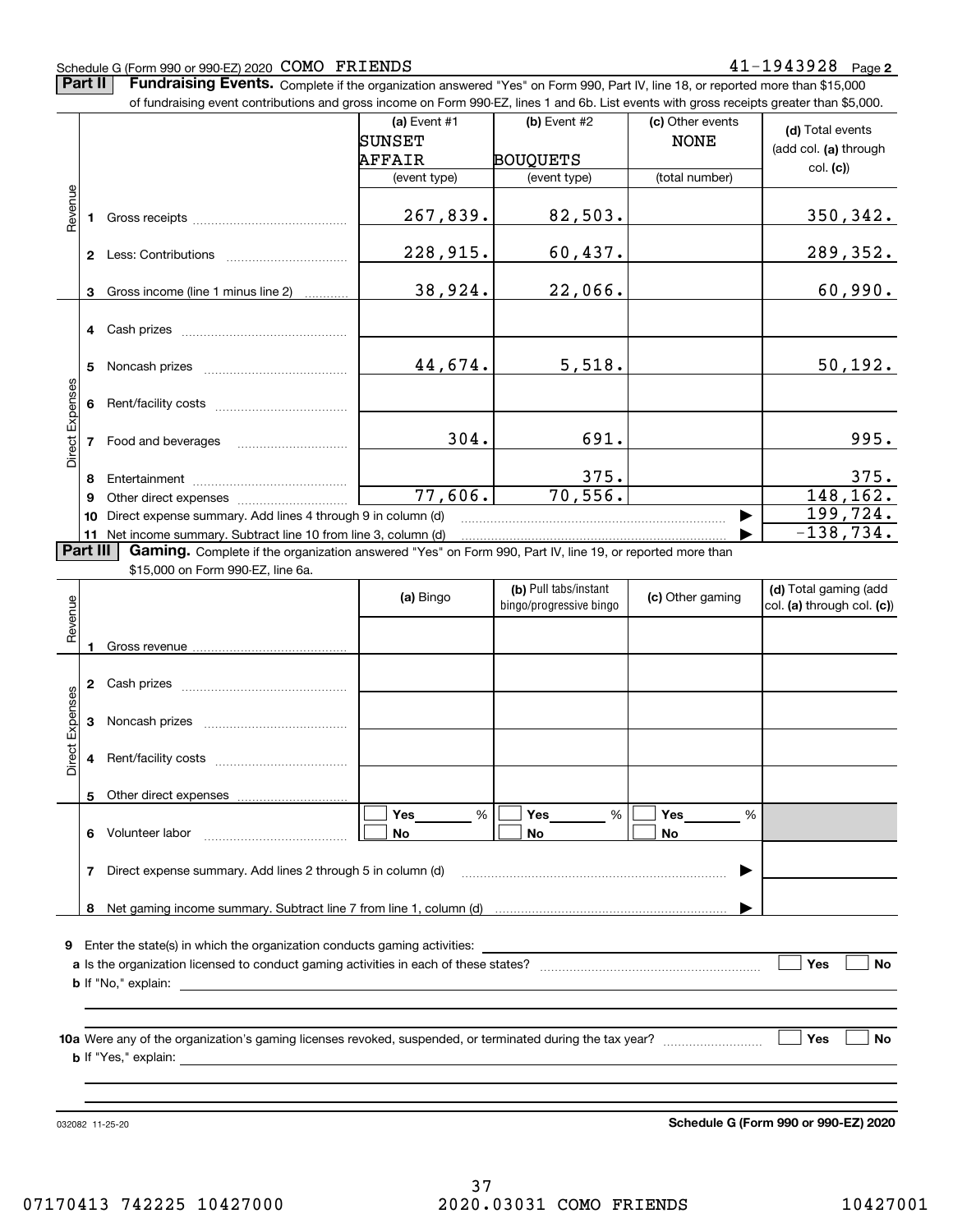|       | Schedule G (Form 990 or 990-EZ) 2020 COMO FRIENDS                                                                                                                                                                                                            | 41-1943928           | Page 3 |
|-------|--------------------------------------------------------------------------------------------------------------------------------------------------------------------------------------------------------------------------------------------------------------|----------------------|--------|
|       |                                                                                                                                                                                                                                                              | Yes                  | No     |
|       | 12 Is the organization a grantor, beneficiary or trustee of a trust, or a member of a partnership or other entity formed                                                                                                                                     | Yes                  | No     |
|       | <b>13</b> Indicate the percentage of gaming activity conducted in:                                                                                                                                                                                           |                      |        |
|       |                                                                                                                                                                                                                                                              | 13а                  | %      |
|       | <b>b</b> An outside facility <i>www.communicality communicality communicality communicality communicality communicality</i>                                                                                                                                  | 13 <sub>b</sub>      | $\%$   |
|       | 14 Enter the name and address of the person who prepares the organization's gaming/special events books and records:                                                                                                                                         |                      |        |
|       | Name $\blacktriangleright$<br>the control of the control of the control of the control of the control of the control of the control of the control of the control of the control of the control of the control of the control of the control of the control  |                      |        |
|       |                                                                                                                                                                                                                                                              |                      |        |
|       |                                                                                                                                                                                                                                                              | Yes                  | No     |
|       |                                                                                                                                                                                                                                                              |                      |        |
|       | c If "Yes," enter name and address of the third party:                                                                                                                                                                                                       |                      |        |
|       | <u> 1980 - John Stone, maria eta inperiodo eta inperiodo eta inperiodo eta inperiodo eta inperiodo eta inperiodo</u><br>Name $\blacktriangleright$                                                                                                           |                      |        |
|       |                                                                                                                                                                                                                                                              |                      |        |
| 16    | Gaming manager information:                                                                                                                                                                                                                                  |                      |        |
|       | $Name \rightarrow$                                                                                                                                                                                                                                           |                      |        |
|       | Gaming manager compensation > \$                                                                                                                                                                                                                             |                      |        |
|       | $Description of services provided$ $\triangleright$                                                                                                                                                                                                          |                      |        |
|       |                                                                                                                                                                                                                                                              |                      |        |
|       | Director/officer<br>Employee<br>Independent contractor                                                                                                                                                                                                       |                      |        |
|       | <b>17</b> Mandatory distributions:                                                                                                                                                                                                                           |                      |        |
|       | a Is the organization required under state law to make charitable distributions from the gaming proceeds to                                                                                                                                                  |                      |        |
|       |                                                                                                                                                                                                                                                              | $\Box$ Yes $\Box$ No |        |
|       | <b>b</b> Enter the amount of distributions required under state law to be distributed to other exempt organizations or spent in the                                                                                                                          |                      |        |
|       | organization's own exempt activities during the tax year $\triangleright$ \$                                                                                                                                                                                 |                      |        |
|       | <b>Part IV</b><br>Supplemental Information. Provide the explanations required by Part I, line 2b, columns (iii) and (v); and Part III, lines 9, 9b, 10b,<br>15b, 15c, 16, and 17b, as applicable. Also provide any additional information. See instructions. |                      |        |
|       | SCHEDULE G, PART I, LINE 2B, LIST OF TEN HIGHEST PAID FUNDRAISERS:                                                                                                                                                                                           |                      |        |
|       |                                                                                                                                                                                                                                                              |                      |        |
| ( I ) | NAME OF FUNDRAISER: PINNACLE DIRECT, INC.                                                                                                                                                                                                                    |                      |        |
| ( I ) | ADDRESS OF FUNDRAISER: 15260 113TH ST N, STILLWATER, MN                                                                                                                                                                                                      | 55082                |        |
|       |                                                                                                                                                                                                                                                              |                      |        |
|       |                                                                                                                                                                                                                                                              |                      |        |
|       |                                                                                                                                                                                                                                                              |                      |        |
|       |                                                                                                                                                                                                                                                              |                      |        |
|       |                                                                                                                                                                                                                                                              |                      |        |
|       |                                                                                                                                                                                                                                                              |                      |        |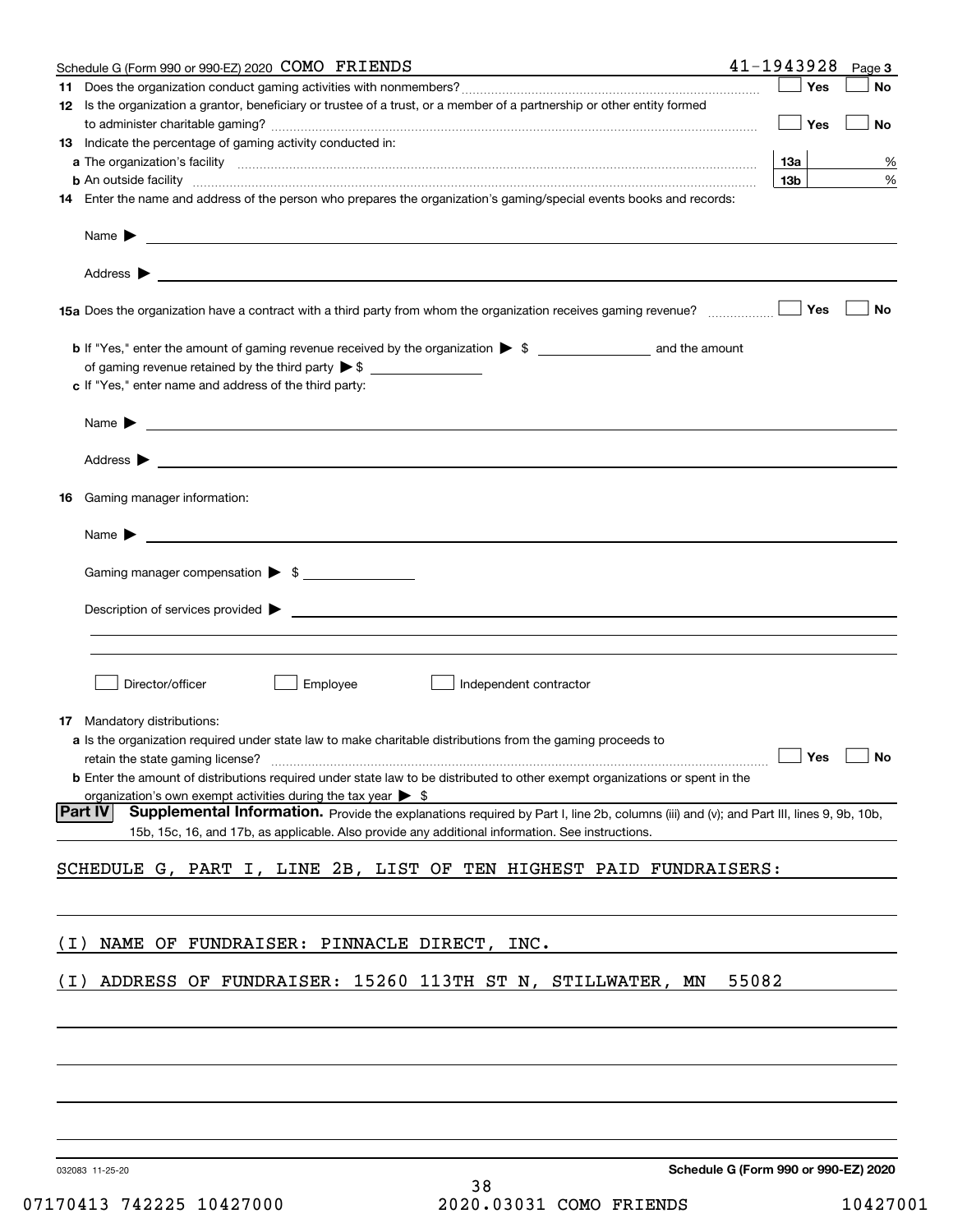| <b>Part IV</b> Supplemental Information (continued) |  |                                                            |
|-----------------------------------------------------|--|------------------------------------------------------------|
|                                                     |  |                                                            |
|                                                     |  |                                                            |
|                                                     |  |                                                            |
|                                                     |  |                                                            |
|                                                     |  |                                                            |
|                                                     |  |                                                            |
|                                                     |  |                                                            |
|                                                     |  |                                                            |
|                                                     |  |                                                            |
|                                                     |  |                                                            |
|                                                     |  |                                                            |
|                                                     |  |                                                            |
|                                                     |  |                                                            |
|                                                     |  |                                                            |
|                                                     |  |                                                            |
|                                                     |  |                                                            |
|                                                     |  |                                                            |
|                                                     |  |                                                            |
|                                                     |  |                                                            |
|                                                     |  |                                                            |
|                                                     |  |                                                            |
|                                                     |  |                                                            |
|                                                     |  |                                                            |
|                                                     |  |                                                            |
|                                                     |  |                                                            |
|                                                     |  |                                                            |
|                                                     |  |                                                            |
|                                                     |  |                                                            |
|                                                     |  |                                                            |
|                                                     |  |                                                            |
|                                                     |  |                                                            |
|                                                     |  |                                                            |
|                                                     |  |                                                            |
|                                                     |  |                                                            |
|                                                     |  |                                                            |
|                                                     |  |                                                            |
|                                                     |  |                                                            |
|                                                     |  |                                                            |
|                                                     |  |                                                            |
|                                                     |  | $O_{\text{sh}}$ and $O_{\text{in}}$ (Fermi 000 an 000 F.7) |

**Schedule G (Form 990 or 990-EZ)**

032084 04-01-20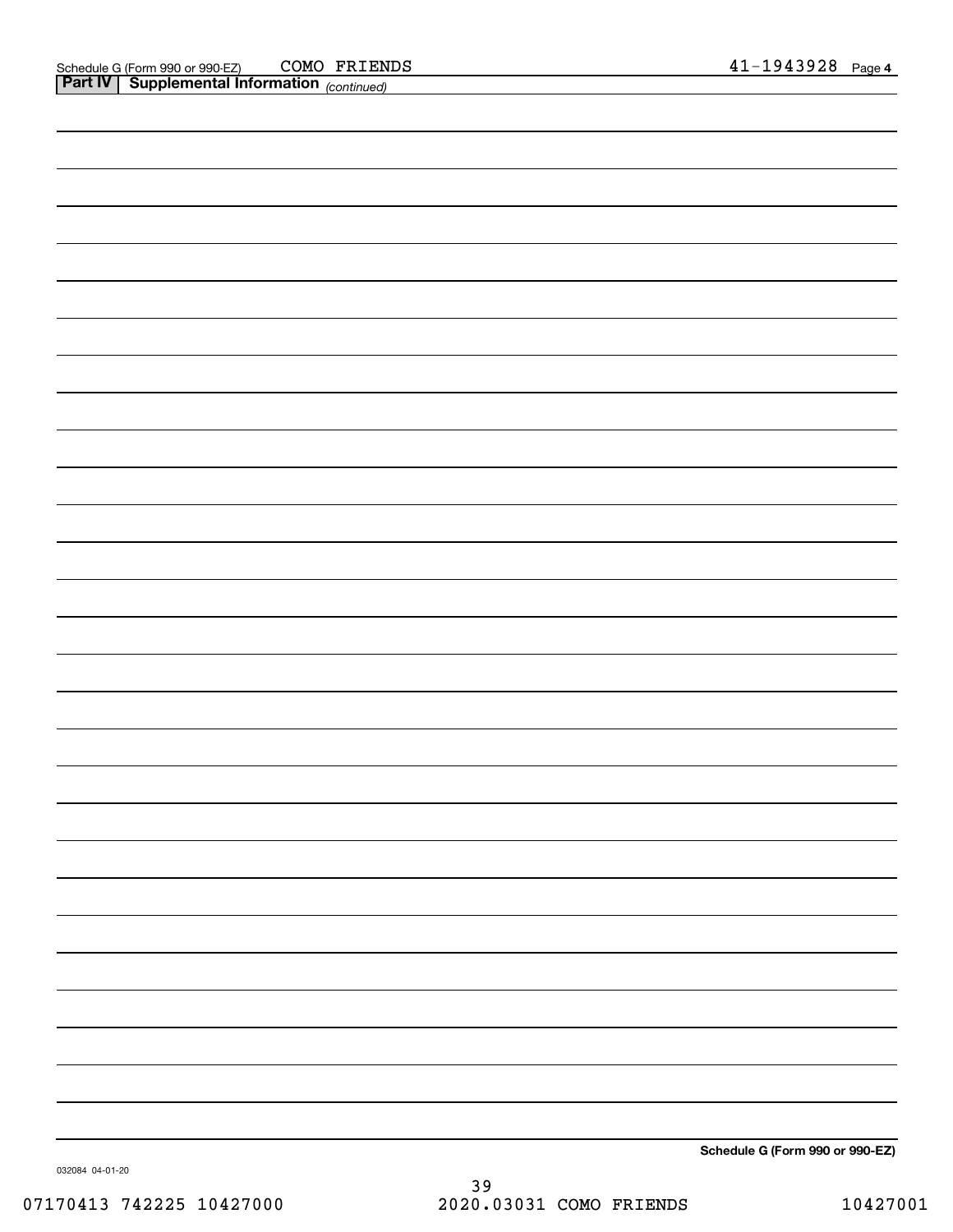| Internal Revenue Service<br>Go to www.irs.gov/Form990 for the latest information.<br>Name of the organization<br>COMO FRIENDS<br>Part I<br><b>General Information on Grants and Assistance</b><br>Does the organization maintain records to substantiate the amount of the grants or assistance, the grantees' eligibility for the grants or assistance, and the selection<br>$\mathbf{1}$<br>$\boxed{\text{X}}$ Yes<br>Describe in Part IV the organization's procedures for monitoring the use of grant funds in the United States.<br>$\mathbf{2}$<br>Part II<br>Grants and Other Assistance to Domestic Organizations and Domestic Governments. Complete if the organization answered "Yes" on Form 990, Part IV, line 21, for any<br>recipient that received more than \$5,000. Part II can be duplicated if additional space is needed.<br>(f) Method of<br>1 (a) Name and address of organization<br>(c) IRC section<br>(d) Amount of<br>(g) Description of<br>$(b)$ EIN<br>(e) Amount of<br>valuation (book,<br>noncash assistance<br>or assistance<br>or government<br>(if applicable)<br>cash grant<br>non-cash<br>FMV, appraisal,<br>assistance<br>other)<br>CITY OF SAINT PAUL<br>COMO PARK ZOO AND<br>15 WEST KELLOGG BOULEVARD<br>CITY OF ST PAUL<br>0.<br><b>PROJECTS</b><br>SAINT PAUL, MN 55102<br>$41 - 6005521$<br>2,033,192. | <b>SCHEDULE I</b><br>(Form 990)<br>Department of the Treasury |  | <b>Grants and Other Assistance to Organizations,</b><br>Governments, and Individuals in the United States<br>Complete if the organization answered "Yes" on Form 990, Part IV, line 21 or 22. | Attach to Form 990. |  | OMB No. 1545-0047<br><b>Open to Public</b>          |    |
|--------------------------------------------------------------------------------------------------------------------------------------------------------------------------------------------------------------------------------------------------------------------------------------------------------------------------------------------------------------------------------------------------------------------------------------------------------------------------------------------------------------------------------------------------------------------------------------------------------------------------------------------------------------------------------------------------------------------------------------------------------------------------------------------------------------------------------------------------------------------------------------------------------------------------------------------------------------------------------------------------------------------------------------------------------------------------------------------------------------------------------------------------------------------------------------------------------------------------------------------------------------------------------------------------------------------------------------------------|---------------------------------------------------------------|--|-----------------------------------------------------------------------------------------------------------------------------------------------------------------------------------------------|---------------------|--|-----------------------------------------------------|----|
|                                                                                                                                                                                                                                                                                                                                                                                                                                                                                                                                                                                                                                                                                                                                                                                                                                                                                                                                                                                                                                                                                                                                                                                                                                                                                                                                                  |                                                               |  |                                                                                                                                                                                               |                     |  | Inspection                                          |    |
|                                                                                                                                                                                                                                                                                                                                                                                                                                                                                                                                                                                                                                                                                                                                                                                                                                                                                                                                                                                                                                                                                                                                                                                                                                                                                                                                                  |                                                               |  |                                                                                                                                                                                               |                     |  | <b>Employer identification number</b><br>41-1943928 |    |
|                                                                                                                                                                                                                                                                                                                                                                                                                                                                                                                                                                                                                                                                                                                                                                                                                                                                                                                                                                                                                                                                                                                                                                                                                                                                                                                                                  |                                                               |  |                                                                                                                                                                                               |                     |  |                                                     |    |
|                                                                                                                                                                                                                                                                                                                                                                                                                                                                                                                                                                                                                                                                                                                                                                                                                                                                                                                                                                                                                                                                                                                                                                                                                                                                                                                                                  |                                                               |  |                                                                                                                                                                                               |                     |  |                                                     | No |
|                                                                                                                                                                                                                                                                                                                                                                                                                                                                                                                                                                                                                                                                                                                                                                                                                                                                                                                                                                                                                                                                                                                                                                                                                                                                                                                                                  |                                                               |  |                                                                                                                                                                                               |                     |  |                                                     |    |
|                                                                                                                                                                                                                                                                                                                                                                                                                                                                                                                                                                                                                                                                                                                                                                                                                                                                                                                                                                                                                                                                                                                                                                                                                                                                                                                                                  |                                                               |  |                                                                                                                                                                                               |                     |  | (h) Purpose of grant                                |    |
|                                                                                                                                                                                                                                                                                                                                                                                                                                                                                                                                                                                                                                                                                                                                                                                                                                                                                                                                                                                                                                                                                                                                                                                                                                                                                                                                                  |                                                               |  |                                                                                                                                                                                               |                     |  | CONSERVATORY PROGRAMS AND                           |    |
|                                                                                                                                                                                                                                                                                                                                                                                                                                                                                                                                                                                                                                                                                                                                                                                                                                                                                                                                                                                                                                                                                                                                                                                                                                                                                                                                                  |                                                               |  |                                                                                                                                                                                               |                     |  |                                                     |    |
|                                                                                                                                                                                                                                                                                                                                                                                                                                                                                                                                                                                                                                                                                                                                                                                                                                                                                                                                                                                                                                                                                                                                                                                                                                                                                                                                                  |                                                               |  |                                                                                                                                                                                               |                     |  |                                                     |    |
|                                                                                                                                                                                                                                                                                                                                                                                                                                                                                                                                                                                                                                                                                                                                                                                                                                                                                                                                                                                                                                                                                                                                                                                                                                                                                                                                                  |                                                               |  |                                                                                                                                                                                               |                     |  |                                                     |    |
|                                                                                                                                                                                                                                                                                                                                                                                                                                                                                                                                                                                                                                                                                                                                                                                                                                                                                                                                                                                                                                                                                                                                                                                                                                                                                                                                                  |                                                               |  |                                                                                                                                                                                               |                     |  |                                                     |    |
|                                                                                                                                                                                                                                                                                                                                                                                                                                                                                                                                                                                                                                                                                                                                                                                                                                                                                                                                                                                                                                                                                                                                                                                                                                                                                                                                                  |                                                               |  |                                                                                                                                                                                               |                     |  |                                                     |    |
| ▶<br>$\mathbf{2}$<br>3                                                                                                                                                                                                                                                                                                                                                                                                                                                                                                                                                                                                                                                                                                                                                                                                                                                                                                                                                                                                                                                                                                                                                                                                                                                                                                                           |                                                               |  |                                                                                                                                                                                               |                     |  |                                                     | 1. |

**For Paperwork Reduction Act Notice, see the Instructions for Form 990. Schedule I (Form 990) 2020** LHA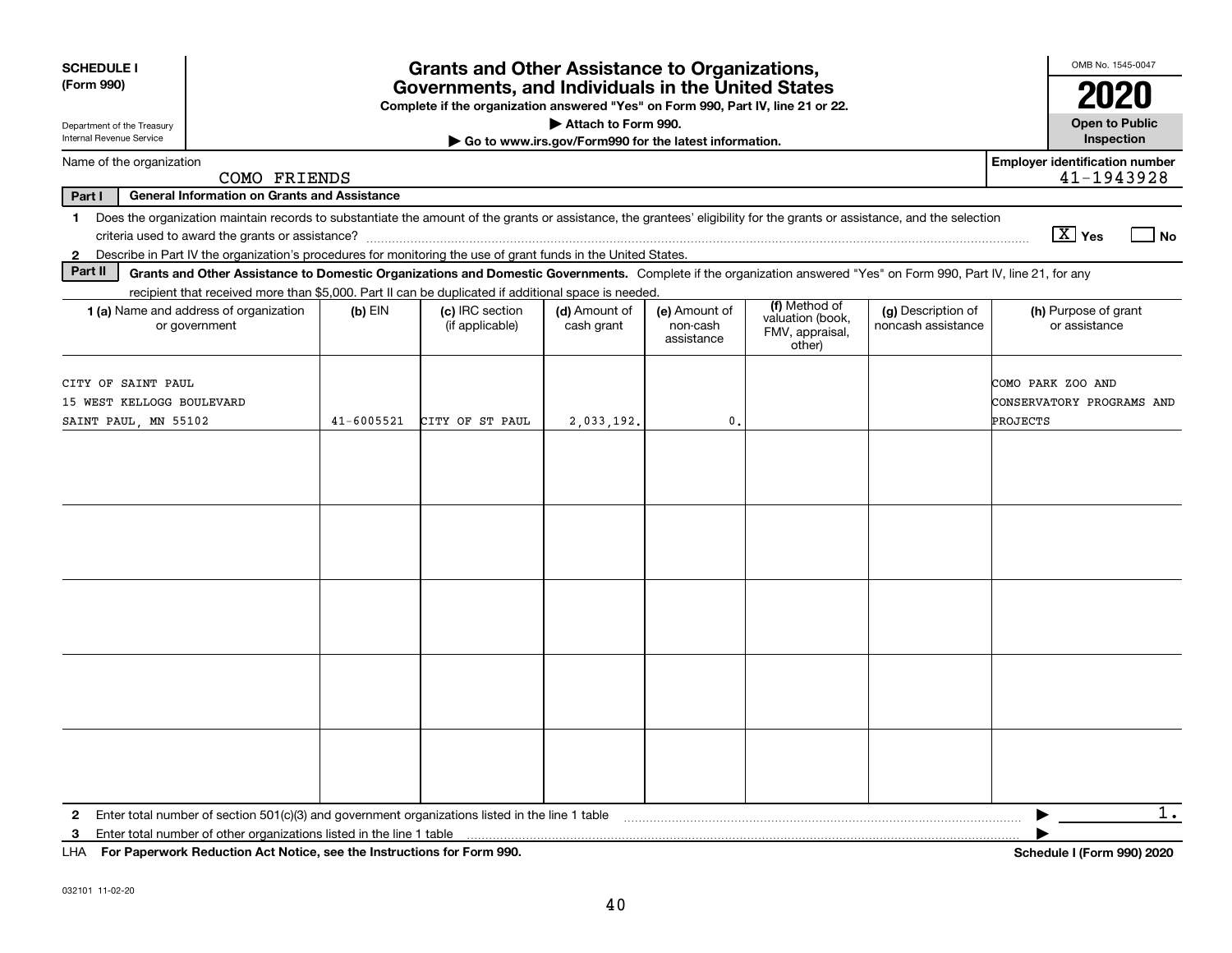| 032102 11-02-20 |
|-----------------|
|                 |

**Part III | Grants and Other Assistance to Domestic Individuals. Complete if the organization answered "Yes" on Form 990, Part IV, line 22.** (a) Type of grant or assistance **Automage 1 (b)** Number of  $|$  **(c)** Amount of  $|$  **(d)** Amount of non- $|$  **(e)** Method of valuation  $|$  **(f)** Part III can be duplicated if additional space is needed. (e) Method of valuation (book, FMV, appraisal, other) recipients(c) Amount of cash grant (d) Amount of noncash assistance (f) Description of noncash assistance

PART I, LINE 2:

Part IV | Supplemental Information. Provide the information required in Part I, line 2; Part III, column (b); and any other additional information.

COMO FRIENDS MONITORS THE COMPLETION OF PROJECTS AND PROGRAM

ACCOMPLISHMENTS FUNDED BY ITS GRANTS TO COMO PARK ZOO AND CONSERVATORY

THROUGH REGULAR COMMUNICATIONS WITH THE COMO CAMPUS MANAGER, ANNUAL

REPORTS COMPILED BY THE COMO FRIENDS PRESIDENT, AND REVIEW BY THE BOARD OF

41

DIRECTORS. THE GRANTS COMMITTEE ALSO ANNUALLY REVIEWS REPORTS SHOWING

PROGRESS OF PROJECTS AND PROGRAMS FUNDED BY COMO FRIENDS.

 $S$ chedule I (Form 990) 2020 COMO FRIENDS  $41-1943928$ COMO FRIENDS

**2**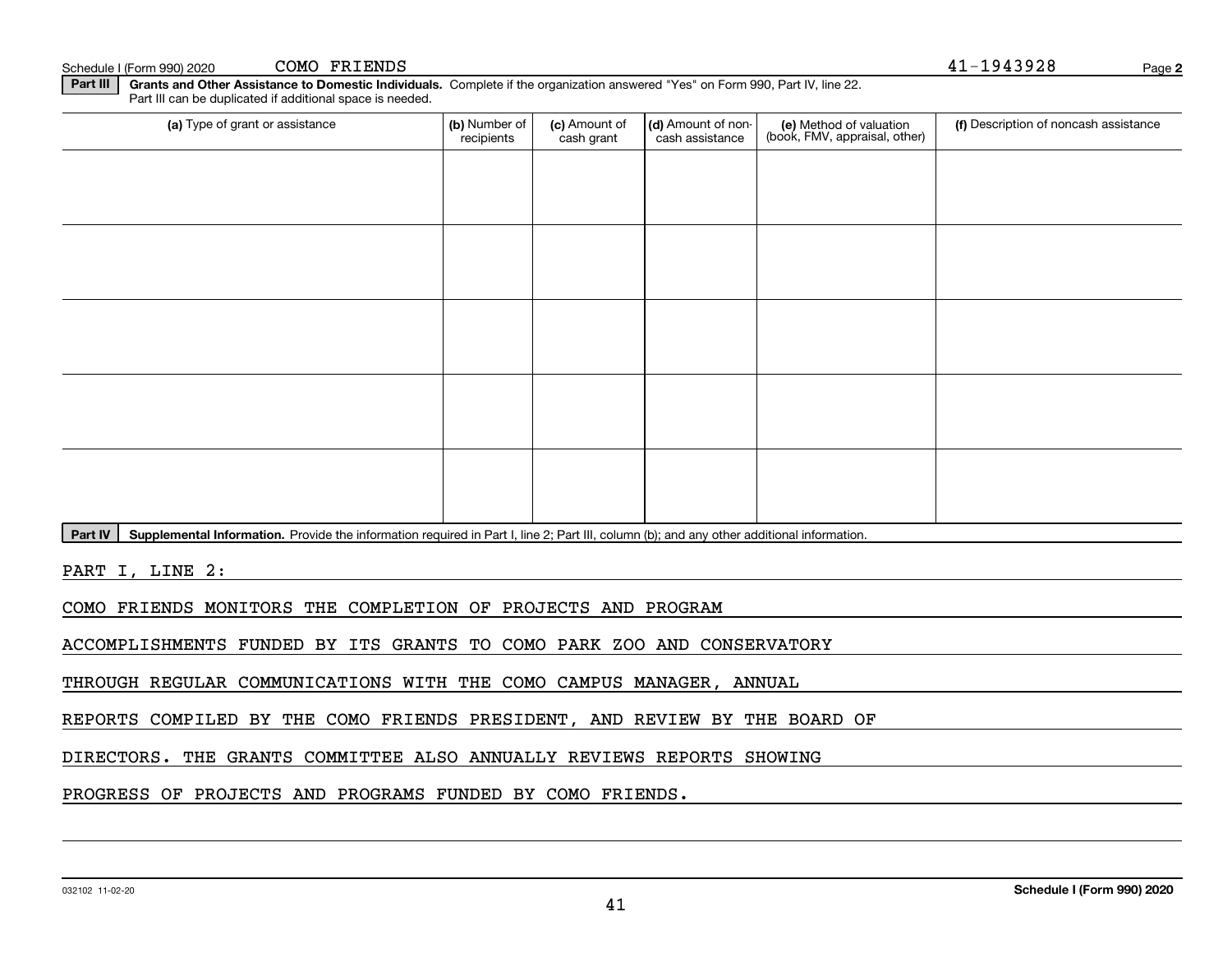|        | <b>SCHEDULE J</b>                                                                                                 |              | <b>Compensation Information</b>                                                                                             |                                       | OMB No. 1545-0047          |                       |    |
|--------|-------------------------------------------------------------------------------------------------------------------|--------------|-----------------------------------------------------------------------------------------------------------------------------|---------------------------------------|----------------------------|-----------------------|----|
|        | (Form 990)<br>For certain Officers, Directors, Trustees, Key Employees, and Highest                               |              |                                                                                                                             |                                       | 2020                       |                       |    |
|        | <b>Compensated Employees</b>                                                                                      |              |                                                                                                                             |                                       |                            |                       |    |
|        | Complete if the organization answered "Yes" on Form 990, Part IV, line 23.<br>Attach to Form 990.                 |              |                                                                                                                             |                                       |                            | <b>Open to Public</b> |    |
|        | Department of the Treasury<br>Internal Revenue Service                                                            |              | Go to www.irs.gov/Form990 for instructions and the latest information.                                                      |                                       | Inspection                 |                       |    |
|        | Name of the organization                                                                                          |              |                                                                                                                             | <b>Employer identification number</b> |                            |                       |    |
|        |                                                                                                                   | COMO FRIENDS |                                                                                                                             |                                       | 41-1943928                 |                       |    |
|        | <b>Questions Regarding Compensation</b><br>Part I                                                                 |              |                                                                                                                             |                                       |                            |                       |    |
|        |                                                                                                                   |              |                                                                                                                             |                                       |                            | Yes                   | No |
|        |                                                                                                                   |              | Check the appropriate box(es) if the organization provided any of the following to or for a person listed on Form 990,      |                                       |                            |                       |    |
|        |                                                                                                                   |              | Part VII, Section A, line 1a. Complete Part III to provide any relevant information regarding these items.                  |                                       |                            |                       |    |
|        | First-class or charter travel                                                                                     |              | Housing allowance or residence for personal use                                                                             |                                       |                            |                       |    |
|        | Travel for companions                                                                                             |              | Payments for business use of personal residence                                                                             |                                       |                            |                       |    |
|        | Tax indemnification and gross-up payments                                                                         |              | Health or social club dues or initiation fees                                                                               |                                       |                            |                       |    |
|        | Discretionary spending account                                                                                    |              | Personal services (such as maid, chauffeur, chef)                                                                           |                                       |                            |                       |    |
|        |                                                                                                                   |              |                                                                                                                             |                                       |                            |                       |    |
|        |                                                                                                                   |              | <b>b</b> If any of the boxes on line 1a are checked, did the organization follow a written policy regarding payment or      |                                       |                            |                       |    |
|        |                                                                                                                   |              | reimbursement or provision of all of the expenses described above? If "No," complete Part III to explain                    |                                       | 1b                         |                       |    |
| 2      |                                                                                                                   |              | Did the organization require substantiation prior to reimbursing or allowing expenses incurred by all directors,            |                                       |                            |                       |    |
|        |                                                                                                                   |              |                                                                                                                             |                                       | $\mathbf{2}$               |                       |    |
|        |                                                                                                                   |              |                                                                                                                             |                                       |                            |                       |    |
| 3      |                                                                                                                   |              | Indicate which, if any, of the following the organization used to establish the compensation of the organization's          |                                       |                            |                       |    |
|        |                                                                                                                   |              | CEO/Executive Director. Check all that apply. Do not check any boxes for methods used by a related organization to          |                                       |                            |                       |    |
|        | establish compensation of the CEO/Executive Director, but explain in Part III.                                    |              |                                                                                                                             |                                       |                            |                       |    |
|        | Compensation committee                                                                                            |              | Written employment contract                                                                                                 |                                       |                            |                       |    |
|        | $\overline{\mathbf{X}}$ Independent compensation consultant                                                       |              | $\overline{\mathbf{X}}$ Compensation survey or study                                                                        |                                       |                            |                       |    |
|        | Form 990 of other organizations                                                                                   |              | $\boxed{\text{X}}$ Approval by the board or compensation committee                                                          |                                       |                            |                       |    |
|        |                                                                                                                   |              |                                                                                                                             |                                       |                            |                       |    |
| 4      |                                                                                                                   |              | During the year, did any person listed on Form 990, Part VII, Section A, line 1a, with respect to the filing                |                                       |                            |                       |    |
|        | organization or a related organization:<br>Receive a severance payment or change-of-control payment?              |              |                                                                                                                             |                                       | 4a                         |                       | х  |
| а<br>b | Participate in or receive payment from a supplemental nonqualified retirement plan?                               |              |                                                                                                                             |                                       | 4b                         |                       | X  |
| с      | Participate in or receive payment from an equity-based compensation arrangement?                                  |              |                                                                                                                             |                                       | 4c                         |                       | X  |
|        |                                                                                                                   |              | If "Yes" to any of lines 4a-c, list the persons and provide the applicable amounts for each item in Part III.               |                                       |                            |                       |    |
|        |                                                                                                                   |              |                                                                                                                             |                                       |                            |                       |    |
|        | Only section 501(c)(3), 501(c)(4), and 501(c)(29) organizations must complete lines 5-9.                          |              |                                                                                                                             |                                       |                            |                       |    |
|        |                                                                                                                   |              | For persons listed on Form 990, Part VII, Section A, line 1a, did the organization pay or accrue any compensation           |                                       |                            |                       |    |
|        | contingent on the revenues of:                                                                                    |              |                                                                                                                             |                                       |                            |                       |    |
| a      |                                                                                                                   |              | The organization? <b>With the organization</b> ? <b>With the organization with the organization? With the organization?</b> |                                       | 5а                         |                       | X  |
|        |                                                                                                                   |              |                                                                                                                             |                                       | 5b                         |                       | X  |
|        | If "Yes" on line 5a or 5b, describe in Part III.                                                                  |              |                                                                                                                             |                                       |                            |                       |    |
|        |                                                                                                                   |              | 6 For persons listed on Form 990, Part VII, Section A, line 1a, did the organization pay or accrue any compensation         |                                       |                            |                       |    |
|        | contingent on the net earnings of:                                                                                |              |                                                                                                                             |                                       |                            |                       |    |
| a      |                                                                                                                   |              |                                                                                                                             |                                       | 6а                         |                       | x  |
|        |                                                                                                                   |              |                                                                                                                             |                                       | 6b                         |                       | X  |
|        | If "Yes" on line 6a or 6b, describe in Part III.                                                                  |              |                                                                                                                             |                                       |                            |                       |    |
|        |                                                                                                                   |              | 7 For persons listed on Form 990, Part VII, Section A, line 1a, did the organization provide any nonfixed payments          |                                       |                            |                       |    |
|        |                                                                                                                   |              |                                                                                                                             |                                       | 7                          |                       | x  |
|        | 8 Were any amounts reported on Form 990, Part VII, paid or accrued pursuant to a contract that was subject to the |              |                                                                                                                             |                                       |                            |                       |    |
|        |                                                                                                                   |              | initial contract exception described in Regulations section 53.4958-4(a)(3)? If "Yes," describe in Part III                 |                                       | 8                          |                       | х  |
| 9      |                                                                                                                   |              | If "Yes" on line 8, did the organization also follow the rebuttable presumption procedure described in                      |                                       |                            |                       |    |
|        | Regulations section 53.4958-6(c)?                                                                                 |              |                                                                                                                             |                                       | 9                          |                       |    |
|        | LHA For Paperwork Reduction Act Notice, see the Instructions for Form 990.                                        |              |                                                                                                                             |                                       | Schedule J (Form 990) 2020 |                       |    |

032111 12-07-20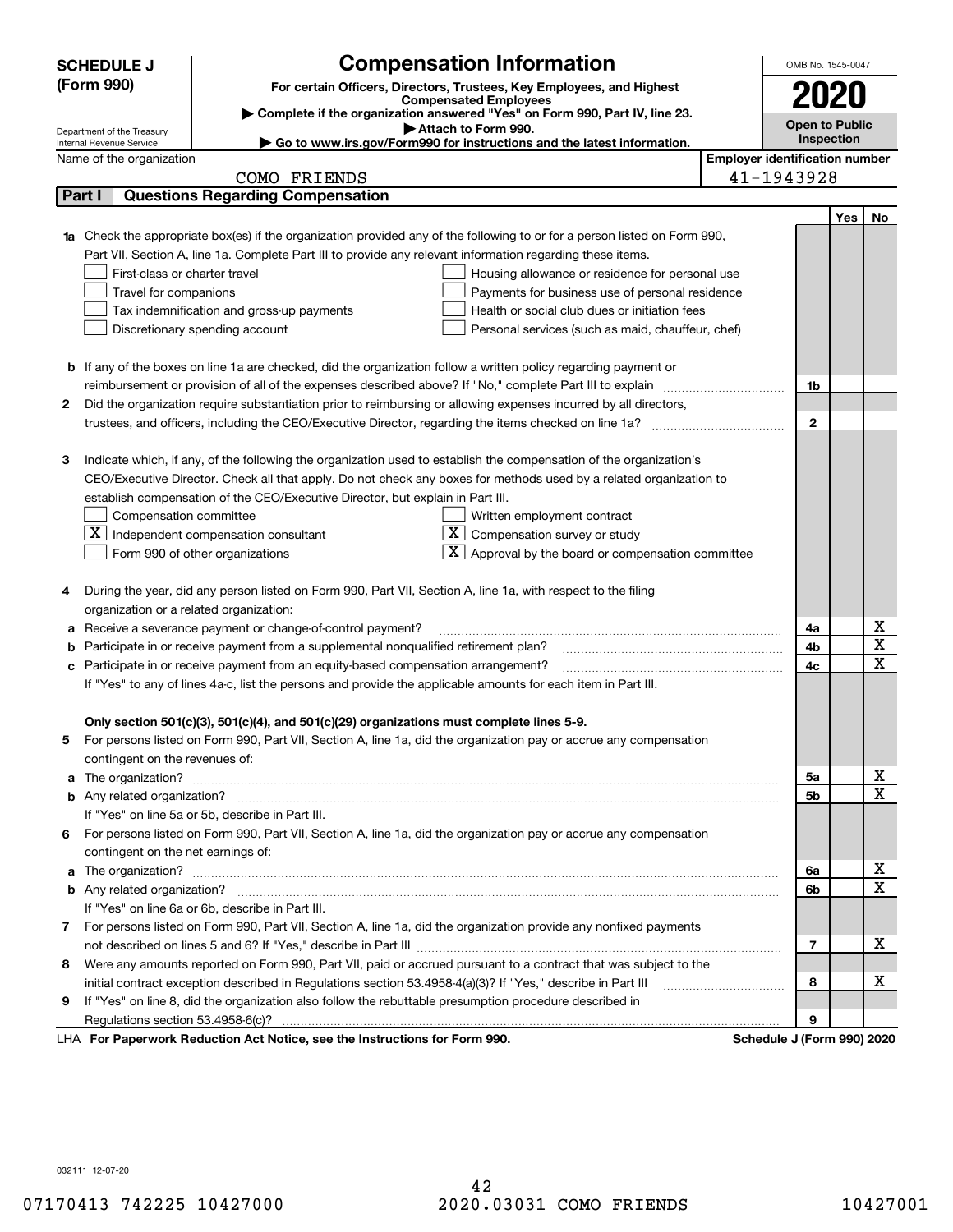#### 41-1943928

## **Part II Officers, Directors, Trustees, Key Employees, and Highest Compensated Employees.**  Schedule J (Form 990) 2020 Page Use duplicate copies if additional space is needed.

For each individual whose compensation must be reported on Schedule J, report compensation from the organization on row (i) and from related organizations, described in the instructions, on row (ii). Do not list any individuals that aren't listed on Form 990, Part VII.

**Note:**  The sum of columns (B)(i)-(iii) for each listed individual must equal the total amount of Form 990, Part VII, Section A, line 1a, applicable column (D) and (E) amounts for that individual.

| (A) Name and Title        |                           |                          | (B) Breakdown of W-2 and/or 1099-MISC compensation |                                           | (C) Retirement and<br>other deferred | (D) Nontaxable<br>benefits | (E) Total of columns | (F) Compensation<br>in column (B)         |
|---------------------------|---------------------------|--------------------------|----------------------------------------------------|-------------------------------------------|--------------------------------------|----------------------------|----------------------|-------------------------------------------|
|                           |                           | (i) Base<br>compensation | (ii) Bonus &<br>incentive<br>compensation          | (iii) Other<br>reportable<br>compensation | compensation                         |                            | $(B)(i)-(D)$         | reported as deferred<br>on prior Form 990 |
| JACKIE STICHA<br>(1)      | (i)                       | 161,385.                 | $\overline{0}$ .                                   | $\overline{0}$ .                          | 8,099.                               | $\overline{0}$ .           | 169,484.             | 0.                                        |
| BOARD SECRETARY/PRESIDENT | <u>(ii)</u>               | $\overline{0}$ .         | $\overline{0}$ .                                   | $\overline{0}$ .                          | $\overline{0}$ .                     | $\overline{0}$ .           | $\overline{0}$ .     | $\overline{0}$ .                          |
|                           | (i)                       |                          |                                                    |                                           |                                      |                            |                      |                                           |
|                           | <u>(ii)</u>               |                          |                                                    |                                           |                                      |                            |                      |                                           |
|                           | $(\sf{i})$                |                          |                                                    |                                           |                                      |                            |                      |                                           |
|                           | <u>(ii)</u>               |                          |                                                    |                                           |                                      |                            |                      |                                           |
|                           | (i)                       |                          |                                                    |                                           |                                      |                            |                      |                                           |
|                           | (ii)                      |                          |                                                    |                                           |                                      |                            |                      |                                           |
|                           | $(\sf{i})$                |                          |                                                    |                                           |                                      |                            |                      |                                           |
|                           | (ii)                      |                          |                                                    |                                           |                                      |                            |                      |                                           |
|                           | $(\sf{i})$                |                          |                                                    |                                           |                                      |                            |                      |                                           |
|                           | (ii)                      |                          |                                                    |                                           |                                      |                            |                      |                                           |
|                           | $(\sf{i})$<br><u>(ii)</u> |                          |                                                    |                                           |                                      |                            |                      |                                           |
|                           | $(\sf{i})$                |                          |                                                    |                                           |                                      |                            |                      |                                           |
|                           | <u>(ii)</u>               |                          |                                                    |                                           |                                      |                            |                      |                                           |
|                           | $(\sf{i})$                |                          |                                                    |                                           |                                      |                            |                      |                                           |
|                           | <u>(ii)</u>               |                          |                                                    |                                           |                                      |                            |                      |                                           |
|                           | (i)                       |                          |                                                    |                                           |                                      |                            |                      |                                           |
|                           | (ii)                      |                          |                                                    |                                           |                                      |                            |                      |                                           |
|                           | (i)                       |                          |                                                    |                                           |                                      |                            |                      |                                           |
|                           | (ii)                      |                          |                                                    |                                           |                                      |                            |                      |                                           |
|                           | (i)                       |                          |                                                    |                                           |                                      |                            |                      |                                           |
|                           | (ii)                      |                          |                                                    |                                           |                                      |                            |                      |                                           |
|                           | (i)                       |                          |                                                    |                                           |                                      |                            |                      |                                           |
|                           | (ii)                      |                          |                                                    |                                           |                                      |                            |                      |                                           |
|                           | (i)                       |                          |                                                    |                                           |                                      |                            |                      |                                           |
|                           | (ii)                      |                          |                                                    |                                           |                                      |                            |                      |                                           |
|                           | (i)<br><u>(ii)</u>        |                          |                                                    |                                           |                                      |                            |                      |                                           |
|                           | (i)                       |                          |                                                    |                                           |                                      |                            |                      |                                           |
|                           | $\overline{}}$            |                          |                                                    |                                           |                                      |                            |                      |                                           |
|                           |                           |                          |                                                    |                                           |                                      |                            |                      |                                           |

**Schedule J (Form 990) 2020**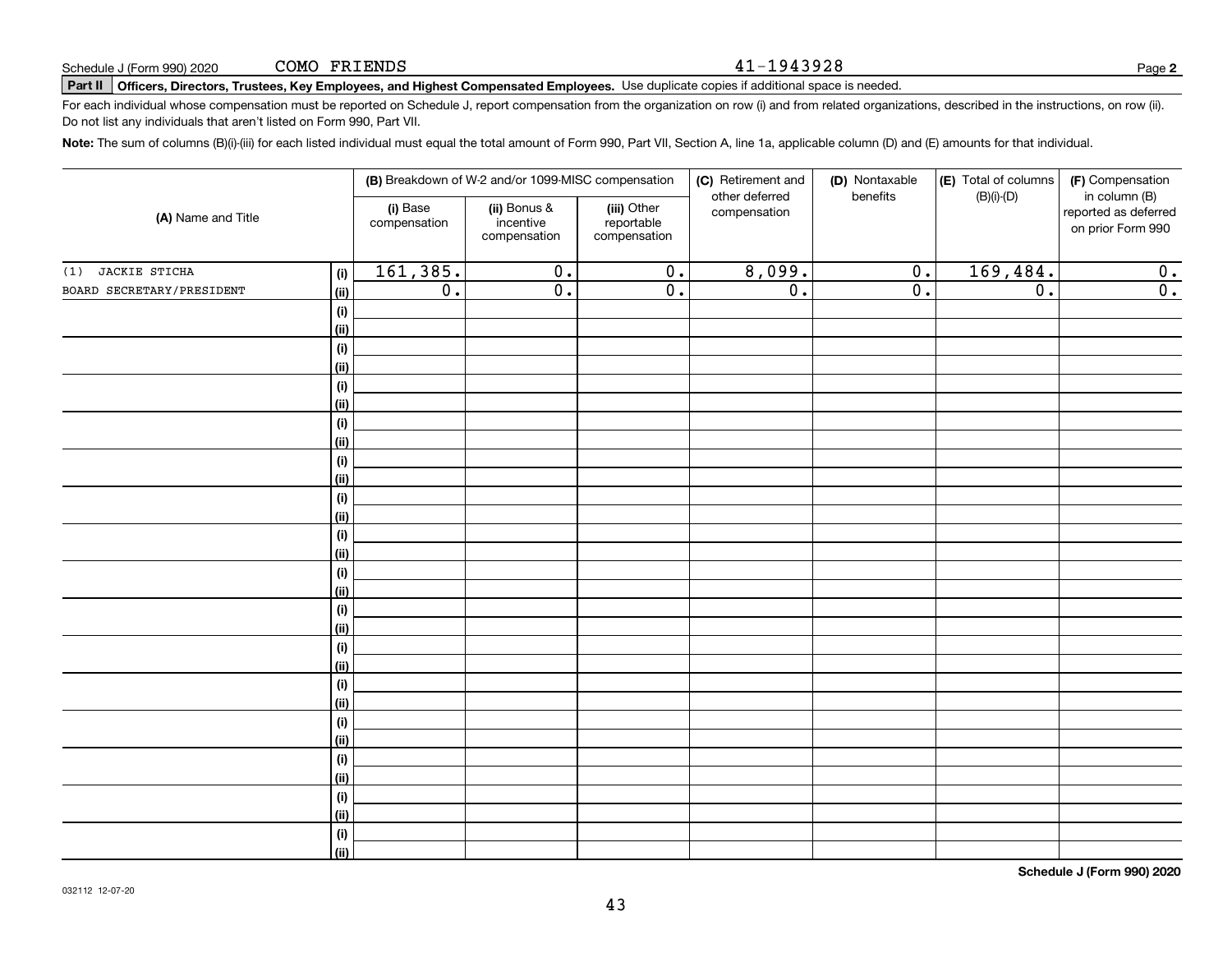### **Part III Supplemental Information**

Schedule J (Form 990) 2020 COMO FRIENDS 41-1943928<br>Part III Supplemental Information<br>Provide the information, explanation, or descriptions required for Part I, lines 1a, 1b, 3, 4a, 4b, 4c, 5a, 5b, 6a, 6b, 7, and 8, and fo

**Schedule J (Form 990) 2020**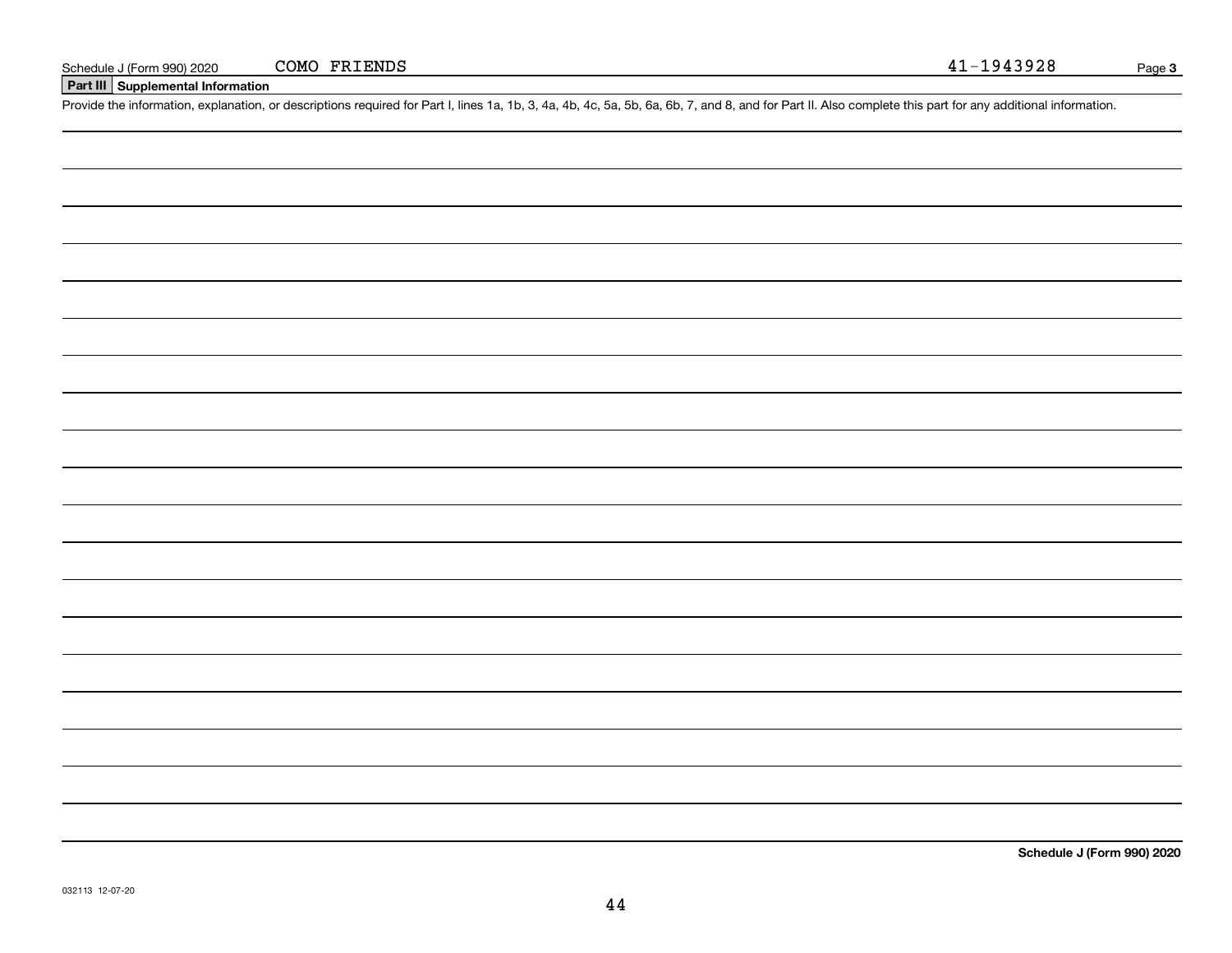### **SCHEDULE M (Form 990)**

## **Noncash Contributions**

OMB No. 1545-0047

Department of the Treasury Internal Revenue Service

**Complete if the organizations answered "Yes" on Form 990, Part IV, lines 29 or 30.** <sup>J</sup>**2020 Attach to Form 990.** J

**Open to Public Inspection**

| Internal Revenue Service | Go to www.irs.gov/Form990 for instructions and the latest information. |
|--------------------------|------------------------------------------------------------------------|
| Name of the organization |                                                                        |

| <b>Employer identification number</b> |
|---------------------------------------|
| 1019090                               |

|        | COMO FRIENDS                                                                                                                                                                                                                                            |                               |                                      |                                                                                                      |                              | 41-1943928                   |     |     |    |
|--------|---------------------------------------------------------------------------------------------------------------------------------------------------------------------------------------------------------------------------------------------------------|-------------------------------|--------------------------------------|------------------------------------------------------------------------------------------------------|------------------------------|------------------------------|-----|-----|----|
| Part I | <b>Types of Property</b>                                                                                                                                                                                                                                |                               |                                      |                                                                                                      |                              |                              |     |     |    |
|        |                                                                                                                                                                                                                                                         | (a)<br>Check if<br>applicable | (b)<br>Number of<br>contributions or | (c)<br>Noncash contribution<br>amounts reported on<br>items contributed Form 990, Part VIII, line 1g | noncash contribution amounts | (d)<br>Method of determining |     |     |    |
| 1      |                                                                                                                                                                                                                                                         | X                             | 9                                    | 2,085. COST OF PROPERTY                                                                              |                              |                              |     |     |    |
| 2      |                                                                                                                                                                                                                                                         |                               |                                      |                                                                                                      |                              |                              |     |     |    |
| З      | Art - Fractional interests                                                                                                                                                                                                                              |                               |                                      |                                                                                                      |                              |                              |     |     |    |
| 4      | Books and publications                                                                                                                                                                                                                                  |                               |                                      |                                                                                                      |                              |                              |     |     |    |
| 5      | Clothing and household goods                                                                                                                                                                                                                            | $\mathbf x$                   |                                      | 29,143. COST OF PROPERTY                                                                             |                              |                              |     |     |    |
| 6      |                                                                                                                                                                                                                                                         |                               |                                      |                                                                                                      |                              |                              |     |     |    |
| 7      |                                                                                                                                                                                                                                                         |                               |                                      |                                                                                                      |                              |                              |     |     |    |
| 8      |                                                                                                                                                                                                                                                         |                               |                                      |                                                                                                      |                              |                              |     |     |    |
| 9      | Securities - Publicly traded                                                                                                                                                                                                                            |                               |                                      |                                                                                                      |                              |                              |     |     |    |
| 10     | Securities - Closely held stock                                                                                                                                                                                                                         |                               |                                      |                                                                                                      |                              |                              |     |     |    |
| 11     | Securities - Partnership, LLC, or                                                                                                                                                                                                                       |                               |                                      |                                                                                                      |                              |                              |     |     |    |
|        | trust interests                                                                                                                                                                                                                                         |                               |                                      |                                                                                                      |                              |                              |     |     |    |
| 12     | Securities - Miscellaneous                                                                                                                                                                                                                              |                               |                                      |                                                                                                      |                              |                              |     |     |    |
| 13     | Qualified conservation contribution -                                                                                                                                                                                                                   |                               |                                      |                                                                                                      |                              |                              |     |     |    |
|        | Historic structures                                                                                                                                                                                                                                     |                               |                                      |                                                                                                      |                              |                              |     |     |    |
| 14     | Qualified conservation contribution - Other                                                                                                                                                                                                             |                               |                                      |                                                                                                      |                              |                              |     |     |    |
| 15     |                                                                                                                                                                                                                                                         |                               |                                      |                                                                                                      |                              |                              |     |     |    |
| 16     | Real estate - Commercial                                                                                                                                                                                                                                |                               |                                      |                                                                                                      |                              |                              |     |     |    |
| 17     |                                                                                                                                                                                                                                                         |                               |                                      |                                                                                                      |                              |                              |     |     |    |
| 18     |                                                                                                                                                                                                                                                         |                               |                                      |                                                                                                      |                              |                              |     |     |    |
| 19     |                                                                                                                                                                                                                                                         | $\mathbf x$                   | $\overline{27}$                      | 11,900. COST OF PROPERTY                                                                             |                              |                              |     |     |    |
| 20     | Drugs and medical supplies                                                                                                                                                                                                                              |                               |                                      |                                                                                                      |                              |                              |     |     |    |
| 21     |                                                                                                                                                                                                                                                         |                               |                                      |                                                                                                      |                              |                              |     |     |    |
| 22     |                                                                                                                                                                                                                                                         |                               |                                      |                                                                                                      |                              |                              |     |     |    |
| 23     |                                                                                                                                                                                                                                                         |                               |                                      |                                                                                                      |                              |                              |     |     |    |
| 24     |                                                                                                                                                                                                                                                         |                               |                                      |                                                                                                      |                              |                              |     |     |    |
| 25     | ( OTHER<br>Other<br>▶                                                                                                                                                                                                                                   | х                             | 97                                   | 20,190. COST OF PROPERTY                                                                             |                              |                              |     |     |    |
| 26     | $($ $)$<br>Other                                                                                                                                                                                                                                        |                               |                                      |                                                                                                      |                              |                              |     |     |    |
| 27     | Other                                                                                                                                                                                                                                                   |                               |                                      |                                                                                                      |                              |                              |     |     |    |
| 28     | Other                                                                                                                                                                                                                                                   |                               |                                      |                                                                                                      |                              |                              |     |     |    |
| 29     | Number of Forms 8283 received by the organization during the tax year for contributions                                                                                                                                                                 |                               |                                      |                                                                                                      |                              |                              |     |     |    |
|        | for which the organization completed Form 8283, Part V, Donee Acknowledgement                                                                                                                                                                           |                               |                                      | 29                                                                                                   |                              |                              |     | Yes |    |
|        |                                                                                                                                                                                                                                                         |                               |                                      |                                                                                                      |                              |                              |     |     | No |
|        | 30a During the year, did the organization receive by contribution any property reported in Part I, lines 1 through 28, that it<br>must hold for at least three years from the date of the initial contribution, and which isn't required to be used for |                               |                                      |                                                                                                      |                              |                              |     |     |    |
|        | exempt purposes for the entire holding period?                                                                                                                                                                                                          |                               |                                      |                                                                                                      |                              |                              | 30a |     | x  |
| b      | If "Yes," describe the arrangement in Part II.                                                                                                                                                                                                          |                               |                                      |                                                                                                      |                              |                              |     |     |    |
| 31     | Does the organization have a gift acceptance policy that requires the review of any nonstandard contributions?                                                                                                                                          |                               |                                      |                                                                                                      |                              |                              | 31  | x   |    |
| 32a    | Does the organization hire or use third parties or related organizations to solicit, process, or sell noncash                                                                                                                                           |                               |                                      |                                                                                                      |                              |                              |     |     |    |
|        |                                                                                                                                                                                                                                                         |                               |                                      |                                                                                                      |                              |                              |     |     |    |

**33**If the organization didn't report an amount in column (c) for a type of property for which column (a) is checked, describe in Part II.

contributions? ~~~~~~~~~~~~~~~~~~~~~~~~~~~~~~~~~~~~~~~~~~~~~~~~~~~~~~

**For Paperwork Reduction Act Notice, see the Instructions for Form 990. Schedule M (Form 990) 2020** LHA

**32a**

X

032141 11-23-20

**b**If "Yes," describe in Part II.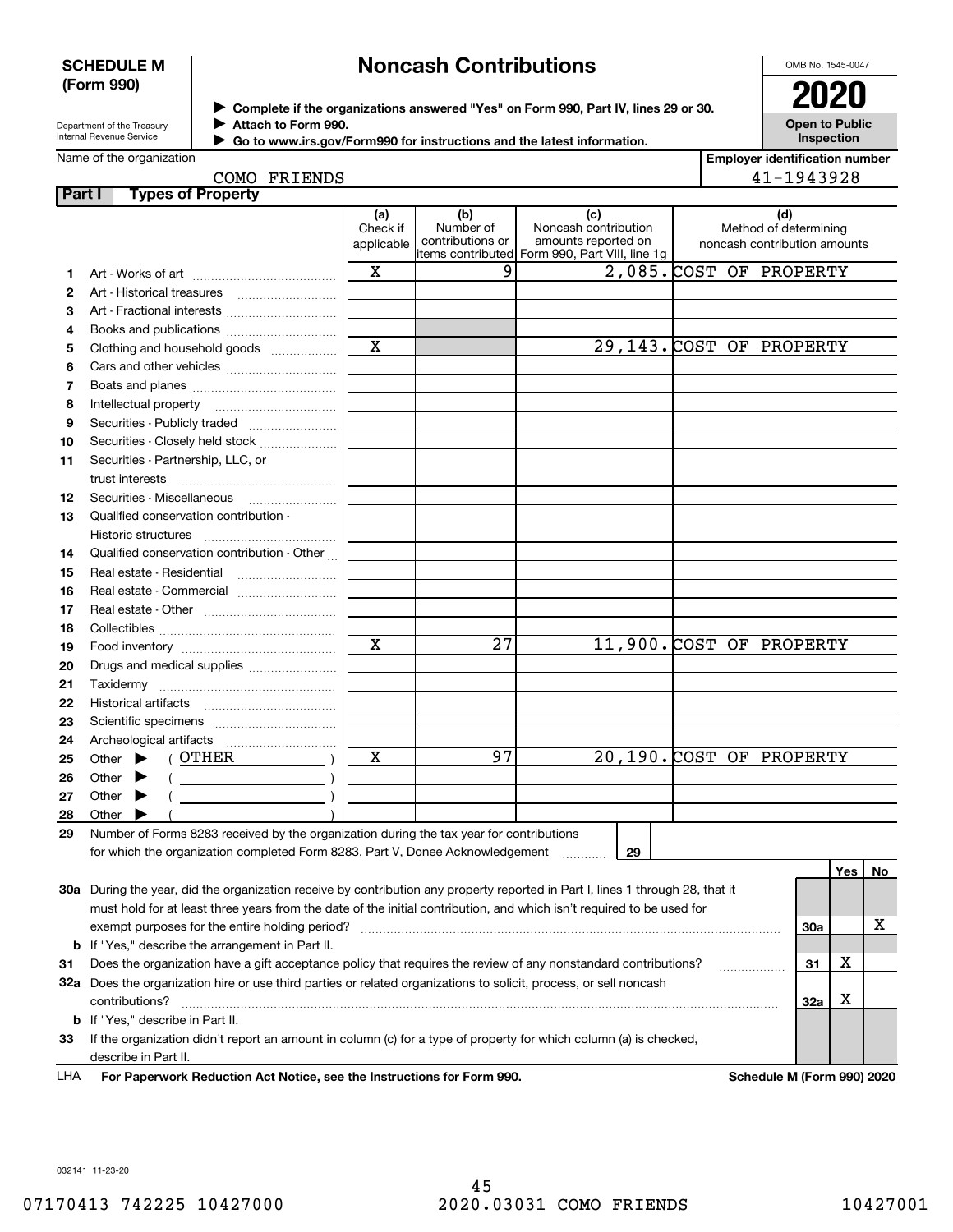**2**

Part II | Supplemental Information. Provide the information required by Part I, lines 30b, 32b, and 33, and whether the organization is reporting in Part I, column (b), the number of contributions, the number of items received, or a combination of both. Also complete this part for any additional information.

SCHEDULE M, LINE 32B:

COMO FRIENDS HIRES AN ELECTRONIC BIDDING VENDOR TO FACILITATE THE

SILENT AUCTION AT TWO OF OUR EVENTS, SUNSET AFFAIR AND BOUQUETS. COMO

FRIENDS ALSO USES A STOCKBROKER TO SELL DONATED SECURITIES UPON

RECEIPT.

**Schedule M (Form 990) 2020**

032142 11-23-20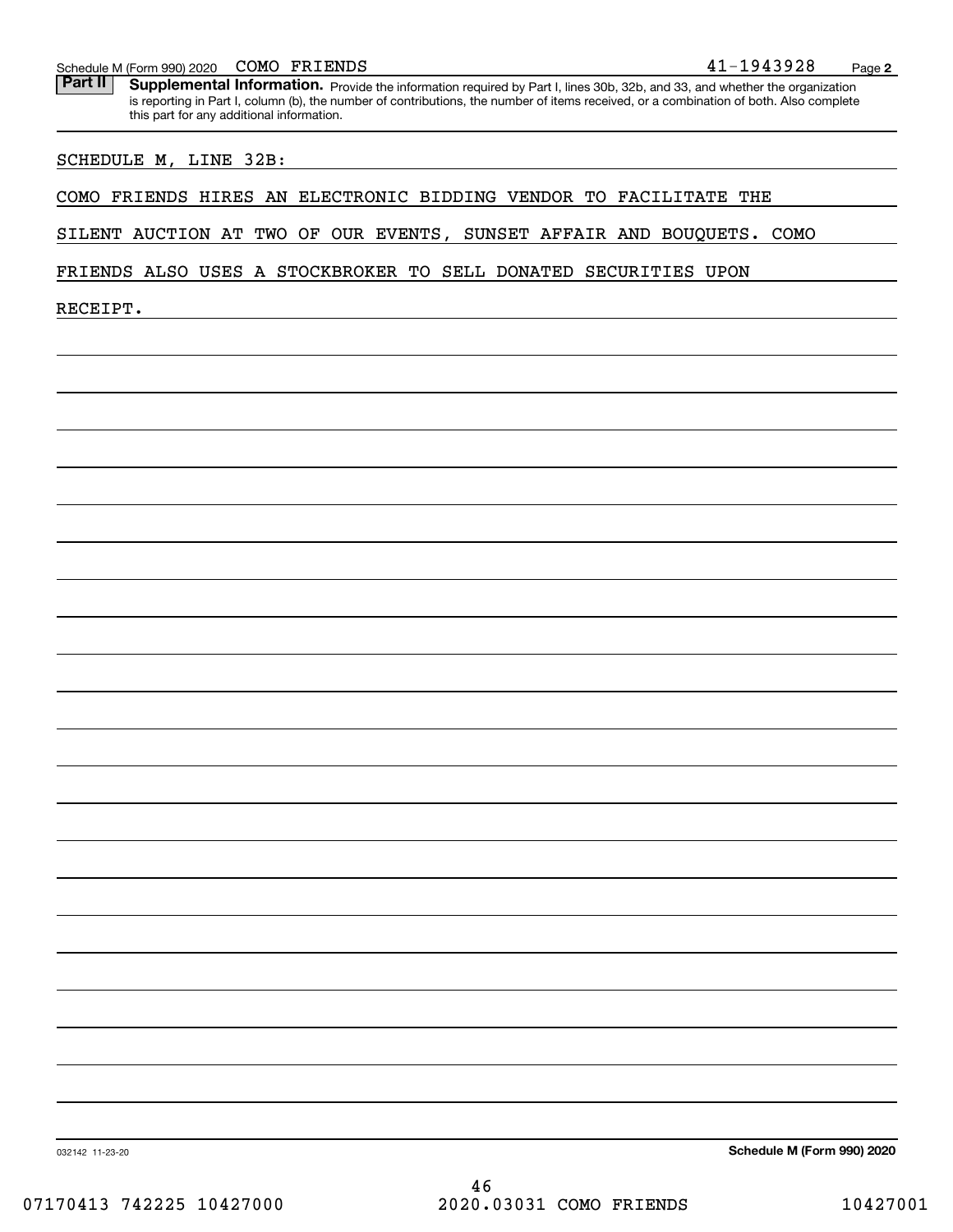**(Form 990 or 990-EZ)**

Department of the Treasury Internal Revenue Service Name of the organization

**Complete to provide information for responses to specific questions on SCHEDULE O Supplemental Information to Form 990 or 990-EZ**

**Form 990 or 990-EZ or to provide any additional information. | Attach to Form 990 or 990-EZ. | Go to www.irs.gov/Form990 for the latest information.**

**Open to Public InspectionEmployer identification number 2020**

OMB No. 1545-0047

COMO FRIENDS 41-1943928

### FORM 990, PART I, LINE 1, DESCRIPTION OF ORGANIZATION MISSION:

FOR GENERATIONS TO COME.

FORM 990, PART VI, SECTION B, LINE 11B:

FORM 990 IS REVIEWED BY MANAGEMENT AND THE FINANCE & INVESTMENT COMMITTEE.

AFTER REVIEW, THE FINANCE & INVESTMENT COMMITTEE RECOMMENDS APPROVAL TO THE

BOARD. THE BOARD REVIEWS AND APPROVES FORM 990 (ALONG WITH STATE CHARITABLE

FILINGS) BEFORE THEY ARE FILED.

FORM 990, PART VI, SECTION B, LINE 12C:

AT THE START OF EACH YEAR, ALL EMPLOYEES AND BOARD MEMBERS ARE REQUIRED TO

REVIEW THE CONFLICT OF INTEREST POLICY, DISCLOSE ANY RELATIONSHIPS,

POSITIONS, OR CIRCUMSTANCES THEY ARE INVOLVED IN THAT MAY CONTRIBUTE TO A

CONFLICT OF INTEREST, AND SIGN AND DATE THE CONFLICT OF INTEREST FORM.

FORM 990, PART VI, SECTION B, LINE 15:

COMO FRIENDS HAD A COMPENSATION PLAN DEVELOPED IN 2018 TO BENCHMARK

SALARIES FOR EACH POSITION. THE COMPENSATION PLAN IS ANNUALLY UPDATED TO

REFLECT INCREASES IN THE COST OF LIVING. THE EXECUTIVE COMMITTEE REVIEWS

DATA FROM THE COMPENSATION PLAN, GUIDELINES ESTABLISHED BY MANAGEMENT FOR

ANNUAL INCREASES, AND PROGRESS ON ANNUAL GOALS TO SET THE EXECTIVE

DIRECTOR'S PAY. THE EXECUTIVE DIRECTOR USES THE SAME DATA AND PROCESS TO

SET THE PAY FOR STAFF.

FORM 990, PART VI, SECTION C, LINE 19:

032211 11-20-20 LHA For Paperwork Reduction Act Notice, see the Instructions for Form 990 or 990-EZ. Schedule O (Form 990 or 990-EZ) 2020 THE AUDITED FINANCIAL STATEMENTS AND FORM 990 ARE POSTED ON COMO FRIENDS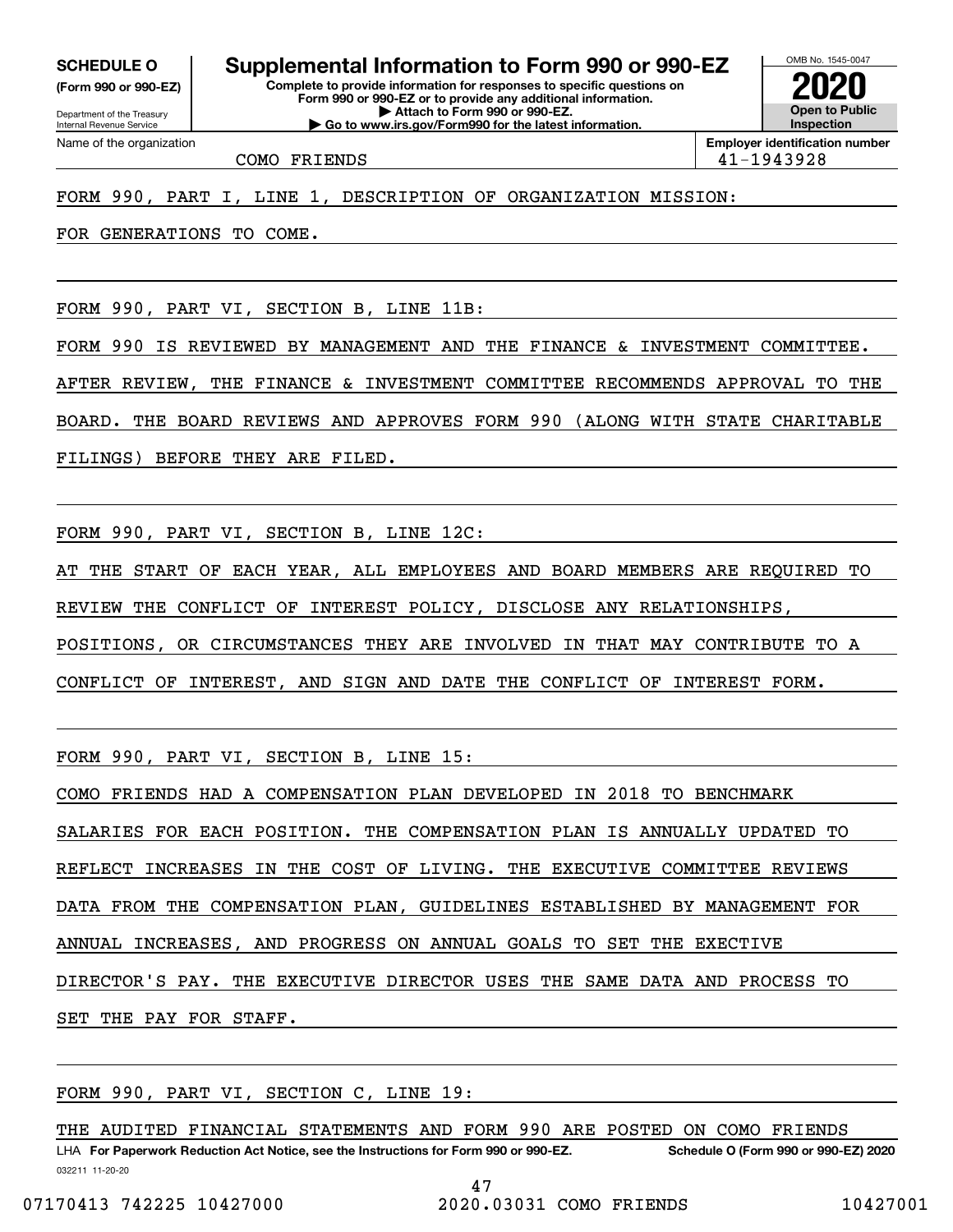| Schedule O (Form 990 or 990-EZ) 2020                                    | Page 2                                              |
|-------------------------------------------------------------------------|-----------------------------------------------------|
| Name of the organization<br>COMO FRIENDS                                | <b>Employer identification number</b><br>41-1943928 |
| WEBSITE. OTHER DOCUMENTS ARE MADE AVAILABLE UPON REQUEST. DOCUMENTS ARE |                                                     |
| ALSO PROVIDED TO MONITORING ORGANIZATIONS SUCH AS THE CHARITIES REVIEW  |                                                     |
| COUNCIL.                                                                |                                                     |
|                                                                         |                                                     |
| FORM 990, PART XI, LINE 9, CHANGES IN NET ASSETS:                       |                                                     |
| INCREASE IN BENEFICIAL INTEREST IN ASSETS HELD BY OTHERS                | 654, 157.                                           |
|                                                                         |                                                     |
|                                                                         |                                                     |
|                                                                         |                                                     |
|                                                                         |                                                     |
|                                                                         |                                                     |
|                                                                         |                                                     |
|                                                                         |                                                     |
|                                                                         |                                                     |
|                                                                         |                                                     |
|                                                                         |                                                     |
|                                                                         |                                                     |
|                                                                         |                                                     |
|                                                                         |                                                     |
|                                                                         |                                                     |
|                                                                         |                                                     |
|                                                                         |                                                     |
|                                                                         |                                                     |
|                                                                         |                                                     |
|                                                                         |                                                     |
|                                                                         |                                                     |
|                                                                         |                                                     |
|                                                                         |                                                     |
|                                                                         |                                                     |
|                                                                         |                                                     |
| 032212 11-20-20<br>1 O                                                  | Schedule O (Form 990 or 990-EZ) 2020                |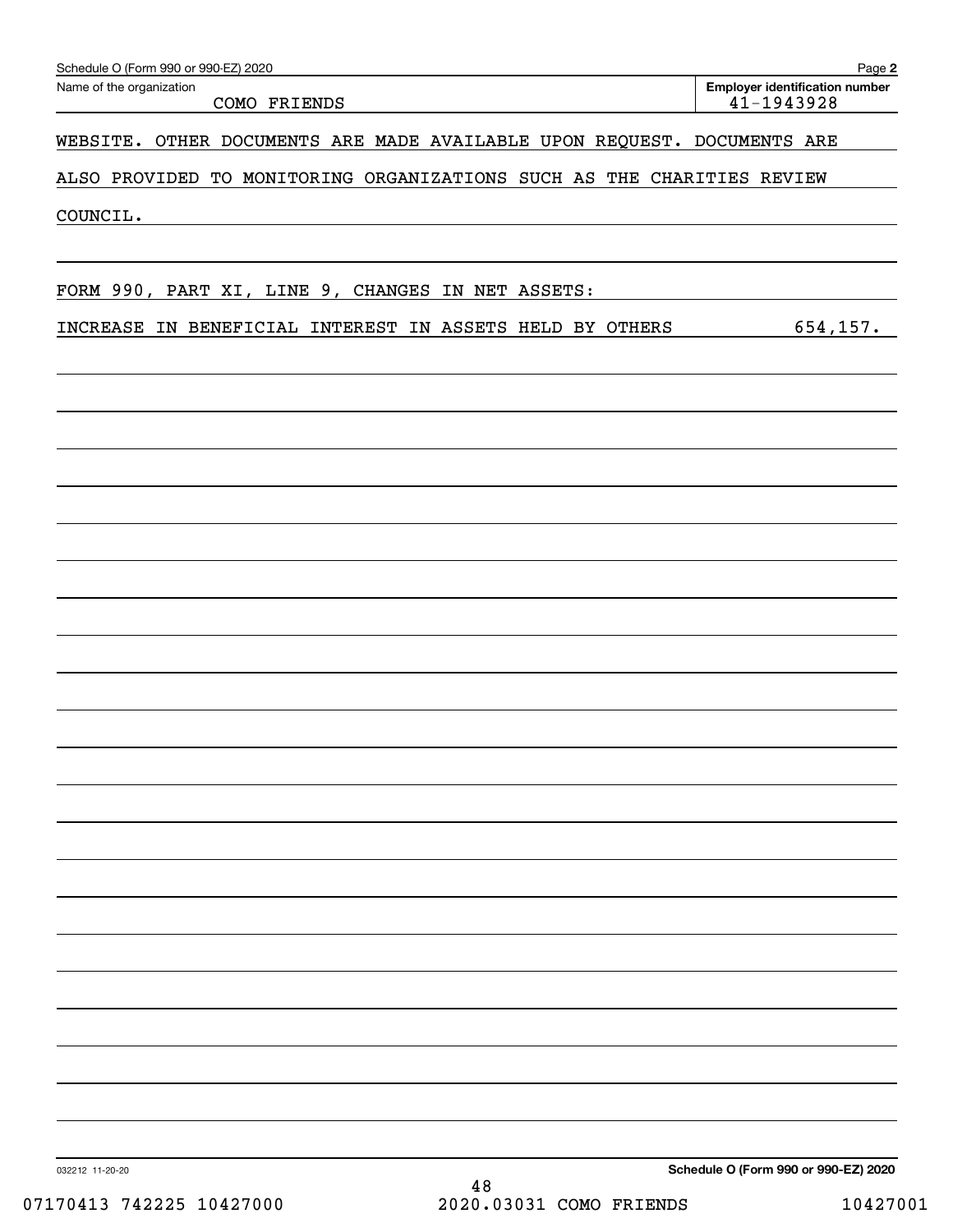|                | Form 990-T                                             | <b>Exempt Organization Business Income Tax Return</b><br>(and proxy tax under section 6033(e)) |                                                                                                                                                                                                                           |                |                                                               |  |  |
|----------------|--------------------------------------------------------|------------------------------------------------------------------------------------------------|---------------------------------------------------------------------------------------------------------------------------------------------------------------------------------------------------------------------------|----------------|---------------------------------------------------------------|--|--|
|                |                                                        |                                                                                                |                                                                                                                                                                                                                           |                | 2020                                                          |  |  |
|                | Department of the Treasury<br>Internal Revenue Service |                                                                                                | Go to www.irs.gov/Form990T for instructions and the latest information.<br>bo not enter SSN numbers on this form as it may be made public if your organization is a $501(c)(3)$ .                                         |                | Open to Public Inspection for<br>501(c)(3) Organizations Only |  |  |
| A              | Check box if<br>address changed.                       |                                                                                                | Name of organization $($<br>Check box if name changed and see instructions.)                                                                                                                                              |                | DEmployer identification number                               |  |  |
|                | <b>B</b> Exempt under section                          | Print                                                                                          | COMO FRIENDS                                                                                                                                                                                                              |                | 41-1943928                                                    |  |  |
|                | $\overline{X}$ 501(c)(3)<br> 220(e) <br>408(e)         | 0ľ<br>Type                                                                                     | Number, street, and room or suite no. If a P.O. box, see instructions.<br>1225 ESTABROOK DRIVE                                                                                                                            |                | <b>F</b> Group exemption number<br>(see instructions)         |  |  |
|                | 408A<br>530(a)<br>529(a)<br>529S                       |                                                                                                | City or town, state or province, country, and ZIP or foreign postal code<br>55103<br>SAINT PAUL, MN                                                                                                                       |                | Check box if                                                  |  |  |
|                |                                                        |                                                                                                | 13,544,875.<br>C Book value of all assets at end of year                                                                                                                                                                  |                | an amended return.                                            |  |  |
| G              |                                                        |                                                                                                | Check organization type $\blacktriangleright \lfloor \underline{X} \rfloor$ 501(c) corporation<br>501(c) trust<br>$401(a)$ trust<br>Other trust                                                                           |                | Applicable reinsurance entity                                 |  |  |
| н.             | Check if filing only to $\blacktriangleright$          |                                                                                                | Claim credit from Form 8941<br>Claim a refund shown on Form 2439                                                                                                                                                          |                |                                                               |  |  |
|                |                                                        |                                                                                                |                                                                                                                                                                                                                           |                |                                                               |  |  |
| J              |                                                        |                                                                                                | Enter the number of attached Schedules A (Form 990-T)                                                                                                                                                                     |                | 1                                                             |  |  |
| Κ              |                                                        |                                                                                                | During the tax year, was the corporation a subsidiary in an affiliated group or a parent-subsidiary controlled group?<br>If "Yes," enter the name and identifying number of the parent corporation. $\blacktriangleright$ | ▶              | $\boxed{\text{X}}$ No<br>Yes                                  |  |  |
|                |                                                        |                                                                                                | Telephone number $\triangleright$ 651-487-8230<br>The books are in care of $\triangleright$ MARY JENSEN                                                                                                                   |                |                                                               |  |  |
| Part I         |                                                        |                                                                                                | <b>Total Unrelated Business Taxable Income</b>                                                                                                                                                                            |                |                                                               |  |  |
| 1              |                                                        |                                                                                                | Total of unrelated business taxable income computed from all unrelated trades or businesses (see                                                                                                                          |                |                                                               |  |  |
|                | instructions)                                          |                                                                                                |                                                                                                                                                                                                                           | 1              | 0.                                                            |  |  |
| 2              | Reserved                                               |                                                                                                |                                                                                                                                                                                                                           | $\mathbf{2}$   |                                                               |  |  |
| 3              | Add lines 1 and 2                                      |                                                                                                |                                                                                                                                                                                                                           | 3              |                                                               |  |  |
| 4              |                                                        |                                                                                                | Charitable contributions (see instructions for limitation rules)                                                                                                                                                          | 4              | 0.                                                            |  |  |
| 5              |                                                        |                                                                                                | Total unrelated business taxable income before net operating losses. Subtract line 4 from line 3                                                                                                                          | 5              |                                                               |  |  |
| 6              |                                                        |                                                                                                | Deduction for net operating loss. See instructions                                                                                                                                                                        | 6              |                                                               |  |  |
| $\overline{7}$ | Subtract line 6 from line 5                            |                                                                                                | Total of unrelated business taxable income before specific deduction and section 199A deduction.                                                                                                                          | 7              |                                                               |  |  |
| 8              |                                                        |                                                                                                | Specific deduction (generally \$1,000, but see instructions for exceptions) manufactured contains an exception of                                                                                                         | 8              | 1,000.                                                        |  |  |
| 9              |                                                        |                                                                                                |                                                                                                                                                                                                                           | 9              |                                                               |  |  |
| 10             | <b>Total deductions.</b> Add lines 8 and 9             |                                                                                                |                                                                                                                                                                                                                           | 10             | 1,000.                                                        |  |  |
| 11             |                                                        |                                                                                                | Unrelated business taxable income. Subtract line 10 from line 7. If line 10 is greater than line 7,                                                                                                                       |                |                                                               |  |  |
|                | enter zero                                             |                                                                                                |                                                                                                                                                                                                                           | 11             | 0.                                                            |  |  |
|                | Part II<br><b>Tax Computation</b>                      |                                                                                                |                                                                                                                                                                                                                           |                |                                                               |  |  |
|                |                                                        |                                                                                                | Organizations taxable as corporations. Multiply Part I, line 11 by 21% (0.21)                                                                                                                                             | 1.             | 0.                                                            |  |  |
| 2              |                                                        |                                                                                                | Trusts taxable at trust rates. See instructions for tax computation. Income tax on the amount on                                                                                                                          |                |                                                               |  |  |
|                | Part I, line 11 from:                                  |                                                                                                | $\rfloor$ Tax rate schedule or<br>▶                                                                                                                                                                                       | 2              |                                                               |  |  |
| з              | Proxy tax. See instructions                            |                                                                                                |                                                                                                                                                                                                                           | 3              |                                                               |  |  |
| 4              | Other tax amounts. See instructions                    |                                                                                                |                                                                                                                                                                                                                           | 4              |                                                               |  |  |
| 5              | Alternative minimum tax (trusts only)                  |                                                                                                |                                                                                                                                                                                                                           | 5              |                                                               |  |  |
| 6              |                                                        |                                                                                                | Tax on noncompliant facility income. See instructions                                                                                                                                                                     | 6              |                                                               |  |  |
| 7              |                                                        |                                                                                                | Total. Add lines 3 through 6 to line 1 or 2, whichever applies                                                                                                                                                            | $\overline{7}$ | 0.                                                            |  |  |
| LHA            |                                                        |                                                                                                | For Paperwork Reduction Act Notice, see instructions.                                                                                                                                                                     |                | Form 990-T (2020)                                             |  |  |

023701 02-02-21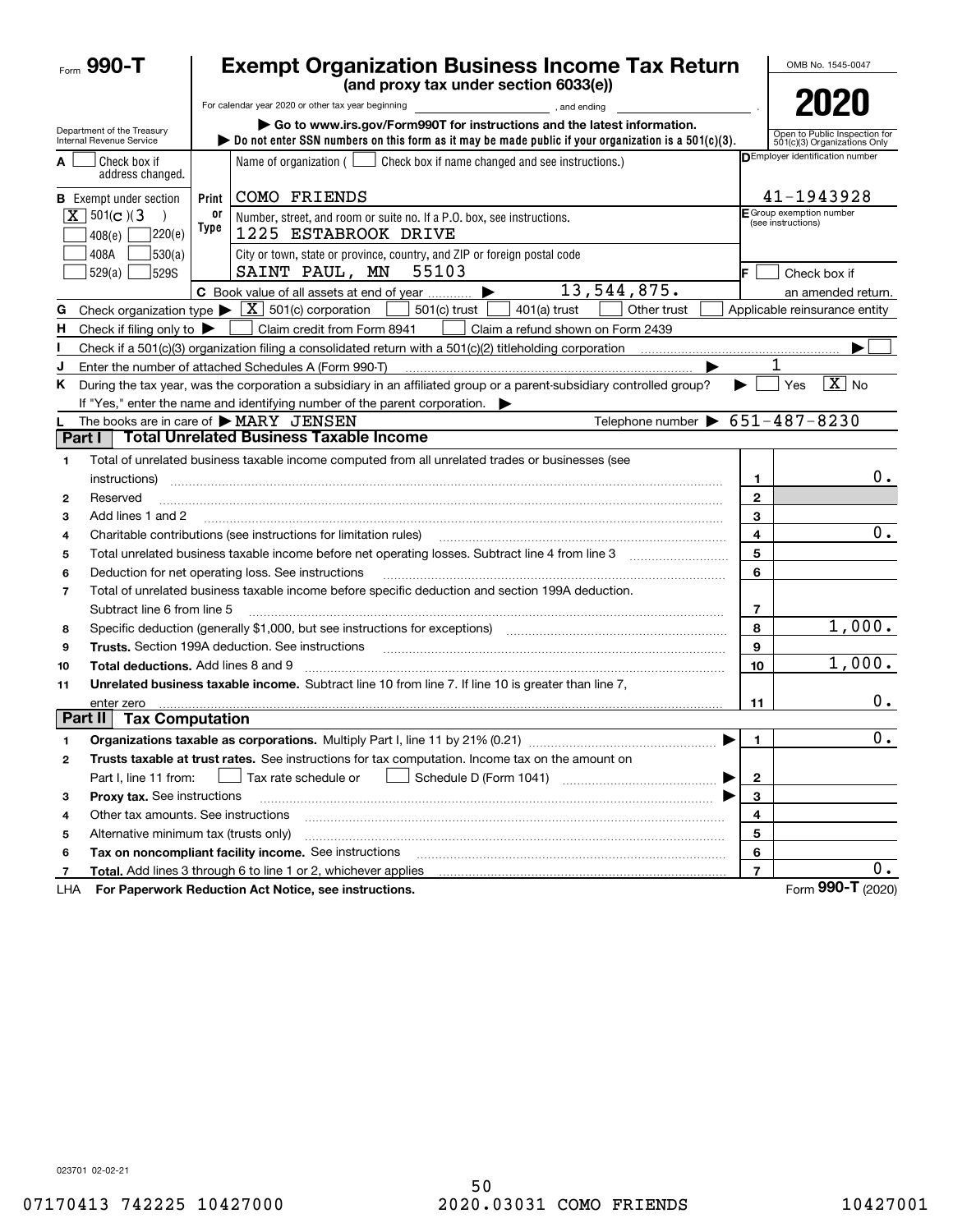|                | Form 990-T (2020)                                                                                                                                                                  |                | Page 2           |  |  |  |  |  |
|----------------|------------------------------------------------------------------------------------------------------------------------------------------------------------------------------------|----------------|------------------|--|--|--|--|--|
| Part III       | <b>Tax and Payments</b>                                                                                                                                                            |                |                  |  |  |  |  |  |
| 1a             | Foreign tax credit (corporations attach Form 1118; trusts attach Form 1116)<br>1a                                                                                                  |                |                  |  |  |  |  |  |
| b              | Other credits (see instructions)<br>1b                                                                                                                                             |                |                  |  |  |  |  |  |
| c              | 1c                                                                                                                                                                                 |                |                  |  |  |  |  |  |
| d              | 1 <sub>d</sub>                                                                                                                                                                     |                |                  |  |  |  |  |  |
| е              |                                                                                                                                                                                    | 1е             |                  |  |  |  |  |  |
| 2              | Subtract line 1e from Part II, line 7                                                                                                                                              | $\mathbf{2}$   | $\overline{0}$ . |  |  |  |  |  |
| з              | Form 8611<br>Form 8697<br>Form 4255<br>Form 8866<br>Other taxes. Check if from:                                                                                                    |                |                  |  |  |  |  |  |
|                | Other (attach statement)                                                                                                                                                           | 3              |                  |  |  |  |  |  |
| 4              | Check if includes tax previously deferred under<br>Total tax. Add lines 2 and 3 (see instructions).                                                                                |                |                  |  |  |  |  |  |
|                | section 1294. Enter tax amount here                                                                                                                                                | 4              | 0.               |  |  |  |  |  |
| 5              | 2020 net 965 tax liability paid from Form 965-A or Form 965-B, Part II, column (k), line 4                                                                                         | 5              | 0.               |  |  |  |  |  |
| 6a             | 1,648.<br>Payments: A 2019 overpayment credited to 2020 [11] [11] maximum materials and Payments: A 2019 overpayment credited to 2020 [11] maximum materials and Payments: A<br>6a |                |                  |  |  |  |  |  |
| b              | 2020 estimated tax payments. Check if section 643(g) election applies $\qquad \qquad \bullet$<br>6b                                                                                |                |                  |  |  |  |  |  |
| c              | Tax deposited with Form 8868<br>6с                                                                                                                                                 |                |                  |  |  |  |  |  |
| d              | Foreign organizations: Tax paid or withheld at source (see instructions) [<br>6d                                                                                                   |                |                  |  |  |  |  |  |
| e              | 6e                                                                                                                                                                                 |                |                  |  |  |  |  |  |
| f              | 6f                                                                                                                                                                                 |                |                  |  |  |  |  |  |
| g              | Other credits, adjustments, and payments:   Form 2439 _ _ _ _ _ _ _ _                                                                                                              |                |                  |  |  |  |  |  |
|                | Other $\overline{\hspace{1cm}}$ Total $\blacktriangleright$ $\overline{\hspace{1cm}}$ 6g<br>Form 4136                                                                              |                |                  |  |  |  |  |  |
| 7              |                                                                                                                                                                                    | $\overline{7}$ | 1,648.           |  |  |  |  |  |
| 8              | Estimated tax penalty (see instructions). Check if Form 2220 is attached                                                                                                           | 8              |                  |  |  |  |  |  |
| 9              | Tax due. If line 7 is smaller than the total of lines 4, 5, and 8, enter amount owed <i>manumenon containers</i>                                                                   | 9              |                  |  |  |  |  |  |
| 10             |                                                                                                                                                                                    | 10             | 1,648.           |  |  |  |  |  |
| 11             | Enter the amount of line 10 you want: Credited to 2021 estimated tax<br>$1,648$ . Refunded $\blacktriangleright$                                                                   | 11             | 0.               |  |  |  |  |  |
| <b>Part IV</b> | <b>Statements Regarding Certain Activities and Other Information</b> (see instructions)                                                                                            |                |                  |  |  |  |  |  |
| 1              | At any time during the 2020 calendar year, did the organization have an interest in or a signature or other authority                                                              |                | Yes<br>No        |  |  |  |  |  |
|                | over a financial account (bank, securities, or other) in a foreign country? If "Yes," the organization may have to file                                                            |                |                  |  |  |  |  |  |
|                | FinCEN Form 114, Report of Foreign Bank and Financial Accounts. If "Yes," enter the name of the foreign country                                                                    |                |                  |  |  |  |  |  |
|                | here $\blacktriangleright$                                                                                                                                                         |                | х                |  |  |  |  |  |
| 2              | During the tax year, did the organization receive a distribution from, or was it the grantor of, or transferor to, a                                                               |                |                  |  |  |  |  |  |
|                |                                                                                                                                                                                    |                | х                |  |  |  |  |  |
|                | If "Yes," see instructions for other forms the organization may have to file.                                                                                                      |                |                  |  |  |  |  |  |
| з              | Enter the amount of tax-exempt interest received or accrued during the tax year $\Box$ $\bullet$ $\Box$                                                                            |                |                  |  |  |  |  |  |
| 4a             | Did the organization change its method of accounting? (see instructions)                                                                                                           |                | x.               |  |  |  |  |  |
| b              | If 4a is "Yes," has the organization described the change on Form 990, 990-EZ, 990-PF, or Form 1128? If "No,"                                                                      |                |                  |  |  |  |  |  |
|                | explain in Part V                                                                                                                                                                  |                |                  |  |  |  |  |  |
| <b>Part V</b>  | <b>Supplemental Information</b>                                                                                                                                                    |                |                  |  |  |  |  |  |

Provide the explanation required by Part IV, line 4b. Also, provide any other additional information. See instructions.

| Sign            | Under penalties of perjury, I declare that I have examined this return, including accompanying schedules and statements, and to the best of my knowledge and belief, it is true,<br>correct, and complete. Declaration of preparer (other than taxpayer) is based on all information of which preparer has any knowledge. |                      |              |                                                                       |                                                      |                       |  |  |  |  |
|-----------------|---------------------------------------------------------------------------------------------------------------------------------------------------------------------------------------------------------------------------------------------------------------------------------------------------------------------------|----------------------|--------------|-----------------------------------------------------------------------|------------------------------------------------------|-----------------------|--|--|--|--|
| Here            |                                                                                                                                                                                                                                                                                                                           | PRESIDENT            |              | May the IRS discuss this return with<br>the preparer shown below (see |                                                      |                       |  |  |  |  |
|                 | Signature of officer                                                                                                                                                                                                                                                                                                      | Date<br>Title        |              |                                                                       | $\overline{\text{X}}$<br>instructions)?<br>Yes<br>No |                       |  |  |  |  |
|                 | Print/Type preparer's name                                                                                                                                                                                                                                                                                                | Preparer's signature | Date         | Check                                                                 |                                                      | PTIN                  |  |  |  |  |
| Paid            |                                                                                                                                                                                                                                                                                                                           |                      |              | self-employed                                                         |                                                      |                       |  |  |  |  |
| <b>Preparer</b> | PAT SIEVERT                                                                                                                                                                                                                                                                                                               | PAT SIEVERT          | 04/13/21     |                                                                       |                                                      | P00223580             |  |  |  |  |
| <b>Use Only</b> | Firm's name BOYUM<br><b>BARENSCHEER</b>                                                                                                                                                                                                                                                                                   |                      | Firm's $EIN$ |                                                                       | 41-0996210                                           |                       |  |  |  |  |
|                 | COUNTY<br>WEST                                                                                                                                                                                                                                                                                                            |                      |              |                                                                       |                                                      |                       |  |  |  |  |
|                 | HILLS,<br>ARDEN<br>Firm's address $\blacktriangleright$                                                                                                                                                                                                                                                                   | 55112<br>МN          |              | Phone no.                                                             |                                                      | $222 - 1801$<br>(651) |  |  |  |  |
|                 |                                                                                                                                                                                                                                                                                                                           |                      |              |                                                                       |                                                      | Form 990-T (2020)     |  |  |  |  |

023711 02-02-21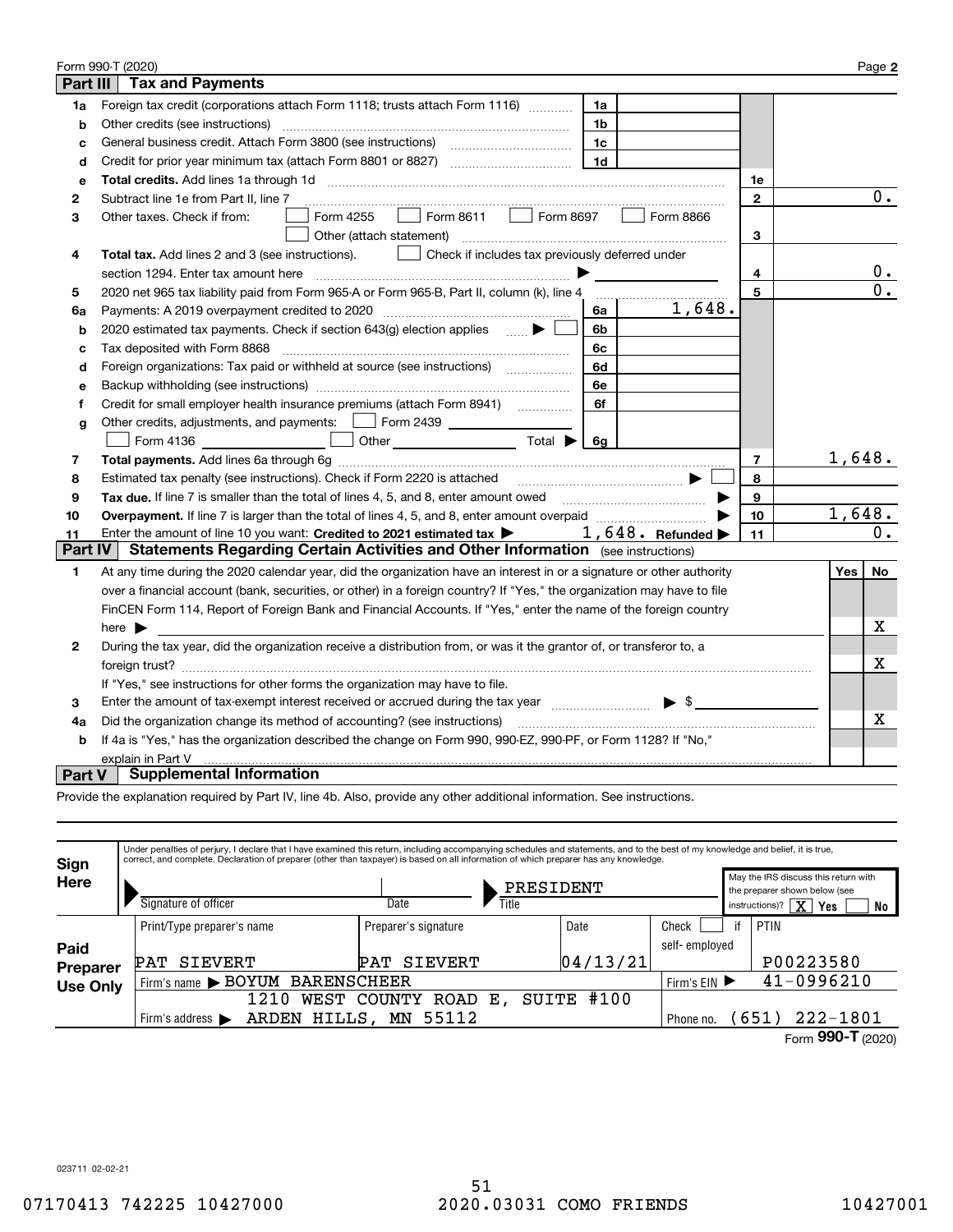### **SCHEDULE A (Form 990-T)**

Department of the Treasury Internal Revenue Service

### **Unrelated Business Taxable Income From an Unrelated Trade or Business**

**| Go to www.irs.gov/Form990T for instructions and the latest information.**

**Do not enter SSN numbers on this form as it may be made public if your organization is a 501(c)(3). |** 

Open to Public Inspection for 501(c)(3) Organizations Only

**2020**

| А | Name of the organization<br>COMO FRIENDS | Employer identification number<br>41-1943928 |  |
|---|------------------------------------------|----------------------------------------------|--|
|   |                                          |                                              |  |

**CD**453220 1 1 Unrelated business activity code (see instructions)  $\blacktriangleright$  453220  $\blacktriangleright$   $\blacktriangleleft$  582

#### **E**Describe the unrelated trade or business  $\;$   $\blacktriangleright$  GIFT  $\;$  SHOP  $\;$  SALES

| Part I  | <b>Unrelated Trade or Business Income</b>                            |                   | (A) Income       | (B) Expenses | (C) Net |
|---------|----------------------------------------------------------------------|-------------------|------------------|--------------|---------|
| 1a<br>b | 7,368.<br>Gross receipts or sales<br>c Balance $\blacktriangleright$ | 1c                | 7,368.<br>2,939. |              |         |
| 2<br>3  |                                                                      | $\mathbf{2}$<br>3 | 4,429.           |              |         |
| 4а      | Capital gain net income (attach Sch D (Form 1041 or Form             | 4a                |                  |              |         |
| c       | Net gain (loss) (Form 4797) (attach Form 4797) (see instructions)    | 4b<br>4c          |                  |              |         |
| 5       | Income (loss) from a partnership or an S corporation (attach         | 5                 |                  |              |         |
| 6       |                                                                      | 6                 |                  |              |         |
| 7       |                                                                      | $\overline{ }$    |                  |              |         |
| 8       | Interest, annuities, royalties, and rents from a controlled          | 8                 |                  |              |         |
| 9       | Investment income of section $501(c)(7)$ , (9), or (17)              | 9                 |                  |              |         |
| 10      |                                                                      | 10                |                  |              |         |
| 11      |                                                                      | 11                |                  |              |         |
| 12      | Other income (see instructions; attach statement) STMT 1             | 12 <sub>2</sub>   | 37.              |              |         |
| 13      |                                                                      | 13                | 4,466.           |              | 4,466.  |

**Part II Deductions Not Taken Elsewhere** (See instructions for limitations on deductions) Deductions must be directly connected with the unrelated business income

|     | Compensation of officers, directors, and trustees (Part X) [11] [2010] [2010] [2010] [2010] [2010] [2010] [2010] [3010] [2010] [2010] [3010] [2010] [3010] [3010] [3010] [3010] [3010] [3010] [3010] [3010] [3010] [3010] [301       | $\mathbf{1}$ |  |              |                                     |
|-----|--------------------------------------------------------------------------------------------------------------------------------------------------------------------------------------------------------------------------------------|--------------|--|--------------|-------------------------------------|
| 2   | Salaries and wages with the continuum contract of the contract of the contract of the contract of the contract of the contract of the contract of the contract of the contract of the contract of the contract of the contract       |              |  | $\mathbf{2}$ | $4,024$ .                           |
| 3   | Repairs and maintenance material continuum contract and maintenance material contract and maintenance material                                                                                                                       |              |  | 3            |                                     |
| 4   |                                                                                                                                                                                                                                      |              |  | 4            |                                     |
| 5   |                                                                                                                                                                                                                                      |              |  | 5            |                                     |
| 6   |                                                                                                                                                                                                                                      |              |  | 6            |                                     |
| 7   |                                                                                                                                                                                                                                      |              |  |              |                                     |
| 8   | Less depreciation claimed in Part III and elsewhere on return [1, 1, 1, 1, 1, 1, 1, 1, 1, 1, 1, 1, 1                                                                                                                                 | 8а           |  | 8b.          |                                     |
| 9   | Depletion <b>construction and construction of the construction of the construction of the construction of the construction of the construction of the construction of the construction of the construction of the construction o</b> |              |  | 9            |                                     |
| 10  | Contributions to deferred compensation plans                                                                                                                                                                                         |              |  | 10           | 130.                                |
| 11  |                                                                                                                                                                                                                                      |              |  | 11           | 427.                                |
| 12  |                                                                                                                                                                                                                                      |              |  | 12           |                                     |
| 13  |                                                                                                                                                                                                                                      |              |  | 13           |                                     |
| 14  | Other deductions (attach statement) manufactured and content of the deductions (attach statement) distribution                                                                                                                       |              |  | 14           | 2,070.                              |
| 15  |                                                                                                                                                                                                                                      |              |  | 15           | 6,651.                              |
| 16  | Unrelated business income before net operating loss deduction. Subtract line 15 from Part I, line 13,                                                                                                                                |              |  |              |                                     |
|     |                                                                                                                                                                                                                                      |              |  | 16           | $-2,185.$                           |
| 17  |                                                                                                                                                                                                                                      |              |  | 17           | 0.                                  |
| 18  |                                                                                                                                                                                                                                      |              |  |              | $-2,185.$                           |
| LHA | For Paperwork Reduction Act Notice, see instructions.                                                                                                                                                                                |              |  |              | <b>Schedule A (Form 990-T) 2020</b> |

ENTITY